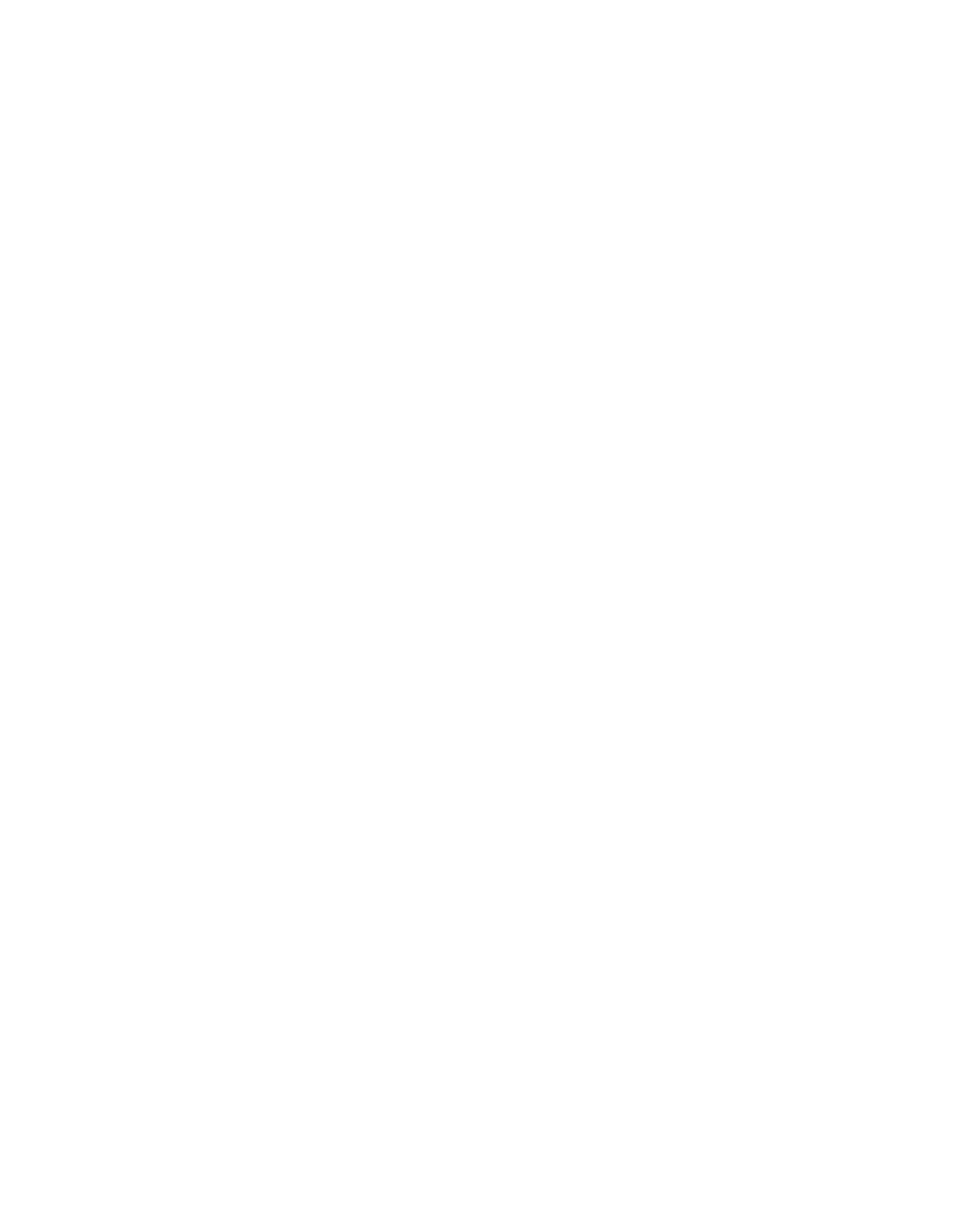# **Table of Contents**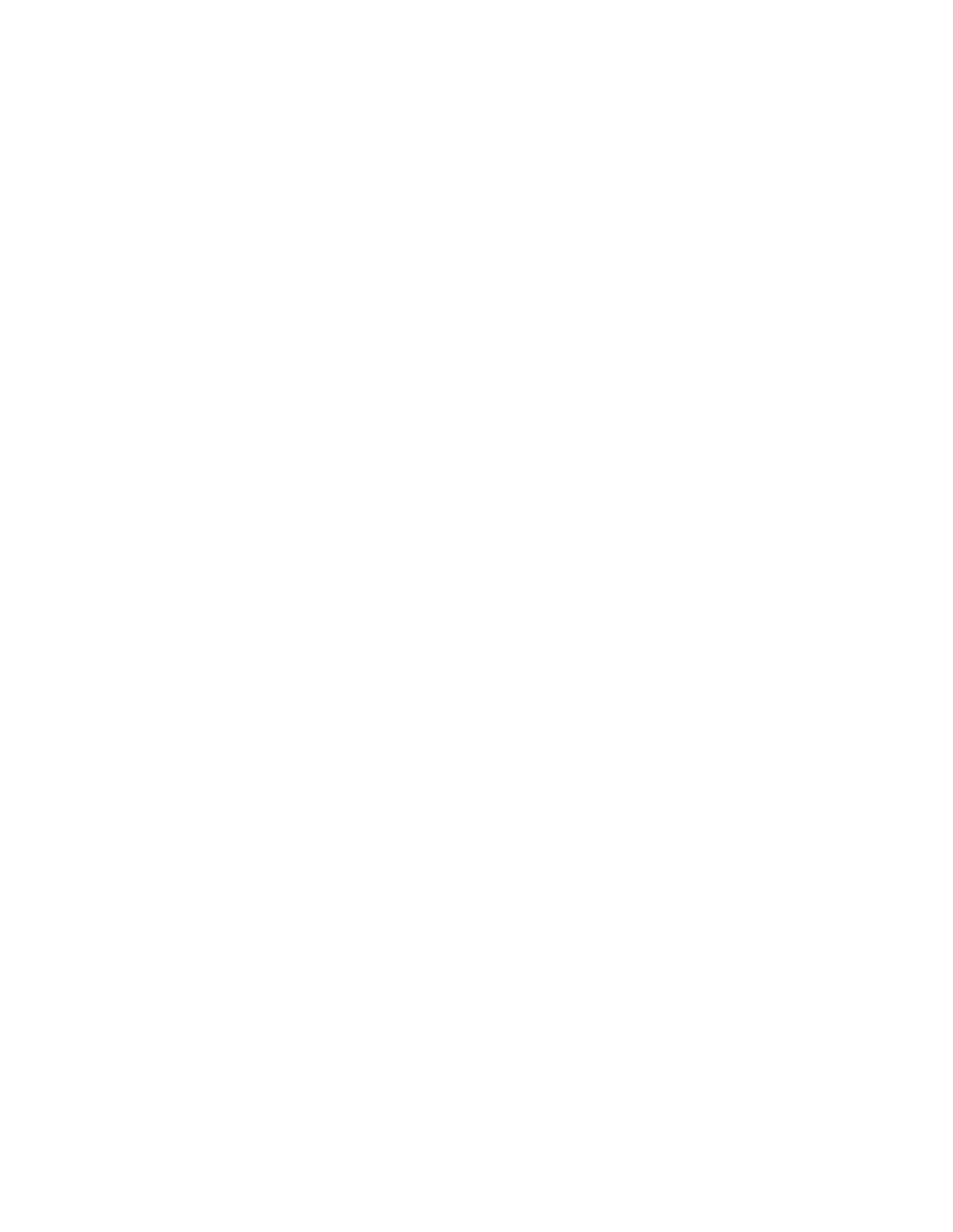# **List of Bills by Subject**

|                 | <b>GENERAL APPROPRIATIONS ACT</b>                                                                                                                                                                                                                        | 21 |
|-----------------|----------------------------------------------------------------------------------------------------------------------------------------------------------------------------------------------------------------------------------------------------------|----|
| <b>TWDB</b>     |                                                                                                                                                                                                                                                          |    |
| HB <sub>7</sub> | <b>BY TALMADGE HEFLIN</b>                                                                                                                                                                                                                                | 27 |
|                 | Relating to making supplemental appropriations and making reductions in current<br>appropriations                                                                                                                                                        |    |
| <b>HB</b> 649   | <b>BY JIM KEFFER</b>                                                                                                                                                                                                                                     | 27 |
|                 | Relating to creating an interagency work group on rural issues.                                                                                                                                                                                          |    |
| <b>HB</b> 1370  | <b>BY VILMA LUNA</b>                                                                                                                                                                                                                                     | 27 |
|                 | Relating to the study and implementation of seawater desalination.                                                                                                                                                                                       |    |
| <b>HB</b> 1378  | <b>BY CHARLIE GEREN</b>                                                                                                                                                                                                                                  | 28 |
|                 | Relating to certain duties and information regarding water planning and development.                                                                                                                                                                     |    |
| HB 1875         | <b>BY MIGUEL WISE</b>                                                                                                                                                                                                                                    | 28 |
|                 | Relating to the water infrastructure fund, rural water assistance fund, rural community<br>water and wastewater loan fund, and colonia self-help account; and to certain notes and<br>bonds of water districts.                                          |    |
| HB 2485         | <b>BY SCOTT HOCHBERG</b>                                                                                                                                                                                                                                 | 29 |
|                 | Relating to internal auditing of state agencies.                                                                                                                                                                                                         |    |
| <b>HB</b> 3030  | <b>BY CORBIN VAN ARSDALE</b>                                                                                                                                                                                                                             | 29 |
|                 | Relating to notice of groundwater contamination that may affect a drinking water well.                                                                                                                                                                   |    |
| <b>HB</b> 3318  | <b>BY VILMA LUNA</b>                                                                                                                                                                                                                                     | 29 |
|                 | Relating to the creation and re-creation of funds and accounts in the state treasury, the<br>allocation of revenue, the dedication and rededication of revenue, and the exemption of<br>unappropriated money from use for general governmental purposes. |    |
| HB 3442         | <b>BY JOSEPH PICKETT</b>                                                                                                                                                                                                                                 | 29 |
|                 | Relating to certain expenditures, charges, and other financial matters of certain<br>governmental entities.                                                                                                                                              |    |
| <b>SB 526</b>   | <b>BY TODD STAPLES</b>                                                                                                                                                                                                                                   | 30 |
|                 | Relating to the San Jacinto River Authority board of directors.                                                                                                                                                                                          |    |
| SB 653          | <b>BY JEFF WENTWORTH</b>                                                                                                                                                                                                                                 | 30 |
|                 | Relating to the charges that may be imposed under the public information law for<br>providing a copy of public information.                                                                                                                              |    |
| <b>SB 1053</b>  | <b>BY ROBERT DUNCAN</b>                                                                                                                                                                                                                                  | 30 |
|                 | Relating to certain water pollution and conservation programs administered by the Texas<br>Water Development Board.                                                                                                                                      |    |
| <b>SB 1084</b>  | <b>BY FRANK MADLA</b>                                                                                                                                                                                                                                    | 31 |
|                 | Relating to interest-free loans from the Texas Water Development Board for water districts<br>in economically distressed areas.                                                                                                                          |    |
| <b>SB 1094</b>  | <b>BY ROBERT DUNCAN</b>                                                                                                                                                                                                                                  | 31 |
|                 | Relating to the creation of a task force to evaluate matters regarding water conservation.                                                                                                                                                               |    |
| <b>SB 1362</b>  | <b>BY TODD STAPLES</b>                                                                                                                                                                                                                                   | 31 |
|                 | Relating to the development of a regional water supply reservoir project at the Lake Eastex<br>reservoir site and the acquisition of the site and other property.                                                                                        |    |
| <b>SB 1664</b>  | <b>BY KIP AVERITT</b>                                                                                                                                                                                                                                    | 32 |
|                 | Relating to private activity bonds.                                                                                                                                                                                                                      |    |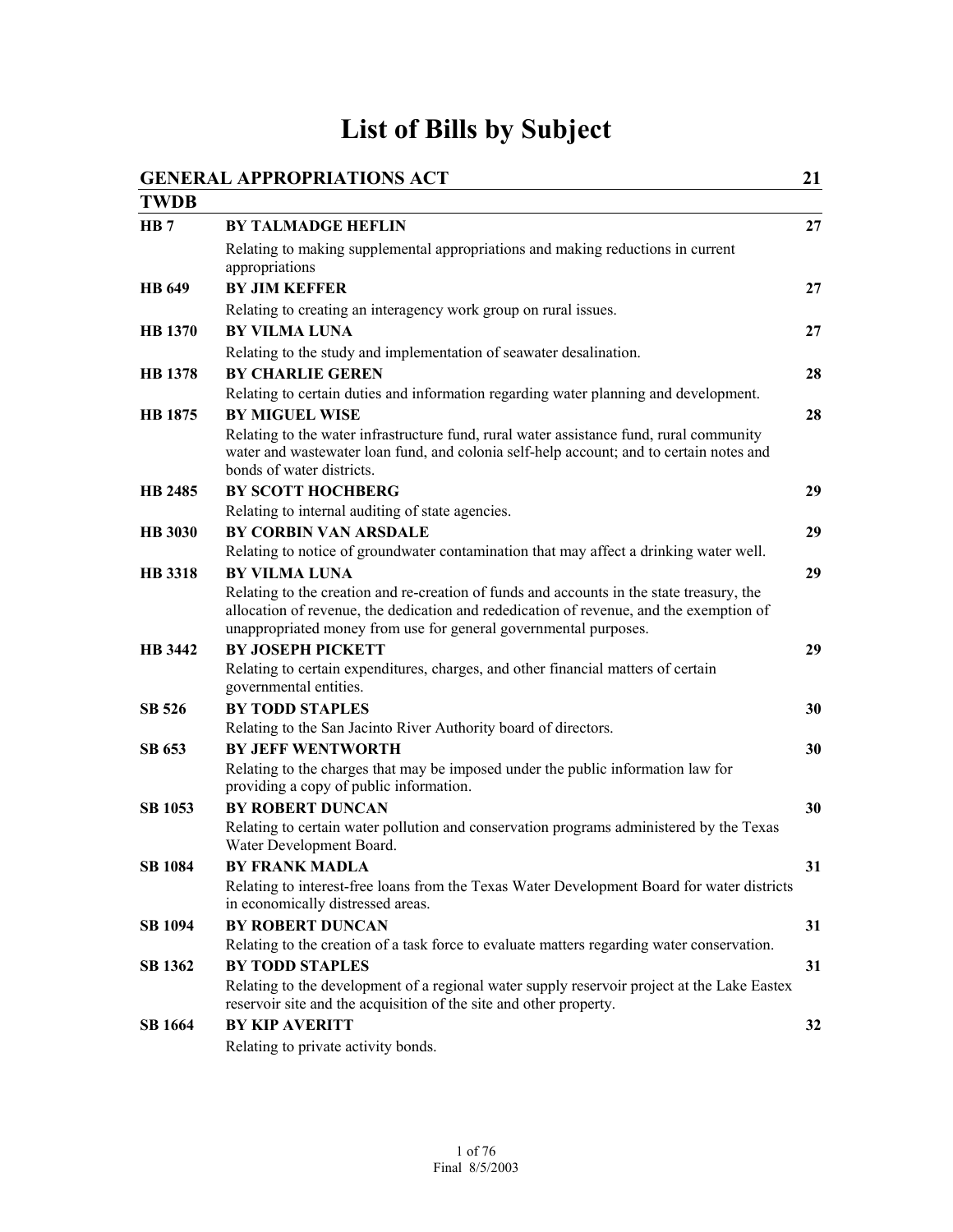| SCR <sub>6</sub>            | <b>BY KIP AVERITT</b>                                                                                                                                                                                         | 32 |
|-----------------------------|---------------------------------------------------------------------------------------------------------------------------------------------------------------------------------------------------------------|----|
|                             | Memorializing Congress to amend the Internal Revenue Code of 1986 to provide that the<br>volume cap for private activity bonds not apply to bonds for water and wastewater<br>facilities.                     |    |
|                             | <b>GENERAL GOVERNMENT</b>                                                                                                                                                                                     |    |
| H <sub>B</sub> <sup>9</sup> | <b>BY KINO FLORES</b>                                                                                                                                                                                         | 33 |
|                             | Relating to homeland security.                                                                                                                                                                                |    |
| <b>HB</b> 43                | <b>BY WARREN CHISUM</b>                                                                                                                                                                                       | 33 |
|                             | Relating to the funding of and the making of grants by the Texas Council on<br>Environmental Technology.                                                                                                      |    |
| <b>HB</b> 145               | <b>BY BURT SOLOMONS</b>                                                                                                                                                                                       | 33 |
|                             | Relating to workers' compensation dispute resolution.                                                                                                                                                         |    |
| <b>HB</b> 543               | <b>BY JESSE JONES</b>                                                                                                                                                                                         | 33 |
|                             | Relating to certain restrictions on the delivery or installation of a new or used<br>manufactured home in a flood-prone area.                                                                                 |    |
| HB 599                      | <b>BY WARREN CHISUM</b>                                                                                                                                                                                       | 34 |
|                             | Relating to the continuation and functions of the State Bar of Texas and to conflicts of<br>interest with respect to certain persons engaged in the practice of law.                                          |    |
| <b>HB 845</b>               | <b>BY CHARLIE HOWARD</b>                                                                                                                                                                                      | 34 |
|                             | Relating to preferences in state purchasing.                                                                                                                                                                  |    |
| <b>HB</b> 917               | <b>BY CRAIG EILAND</b>                                                                                                                                                                                        | 34 |
|                             | Relating to the authority of counties and municipalities to incur debt to participate in<br>erosion response projects undertaken by the General Land Office.                                                  |    |
| HB 942                      | <b>BY WARREN CHISUM</b>                                                                                                                                                                                       | 35 |
|                             | Relating to certain bond requirements for persons engaged in certain activities under the<br>jurisdiction of the Railroad Commission of Texas other than the ownership or operation of<br>wells.              |    |
| <b>HB</b> 1075              | <b>BY BRIAN MCCALL</b>                                                                                                                                                                                        | 35 |
|                             | Relating to criminal history record information for state agency information technology<br>personnel.                                                                                                         |    |
| <b>HB</b> 1138              | BY CORBIN VAN ARSDALE                                                                                                                                                                                         | 35 |
|                             | Relating to nonprofit water supply and sewer service corporations in certain counties.                                                                                                                        |    |
| <b>HB</b> 1150              | <b>BY ROBERT PUENTE</b>                                                                                                                                                                                       | 36 |
|                             | Relating to the financing of certain local water, conservation, and open-space projects in<br>accordance with the law governing sports and community venue projects.                                          |    |
| <b>HB</b> 1197              | <b>BY MIKE KRUSEE</b>                                                                                                                                                                                         | 36 |
|                             | Relating to authorization for a development agreement between a municipality and an<br>owner of land in the municipality's extraterritorial jurisdiction.                                                     |    |
| <b>HB</b> 1204              | <b>BY TODD BAXTER</b>                                                                                                                                                                                         | 36 |
|                             | Relating to the authority of municipalities and counties to regulate subdivisions and certain<br>development in a municipality's extraterritorial jurisdiction and in the unincorporated area<br>of a county. |    |
| <b>HB</b> 1231              | <b>BY CHARLIE GEREN</b>                                                                                                                                                                                       | 37 |
|                             | Relating to management of the Gulf Intracoastal Waterway.                                                                                                                                                     |    |
| <b>HB</b> 1282              | <b>BY BRIAN MCCALL</b>                                                                                                                                                                                        | 37 |
|                             | Relating to commercial electronic mail; providing penalties.                                                                                                                                                  |    |
| <b>HB</b> 1297              | <b>BY RAY ALLEN</b>                                                                                                                                                                                           | 37 |
|                             | Relating to limits on indemnification of state employees and officials.                                                                                                                                       |    |
|                             |                                                                                                                                                                                                               |    |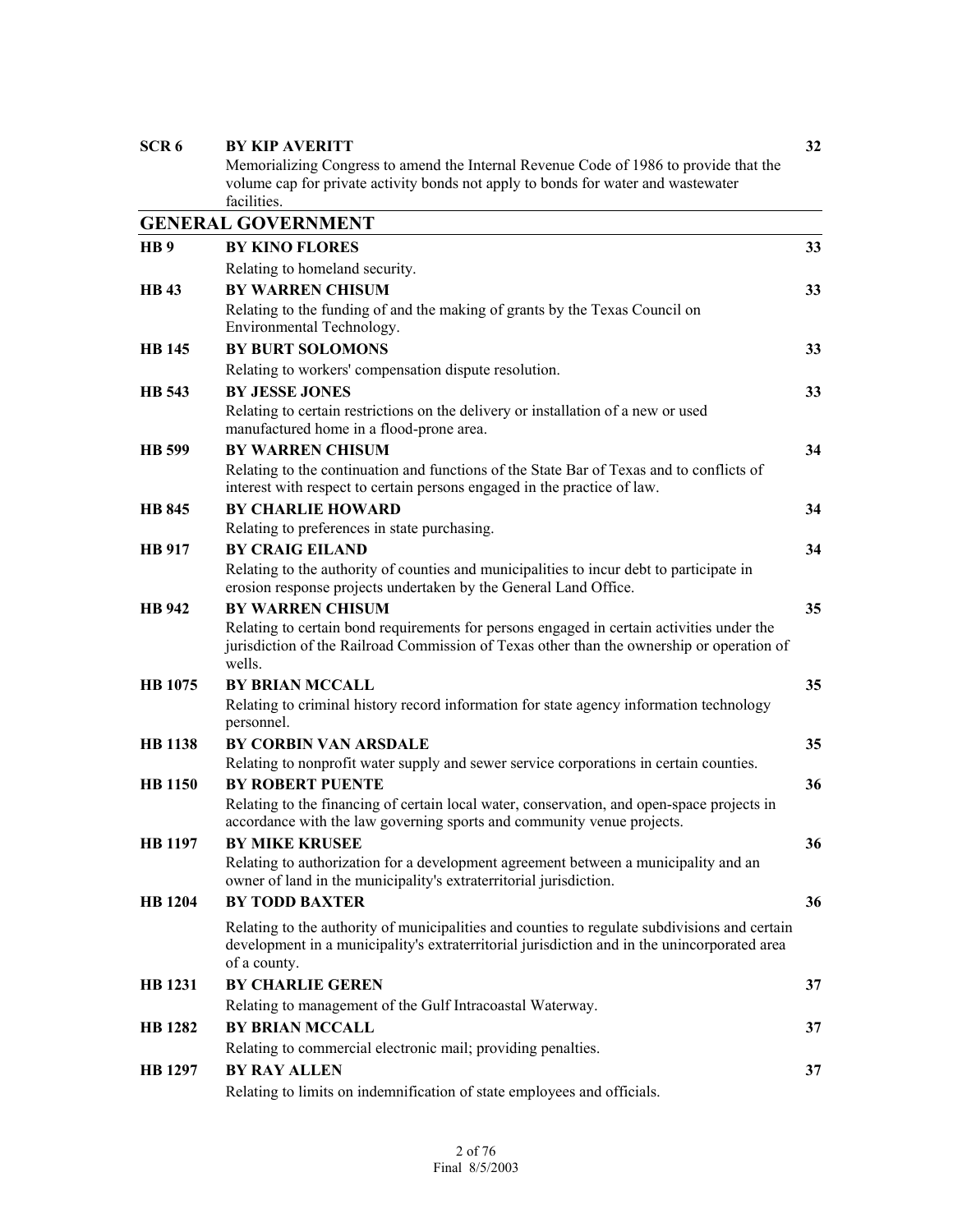| <b>HB</b> 1309 | <b>BY JIM PITTS</b>                                                                                                                                                                                                                                                                                                                                     | 38 |
|----------------|---------------------------------------------------------------------------------------------------------------------------------------------------------------------------------------------------------------------------------------------------------------------------------------------------------------------------------------------------------|----|
|                | Relating to the applicability of the Texas Non-Profit Corporation Act to nonprofit water                                                                                                                                                                                                                                                                |    |
| HB 1576        | supply or sewer service corporations.<br><b>BY PETE GALLEGO</b>                                                                                                                                                                                                                                                                                         | 38 |
|                | Relating to the telecommunications planning and oversight council.                                                                                                                                                                                                                                                                                      |    |
| <b>HB</b> 1606 | <b>BY STEVEN WOLENS</b>                                                                                                                                                                                                                                                                                                                                 | 38 |
|                | Relating to ethics of public servants, including the functions and duties of the Texas Ethics<br>Commission; the regulation of political contributions, political advertising, lobbying, and<br>conduct of public servants; and the reporting of political contributions and personal<br>financial information; providing civil and criminal penalties. |    |
| <b>HB</b> 1934 | <b>BY JAIME CAPELO</b>                                                                                                                                                                                                                                                                                                                                  | 38 |
|                | Relating to security and payment for, and the use of the proceeds of, certain public<br>securities.                                                                                                                                                                                                                                                     |    |
| <b>HB</b> 2004 | <b>BY KEN MARCHANT</b>                                                                                                                                                                                                                                                                                                                                  | 39 |
|                | Relating to allowing a commissioners court to deliberate in a closed meeting regarding<br>business and financial considerations of a contract being negotiated.                                                                                                                                                                                         |    |
| <b>HB 2032</b> | <b>BY SCOTT HOCHBERG</b>                                                                                                                                                                                                                                                                                                                                | 39 |
|                | Relating to the confidentiality of e-mail addresses under the public information law and<br>legislative use of certain confidential information; creating an offense.                                                                                                                                                                                   |    |
| <b>HB 2033</b> | <b>BY JOSE MENENDEZ</b>                                                                                                                                                                                                                                                                                                                                 | 40 |
|                | Relating to historically underutilized businesses that perform investment brokerage<br>services for a state agency.                                                                                                                                                                                                                                     |    |
| HB 2133        | <b>BY SCOTT CAMPBELL</b>                                                                                                                                                                                                                                                                                                                                | 40 |
|                | Relating to agriculture and the powers and duties of the Department of Agriculture.                                                                                                                                                                                                                                                                     |    |
| HB 2376        | <b>BY GARY ELKINS</b><br>Relating to the correction or removal from the statutes of obsolete references regarding the<br>surety bonds of state officers and employees.                                                                                                                                                                                  | 40 |
| <b>HB 2388</b> | <b>BY ROBERT COOK</b>                                                                                                                                                                                                                                                                                                                                   | 40 |
|                | Relating to late fees for late payment of a submetered or allocated residential water bill.                                                                                                                                                                                                                                                             |    |
| HB 2424        | <b>BY BRIAN MCCALL</b>                                                                                                                                                                                                                                                                                                                                  | 41 |
|                | Relating to technical changes to taxes and fees administered by the comptroller; providing<br>penalties.                                                                                                                                                                                                                                                |    |
| HB 2819        | <b>BY JOE DRIVER</b>                                                                                                                                                                                                                                                                                                                                    | 41 |
|                | Relating to the confidentiality of certain home address information held by a tax appraisal<br>district.                                                                                                                                                                                                                                                |    |
| HB 2947        | <b>BY CARTER CASTEEL</b>                                                                                                                                                                                                                                                                                                                                | 41 |
|                | Relating to state agency decentralization of services.                                                                                                                                                                                                                                                                                                  |    |
| HB 3024        | <b>BY CARTER CASTEEL</b>                                                                                                                                                                                                                                                                                                                                | 41 |
|                | Relating to increasing governmental efficiency through the reduction of duplicative<br>reporting and auditing requirements.                                                                                                                                                                                                                             |    |
| HB 3042        | <b>BY ROBBY COOK</b>                                                                                                                                                                                                                                                                                                                                    | 42 |
|                | Relating to the administration and functions of the Texas Building and Procurement<br>Commission and related matters.                                                                                                                                                                                                                                   |    |
| HB 3074        | <b>BY DAN FLYNN</b>                                                                                                                                                                                                                                                                                                                                     | 42 |
|                | Relating to required activities and limits on the amounts of state financial assistance for<br>which regional planning commissions may be eligible.                                                                                                                                                                                                     |    |
| <b>HB</b> 3383 | <b>BY DAVID SWINFORD</b>                                                                                                                                                                                                                                                                                                                                | 42 |
|                | Relating to agricultural development districts.                                                                                                                                                                                                                                                                                                         |    |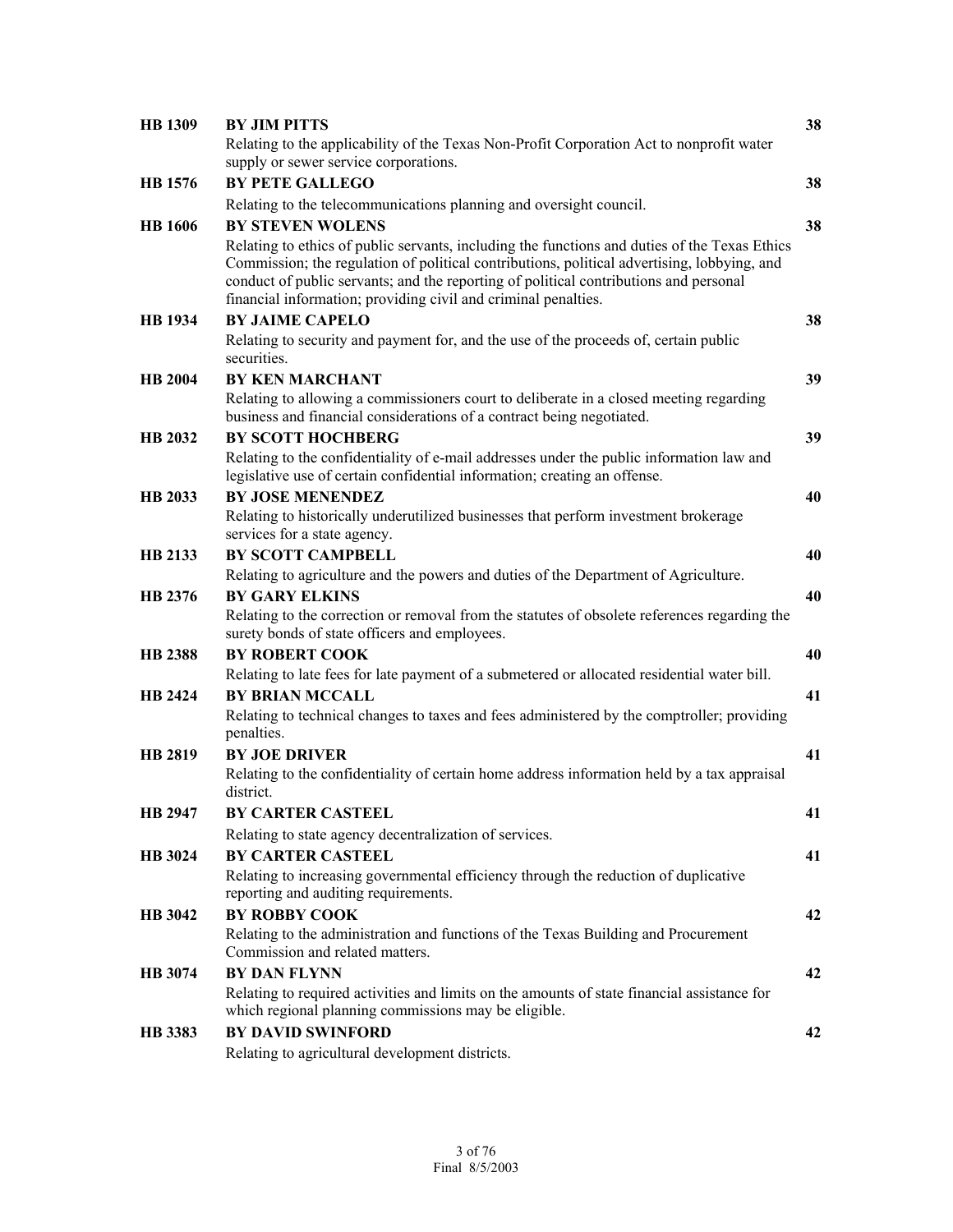| HB 3507        | <b>BY KEN MARCHANT</b>                                                                                                                                                                                                                                              | 42 |
|----------------|---------------------------------------------------------------------------------------------------------------------------------------------------------------------------------------------------------------------------------------------------------------------|----|
|                | Relating to nonsubstantive additions to and corrections in enacted codes, to the<br>nonsubstantive codification or disposition of various laws omitted from enacted codes, and<br>to conforming codifications enacted by the 77th Legislature to other Acts of that |    |
|                | legislature.                                                                                                                                                                                                                                                        |    |
| HB 3591        | <b>BY JIM PITTS SENATE</b>                                                                                                                                                                                                                                          | 43 |
| <b>HCR 204</b> | Relating to authorizing the strip annexation of certain property by certain municipalities.<br><b>BY NORMA CHAVEZ</b>                                                                                                                                               | 43 |
|                | Urging Congress to reinstate funding for the EPA Border Fund to \$75 million for fiscal<br>year 2004.                                                                                                                                                               |    |
| <b>SB19</b>    | <b>BY BILL RATLIFF</b>                                                                                                                                                                                                                                              | 43 |
|                | Relating to audit and other related functions of the State Auditor and of certain other state<br>entities.                                                                                                                                                          |    |
| <b>SB 84</b>   | <b>BY JEFF WENTWORTH</b>                                                                                                                                                                                                                                            | 44 |
|                | Relating to the prompt production of public information under the public information law.                                                                                                                                                                           |    |
| <b>SB 185</b>  | <b>BY KYLE JANEK</b>                                                                                                                                                                                                                                                | 44 |
|                | Relating to standing water as a nuisance.                                                                                                                                                                                                                           |    |
| <b>SB 261</b>  | <b>BY ELIOT SHAPLEIGH</b>                                                                                                                                                                                                                                           | 44 |
|                | Relating to the continuation and functions of the Texas Council on Purchasing from People<br>with Disabilities.                                                                                                                                                     |    |
| <b>SB 349</b>  | <b>BY KENNETH ARMBRISTER</b>                                                                                                                                                                                                                                        | 44 |
|                | Relating to the intellectual property rights of the Department of Information Resources and<br>certain other state agency intellectual property matters.                                                                                                            |    |
| <b>SB</b> 394  | <b>BY ELIOT SHAPLEIGH</b>                                                                                                                                                                                                                                           | 45 |
|                | Relating to the Records Management Interagency Coordinating Council.                                                                                                                                                                                                |    |
| SB 599         | <b>BY ROYCE WEST</b>                                                                                                                                                                                                                                                | 45 |
|                | Relating to investigation and testing, technical assistance, and certain other matters related                                                                                                                                                                      |    |
| SB 619         | to indoor air quality in state buildings.<br><b>BY KENNETH ARMBRISTER</b>                                                                                                                                                                                           | 45 |
|                | Relating to oil spill prevention and response.                                                                                                                                                                                                                      |    |
| <b>SB 641</b>  | <b>BY ROYCE WEST</b>                                                                                                                                                                                                                                                | 46 |
|                | Relating to presumptions for state land records.                                                                                                                                                                                                                    |    |
| <b>SB 652</b>  | <b>BY ELIOT SHAPLEIGH</b>                                                                                                                                                                                                                                           | 46 |
|                | Relating to economic development, strategic planning, and other issues regarding military<br>facilities, and the merger of certain state agencies with military responsibilities; granting<br>authority to issue bonds.                                             |    |
| SB 653         | <b>BY JEFF WENTWORTH</b>                                                                                                                                                                                                                                            | 46 |
|                | Relating to the charges that may be imposed under the public information law for<br>providing a copy of public information.                                                                                                                                         |    |
| <b>SB 710</b>  | <b>BY MIKE JACKSON</b>                                                                                                                                                                                                                                              | 47 |
|                | Relating to the share of the cost of a coastal erosion study or project required to be paid by<br>a qualified project partner under an agreement with the commissioner of the General Land<br>Office.                                                               |    |
| <b>SB 735</b>  | <b>BY JON LINDSAY</b>                                                                                                                                                                                                                                               | 47 |
|                | Relating to local government officials serving on state boards.                                                                                                                                                                                                     |    |
| <b>SB</b> 775  | <b>BY KIP AVERITT</b>                                                                                                                                                                                                                                               | 47 |
|                | Relating to the use of TexasOnline by state agencies.                                                                                                                                                                                                               |    |
| <b>SB 912</b>  | <b>BY BILL RATLIFF</b>                                                                                                                                                                                                                                              | 47 |
|                | Relating to surplus and salvage computer equipment.                                                                                                                                                                                                                 |    |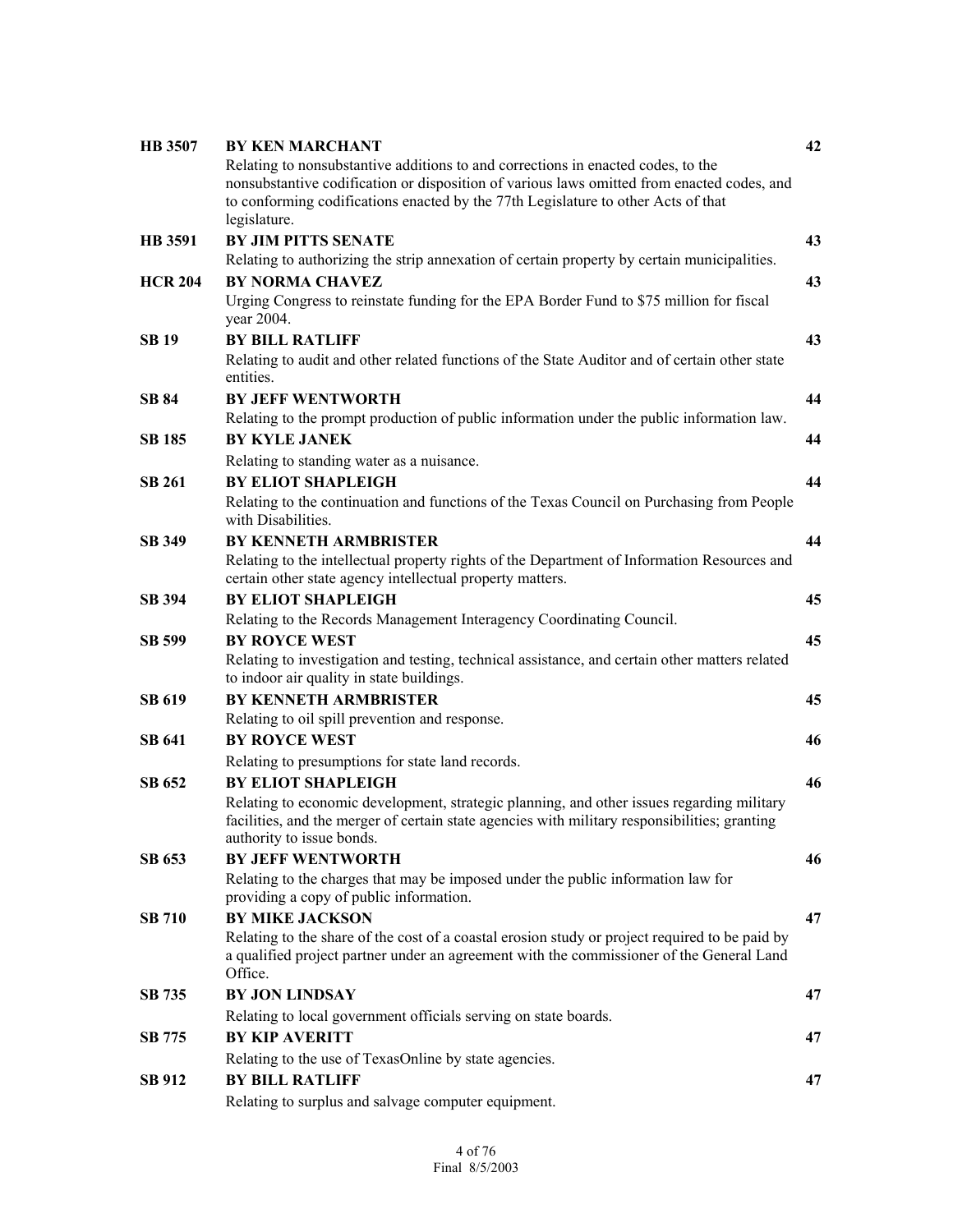| <b>SB 934</b>    | <b>BY MIKE JACKSON</b><br>Relating to the use of certain environmental laboratory data and analysis by the Texas                                                                                                                       | 48 |
|------------------|----------------------------------------------------------------------------------------------------------------------------------------------------------------------------------------------------------------------------------------|----|
|                  | Commission on Environmental Quality.                                                                                                                                                                                                   |    |
| <b>SB</b> 996    | <b>BY TOMMY WILLIAMS</b><br>Relating to collateral eligible to be pledged with the comptroller to secure state deposits.                                                                                                               | 48 |
| <b>SB 1000</b>   | <b>BY ROYCE WEST</b><br>Relating to a statistical or demographic analysis conducted by the Texas Legislative<br>Council for a state agency and to information collected by the council in the course of<br>performing the analysis.    | 48 |
| <b>SB 1091</b>   | <b>BY FLORENCE SHAPIRO</b><br>Relating to the composition of the Recycling Market Development Board and the<br>termination of certain duties of the General Land Office relating to the board and the<br>recycling awareness campaign. | 49 |
| <b>SB</b> 1151   | <b>BY ELIOT SHAPLEIGH</b><br>Relating to the publication of state agency Internet addresses in telephone directories.                                                                                                                  | 49 |
| <b>SB 1152</b>   | <b>BY ELLIOT SHAPLEIGH</b><br>Relating to the provision of Internet services, including the use of Texas Online and the<br>establishment of an education Internet portal.                                                              | 49 |
| <b>SB 1265</b>   | <b>BY KENNETH ARMBRISTER</b><br>Relating to initiating the prosecution of environmental crimes.                                                                                                                                        | 49 |
| <b>SB 1828</b>   | <b>BY KIP AVERITT</b><br>Relating to the composition and duties of the State Soil and Water Conservation Board.                                                                                                                        | 50 |
|                  | <b>CONSERVATION BILLS</b>                                                                                                                                                                                                              |    |
| HB 645           | <b>BY ROBERT PUENTE</b><br>Relating to prohibiting the creation or enforcement of certain restrictive covenants that<br>undermine water conservation.                                                                                  | 51 |
| <b>HB</b> 1152   | <b>BY ROBERT PUENTE</b><br>Relating to the authority of certain nonprofit water supply corporations and sewer service<br>corporations to establish and enforce customer water conservation measures.                                   | 51 |
| <b>HB 2660</b>   | <b>BY ROBERT PUENTE</b><br>Relating to the establishment of minimum levels of water conservation in water<br>conservation plans.                                                                                                       | 52 |
| <b>HB</b> 2661   | <b>BY ROBERT PUENTE</b><br>Relating to the use of graywater.                                                                                                                                                                           | 52 |
| <b>HB 2663</b>   | <b>BY ROBERT PUENTE</b><br>Relating to the establishment of quantifiable goals for drought contingency plans.                                                                                                                          | 52 |
| <b>HB</b> 3338   | <b>BY ROBERT PUENTE</b><br>Relating to the performance of a water audit by a retail public utility providing potable<br>water.                                                                                                         | 52 |
| <b>DISTRICTS</b> |                                                                                                                                                                                                                                        |    |
| HB 535           | <b>BY ROBERT COOK</b><br>Relating to a name change for and a change in the terms of the board of directors of the<br>Colorado Valley Groundwater Conservation District.                                                                | 55 |
| <b>HB</b> 1014   | <b>BY ROBERT COOK</b><br>Relating to the purposes for which a special utility district may be created.                                                                                                                                 | 55 |
| <b>HB</b> 1065   | <b>BY ROBERT COOK</b><br>Relating to the eligibility requirements to serve as a director of a groundwater conservation<br>district.                                                                                                    | 55 |
| <b>HB</b> 1078   | <b>BY WARREN CHISUM</b><br>Relating to the election of directors of a soil and water conservation district.                                                                                                                            | 55 |
|                  |                                                                                                                                                                                                                                        |    |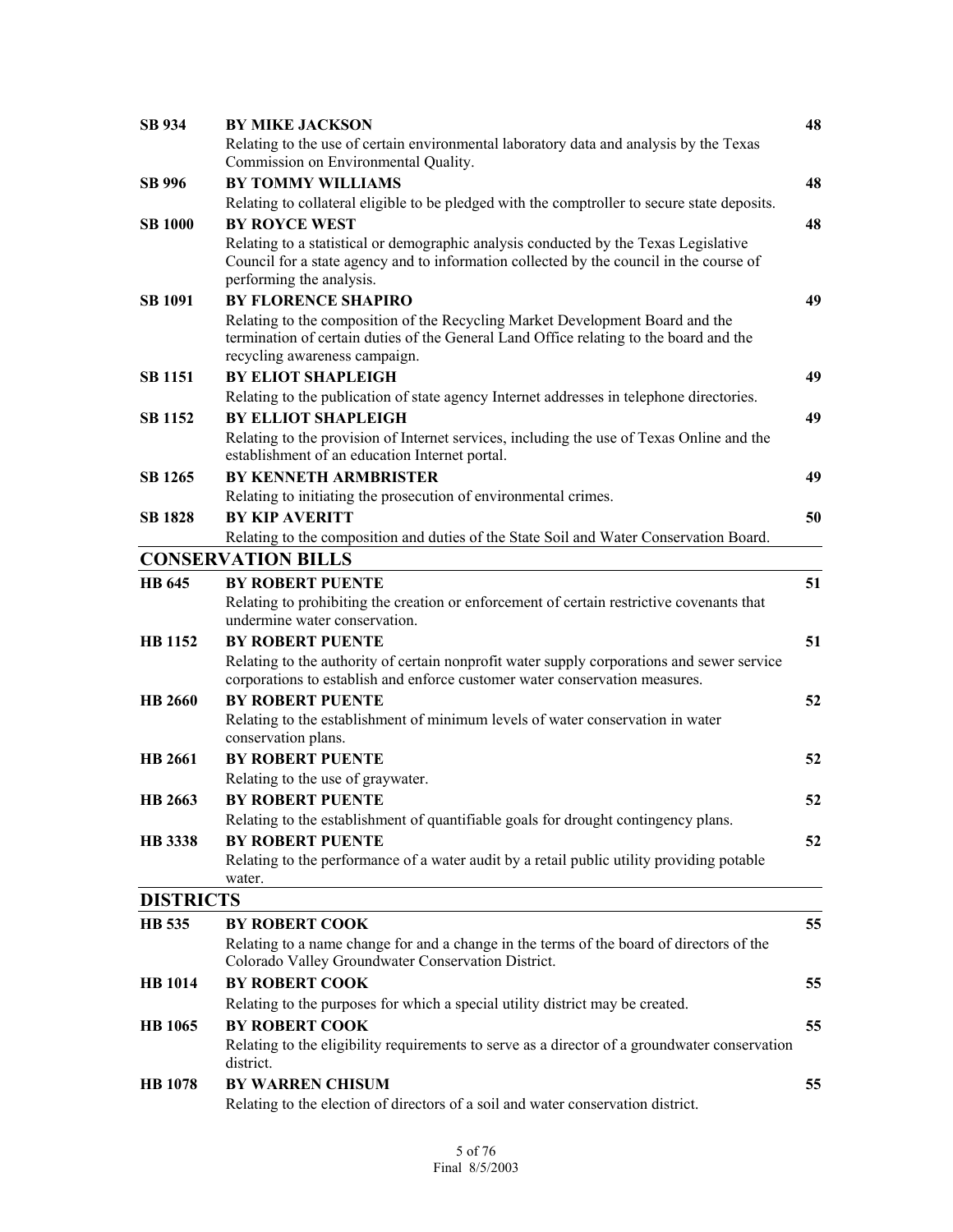| HB 1534        | <b>BY ROBERT COOK</b>                                                                                                                                                                           | 55 |
|----------------|-------------------------------------------------------------------------------------------------------------------------------------------------------------------------------------------------|----|
|                | Relating to certain powers of groundwater conservation districts.                                                                                                                               |    |
| <b>HB</b> 1541 | <b>BY BILL CALLEGARI</b>                                                                                                                                                                        | 56 |
|                | Relating to the general powers and authority of water districts.                                                                                                                                |    |
| <b>HB</b> 1832 | <b>BY LINDA HARPER-BROWN</b>                                                                                                                                                                    | 56 |
|                | Relating to certain powers of the City of Irving with regard to and validating certain acts of<br>the Dallas County Utility and Reclamation District.                                           |    |
| HB 2074        | <b>BY HARVEY HILDERBRAN</b>                                                                                                                                                                     | 56 |
|                | Relating to the election of directors and validation of acts of the governing board of the<br>Real-Edwards Conservation and Reclamation District.                                               |    |
| HB 2348        | <b>BY CARTER CASTEEL</b>                                                                                                                                                                        | 56 |
|                | Relating to the dissolution of the Southeast Trinity Groundwater Conservation District.                                                                                                         |    |
| <b>HB 2533</b> | <b>BY BETTY BROWN</b>                                                                                                                                                                           | 57 |
|                | Relating to the creation of Lake View Management and Development District in<br>Henderson County; providing authority to impose a tax and issue bonds; granting the<br>power of eminent domain. |    |
| HB 3229        | <b>BY PATRICK ROSE</b>                                                                                                                                                                          | 57 |
|                | Relating to electing directors of the Blanco-Pedernales Groundwater Conservation District.                                                                                                      |    |
| <b>HB</b> 3442 | <b>BY JOSEPH PICKETT</b>                                                                                                                                                                        | 57 |
|                | Relating to certain expenditures, charges, and other financial matters of certain<br>governmental entities.                                                                                     |    |
| <b>HB</b> 3508 | <b>BY KEN MARCHANT</b>                                                                                                                                                                          | 57 |
|                | Relating to the adoption of a nonsubstantive revision of local laws concerning special                                                                                                          |    |
|                | districts, including conforming amendments.                                                                                                                                                     |    |
| HB 3559        | <b>BY DAN GATTIS</b>                                                                                                                                                                            | 57 |
|                | Relating to the creation, administration, powers, duties, operation, and financing of the<br>Williamson County Municipal Utility District No. 13.                                               |    |
| <b>HB</b> 3560 | <b>BY DAN GATTIS</b>                                                                                                                                                                            | 57 |
|                | Relating to the creation, administration, powers, duties, operation, and financing of the<br>Williamson County Municipal Utility District No. 12.                                               |    |
| <b>HB</b> 3563 | BY GLEN HEGAR, JR                                                                                                                                                                               | 58 |
|                | Relating to the creation of the Waller County Road Improvement District No. 1; providing                                                                                                        |    |
|                | authority to impose a tax and issue bonds.                                                                                                                                                      |    |
| HB 3565        | <b>BY TERRY KEEL</b>                                                                                                                                                                            | 58 |
|                | Relating to the creation, administration, powers, duties, operation, and financing of the<br>Lazy Nine Municipal Utility District.                                                              |    |
| <b>HB</b> 3567 | <b>BY ROBERT COOK</b>                                                                                                                                                                           | 58 |
|                | Relating to the number and method of electing directors of the Coastal Bend Groundwater                                                                                                         |    |
|                | <b>Conservation District.</b>                                                                                                                                                                   |    |
| <b>HB</b> 3583 | BY TOBY GOODMAN                                                                                                                                                                                 | 59 |
|                | Relating to the creation of the Great Southwest Improvement District; providing authority<br>to impose a tax and issue bonds.                                                                   |    |
| HB 3594        | <b>BY DAN GATTIS</b>                                                                                                                                                                            | 59 |
|                | Relating to the creation, administration, powers, duties, operation, and financing of the<br>Williamson County Municipal Utility District No. 14.                                               |    |
| <b>HB</b> 3602 | <b>BY DENNIS BONNEN</b>                                                                                                                                                                         | 59 |
|                | Relating to the creation, administration, powers, duties, operation, and financing of the<br>Brazoria County Groundwater Conservation District.                                                 |    |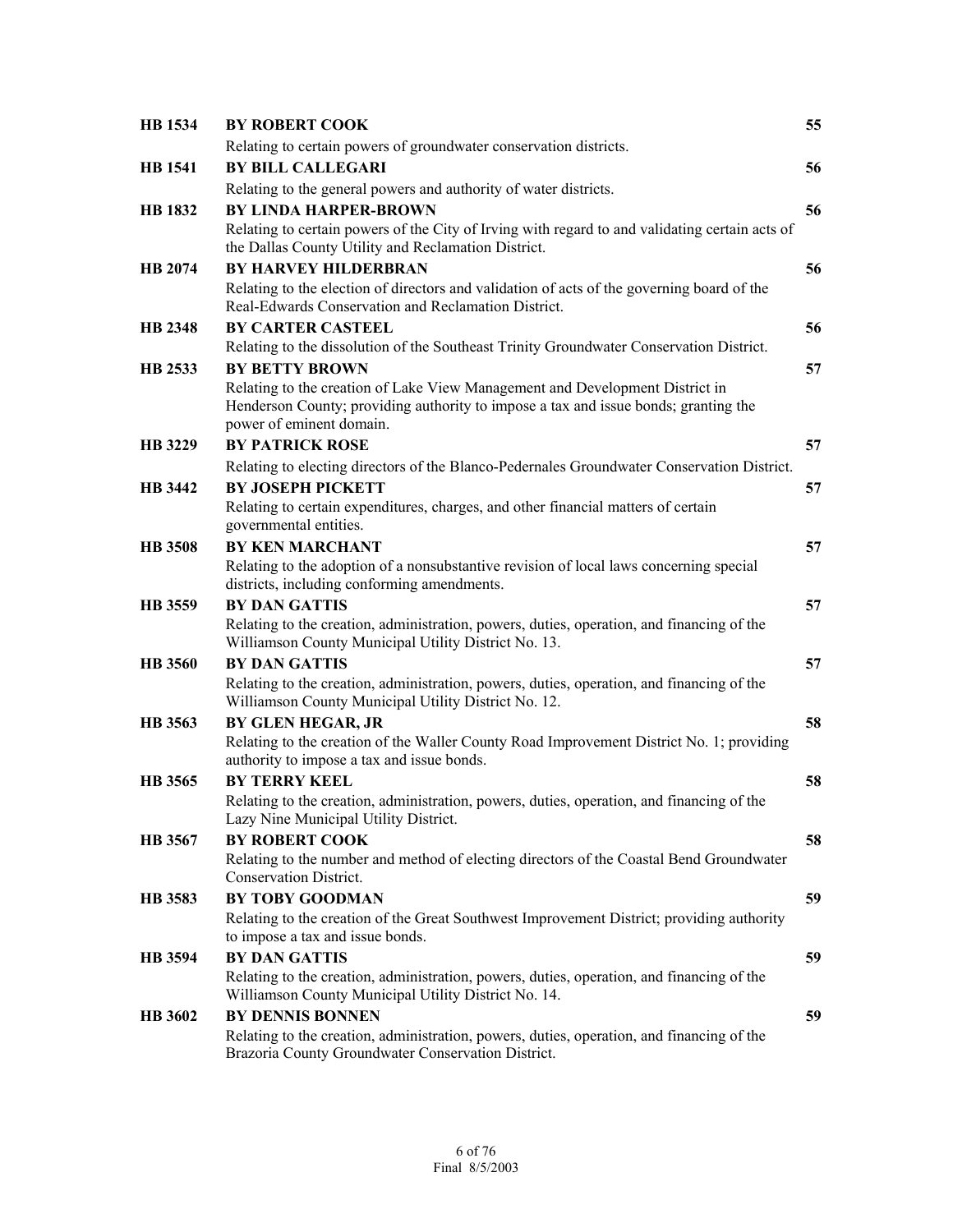| HB 3612         | <b>BY ROBERT COOK</b>                                                                                                                                                                                               | 59 |
|-----------------|---------------------------------------------------------------------------------------------------------------------------------------------------------------------------------------------------------------------|----|
|                 | Relating to the creation, administration, powers, duties, operation, and financing of the<br>Garfield Municipal Utility District No. 1.                                                                             |    |
| HB 3622         | <b>BY BETTY BROWN</b>                                                                                                                                                                                               | 60 |
|                 | Relating to the creation, administration, powers, duties, operation, and financing of the<br>Kingsborough Municipal Utility District Nos. 1, 2, 3, 4, and 5 of Kaufman County.                                      |    |
| <b>HB</b> 3635  | <b>BY BRYAN HUGHES</b>                                                                                                                                                                                              | 60 |
|                 | Relating to the creation, administration, powers, duties, operation, and financing of the<br>Upshur Groundwater Conservation District.                                                                              |    |
| HB 3636         | <b>BY ROBERT COOK</b>                                                                                                                                                                                               | 60 |
|                 | Relating to the creation, administration, powers, duties, operation, and financing of the<br>Colony Municipal Utility District No. 1.                                                                               |    |
| SB <sub>5</sub> | <b>BY KIP AVERITT</b>                                                                                                                                                                                               | 60 |
|                 | Relating to the creation, administration, powers, duties, functions, operations, and<br>financing of the Johnson County Special Utility District; authorizing the imposition of<br>taxes and the issuance of bonds. |    |
| <b>SB 25</b>    | <b>BY EDDIE LUCIO</b>                                                                                                                                                                                               | 61 |
|                 | Relating to the creation, administration, powers, duties, operation, and financing of the<br>Kenedy County Groundwater Conservation District.                                                                       |    |
| <b>SB 347</b>   | <b>BY GONZALO BARRIENTOS</b>                                                                                                                                                                                        | 61 |
|                 | Relating to single-member districts for the board of the Barton Springs-Edwards Aquifer<br>Conservation District.                                                                                                   |    |
| <b>SB 371</b>   | <b>BY JON LINDSAY</b>                                                                                                                                                                                               | 61 |
|                 | Relating to extending the period for confirmation of the Harris County Municipal Utility<br>District No. 387.                                                                                                       |    |
| <b>SB 372</b>   | <b>BY JON LINDSAY</b>                                                                                                                                                                                               | 61 |
|                 | Relating to extending the period for confirmation of the Harris County Municipal Utility<br>District No. 388.                                                                                                       |    |
| <b>SB 392</b>   | <b>BY TOMMY WILLIAMS</b>                                                                                                                                                                                            | 62 |
|                 | Relating to certain procedures for the adoption of an ad valorem tax rate by certain<br>conservation and reclamation districts.                                                                                     |    |
| <b>SB 542</b>   | <b>BY JON LINDSAY</b>                                                                                                                                                                                               | 62 |
|                 | Relating to exclusion of land from certain water districts for failure to provide facilities and<br>services.                                                                                                       |    |
| <b>SB</b> 721   | <b>BY EDDIE LUCIO</b>                                                                                                                                                                                               | 62 |
|                 | Relating to the creation, administration, powers, duties, operation, financing, and<br>annexation authority of the Cameron-Hidalgo-Willacy Regional Water Authority;                                                |    |
|                 | authorizing the issuance of bonds; providing the power of eminent domain.                                                                                                                                           |    |
| <b>SB 822</b>   | <b>BY TROY FRASER</b>                                                                                                                                                                                               | 62 |
|                 | Relating to the validation of the creation and certain actions and proceedings of the Middle                                                                                                                        |    |
|                 | Trinity Groundwater Conservation District and to related conforming changes to the<br>district's enabling act.                                                                                                      |    |
| <b>SB 898</b>   | <b>BY KIP AVERITT</b>                                                                                                                                                                                               | 63 |
|                 | Relating to the applicability of provisions concerning bond approval by the Texas<br>Commission on Environmental Quality to certain water districts.                                                                |    |
| SB 899          | <b>BY KIP AVERITT</b>                                                                                                                                                                                               | 63 |
|                 | Relating to the fees of office and reimbursement of directors of groundwater conservation<br>districts.                                                                                                             |    |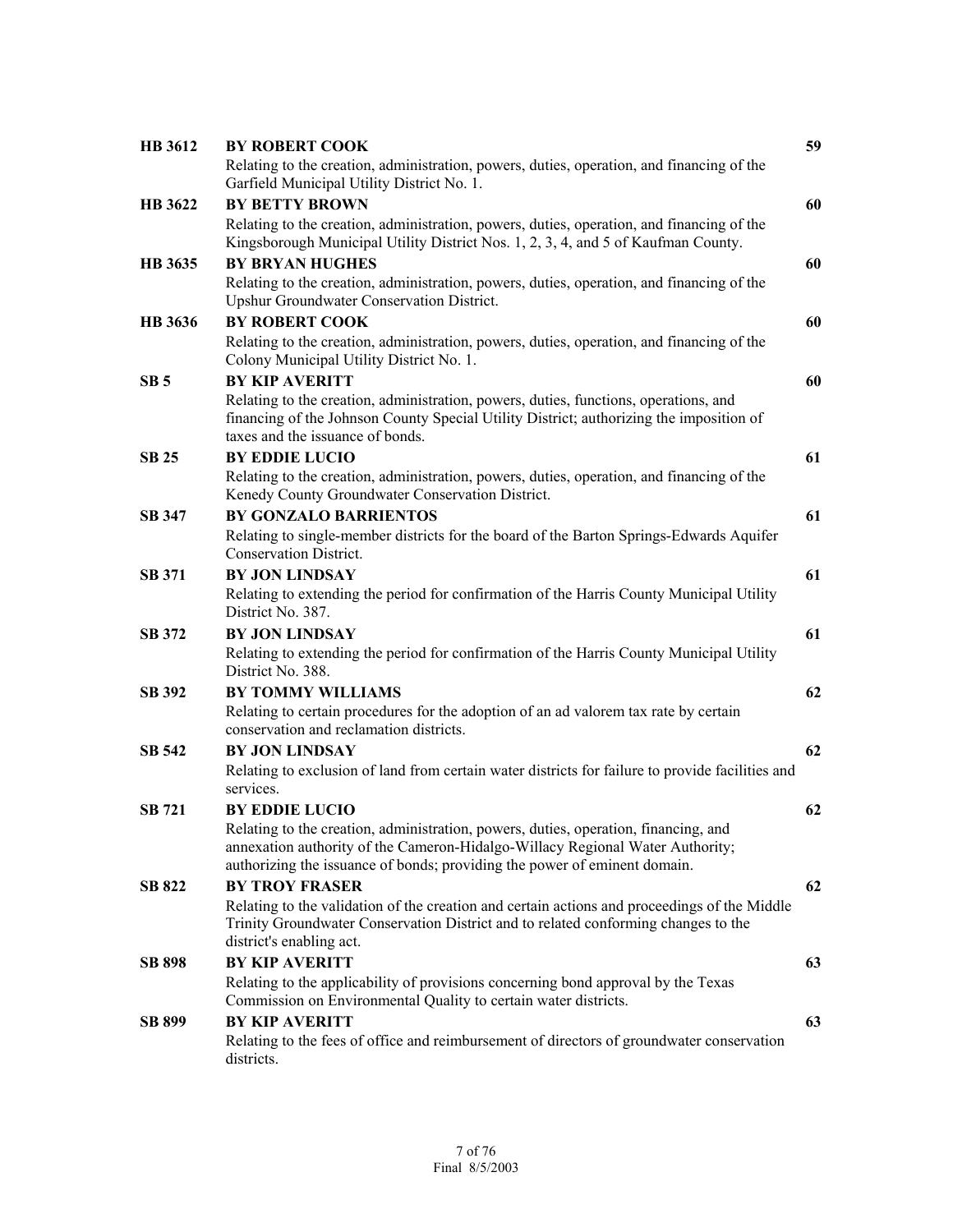| <b>SB 1035</b> | <b>BY JON LINDAY</b>                                                                                                                                                                                                                                                                                     | 63 |
|----------------|----------------------------------------------------------------------------------------------------------------------------------------------------------------------------------------------------------------------------------------------------------------------------------------------------------|----|
|                | Relating to the general powers and authority of the West Harris County Regional Water<br>Authority.                                                                                                                                                                                                      |    |
| <b>SB</b> 1276 | <b>BY KENNETH ARMBRISTER</b>                                                                                                                                                                                                                                                                             | 63 |
|                | Relating to the Lavaca-Navidad River Authority, formerly known as the Jackson County<br>Flood Control District.                                                                                                                                                                                          |    |
| <b>SB 1494</b> | <b>BY FRANK MADLA</b>                                                                                                                                                                                                                                                                                    | 63 |
|                | Relating to the powers of Bexar Metropolitan Water District.                                                                                                                                                                                                                                             |    |
| <b>SB 1570</b> | <b>BY FRANK MADLA</b>                                                                                                                                                                                                                                                                                    | 64 |
|                | Relating to the administration, powers, duties, and operation of the Trinity Glen Rose<br>Groundwater Conservation District.                                                                                                                                                                             |    |
| <b>SB 1639</b> | <b>BY TODD STAPLES</b>                                                                                                                                                                                                                                                                                   | 64 |
|                | Relating to regulating the waters of the state, including the spacing and production of<br>groundwater and the control of instream flows.                                                                                                                                                                |    |
| <b>SB</b> 1725 | <b>BY JON LINDSAY</b>                                                                                                                                                                                                                                                                                    | 64 |
|                | Relating to the North Harris County Regional Water Authority.                                                                                                                                                                                                                                            |    |
| <b>SB 1883</b> | <b>BY KYLE JANEK</b>                                                                                                                                                                                                                                                                                     | 64 |
|                | Relating to the assumption of road utility district authority by Fort Bend County Levee<br>Improvement District No. 15, including the authority to impose taxes and issue bonds.                                                                                                                         |    |
| <b>SB 1888</b> | <b>BY TODD STAPLES</b>                                                                                                                                                                                                                                                                                   | 65 |
|                | Relating to the creation, administration, powers, duties, operation, and financing of the<br>Southeast Texas Groundwater Conservation District.                                                                                                                                                          |    |
| <b>SB 1899</b> | <b>BY TODD STAPLES</b>                                                                                                                                                                                                                                                                                   | 65 |
|                | Relating to permit requirements for groundwater transfers out of Pineywoods Groundwater<br>Conservation District.                                                                                                                                                                                        |    |
| <b>SB 1902</b> | <b>BY EDDIE LUCIO</b>                                                                                                                                                                                                                                                                                    | 65 |
|                | Relating to the creation, administration, powers, duties, operation, and financing of the Rio<br>Grande Regional Water Authority and to the powers and duties of the Rio Grande<br>watermaster and the delivery of water down the banks and bed of the Rio Grande;<br>authorizing the issuance of bonds. |    |
| <b>SB 1912</b> | <b>BY MIKE JACKSON</b>                                                                                                                                                                                                                                                                                   | 66 |
|                | Relating to the creation of the Harborside Management District; providing authority to<br>impose taxes and issue bonds.                                                                                                                                                                                  |    |
| <b>SB 1925</b> | <b>BY CRAIG ESTES</b>                                                                                                                                                                                                                                                                                    | 66 |
|                | Relating to the powers, financing, and fees of office for the Rolling Plains Groundwater<br>Conservation District.                                                                                                                                                                                       |    |
| <b>SB 1928</b> | <b>BY TODD STAPLES</b>                                                                                                                                                                                                                                                                                   | 66 |
|                | Relating to the boundaries of the Athens Municipal Water Authority.                                                                                                                                                                                                                                      |    |
| <b>SB 1930</b> | <b>BY TODD STAPLES</b>                                                                                                                                                                                                                                                                                   | 66 |
|                | Relating to the board of directors and the powers of the Lone Star Groundwater<br>Conservation District; validating certain actions and proceedings of the district.                                                                                                                                     |    |
| <b>SB 1933</b> | <b>BY TODD STAPLES</b>                                                                                                                                                                                                                                                                                   | 67 |
|                | Relating to the exclusion of property from Waterwood Municipal Utility District No. 1.                                                                                                                                                                                                                   |    |
| <b>SB 1935</b> | <b>BY TROY FRASER</b>                                                                                                                                                                                                                                                                                    | 67 |
|                | Relating to the law governing the Brazos River Authority and the law governing the Lower<br>Colorado River Authority.                                                                                                                                                                                    |    |
| <b>SB 1936</b> | <b>BY RODNEY ELLIS</b>                                                                                                                                                                                                                                                                                   | 74 |
|                | Relating to the creation of the Buffalo Bayou Management District; providing the authority<br>to impose taxes and issue bonds.                                                                                                                                                                           |    |
| <b>SB 1941</b> | <b>BY KIP AVERITT</b>                                                                                                                                                                                                                                                                                    | 67 |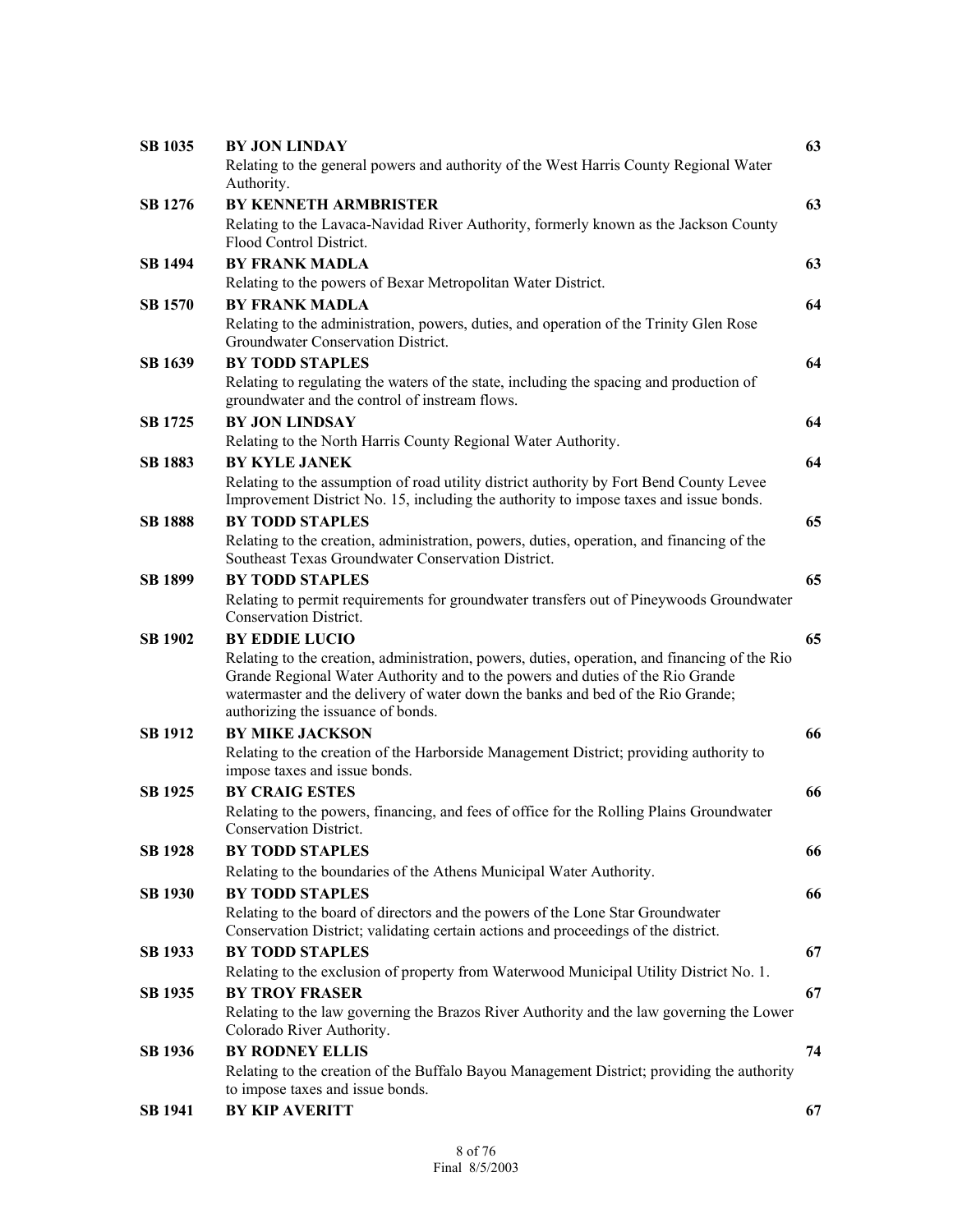|                | Relating to the creation, administration, powers, duties, operation, and financing of the<br>Lake Alan Henry Water District.           |    |
|----------------|----------------------------------------------------------------------------------------------------------------------------------------|----|
| <b>SB 1955</b> | <b>BY BILL RATLIFF</b>                                                                                                                 | 68 |
|                | Relating to the Red River Redevelopment Authority; providing the power of eminent                                                      |    |
|                | domain and the power to issue bonds.                                                                                                   |    |
|                | <b>EMPLOYEE ISSUES</b>                                                                                                                 |    |
| <b>HB</b> 89   | BY RUTH JONES MCCLENDON                                                                                                                | 69 |
|                | Relating to a leave of absence for certain state employees who are donating an organ, bone<br>marrow, or blood.                        |    |
| <b>HB</b> 1075 | <b>BY BRIAN MCCALL</b>                                                                                                                 | 69 |
|                | Relating to criminal history record information for state agency information technology<br>personnel.                                  |    |
| HB 1297        | <b>BY RAY ALLEN</b>                                                                                                                    | 69 |
|                | Relating to limits on indemnification of state employees and officials.                                                                |    |
| HB 2425        | <b>BY BRIAN MCCALL</b>                                                                                                                 | 69 |
|                | Relating to state and certain local fiscal matters; making appropriations.                                                             |    |
| HB 2933        | <b>BY KINO FLORES</b>                                                                                                                  | 70 |
|                | Relating to the abolition of the Commission on Human Rights and the transfer of its<br>functions to the Texas Workforce Commission.    |    |
| <b>HB</b> 3208 | <b>BY TALMADGE HEFLIN</b>                                                                                                              | 70 |
|                | Relating to the temporary provision of lump-sum payments to certain retiring members of<br>the Employees Retirement System of Texas.   |    |
| HB 3442        | <b>BY JOSEPH PICKETT</b>                                                                                                               | 70 |
|                | Relating to certain expenditures, charges, and other financial matters of certain                                                      |    |
|                | governmental entities.                                                                                                                 |    |
| <b>SB 89</b>   | <b>BY JEFF WENTWORTH</b>                                                                                                               | 71 |
|                | Relating to compensatory time for persons governing state agencies.<br><b>BY ROBERT DUNCAN</b>                                         | 71 |
| <b>SB 1370</b> | Relating to certain group benefit plans provided to certain governmental officers,                                                     |    |
|                | employees, and retirees and their dependents.                                                                                          |    |
| <b>SB 1603</b> | <b>BY RODNEY ELLIS</b>                                                                                                                 | 71 |
|                | Relating to charitable contributions by state employees to the General Land Office's Adopt-                                            |    |
|                | A-Map/Adopt-A-Document Program.                                                                                                        |    |
| <b>SB 1800</b> | <b>BY LETICIA VAN DE PUTTE</b>                                                                                                         | 71 |
|                | Relating to state employee military leave.                                                                                             |    |
| <b>WATER</b>   |                                                                                                                                        |    |
| <b>HB 803</b>  | <b>BY CHARLIE GEREN</b>                                                                                                                | 73 |
|                | Relating to the authority of political subdivisions to exercise the power of eminent domain                                            |    |
|                | to acquire rights to water and the assessment of damages in condemnation proceedings<br>initiated for that purpose.                    |    |
| <b>HB</b> 1979 | <b>BY ROBERT PUENTE</b>                                                                                                                | 73 |
|                | Relating to preventing the discharge of untreated wastewater into waters of the state.                                                 |    |
| <b>HB 2031</b> | <b>BY ROBERT PUENTE</b>                                                                                                                | 74 |
|                | Relating to the regulation of stormwater management by certain counties.                                                               |    |
| <b>HB 2250</b> | <b>BY KINO FLORES</b>                                                                                                                  | 74 |
|                | Relating to the powers and duties of the Rio Grande watermaster and the delivery of water<br>down the banks and bed of the Rio Grande. |    |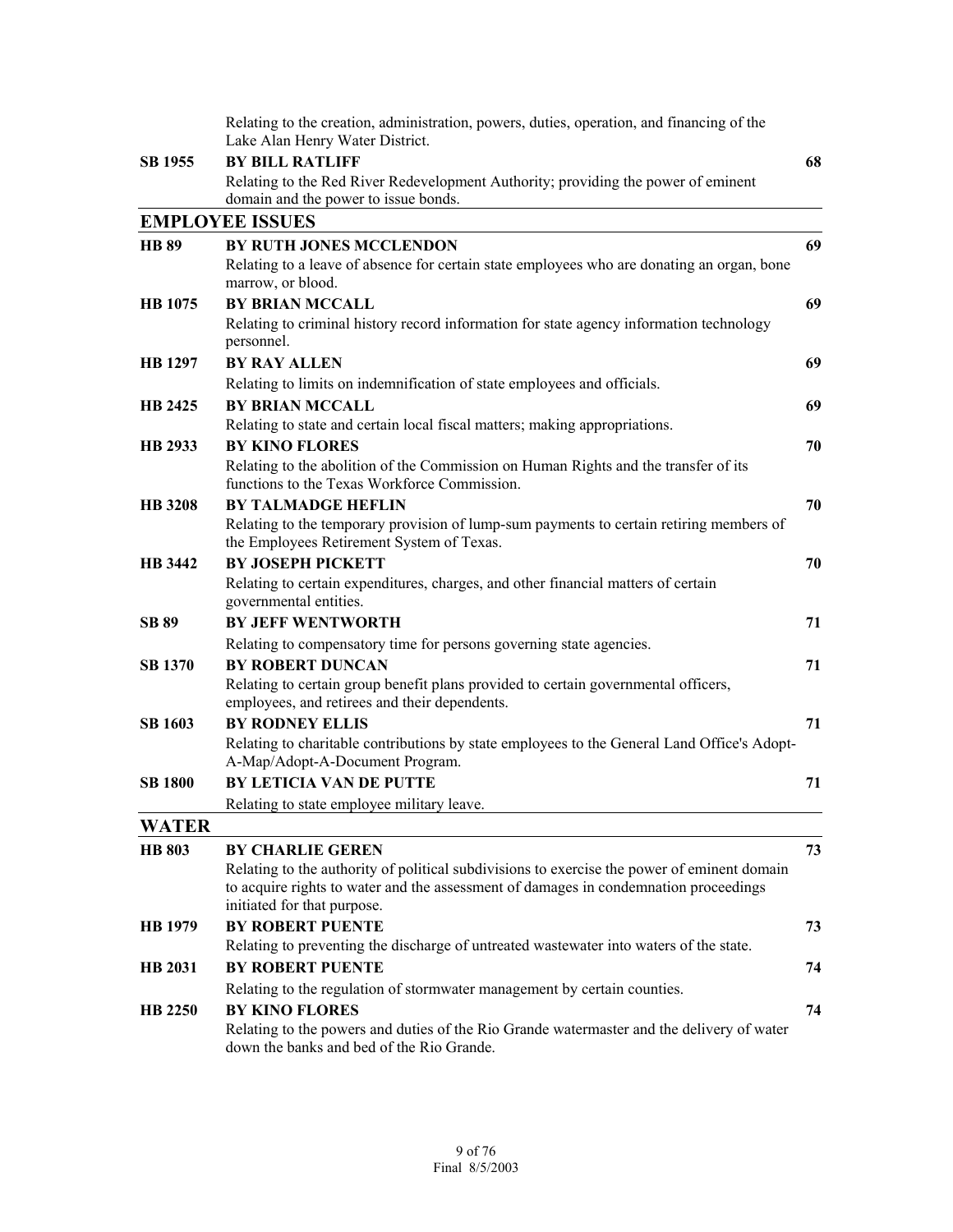| HB 2529        | <b>BY JERRY MADDEN</b>                                                                                                                                                  | 74 |
|----------------|-------------------------------------------------------------------------------------------------------------------------------------------------------------------------|----|
|                | Relating to enforcement actions against a small water supply, sewer, wastewater treatment,<br>or solid waste disposal service being integrated into a regional service. |    |
| HB 2567        | <b>BY CHARLIE GEREN</b>                                                                                                                                                 | 75 |
|                | Relating to the disposal of brine from desalination operations.                                                                                                         |    |
| <b>HB</b> 3152 | <b>BY DENNIS BONNEN</b>                                                                                                                                                 | 75 |
|                | Relating to the potability of and requirements for removing contaminants from<br>groundwater.                                                                           |    |
| <b>SB 155</b>  | <b>BY JUDITH ZAFFIRINI</b>                                                                                                                                              | 75 |
|                | Relating to the protection of public freshwater areas; providing a penalty.                                                                                             |    |
| <b>SB</b> 1481 | <b>BY BILL RATLIFF</b>                                                                                                                                                  | 76 |
|                | Relating to the repeal of the Caddo Lake Compact.                                                                                                                       |    |
| <b>SB</b> 1633 | <b>BY JEFF WENTWORTH</b>                                                                                                                                                | 76 |
|                | Relating to the installation and use of a water softener or reverse osmosis system by an<br>owner of an on-site sewage disposal system.                                 |    |
| <b>SB 1700</b> | <b>BY JEFF WENTWORTH</b>                                                                                                                                                | 76 |
|                | Relating to the administration of the weather modification and control grant program.                                                                                   |    |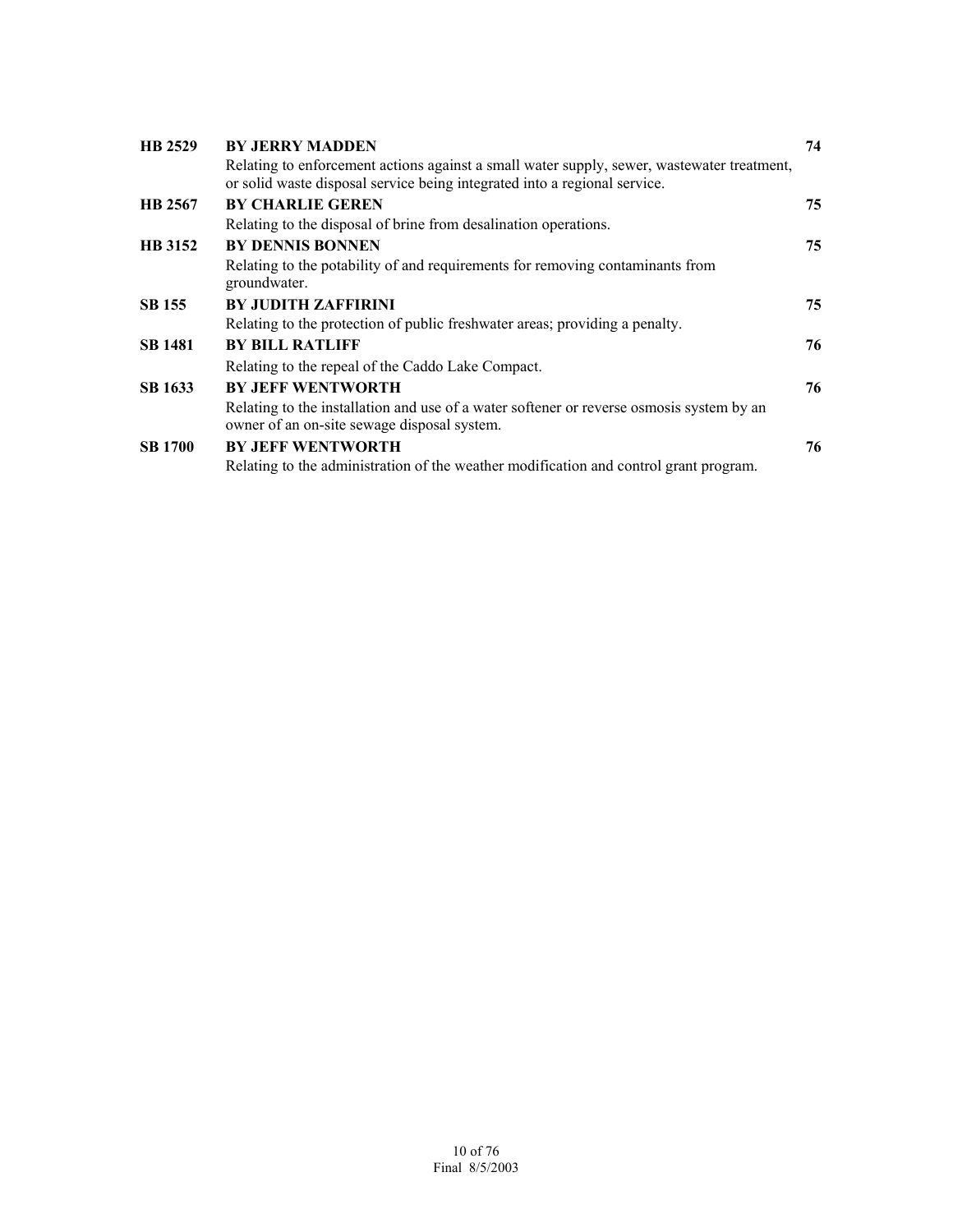# **List of Bills by Bill Number**

|                | <b>GENERAL APPROPRIATIONS ACT</b>                                                                                                              | 21 |
|----------------|------------------------------------------------------------------------------------------------------------------------------------------------|----|
| <b>HB</b> 7    | <b>BY TALMADGE HEFLIN</b>                                                                                                                      | 27 |
|                | Relating to making supplemental appropriations and making reductions in current                                                                |    |
|                | appropriations                                                                                                                                 |    |
| <b>HB9</b>     | <b>BY KINO FLORES</b>                                                                                                                          | 33 |
|                | Relating to homeland security.                                                                                                                 |    |
| <b>HB</b> 43   | <b>BY WARREN CHISUM</b>                                                                                                                        | 33 |
|                | Relating to the funding of and the making of grants by the Texas Council on                                                                    |    |
|                | Environmental Technology.                                                                                                                      |    |
| <b>HB 89</b>   | <b>BY RUTH JONES MCCLENDON</b>                                                                                                                 | 69 |
|                | Relating to a leave of absence for certain state employees who are donating an organ, bone                                                     |    |
|                | marrow, or blood.                                                                                                                              |    |
| <b>HB</b> 145  | <b>BY BURT SOLOMONS</b>                                                                                                                        | 33 |
|                | Relating to workers' compensation dispute resolution.                                                                                          |    |
| HB 535         | <b>BY ROBERT COOK</b>                                                                                                                          | 55 |
|                | Relating to a name change for and a change in the terms of the board of directors of the<br>Colorado Valley Groundwater Conservation District. |    |
| <b>HB</b> 543  | <b>BY JESSE JONES</b>                                                                                                                          | 33 |
|                | Relating to certain restrictions on the delivery or installation of a new or used                                                              |    |
|                | manufactured home in a flood-prone area.                                                                                                       |    |
| HB 599         | <b>BY WARREN CHISUM</b>                                                                                                                        | 34 |
|                | Relating to the continuation and functions of the State Bar of Texas and to conflicts of                                                       |    |
|                | interest with respect to certain persons engaged in the practice of law.                                                                       |    |
| <b>HB</b> 645  | <b>BY ROBERT PUENTE</b>                                                                                                                        | 51 |
|                | Relating to prohibiting the creation or enforcement of certain restrictive covenants that                                                      |    |
|                | undermine water conservation.                                                                                                                  |    |
| <b>HB</b> 649  | <b>BY JIM KEFFER</b>                                                                                                                           | 27 |
|                | Relating to creating an interagency work group on rural issues.                                                                                |    |
| <b>HB 803</b>  | <b>BY CHARLIE GEREN</b>                                                                                                                        | 73 |
|                | Relating to the authority of political subdivisions to exercise the power of eminent domain                                                    |    |
|                | to acquire rights to water and the assessment of damages in condemnation proceedings                                                           |    |
| <b>HB 845</b>  | initiated for that purpose.<br><b>BY CHARLIE HOWARD</b>                                                                                        | 34 |
|                |                                                                                                                                                |    |
| <b>HB</b> 917  | Relating to preferences in state purchasing.<br><b>BY CRAIG EILAND</b>                                                                         | 34 |
|                | Relating to the authority of counties and municipalities to incur debt to participate in                                                       |    |
|                | erosion response projects undertaken by the General Land Office.                                                                               |    |
| HB 942         | <b>BY WARREN CHISUM</b>                                                                                                                        | 35 |
|                | Relating to certain bond requirements for persons engaged in certain activities under the                                                      |    |
|                | jurisdiction of the Railroad Commission of Texas other than the ownership or operation of                                                      |    |
|                | wells.                                                                                                                                         |    |
| <b>HB</b> 1014 | <b>BY ROBERT COOK</b>                                                                                                                          | 55 |
|                | Relating to the purposes for which a special utility district may be created.                                                                  |    |
| <b>HB</b> 1065 | <b>BY ROBERT COOK</b>                                                                                                                          | 55 |
|                | Relating to the eligibility requirements to serve as a director of a groundwater                                                               |    |
|                | conservation district.                                                                                                                         |    |
| <b>HB</b> 1075 | <b>BY BRIAN MCCALL</b>                                                                                                                         | 35 |
|                | Relating to criminal history record information for state agency information technology                                                        |    |
|                | personnel.                                                                                                                                     |    |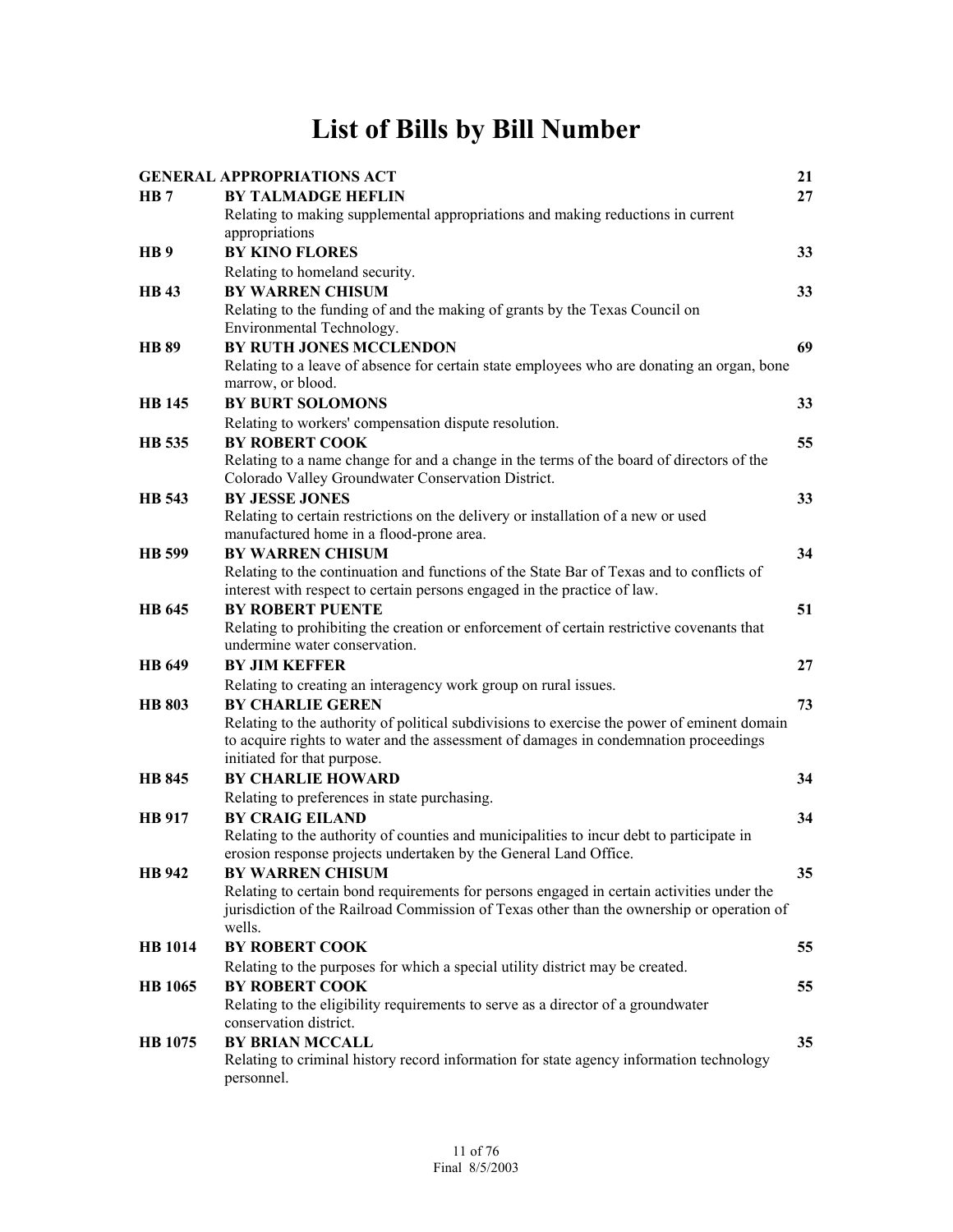| <b>HB</b> 1075 | <b>BY BRIAN MCCALL</b>                                                                                            | 69 |
|----------------|-------------------------------------------------------------------------------------------------------------------|----|
|                | Relating to criminal history record information for state agency information technology                           |    |
|                | personnel.                                                                                                        |    |
| <b>HB</b> 1078 | <b>BY WARREN CHISUM</b>                                                                                           | 55 |
| <b>HB</b> 1138 | Relating to the election of directors of a soil and water conservation district.<br><b>BY CORBIN VAN ARSDALE</b>  | 35 |
|                |                                                                                                                   |    |
|                | Relating to nonprofit water supply and sewer service corporations in certain counties.<br><b>BY ROBERT PUENTE</b> |    |
| <b>HB</b> 1150 | Relating to the financing of certain local water, conservation, and open-space projects in                        | 36 |
|                | accordance with the law governing sports and community venue projects.                                            |    |
| <b>HB</b> 1152 | <b>BY ROBERT PUENTE</b>                                                                                           | 51 |
|                | Relating to the authority of certain nonprofit water supply corporations and sewer service                        |    |
|                | corporations to establish and enforce customer water conservation measures.                                       |    |
| <b>HB</b> 1197 | <b>BY MIKE KRUSEE</b>                                                                                             | 36 |
|                | Relating to authorization for a development agreement between a municipality and an                               |    |
|                | owner of land in the municipality's extraterritorial jurisdiction.                                                |    |
| <b>HB</b> 1204 | <b>BY TODD BAXTER</b>                                                                                             | 36 |
|                | Relating to the authority of municipalities and counties to regulate subdivisions and                             |    |
|                | certain development in a municipality's extraterritorial jurisdiction and in the                                  |    |
| <b>HB</b> 1231 | unincorporated area of a county.<br><b>BY CHARLIE GEREN</b>                                                       | 37 |
|                | Relating to management of the Gulf Intracoastal Waterway.                                                         |    |
| <b>HB</b> 1282 | <b>BY BRIAN MCCALL</b>                                                                                            | 37 |
|                | Relating to commercial electronic mail; providing penalties.                                                      |    |
| <b>HB</b> 1297 | <b>BY RAY ALLEN</b>                                                                                               | 37 |
|                | Relating to limits on indemnification of state employees and officials.                                           |    |
| <b>HB</b> 1297 | <b>BY RAY ALLEN</b>                                                                                               | 69 |
|                | Relating to limits on indemnification of state employees and officials.                                           |    |
| <b>HB</b> 1309 | <b>BY JIM PITTS</b>                                                                                               | 38 |
|                | Relating to the applicability of the Texas Non-Profit Corporation Act to nonprofit water                          |    |
|                | supply or sewer service corporations.                                                                             |    |
| <b>HB</b> 1370 | <b>BY VILMA LUNA</b>                                                                                              | 27 |
|                | Relating to the study and implementation of seawater desalination.                                                |    |
| <b>HB</b> 1378 | <b>BY CHARLIE GEREN</b>                                                                                           | 28 |
|                | Relating to certain duties and information regarding water planning and development.                              |    |
| <b>HB</b> 1534 | <b>BY ROBERT COOK</b>                                                                                             | 55 |
|                | Relating to certain powers of groundwater conservation districts.                                                 |    |
| <b>HB</b> 1541 | <b>BY BILL CALLEGARI</b>                                                                                          | 56 |
|                | Relating to the general powers and authority of water districts.<br><b>BY PETE GALLEGO</b>                        | 38 |
| <b>HB</b> 1576 | Relating to the telecommunications planning and oversight council.                                                |    |
| <b>HB</b> 1606 | <b>BY STEVEN WOLENS</b>                                                                                           | 38 |
|                | Relating to ethics of public servants, including the functions and duties of the Texas Ethics                     |    |
|                | Commission; the regulation of political contributions, political advertising, lobbying, and                       |    |
|                | conduct of public servants; and the reporting of political contributions and personal                             |    |
|                | financial information; providing civil and criminal penalties.                                                    |    |
| <b>HB</b> 1832 | <b>BY LINDA HARPER-BROWN</b>                                                                                      | 56 |
|                | Relating to certain powers of the City of Irving with regard to and validating certain acts                       |    |
|                | of the Dallas County Utility and Reclamation District.                                                            |    |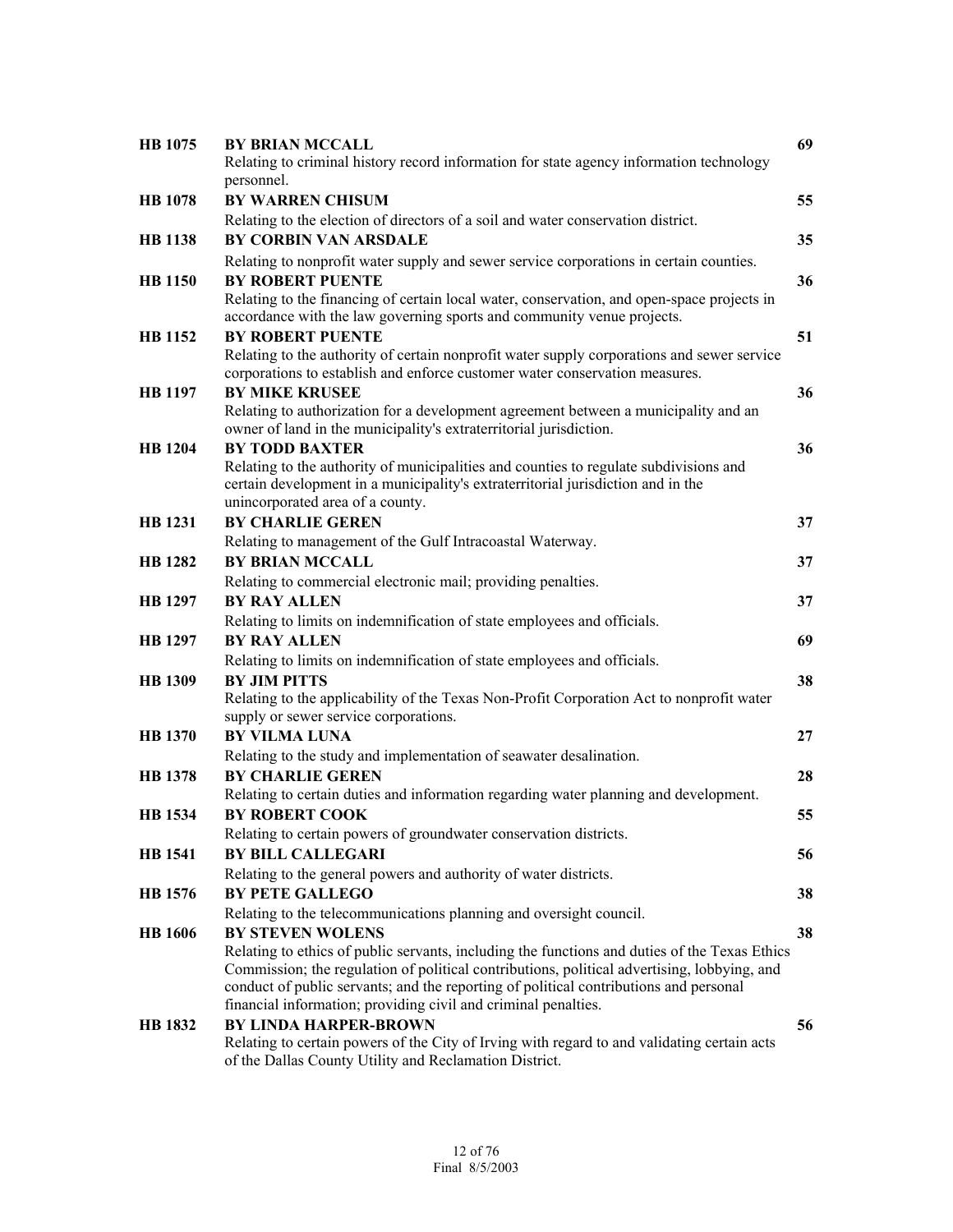| <b>HB</b> 1875 | <b>BY MIGUEL WISE</b><br>Relating to the water infrastructure fund, rural water assistance fund, rural community<br>water and wastewater loan fund, and colonia self-help account; and to certain notes and | 28 |
|----------------|-------------------------------------------------------------------------------------------------------------------------------------------------------------------------------------------------------------|----|
|                | bonds of water districts.                                                                                                                                                                                   |    |
| <b>HB</b> 1934 | <b>BY JAIME CAPELO</b>                                                                                                                                                                                      | 38 |
|                | Relating to security and payment for, and the use of the proceeds of, certain public<br>securities.                                                                                                         |    |
| HB 1979        | <b>BY ROBERT PUENTE</b>                                                                                                                                                                                     | 73 |
|                | Relating to preventing the discharge of untreated was tewater into waters of the state.                                                                                                                     |    |
| <b>HB 2004</b> | <b>BY KEN MARCHANT</b>                                                                                                                                                                                      | 39 |
|                | Relating to allowing a commissioners court to deliberate in a closed meeting regarding<br>business and financial considerations of a contract being negotiated.                                             |    |
| <b>HB 2031</b> | <b>BY ROBERT PUENTE</b>                                                                                                                                                                                     | 74 |
|                | Relating to the regulation of stormwater management by certain counties.                                                                                                                                    |    |
| HB 2032        | <b>BY SCOTT HOCHBERG</b>                                                                                                                                                                                    | 39 |
|                | Relating to the confidentiality of e-mail addresses under the public information law and<br>legislative use of certain confidential information; creating an offense.                                       |    |
| HB 2033        | <b>BY JOSE MENENDEZ</b>                                                                                                                                                                                     | 40 |
|                | Relating to historically underutilized businesses that perform investment brokerage                                                                                                                         |    |
|                | services for a state agency.                                                                                                                                                                                |    |
| HB 2074        | <b>BY HARVEY HILDERBRAN</b>                                                                                                                                                                                 | 56 |
|                | Relating to the election of directors and validation of acts of the governing board of the                                                                                                                  |    |
|                | Real-Edwards Conservation and Reclamation District.                                                                                                                                                         |    |
| <b>HB 2133</b> | <b>BY SCOTT CAMPBELL</b>                                                                                                                                                                                    | 40 |
|                | Relating to agriculture and the powers and duties of the Department of Agriculture.                                                                                                                         |    |
| <b>HB 2250</b> | <b>BY KINO FLORES</b>                                                                                                                                                                                       | 74 |
|                | Relating to the powers and duties of the Rio Grande watermaster and the delivery of water<br>down the banks and bed of the Rio Grande.                                                                      |    |
| <b>HB 2348</b> | <b>BY CARTER CASTEEL</b>                                                                                                                                                                                    | 56 |
|                | Relating to the dissolution of the Southeast Trinity Groundwater Conservation District.                                                                                                                     |    |
| HB 2376        | <b>BY GARY ELKINS</b><br>Relating to the correction or removal from the statutes of obsolete references regarding the                                                                                       | 40 |
|                | surety bonds of state officers and employees.                                                                                                                                                               |    |
| <b>HB 2388</b> | <b>BY ROBERT COOK</b>                                                                                                                                                                                       | 40 |
|                | Relating to late fees for late payment of a submetered or allocated residential water bill.                                                                                                                 |    |
| HB 2424        | <b>BY BRIAN MCCALL</b>                                                                                                                                                                                      | 41 |
|                | Relating to technical changes to taxes and fees administered by the comptroller; providing                                                                                                                  |    |
|                | penalties.                                                                                                                                                                                                  |    |
| HB 2425        | <b>BY BRIAN MCCALL</b>                                                                                                                                                                                      | 69 |
|                | Relating to state and certain local fiscal matters; making appropriations.                                                                                                                                  |    |
| HB 2485        | <b>BY SCOTT HOCHBERG</b>                                                                                                                                                                                    | 29 |
|                | Relating to internal auditing of state agencies.                                                                                                                                                            |    |
| HB 2529        | <b>BY JERRY MADDEN</b>                                                                                                                                                                                      | 74 |
|                | Relating to enforcement actions against a small water supply, sewer, wastewater<br>treatment, or solid waste disposal service being integrated into a regional service.                                     |    |
| HB 2533        | <b>BY BETTY BROWN</b>                                                                                                                                                                                       | 57 |
|                | Relating to the creation of Lake View Management and Development District in                                                                                                                                |    |
|                | Henderson County; providing authority to impose a tax and issue bonds; granting the                                                                                                                         |    |
|                | power of eminent domain.                                                                                                                                                                                    |    |
| HB 2567        | <b>BY CHARLIE GEREN</b>                                                                                                                                                                                     | 75 |
|                | Relating to the disposal of brine from desalination operations.                                                                                                                                             |    |
| <b>HB 2660</b> | <b>BY ROBERT PUENTE</b>                                                                                                                                                                                     | 51 |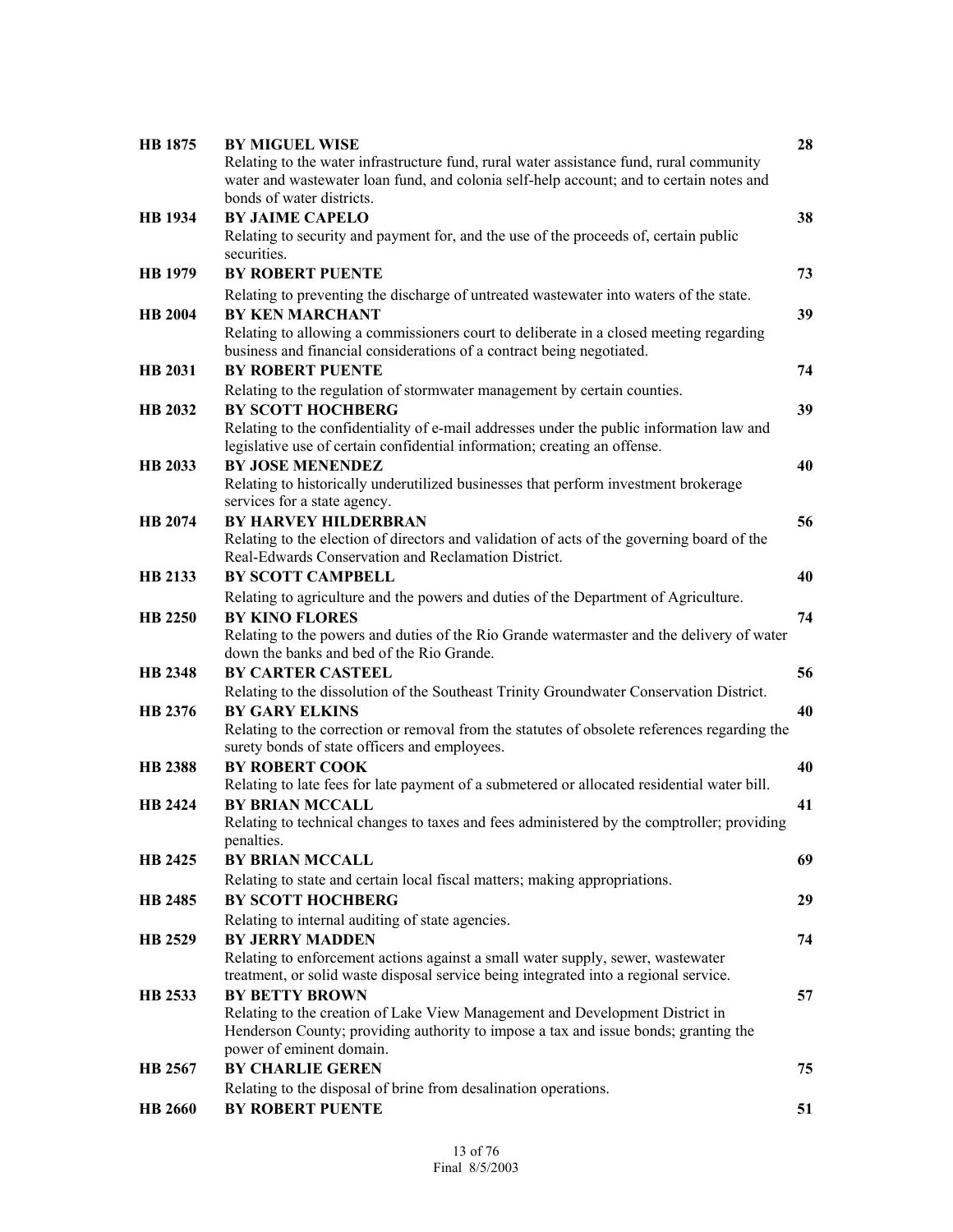|                | Relating to the establishment of minimum levels of water conservation in water                                                                                                       |    |
|----------------|--------------------------------------------------------------------------------------------------------------------------------------------------------------------------------------|----|
|                | conservation plans.<br><b>BY ROBERT PUENTE</b>                                                                                                                                       |    |
| <b>HB 2661</b> |                                                                                                                                                                                      | 52 |
|                | Relating to the use of graywater.                                                                                                                                                    |    |
| HB 2663        | <b>BY ROBERT PUENTE</b>                                                                                                                                                              | 52 |
|                | Relating to the establishment of quantifiable goals for drought contingency plans.                                                                                                   |    |
| <b>HB 2819</b> | <b>BY JOE DRIVER</b>                                                                                                                                                                 | 41 |
|                | Relating to the confidentiality of certain home address information held by a tax appraisal<br>district.                                                                             |    |
| HB 2933        | <b>BY KINO FLORES</b>                                                                                                                                                                | 70 |
|                | Relating to the abolition of the Commission on Human Rights and the transfer of its                                                                                                  |    |
|                | functions to the Texas Workforce Commission.                                                                                                                                         |    |
| HB 2947        | <b>BY CARTER CASTEEL</b>                                                                                                                                                             | 41 |
|                | Relating to state agency decentralization of services.                                                                                                                               |    |
| <b>HB</b> 3024 | <b>BY CARTER CASTEEL</b>                                                                                                                                                             | 41 |
|                | Relating to increasing governmental efficiency through the reduction of duplicative                                                                                                  |    |
|                | reporting and auditing requirements.                                                                                                                                                 |    |
| <b>HB</b> 3030 | <b>BY CORBIN VAN ARSDALE</b>                                                                                                                                                         | 29 |
|                | Relating to notice of groundwater contamination that may affect a drinking water well.                                                                                               |    |
| <b>HB</b> 3042 | <b>BY ROBBY COOK</b>                                                                                                                                                                 | 42 |
|                | Relating to the administration and functions of the Texas Building and Procurement                                                                                                   |    |
|                | Commission and related matters.                                                                                                                                                      |    |
| <b>HB</b> 3074 | <b>BY DAN FLYNN</b>                                                                                                                                                                  | 42 |
|                | Relating to required activities and limits on the amounts of state financial assistance for                                                                                          |    |
| <b>HB</b> 3152 | which regional planning commissions may be eligible.<br><b>BY DENNIS BONNEN</b>                                                                                                      | 75 |
|                | Relating to the potability of and requirements for removing contaminants from                                                                                                        |    |
|                | groundwater.                                                                                                                                                                         |    |
| <b>HB</b> 3208 | <b>BY TALMADGE HEFLIN</b>                                                                                                                                                            | 70 |
|                | Relating to the temporary provision of lump-sum payments to certain retiring members of                                                                                              |    |
|                | the Employees Retirement System of Texas.                                                                                                                                            |    |
| HB 3229        | <b>BY PATRICK ROSE</b>                                                                                                                                                               | 57 |
|                | Relating to electing directors of the Blanco-Pedernales Groundwater Conservation                                                                                                     |    |
|                | District.                                                                                                                                                                            |    |
| <b>HB</b> 3318 | <b>BY VILMA LUNA</b>                                                                                                                                                                 | 29 |
|                | Relating to the creation and re-creation of funds and accounts in the state treasury, the<br>allocation of revenue, the dedication and rededication of revenue, and the exemption of |    |
|                | unappropriated money from use for general governmental purposes.                                                                                                                     |    |
| <b>HB</b> 3338 | <b>BY ROBERT PUENTE</b>                                                                                                                                                              | 52 |
|                | Relating to the performance of a water audit by a retail public utility providing potable                                                                                            |    |
|                | water.                                                                                                                                                                               |    |
| <b>HB</b> 3383 | <b>BY DAVID SWINFORD</b>                                                                                                                                                             | 42 |
|                | Relating to agricultural development districts.                                                                                                                                      |    |
| HB 3442        | <b>BY JOSEPH PICKETT</b>                                                                                                                                                             | 29 |
|                | Relating to certain expenditures, charges, and other financial matters of certain                                                                                                    |    |
|                | governmental entities.                                                                                                                                                               |    |
| HB 3442        | <b>BY JOSEPH PICKETT</b>                                                                                                                                                             | 57 |
|                | Relating to certain expenditures, charges, and other financial matters of certain                                                                                                    |    |
|                | governmental entities.                                                                                                                                                               |    |
| HB 3442        | <b>BY JOSEPH PICKETT</b><br>Relating to certain expenditures, charges, and other financial matters of certain                                                                        | 70 |
|                | governmental entities.                                                                                                                                                               |    |
| HB 3507        | <b>BY KEN MARCHANT</b>                                                                                                                                                               | 42 |
|                |                                                                                                                                                                                      |    |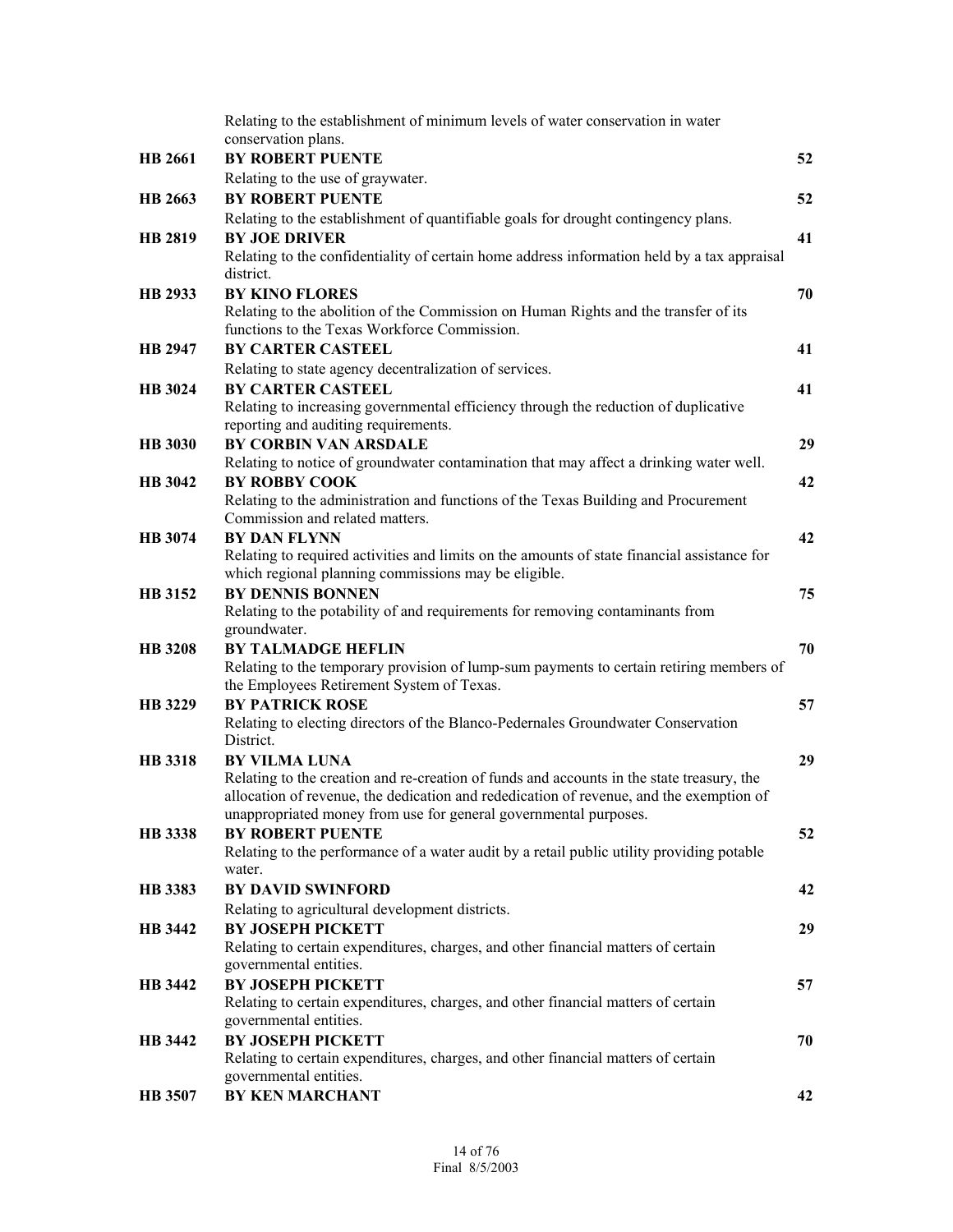|                | Relating to nonsubstantive additions to and corrections in enacted codes, to the<br>nonsubstantive codification or disposition of various laws omitted from enacted codes, and<br>to conforming codifications enacted by the 77th Legislature to other Acts of that<br>legislature. |    |
|----------------|-------------------------------------------------------------------------------------------------------------------------------------------------------------------------------------------------------------------------------------------------------------------------------------|----|
| <b>HB</b> 3508 | <b>BY KEN MARCHANT</b>                                                                                                                                                                                                                                                              | 57 |
|                | Relating to the adoption of a nonsubstantive revision of local laws concerning special                                                                                                                                                                                              |    |
|                | districts, including conforming amendments.                                                                                                                                                                                                                                         |    |
| <b>HB</b> 3559 | <b>BY DAN GATTIS</b>                                                                                                                                                                                                                                                                | 57 |
|                | Relating to the creation, administration, powers, duties, operation, and financing of the                                                                                                                                                                                           |    |
|                | Williamson County Municipal Utility District No. 13.                                                                                                                                                                                                                                |    |
| <b>HB</b> 3560 | <b>BY DAN GATTIS</b>                                                                                                                                                                                                                                                                | 58 |
|                | Relating to the creation, administration, powers, duties, operation, and financing of the                                                                                                                                                                                           |    |
|                | Williamson County Municipal Utility District No. 12.                                                                                                                                                                                                                                |    |
| <b>HB</b> 3563 | BY GLEN HEGAR, JR.<br>Relating to the creation of the Waller County Road Improvement District No. 1; providing                                                                                                                                                                      | 58 |
|                | authority to impose a tax and issue bonds.                                                                                                                                                                                                                                          |    |
| <b>HB</b> 3565 | <b>BY TERRY KEEL</b>                                                                                                                                                                                                                                                                | 58 |
|                | Relating to the creation, administration, powers, duties, operation, and financing of the                                                                                                                                                                                           |    |
|                | Lazy Nine Municipal Utility District.                                                                                                                                                                                                                                               |    |
| HB 3567        | <b>BY ROBERT COOK</b>                                                                                                                                                                                                                                                               | 58 |
|                | Relating to the number and method of electing directors of the Coastal Bend Groundwater                                                                                                                                                                                             |    |
|                | <b>Conservation District.</b>                                                                                                                                                                                                                                                       |    |
| <b>HB</b> 3583 | <b>BY TOBY GOODMAN</b>                                                                                                                                                                                                                                                              | 59 |
|                | Relating to the creation of the Great Southwest Improvement District; providing authority                                                                                                                                                                                           |    |
|                | to impose a tax and issue bonds.                                                                                                                                                                                                                                                    |    |
| HB 3591        | <b>BY JIM PITTS</b>                                                                                                                                                                                                                                                                 | 43 |
|                | Relating to authorizing the strip annexation of certain property by certain municipalities.                                                                                                                                                                                         |    |
| HB 3594        | <b>BY DAN GATTIS</b>                                                                                                                                                                                                                                                                | 59 |
|                | Relating to the creation, administration, powers, duties, operation, and financing of the                                                                                                                                                                                           |    |
|                | Williamson County Municipal Utility District No. 14.                                                                                                                                                                                                                                |    |
| <b>HB</b> 3602 | <b>BY DENNIS BONNEN</b>                                                                                                                                                                                                                                                             | 59 |
|                | Relating to the creation, administration, powers, duties, operation, and financing of the                                                                                                                                                                                           |    |
| HB 3612        | Brazoria County Groundwater Conservation District.<br><b>BY ROBERT COOK</b>                                                                                                                                                                                                         | 59 |
|                | Relating to the creation, administration, powers, duties, operation, and financing of the                                                                                                                                                                                           |    |
|                | Garfield Municipal Utility District No. 1.                                                                                                                                                                                                                                          |    |
| HB 3622        | <b>BY BETTY BROWN</b>                                                                                                                                                                                                                                                               | 60 |
|                | Relating to the creation, administration, powers, duties, operation, and financing of the                                                                                                                                                                                           |    |
|                | Kingsborough Municipal Utility District Nos. 1, 2, 3, 4, and 5 of Kaufman County.                                                                                                                                                                                                   |    |
| HB 3635        | <b>BY BRYAN HUGHES</b>                                                                                                                                                                                                                                                              | 60 |
|                | Relating to the creation, administration, powers, duties, operation, and financing of the                                                                                                                                                                                           |    |
|                | Upshur Groundwater Conservation District.                                                                                                                                                                                                                                           |    |
| <b>HB</b> 3636 | <b>BY ROBERT COOK</b>                                                                                                                                                                                                                                                               | 60 |
|                | Relating to the creation, administration, powers, duties, operation, and financing of the                                                                                                                                                                                           |    |
|                | Colony Municipal Utility District No. 1.                                                                                                                                                                                                                                            |    |
| <b>HCR 204</b> | <b>BY NORMA CHAVEZ</b>                                                                                                                                                                                                                                                              | 43 |
|                | Urging Congress to reinstate funding for the EPA Border Fund to \$75 million for fiscal                                                                                                                                                                                             |    |
|                | year 2004.                                                                                                                                                                                                                                                                          |    |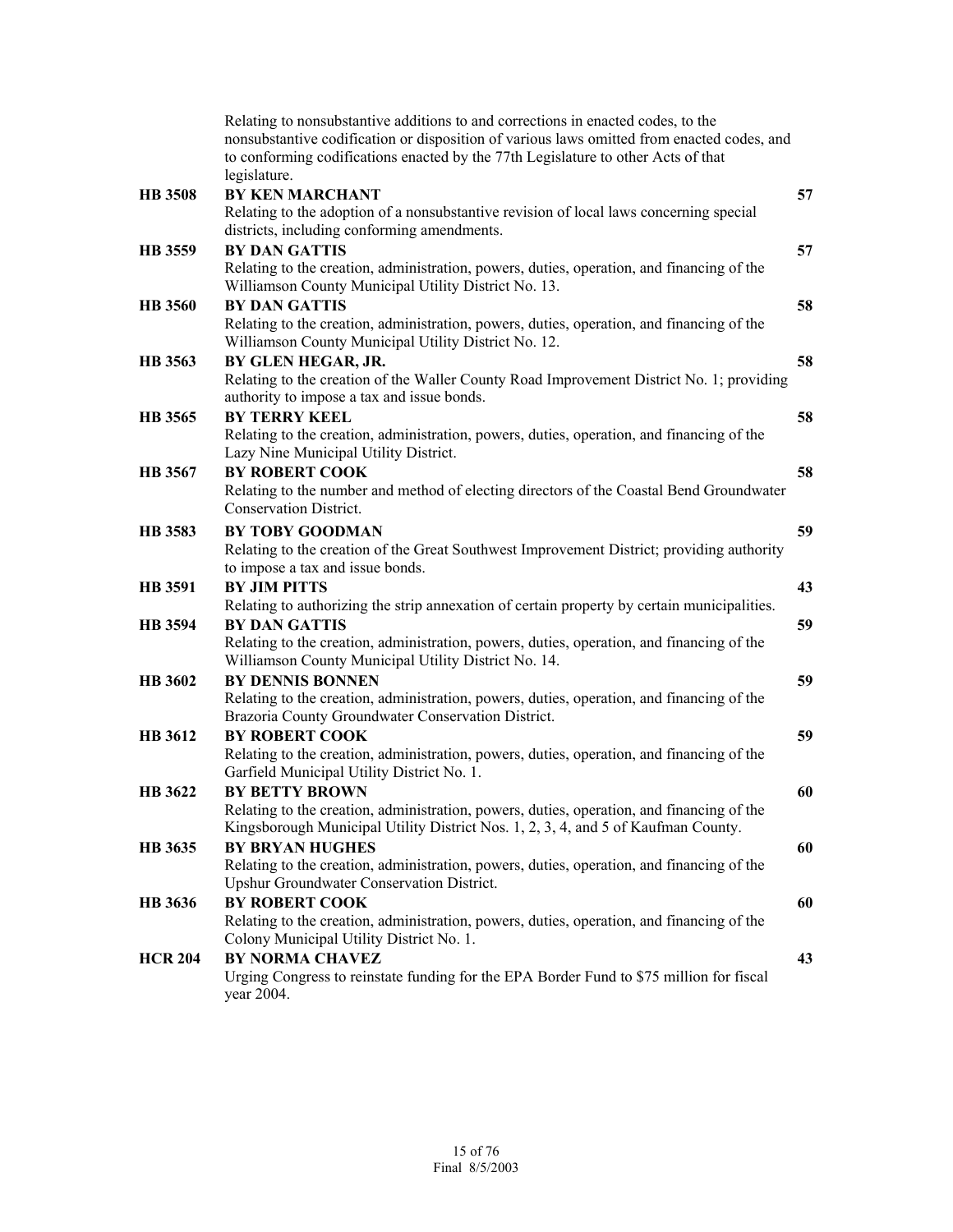| SB <sub>5</sub> | <b>BY KIP AVERITT</b>                                                                                                                                                           | 60 |
|-----------------|---------------------------------------------------------------------------------------------------------------------------------------------------------------------------------|----|
|                 | Relating to the creation, administration, powers, duties, functions, operations, and<br>financing of the Johnson County Special Utility District; authorizing the imposition of |    |
|                 | taxes and the issuance of bonds.                                                                                                                                                |    |
| <b>SB19</b>     | <b>BY BILL RATLIFF</b>                                                                                                                                                          | 43 |
|                 | Relating to audit and other related functions of the State Auditor and of certain other state                                                                                   |    |
|                 | entities.                                                                                                                                                                       |    |
| SB 25           | <b>BY EDDIE LUCIO</b>                                                                                                                                                           | 61 |
|                 | Relating to the creation, administration, powers, duties, operation, and financing of the                                                                                       |    |
|                 | Kenedy County Groundwater Conservation District.                                                                                                                                |    |
| SB 84           | <b>BY JEFF WENTWORTH</b>                                                                                                                                                        | 44 |
|                 | Relating to the prompt production of public information under the public information law.                                                                                       |    |
| SB 89           | <b>BY JEFF WENTWORTH</b>                                                                                                                                                        | 71 |
|                 | Relating to compensatory time for persons governing state agencies.                                                                                                             |    |
| SB 155          | <b>BY JUDITH ZAFFIRINI</b>                                                                                                                                                      | 75 |
|                 | Relating to the protection of public freshwater areas; providing a penalty.                                                                                                     |    |
| SB 185          | <b>BY KYLE JANEK</b>                                                                                                                                                            | 44 |
|                 | Relating to standing water as a nuisance.                                                                                                                                       |    |
| SB 261          | <b>BY ELIOT SHAPLEIGH</b>                                                                                                                                                       | 44 |
|                 | Relating to the continuation and functions of the Texas Council on Purchasing from                                                                                              |    |
|                 | People with Disabilities.                                                                                                                                                       |    |
| SB 347          | <b>BY GONZALO BARRIENTOS</b>                                                                                                                                                    | 61 |
|                 | Relating to single-member districts for the board of the Barton Springs-Edwards Aquifer                                                                                         |    |
|                 | <b>Conservation District.</b>                                                                                                                                                   |    |
| <b>SB 349</b>   | <b>BY KENNETH ARMBRISTER</b>                                                                                                                                                    | 44 |
|                 | Relating to the intellectual property rights of the Department of Information Resources                                                                                         |    |
|                 | and certain other state agency intellectual property matters.                                                                                                                   | 61 |
| SB 371          | <b>BY JON LINDSAY</b><br>Relating to extending the period for confirmation of the Harris County Municipal Utility                                                               |    |
|                 | District No. 387.                                                                                                                                                               |    |
| SB 372          | <b>BY JON LINDSAY</b>                                                                                                                                                           | 61 |
|                 | Relating to extending the period for confirmation of the Harris County Municipal Utility                                                                                        |    |
|                 | District No. 388.                                                                                                                                                               |    |
| <b>SB 392</b>   | <b>BY TOMMY WILLIAMS</b>                                                                                                                                                        | 62 |
|                 | Relating to certain procedures for the adoption of an ad valorem tax rate by certain                                                                                            |    |
|                 | conservation and reclamation districts.                                                                                                                                         |    |
| <b>SB 394</b>   | <b>BY ELIOT SHAPLEIGH</b>                                                                                                                                                       | 45 |
|                 | Relating to the Records Management Interagency Coordinating Council.                                                                                                            |    |
| SB 526          | <b>BY TODD STAPLES</b>                                                                                                                                                          | 30 |
|                 | Relating to the San Jacinto River Authority board of directors.                                                                                                                 |    |
| SB 542          | <b>BY JON LINDSAY</b>                                                                                                                                                           | 62 |
|                 | Relating to exclusion of land from certain water districts for failure to provide facilities                                                                                    |    |
|                 | and services.<br><b>BY ROYCE WEST</b>                                                                                                                                           |    |
| SB 599          | Relating to investigation and testing, technical assistance, and certain other matters related                                                                                  | 45 |
|                 | to indoor air quality in state buildings.                                                                                                                                       |    |
| SB 619          | <b>BY KENNETH ARMBRISTER</b>                                                                                                                                                    | 45 |
|                 | Relating to oil spill prevention and response.                                                                                                                                  |    |
| SB 641          | <b>BY ROYCE WEST</b>                                                                                                                                                            | 46 |
|                 | Relating to presumptions for state land records.                                                                                                                                |    |
|                 |                                                                                                                                                                                 |    |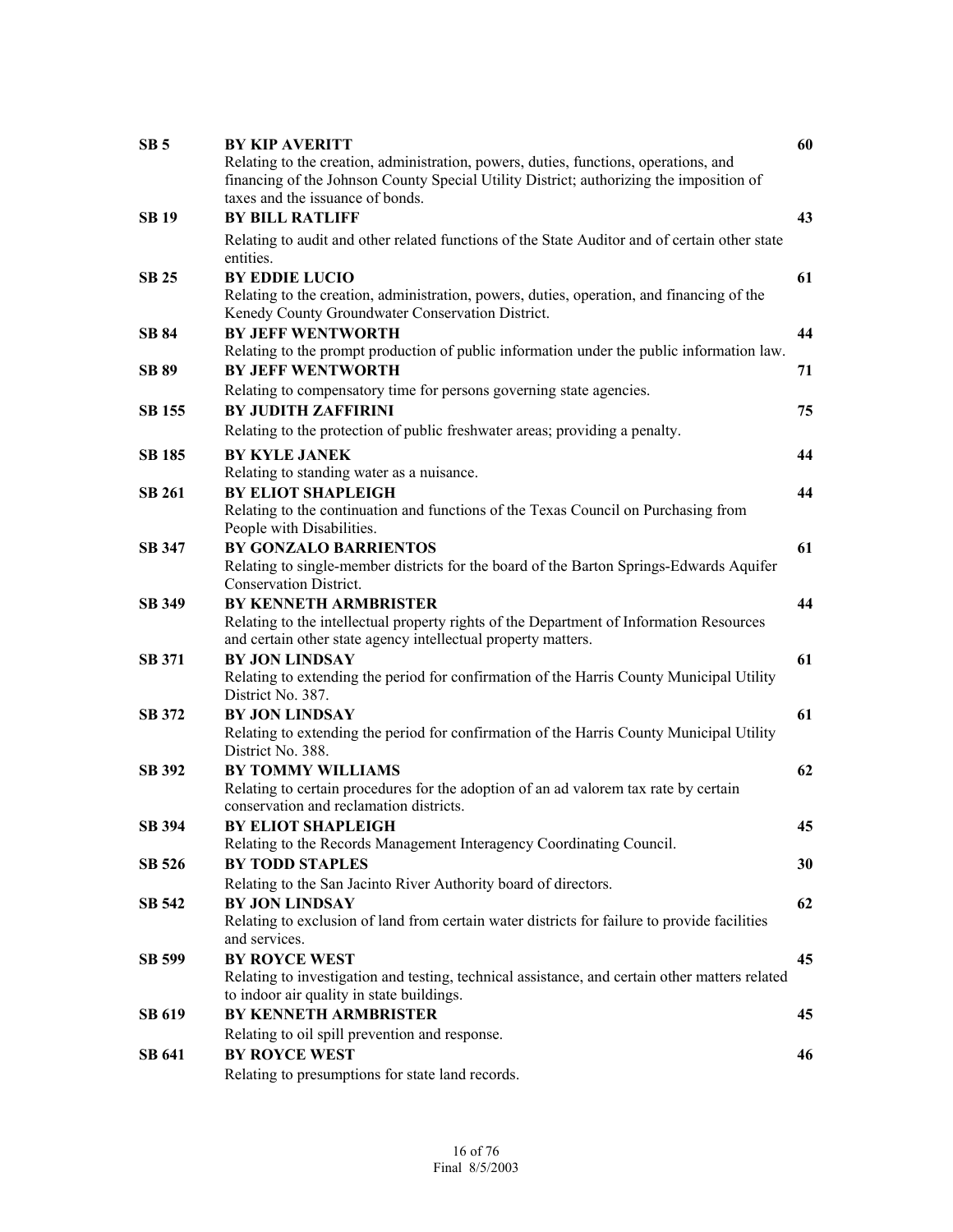| SB 652         | <b>BY ELIOT SHAPLEIGH</b>                                                                                                                                  | 46 |
|----------------|------------------------------------------------------------------------------------------------------------------------------------------------------------|----|
|                | Relating to economic development, strategic planning, and other issues regarding military                                                                  |    |
|                | facilities, and the merger of certain state agencies with military responsibilities; granting                                                              |    |
|                | authority to issue bonds.                                                                                                                                  |    |
| SB 653         | <b>BY JEFF WENTWORTH</b><br>Relating to the charges that may be imposed under the public information law for                                               | 30 |
|                | providing a copy of public information.                                                                                                                    |    |
| SB 653         | <b>BY JEFF WENTWORTH</b>                                                                                                                                   | 46 |
|                | Relating to the charges that may be imposed under the public information law for                                                                           |    |
|                | providing a copy of public information.                                                                                                                    |    |
| <b>SB 710</b>  | <b>BY MIKE JACKSON</b>                                                                                                                                     | 47 |
|                | Relating to the share of the cost of a coastal erosion study or project required to be paid by                                                             |    |
|                | a qualified project partner under an agreement with the commissioner of the General Land                                                                   |    |
|                | Office.                                                                                                                                                    |    |
| <b>SB 721</b>  | <b>BY EDDIE LUCIO</b>                                                                                                                                      | 62 |
|                | Relating to the creation, administration, powers, duties, operation, financing, and                                                                        |    |
|                | annexation authority of the Cameron-Hidalgo-Willacy Regional Water Authority;<br>authorizing the issuance of bonds; providing the power of eminent domain. |    |
| SB 735         | <b>BY JON LINDSAY</b>                                                                                                                                      | 47 |
|                | Relating to local government officials serving on state boards.                                                                                            |    |
| SB 775         | <b>BY KIP AVERITT</b>                                                                                                                                      | 47 |
|                | Relating to the use of TexasOnline by state agencies.                                                                                                      |    |
| <b>SB 822</b>  | <b>BY TROY FRASER</b>                                                                                                                                      | 62 |
|                | Relating to the validation of the creation and certain actions and proceedings of the Middle                                                               |    |
|                | Trinity Groundwater Conservation District and to related conforming changes to the                                                                         |    |
|                | district's enabling act.                                                                                                                                   |    |
| <b>SB 898</b>  | <b>BY KIP AVERITT</b>                                                                                                                                      | 63 |
|                | Relating to the applicability of provisions concerning bond approval by the Texas                                                                          |    |
|                | Commission on Environmental Quality to certain water districts.                                                                                            |    |
| SB 899         | <b>BY KIP AVERITT</b><br>Relating to the fees of office and reimbursement of directors of groundwater conservation                                         | 63 |
|                | districts.                                                                                                                                                 |    |
| <b>SB 912</b>  | <b>BY BILL RATLIFF</b>                                                                                                                                     | 47 |
|                | Relating to surplus and salvage computer equipment.                                                                                                        |    |
| SB 934         | <b>BY MIKE JACKSON</b>                                                                                                                                     | 48 |
|                | Relating to the use of certain environmental laboratory data and analysis by the Texas                                                                     |    |
|                | Commission on Environmental Quality.                                                                                                                       |    |
| SB 996         | <b>BY TOMMY WILLIAMS</b>                                                                                                                                   | 48 |
|                | Relating to collateral eligible to be pledged with the comptroller to secure state deposits.                                                               |    |
| <b>SB 1000</b> | <b>BY ROYCE WEST</b>                                                                                                                                       | 48 |
|                | Relating to a statistical or demographic analysis conducted by the Texas Legislative                                                                       |    |
|                | Council for a state agency and to information collected by the council in the course of<br>performing the analysis.                                        |    |
| <b>SB 1035</b> | <b>BY JON LINDAY</b>                                                                                                                                       | 63 |
|                | Relating to the general powers and authority of the West Harris County Regional Water                                                                      |    |
|                | Authority.                                                                                                                                                 |    |
| SB 1053        | <b>BY ROBERT DUNCAN</b>                                                                                                                                    | 30 |
|                | Relating to certain water pollution and conservation programs administered by the Texas                                                                    |    |
|                | Water Development Board.                                                                                                                                   |    |
| SB 1084        | <b>BY FRANK MADLA</b>                                                                                                                                      | 31 |
|                | Relating to interest-free loans from the Texas Water Development Board for water                                                                           |    |
|                | districts in economically distressed areas.                                                                                                                |    |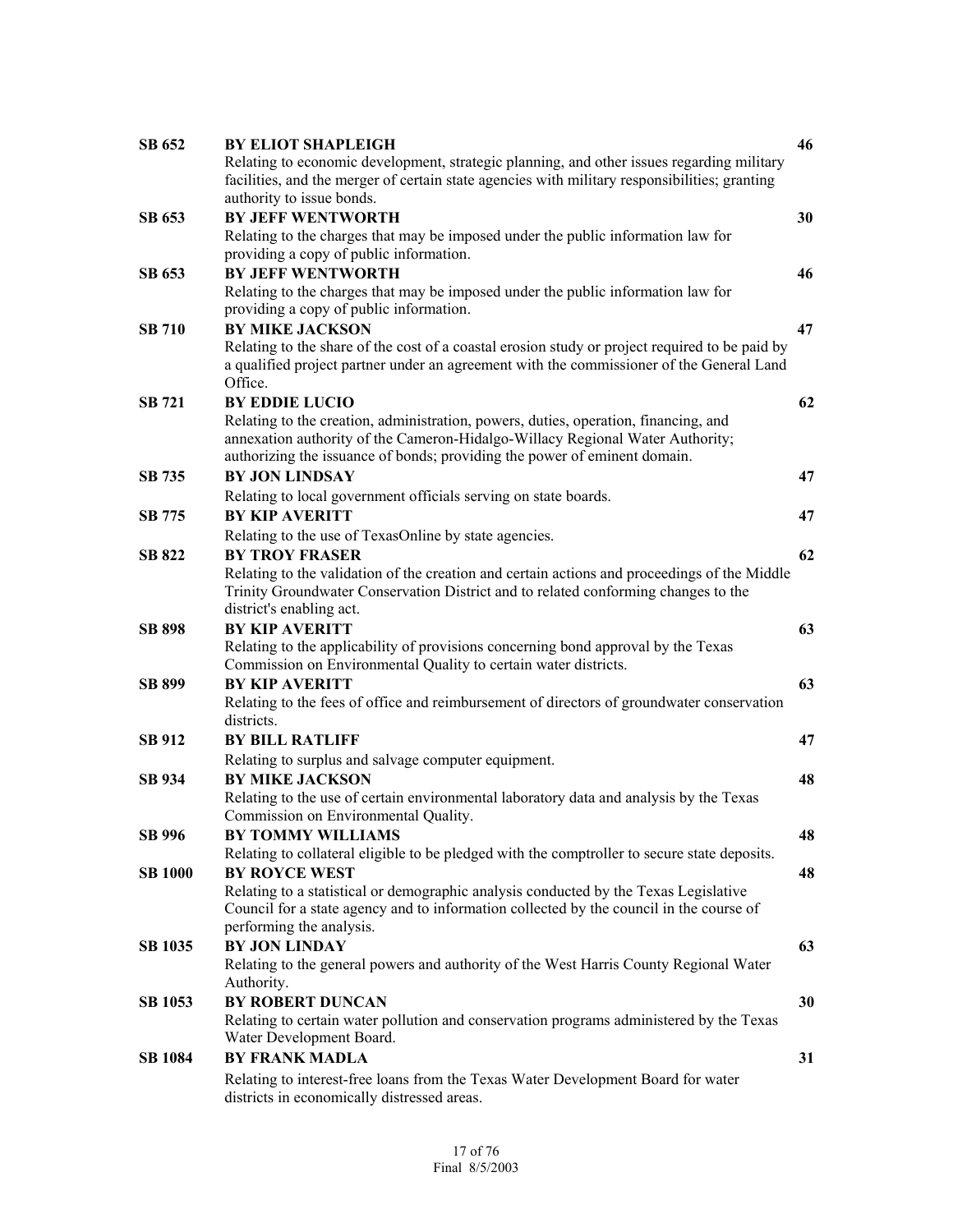| <b>SB 1091</b> | <b>BY FLORENCE SHAPIRO</b>                                                                                           | 49 |
|----------------|----------------------------------------------------------------------------------------------------------------------|----|
|                | Relating to the composition of the Recycling Market Development Board and the                                        |    |
|                | termination of certain duties of the General Land Office relating to the board and the                               |    |
| <b>SB 1094</b> | recycling awareness campaign.<br><b>BY ROBERT DUNCAN</b>                                                             | 31 |
|                | Relating to the creation of a task force to evaluate matters regarding water conservation.                           |    |
| <b>SB 1151</b> | <b>BY ELIOT SHAPLEIGH</b>                                                                                            | 49 |
|                | Relating to the publication of state agency Internet addresses in telephone directories.                             |    |
| <b>SB 1152</b> | <b>BY ELLIOT SHAPLEIGH</b>                                                                                           | 49 |
|                | Relating to the provision of Internet services, including the use of TexasOnline and the                             |    |
|                | establishment of an education Internet portal.                                                                       |    |
| <b>SB 1265</b> | <b>BY KENNETH ARMBRISTER</b>                                                                                         | 49 |
|                | Relating to initiating the prosecution of environmental crimes.                                                      |    |
| <b>SB 1276</b> | <b>BY KENNETH ARMBRISTER</b><br>Relating to the Lavaca-Navidad River Authority, formerly known as the Jackson County | 63 |
|                | Flood Control District.                                                                                              |    |
| <b>SB 1362</b> | <b>BY TODD STAPLES</b>                                                                                               | 31 |
|                | Relating to the development of a regional water supply reservoir project at the Lake                                 |    |
|                | Eastex reservoir site and the acquisition of the site and other property.                                            |    |
| <b>SB 1370</b> | <b>BY ROBERT DUNCAN</b>                                                                                              | 71 |
|                | Relating to certain group benefit plans provided to certain governmental officers,                                   |    |
|                | employees, and retirees and their dependents.                                                                        |    |
| <b>SB 1481</b> | <b>BY BILL RATLIFF</b><br>Relating to the repeal of the Caddo Lake Compact.                                          | 76 |
| <b>SB 1494</b> | <b>BY FRANK MADLA</b>                                                                                                | 63 |
|                | Relating to the powers of Bexar Metropolitan Water District.                                                         |    |
| <b>SB 1570</b> | <b>BY FRANK MADLA</b>                                                                                                | 64 |
|                | Relating to the administration, powers, duties, and operation of the Trinity Glen Rose                               |    |
|                | Groundwater Conservation District.                                                                                   |    |
| <b>SB 1603</b> | <b>BY RODNEY ELLIS</b>                                                                                               | 71 |
|                | Relating to charitable contributions by state employees to the General Land Office's                                 |    |
| <b>SB 1633</b> | Adopt-A-Map/Adopt-A-Document Program.<br><b>BY JEFF WENTWORTH</b>                                                    | 76 |
|                | Relating to the installation and use of a water softener or reverse osmosis system by an                             |    |
|                | owner of an on-site sewage disposal system.                                                                          |    |
| <b>SB 1639</b> | <b>BY TODD STAPLES</b>                                                                                               | 64 |
|                | Relating to regulating the waters of the state, including the spacing and production of                              |    |
|                | groundwater and the control of instream flows.                                                                       |    |
| <b>SB 1664</b> | <b>BY KIP AVERITT</b>                                                                                                | 32 |
|                | Relating to private activity bonds.                                                                                  |    |
| <b>SB 1700</b> | <b>BY JEFF WENTWORTH</b><br>Relating to the administration of the weather modification and control grant program.    | 76 |
| <b>SB 1725</b> | <b>BY JON LINDSAY</b>                                                                                                | 64 |
|                | Relating to the North Harris County Regional Water Authority.                                                        |    |
| <b>SB 1800</b> | <b>BY LETICIA VAN DE PUTTE</b>                                                                                       | 71 |
|                | Relating to state employee military leave.                                                                           |    |
| <b>SB 1828</b> | <b>BY KIP AVERITT</b>                                                                                                | 50 |
|                | Relating to the composition and duties of the State Soil and Water Conservation Board.                               |    |
| <b>SB 1883</b> | <b>BY KYLE JANEK</b>                                                                                                 | 64 |
|                | Relating to the assumption of road utility district authority by Fort Bend County Levee                              |    |
|                | Improvement District No. 15, including the authority to impose taxes and issue bonds.                                |    |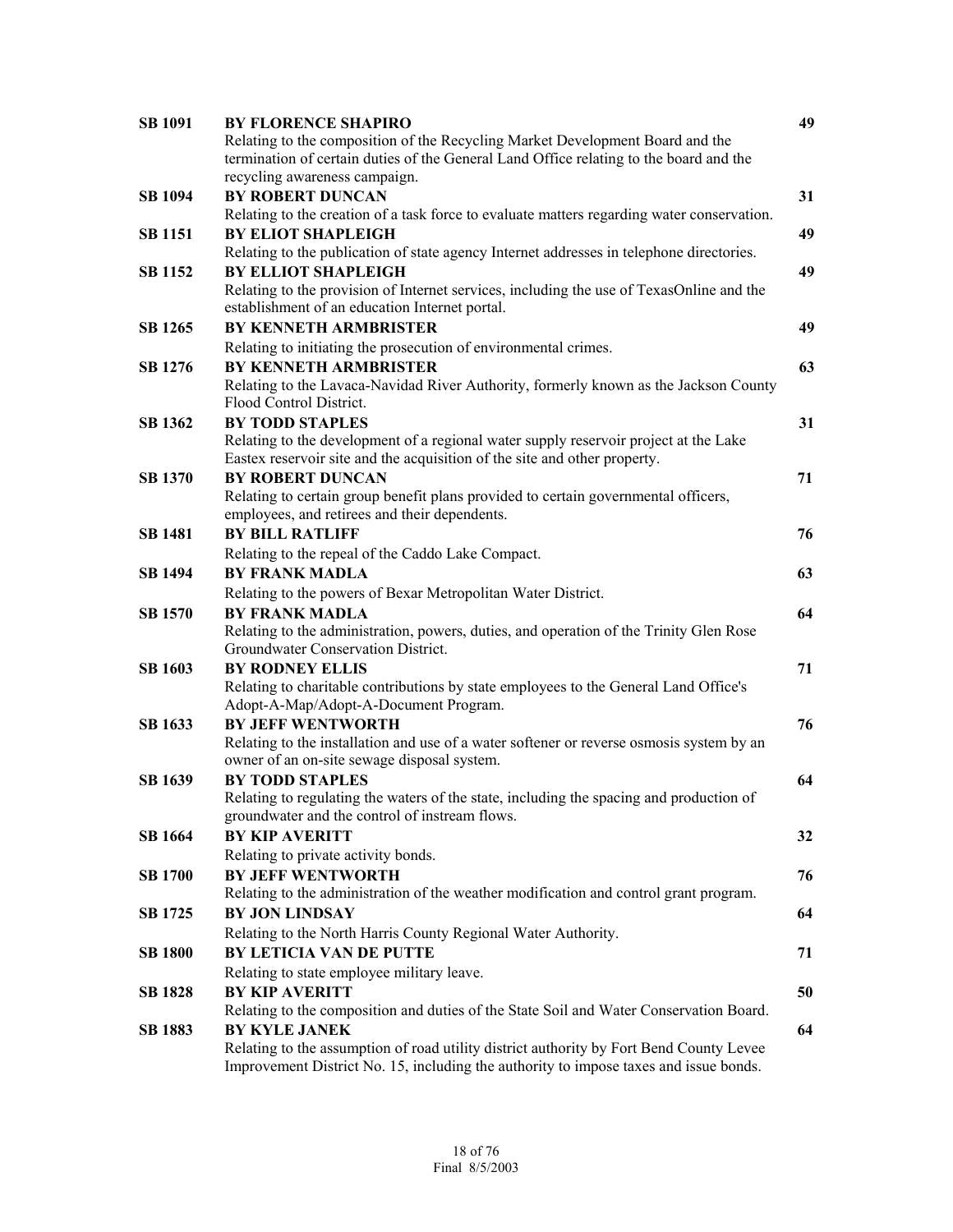| <b>SB 1888</b>   | <b>BY TODD STAPLES</b>                                                                                                                                                                                                                                                                                   | 65 |
|------------------|----------------------------------------------------------------------------------------------------------------------------------------------------------------------------------------------------------------------------------------------------------------------------------------------------------|----|
|                  | Relating to the creation, administration, powers, duties, operation, and financing of the<br>Southeast Texas Groundwater Conservation District.                                                                                                                                                          |    |
| <b>SB 1899</b>   | <b>BY TODD STAPLES</b>                                                                                                                                                                                                                                                                                   | 65 |
|                  | Relating to permit requirements for groundwater transfers out of Pineywoods                                                                                                                                                                                                                              |    |
|                  | Groundwater Conservation District.                                                                                                                                                                                                                                                                       |    |
| <b>SB 1902</b>   | <b>BY EDDIE LUCIO</b>                                                                                                                                                                                                                                                                                    | 65 |
|                  | Relating to the creation, administration, powers, duties, operation, and financing of the Rio<br>Grande Regional Water Authority and to the powers and duties of the Rio Grande<br>watermaster and the delivery of water down the banks and bed of the Rio Grande;<br>authorizing the issuance of bonds. |    |
| <b>SB 1912</b>   | <b>BY MIKE JACKSON</b>                                                                                                                                                                                                                                                                                   | 66 |
|                  | Relating to the creation of the Harborside Management District; providing authority to                                                                                                                                                                                                                   |    |
|                  | impose taxes and issue bonds.                                                                                                                                                                                                                                                                            |    |
| <b>SB 1925</b>   | <b>BY CRAIG ESTES</b>                                                                                                                                                                                                                                                                                    | 66 |
|                  | Relating to the powers, financing, and fees of office for the Rolling Plains Groundwater                                                                                                                                                                                                                 |    |
|                  | Conservation District.                                                                                                                                                                                                                                                                                   |    |
| <b>SB 1928</b>   | <b>BY TODD STAPLES</b>                                                                                                                                                                                                                                                                                   | 66 |
|                  | Relating to the boundaries of the Athens Municipal Water Authority.                                                                                                                                                                                                                                      |    |
| <b>SB 1930</b>   | <b>BY TODD STAPLES</b>                                                                                                                                                                                                                                                                                   | 66 |
|                  | Relating to the board of directors and the powers of the Lone Star Groundwater<br>Conservation District; validating certain actions and proceedings of the district.                                                                                                                                     |    |
| <b>SB 1933</b>   | <b>BY TODD STAPLES</b>                                                                                                                                                                                                                                                                                   | 67 |
|                  | Relating to the exclusion of property from Waterwood Municipal Utility District No. 1.                                                                                                                                                                                                                   |    |
| <b>SB 1935</b>   | <b>BY TROY FRASER</b>                                                                                                                                                                                                                                                                                    | 67 |
|                  | Relating to the law governing the Brazos River Authority and the law governing the<br>Lower Colorado River Authority.                                                                                                                                                                                    |    |
| SB 1936          | <b>BY RODNEY ELLIS</b>                                                                                                                                                                                                                                                                                   | 67 |
|                  | Relating to the creation of the Buffalo Bayou Management District; providing the<br>authority to impose taxes and issue bonds.                                                                                                                                                                           |    |
| <b>SB 1941</b>   | <b>BY KIP AVERITT</b>                                                                                                                                                                                                                                                                                    | 67 |
|                  | Relating to the creation, administration, powers, duties, operation, and financing of the                                                                                                                                                                                                                |    |
|                  | Lake Alan Henry Water District.                                                                                                                                                                                                                                                                          |    |
| <b>SB 1955</b>   | <b>BY BILL RATLIFF</b>                                                                                                                                                                                                                                                                                   | 68 |
|                  | Relating to the Red River Redevelopment Authority; providing the power of eminent                                                                                                                                                                                                                        |    |
|                  | domain and the power to issue bonds.                                                                                                                                                                                                                                                                     |    |
| SCR <sub>6</sub> | <b>BY KIP AVERITT</b>                                                                                                                                                                                                                                                                                    | 32 |
|                  | Memorializing Congress to amend the Internal Revenue Code of 1986 to provide that the<br>volume cap for private activity bonds not apply to bonds for water and wastewater<br>facilities.                                                                                                                |    |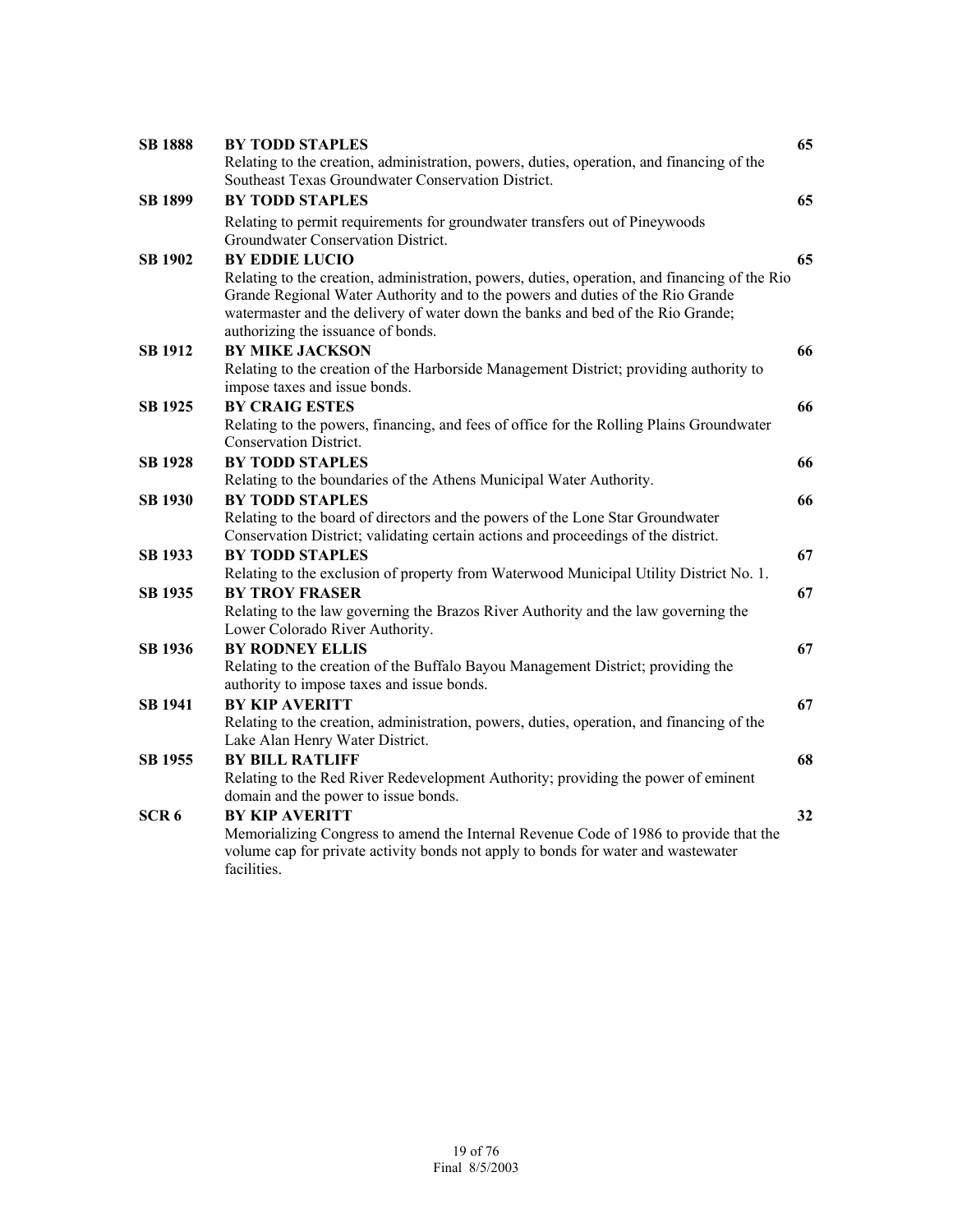20 of 76 Final 8/5/2003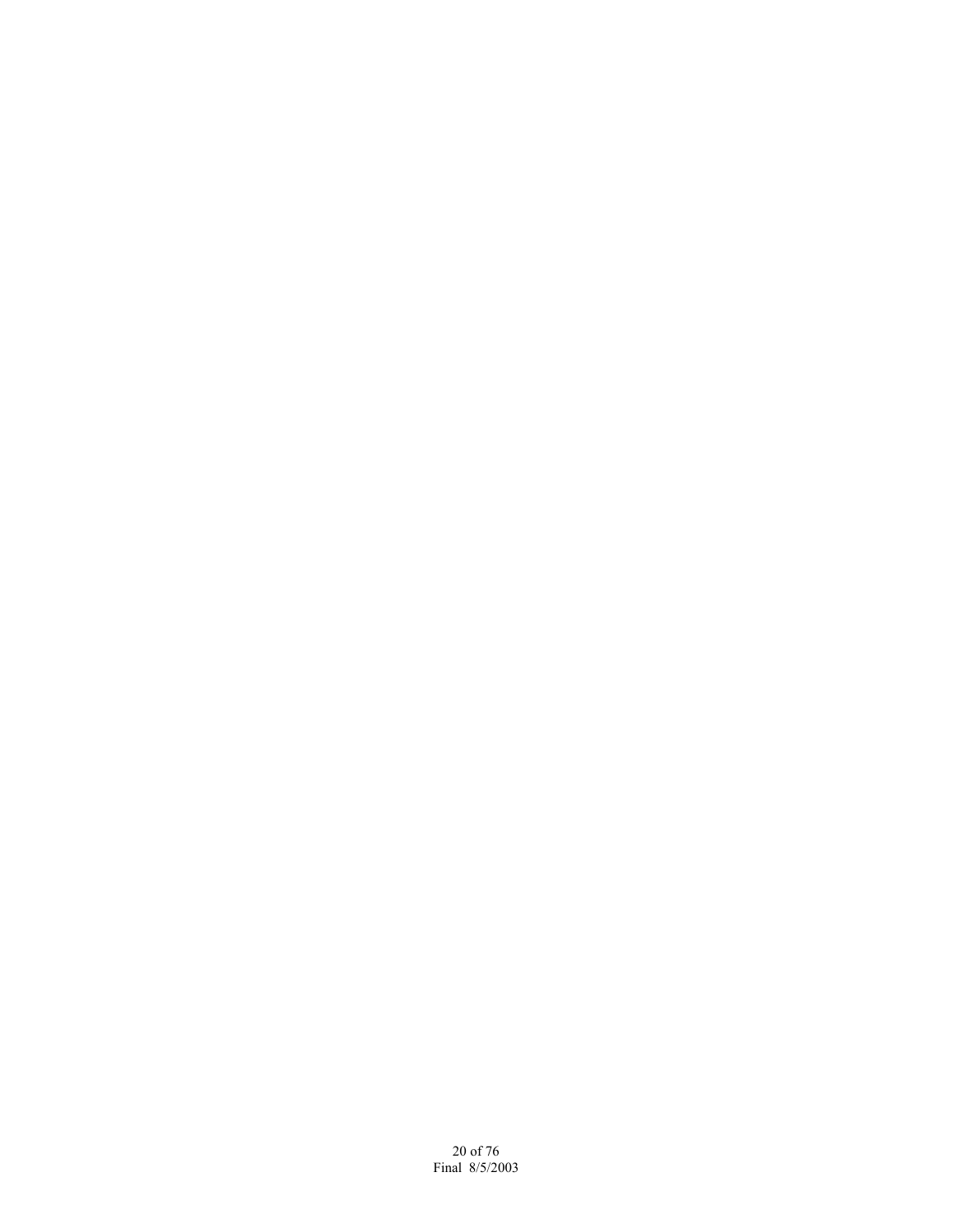### **General Appropriations Act**

Total appropriations for the 2004-2005 biennium for the State of Texas total \$117.4 billion from all fund sources, an increase of \$1,602 million or 1.4 percent from the 2002-2003 biennial level. The areas with the highest levels of increase were in Regulatory (7.3%), Health and Human Services (2.8%) and General Government (5.4%). Appropriations for Natural Resources decreased by 6.4 percent from the 2002-2003 level.

The Texas Water Development Board's (Board) current operational budget was funded from all funds at \$75,546,455 for the biennium with a Full-Time Equivalent positions (FTE) cap at 311.5**<sup>1</sup>** . Sufficient general revenue funds were appropriated to fund the biennial debt service for bonds issued through the Economically Distressed Areas Program (EDAP), the State Participation Program and the Agricultural Water Conservation Program. For the 2004-2005 biennium, the Board received authorization and debt service appropriation to issue \$25 million in bonds for EDAP. No authorization was given to issue additional State Participation bonds.

### Riders of Note

- A rider appropriating \$7.4 million in general revenue for the biennium for grants to Regional Water Planning Groups and for Groundwater Availability Modeling.
- A rider appropriating \$7.2 million in general revenue for the biennium for the state match portion of the community/non-community water system and economically disadvantaged community accounts in the Drinking Water State Revolving Fund.
- A rider authorizing the Board to spend up to \$275,000 during the biennium for research and studies relating to increasing aquifer recharge characteristics of the playa lakes in the High Plains.
- A rider appropriating \$830,000 out of funds from the Texas Water Resources Finance Authority for loans out of the Rural Community Water and Wastewater Loan Program, bringing the total amount for the program to \$1,350,000.
- A rider authorizing the Board to use up to \$1.5 million out of the Water Assistance Fund during the biennium for competitively awarded grants for desalination projects, research and regional studies.
- A rider providing appropriation authority to the Board to transfer funds to the Colonia Self-Help Account and to use those funds for the intended purposes.
- A rider providing appropriation authority to the Board to spend funds from the Rural Water Assistance Fund.
- A rider authorizing the Board to use \$400,000 in funds originally appropriated by the  $76<sup>th</sup>$ Legislature, to provide grants to counties with a population of greater than two million but less than two and one-half million, for the relocation of residents unable to utilize funds as originally intended.
- A rider directing the Board to enter into an interagency contact with the Texas Department of Health for reimbursement of costs incurred by the Department of Health, not to exceed \$250,000 for the

**<sup>1</sup>** <sup>1</sup> This includes four FTEs that were authorized to implement a disadvantaged communities pilot program in the Clean Water State Revolving Fund Program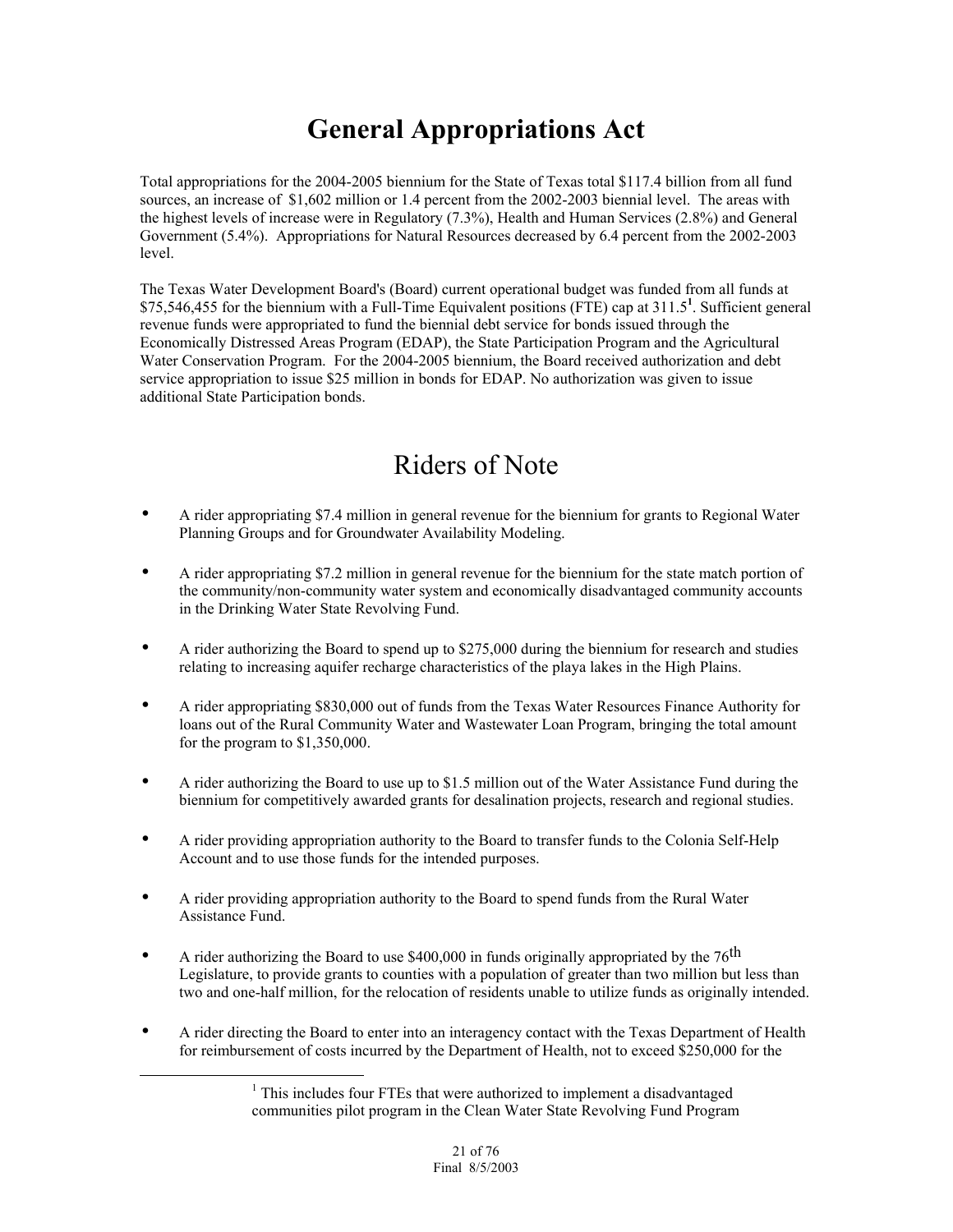biennium, in conducting nuisance surveys for applicants for financial assistance through the Economically Distressed Areas Program.

• A rider directing the Board to spend \$15,450 out of funds appropriated, to conduct research, feasibility and facility planning studies, investigations and surveys to further the development of cost-effective water supplies from seawater desalination.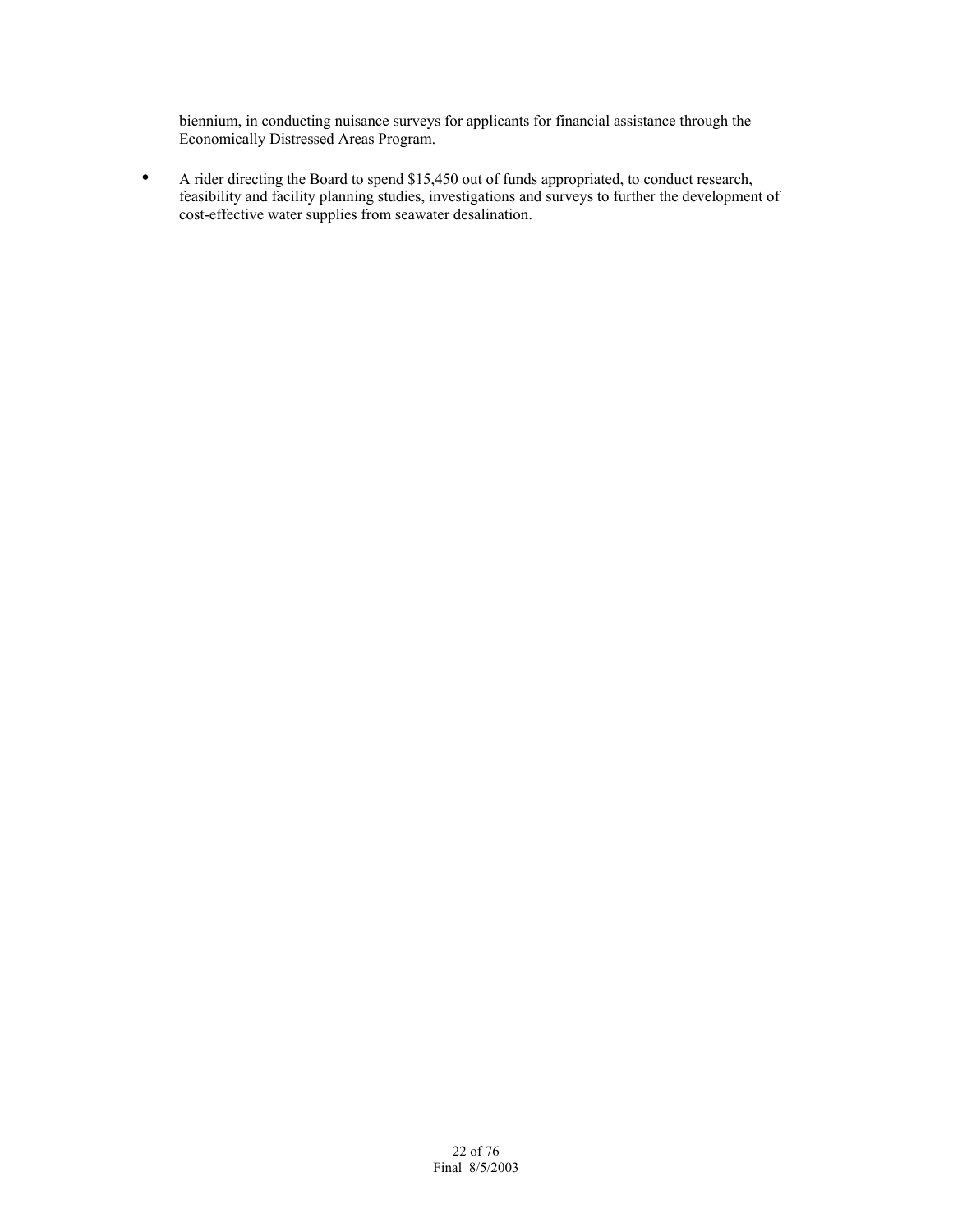| <b>Strategy</b>                                        | <b>FY 2004</b> | <b>FY 2005</b> |
|--------------------------------------------------------|----------------|----------------|
| A.1.1.<br>Data Collection and Dissemination            | \$10,019,599   | \$10,058,723   |
| Water Planning<br>A.1.2.                               | 10,314,516     | 10,076,700     |
| <b>Conservation Assistance</b><br>$A.2.1$ .            | 606,830        | 613,840        |
| B.1.1.<br><b>Financial Assistance</b>                  | 11,056,691     | 11,291,531     |
| B.1.2.<br><b>Economically Distressed Areas</b>         | 1,566,293      | 1,745,578      |
| Central Administration<br>C.1.1.                       | 2,675,975      | 2,681,455      |
| C.1.2.<br><b>Information Resources</b>                 | 861,478        | 861,478        |
| C.1.3.<br><b>Other Support Services</b>                | 557,953        | 557,815        |
| <b>Strategy Total</b>                                  | \$37,659,335   | \$37,887,120   |
|                                                        |                |                |
| <b>Method of Finance</b>                               |                |                |
| General Revenue (GR)                                   | \$18,956,131   | \$19,148,898   |
| <b>Earned Federal Funds</b>                            | 469,904        | 465,586        |
| <b>Sub-Total GR</b>                                    | \$19,426,035   | \$19,614,484   |
| <b>GR-Dedicated, Ag Soil &amp; Water Conservation</b>  | 115,000        | 115,000        |
| <b>Federal Funds</b>                                   | 3,814,787      | 3,819,052      |
| <b>Other Funds</b>                                     |                |                |
| <b>Agricultural Trust Fund</b>                         | 232,413        | 232,413        |
| <b>Appropriated Receipts</b>                           | 12,615,122     | 11,793,051     |
| <b>Interagency Contracts</b>                           | 224,122        | 234,314        |
| Water Assistance Fund                                  | 1,231,856      | 2,078,806      |
| <b>Sub-Total Other Funds</b>                           | \$14,303,513   | \$14,338,584   |
| <b>TOTAL</b>                                           | \$37,659,335   | \$37,887,120   |
| <b>Number of Full-Time Equivalent Positions (FTEs)</b> | 311.5          | 311.5          |

# **Summary of Strategies and Method of Finance**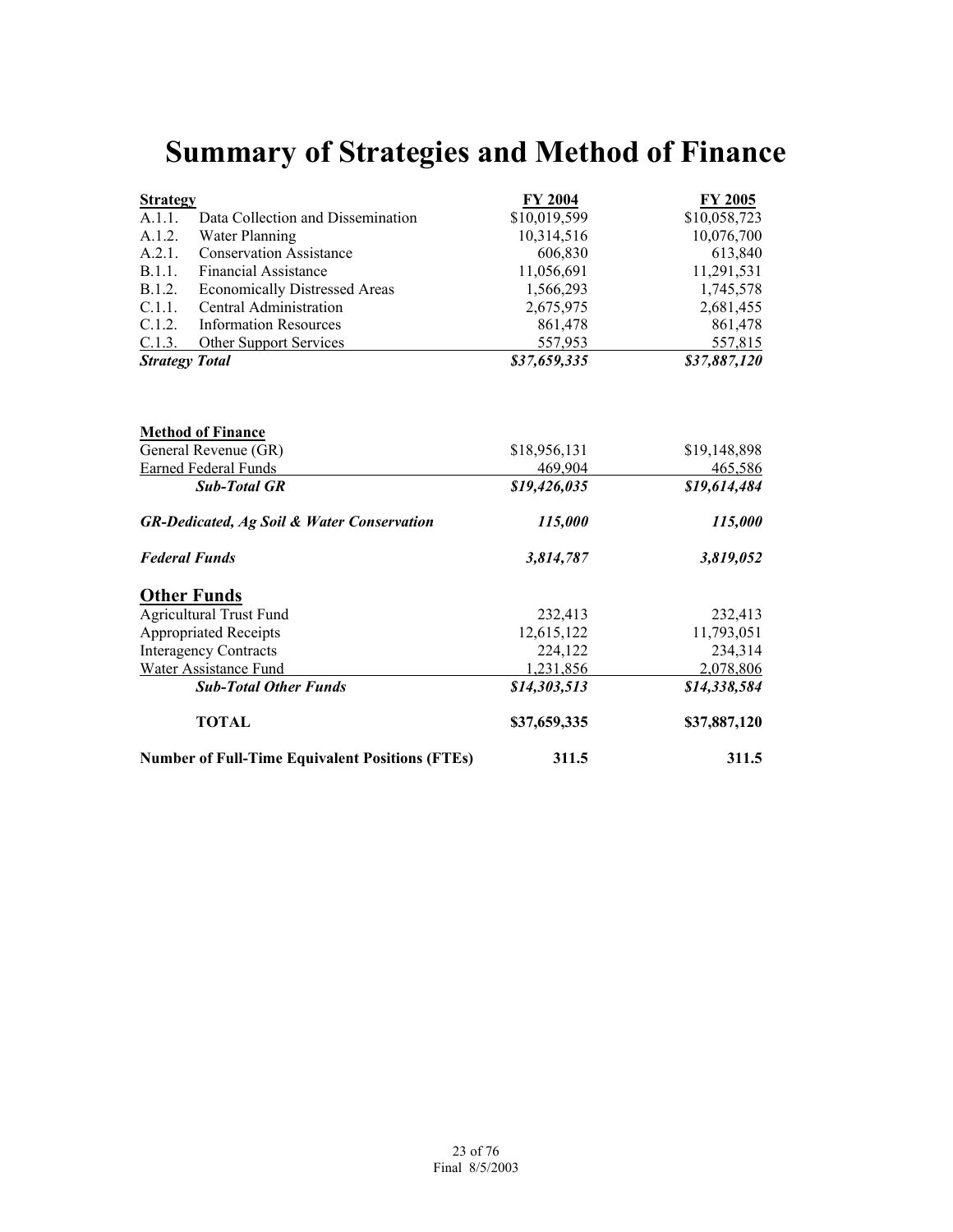## **General Appropriations Act Article IX General Provisions**

#### **Significant Items**

#### **Travel Meals and Lodging Expenses**

Allows employees traveling outside their designated headquarters for less than 6 hours to be reimbursed for a meal expense if they receive written approval from the Executive Administrator, meet the Comptroller rules and comply with Government Code Sec 660.206.

#### **Limitation on State Employment Levels**

FTE cap limitation does not apply to staff (permanent, temporary or contract) whose employment is associated with implementation of a project that is 100 percent federally funded.

#### **Limitation on Expenditures - Capital Budget**

Changes the definition of capital budget items to a biennial project cost or unit cost in excess of \$25,000.

#### **Limitation on Expenditures - Capital Budget**

Does not allow appropriation to be transferred from a non-capital budget item to an additional capital budget item not presented in the agency's bill pattern without Legislative Budget Board (LBB) and Governor approval.

#### **Limitation on Expenditures - Capital Budget**

Does not allow appropriation to be transferred to an additional capital budget item not in the bill pattern if the additional capital budget item was presented but not adopted by the 78th Legislature, unless the transfer is approved by the LBB and Governor.

#### **Budgeting and Reporting**

Changes the due date of the itemized budget covering operation of that fiscal year to December 1.

#### **Federal Funds/Block Grants**

Requires that an agency receiving at least \$5 million in non-emergency federal funds from programs not anticipated in the General Appropriations Act (GAA) notify the LBB and Governor of the receipt of the funds and provide a written plan outlining the use of the funds. The LBB and Governor have 14 days to disapprove.

#### **Efficient Use of State Owned and Leased Space**

Requires that if an agency obtains a lease at a rate lower than existing lease amounts, the Comptroller is to reduce 2004-2005 funds appropriated by an amount equal to the lease costs that would have been incurred, less moving and finish-out costs.

#### **Incentive and Productivity**

Requires that up to 10 percent of the annual net savings/revenues attributable to a suggestion be transferred to the Texas Incentive and Productivity Commission.

#### **Contingency Rider**

States that the intent of the Legislature that appropriations only be spent for purposes and programs specifically funded in the GAA. Agencies are not required to reallocate or redistribute funds to provide for programs or legislation adopted, but not appropriated.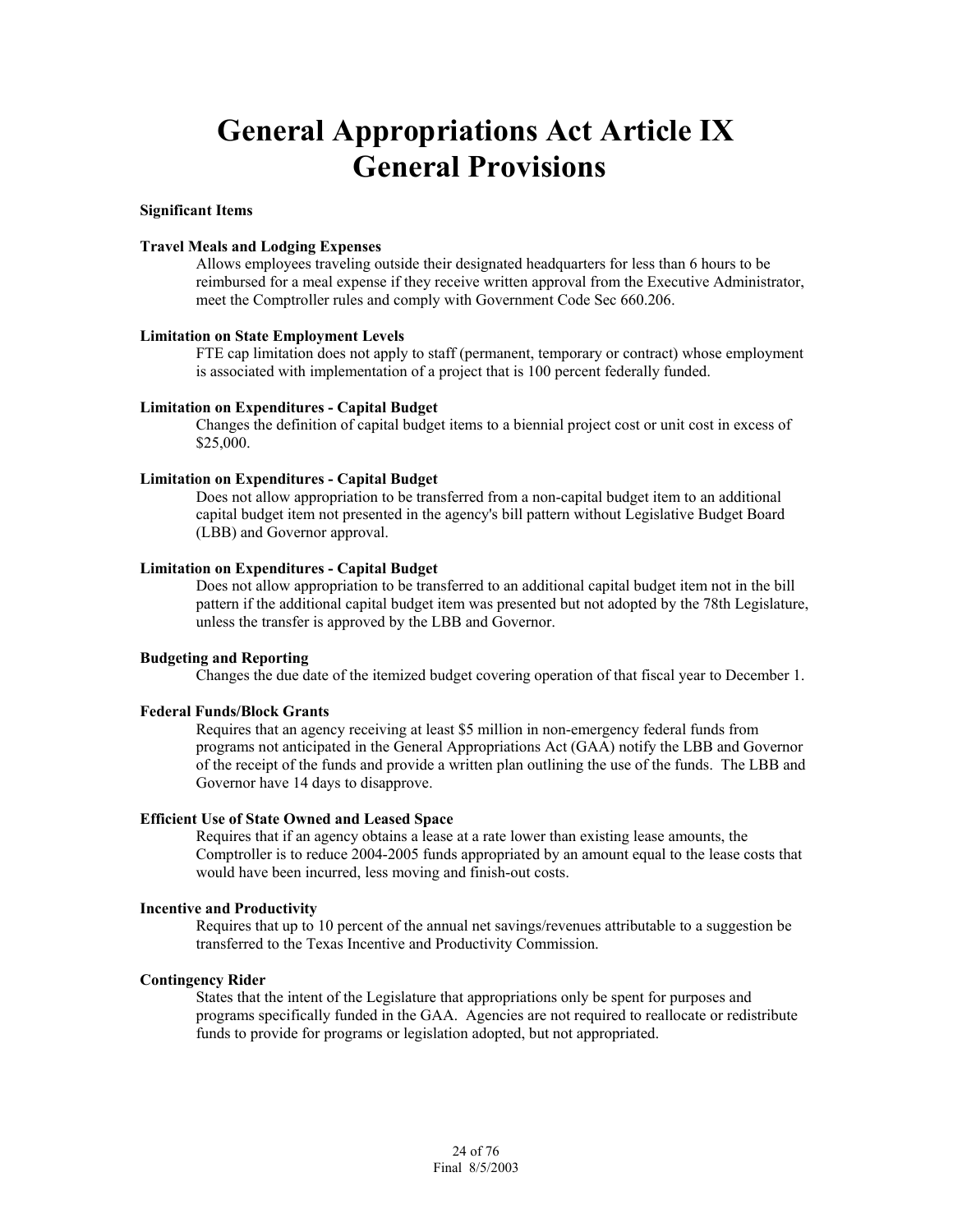#### **Reduction of Management Costs**

Directs that appropriations will be reduced for FY04 and FY05 from General Revenue, General Revenue-Dedicated and Federal Funds due to the management to staff ratio reductions. The Comptroller will make reductions consistent with statutory provisions.

#### **Retirement Incentives**

Directs that the Comptroller will reduce up to 35 percent of retiring employee's average monthly salary multiplied by the number of whole months remaining in the biennium after the effective date of the employee's retirement. Stipulates that 8/31/03 retirements will have an effective date of 9/1/03 for purposes of this subsection. The 35 percent reduction will be apportioned appropriately between FY04 and FY05. The method of financing will be based on the funding of salary during the 24 months prior to retirement.

#### **Surplus Property**

Receipts from sale of surplus property pursuant to Government Code, Chapter 2175, and originally purchased with general revenue shall be deposited in General Revenue and not appropriated for expenditure.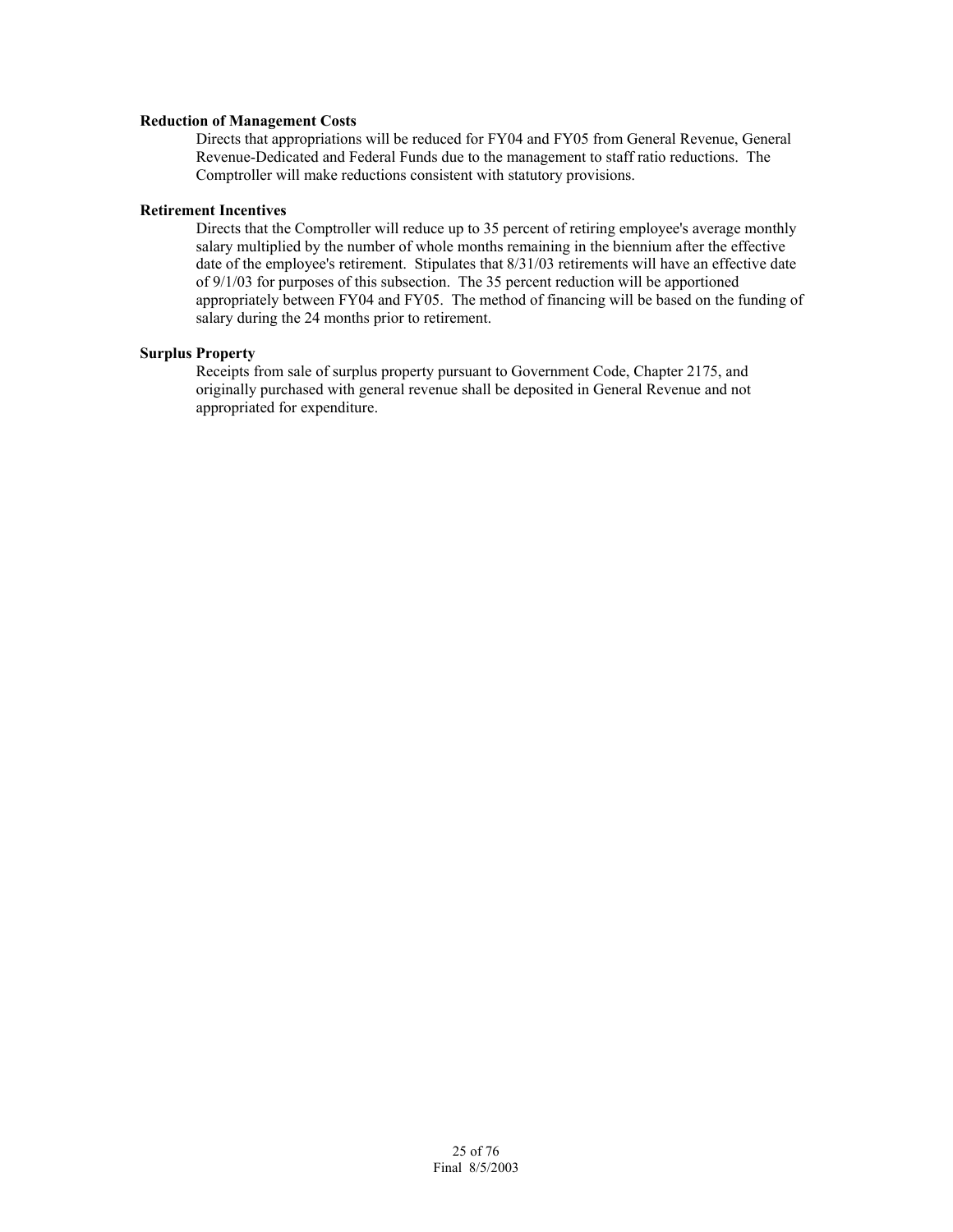26 of 76 Final 8/5/2003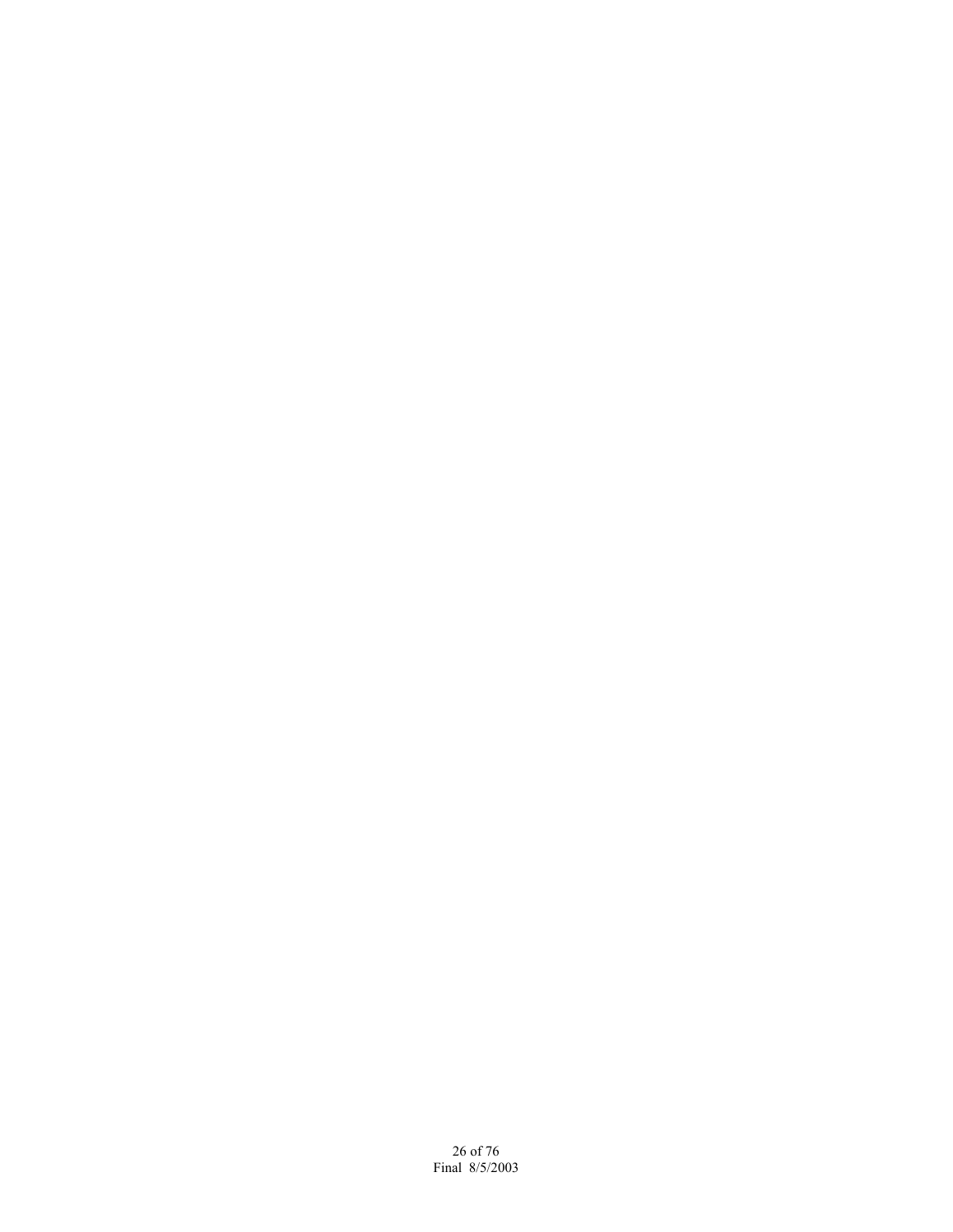### **TWDB**

#### **HB 7 by Talmadge Heflin Senate Sponsor: Teel Bivins**

#### **Relating to making supplemental appropriations and making reductions in current appropriations**

Provides for supplemental appropriations to specific agencies and identifies the source of fund for the supplemental appropriations. Also reduces general revenue appropriations to listed agencies and funds for fiscal year 2003. The reductions were based on the agencies' submittal of the requested 7 percent reduction request based on legislative direction.

**EFFECTIVE: June 23, 2003** 

#### **HB 649 by Jim Keffer Senate Sponsor: Craig Estes**

#### **Relating to creating an interagency work group on rural issues.**

Creates an interagency work group on rural issues. The work group is specifically charged with: (1) developing a process to allow agencies to work together on issues that face rural communities; (2) discussing and coordinating programs and services offered to rural communities and residents of rural communities; and (3) developing regulatory and legislative recommendations that would eliminate duplication and combine program services.

The bill names twelve additional state agencies to the current twelve and it includes a "catch-all" provision naming additional agencies "interested in rural issues" to the workgroup. It also requires that each agency provide information to the workgroup showing the impact the agency has on rural communities for use in developing rural policy and compiling an annual report. The interagency is required to meet annually or at the call of the Executive Director of the Office of Rural Community Affairs. Meetings must be held in Austin, Texas.

**EFFECTIVE: September 1, 2003** 

#### **HB 1370 by Vilma Luna Senate Sponsor: Eddie Lucio**

#### **Relating to the study and implementation of seawater desalination.**

Requires the Texas Water Development Board (TWDB) to undertake and participate in research, feasibility, and facility planning studies, investigations and surveys, as it considers necessary, to further the development of cost-effective water supplies from seawater desalination. This bill also requires TWDB to prepare a biennial progress report on the implementation of seawater desalination activities in the State and submit it to the legislative leadership not later than December 1 of each even-numbered year and to actively pursue federal sources of funding for desalination projects in the State.

#### **EFFECTIVE: May 15, 2003**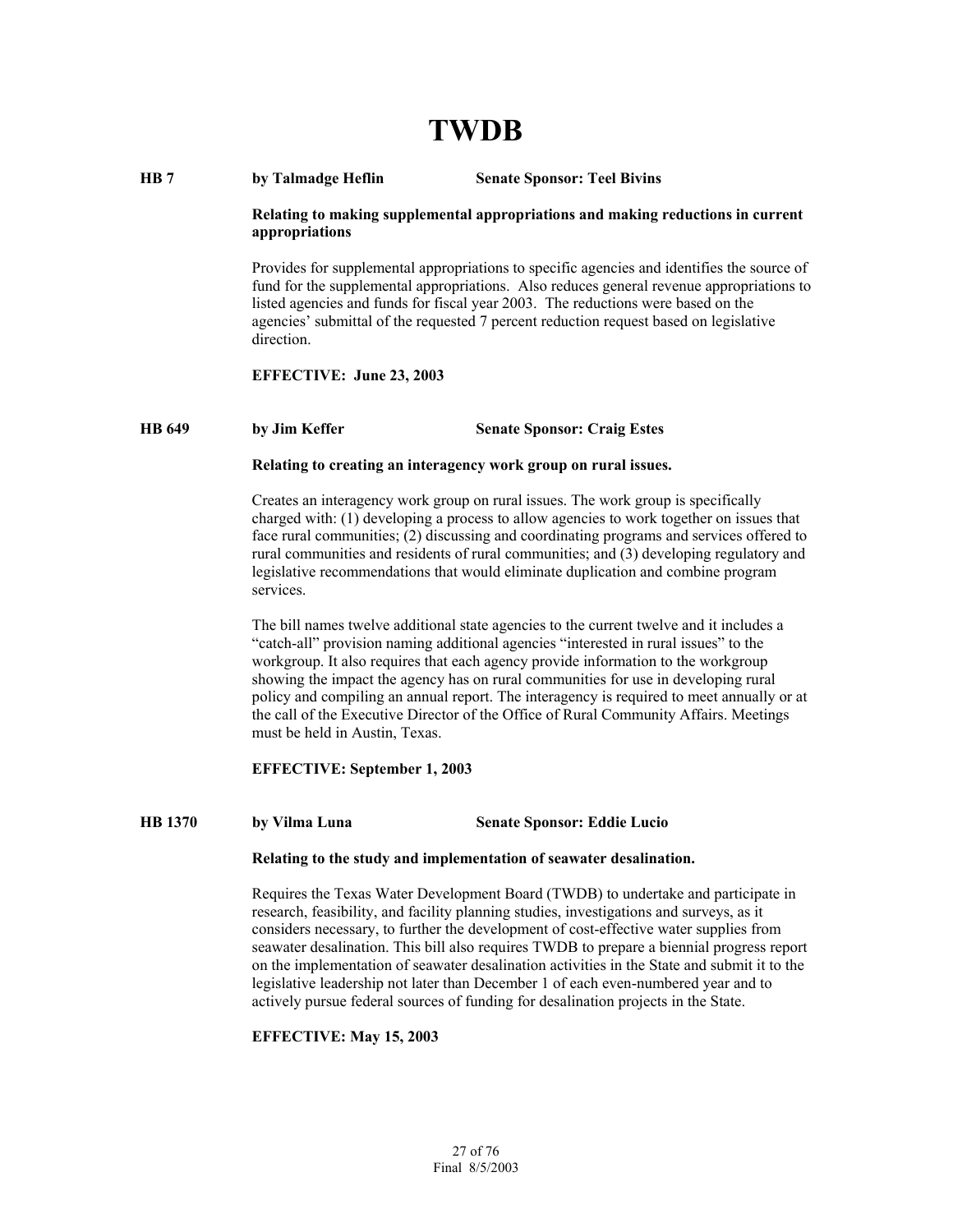#### **HB 1378 by Charlie Geren Senate Sponsor: Robert Duncan**

#### **Relating to certain duties and information regarding water planning and development.**

This bill provides clean up language to several of the Texas Water Development Board's programs. Clean up provisions of the bill relate to: reporting requirements on the Aquifer Storage and Recovery pilot program, clarifying internal responsibilities of the Executive Administrator, water use survey data submitted by non-governmental entities, and deletion of a water pipeline inventory. The bill also contains provisions to allow landowners to request that information collected through field investigations for groundwater availability modeling purposes be kept confidential.

The bill includes changes to Water Code provisions that specifically relate to the Texas Water Advisory Council. The language clarifies that the council is created to provide the governor, lt. governor, speaker, and legislature with a resource of a select council with expertise on state water issues. Membership on the council is increased from 13 members to 15 members. This bill also requires that one of the governor's appointees must represent the coastal region. Instead of the chair being appointed by the governor, the council will now elect its own chair. House Natural and Senate Natural Resource Committee staffs are now added to the list of staff who will assist the Council in its duties. Meetings of the Council will change from quarterly to semi-annually. Another significant change is related to the powers and duties of the council. Under the existing statutes the powers and duties are listed. This bill provides that the governor, lt. governor and speaker may issue charges to the council. The council is only required to provide suggestions/recommendations of charges, unless the leadership does not issue charges in which case the council can set its own. The council is dissolved unless extended by the 79th legislature.

#### **EFFECTIVE: June 20, 2003**

**HB 1875 by Miguel Wise Senate Sponsor: Eddie Lucio** 

#### **Relating to the water infrastructure fund, rural water assistance fund, rural community water and wastewater loan fund, and colonia self-help account; and to certain notes and bonds of water districts.**

Provides that the Water Infrastructure Fund and the Rural Water Assistance Fund (RWAF) are special funds, rather than accounts, in the state treasury, rather than general revenue fund, to be administered by the TWDB. Authorizes the RWAF to be used to provide low-interest loans to rural political subdivisions for water quality enhancement projects (previously only authorized water or water-related projects). Provides that the Colonia Self-Help account is an account in the Water Assistance Fund, rather than in the general revenue fund, that may be used, rather than appropriated, by the TWDB. Removes the \$250,000 per project cap for loans through the TWDB's Rural Community Water and Wastewater Loan Fund. The bill also provides that General Law Districts (Chapter 49 of Water Code) adhere to the same requirements on bond issuance as it does for notes with the TWDB, if the district applies for funding from the North American Development Bank.

#### **EFFECTIVE: June 20, 2003**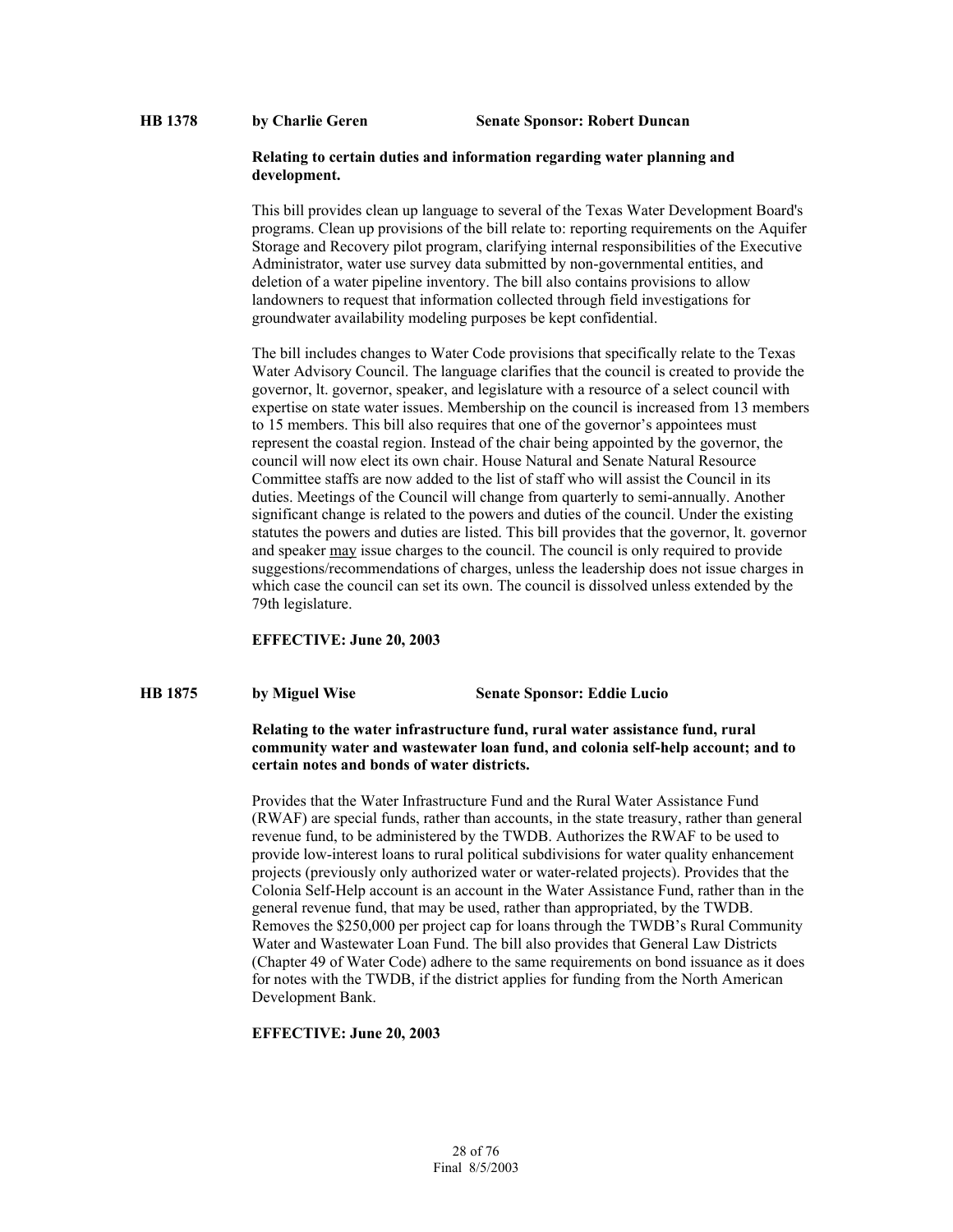#### **HB 2485 by Scott Hochberg Senate Sponsor: Bill Ratliff**

#### **Relating to internal auditing of state agencies.**

The 77th Legislature passed HB 609, which extended the internal audit requirement to all state agencies that receive an appropriation. Conducting these audits when the situation necessitates rather than annually will more judiciously use small state agency funds. HB 2485 requires small agencies to complete an annual written risk assessment, and requires the state auditor to evaluate the risk assessments and recommend audits for those with significant financial, managerial or compliance risk, or significant risk related to the use of information technology.

#### **EFFECTIVE: June 18, 2003**

#### **HB 3030 by Corbin Van Arsdale Senate Sponsor: Jon Lindsay**

#### **Relating to notice of groundwater contamination that may affect a drinking water well.**

Requires a state agency that documents a case of groundwater contamination to notify Texas Commission on Environmental Quality (TCEQ) of any contamination that may affect drinking water. Requires the TCEQ within 30 days of knowing about a contamination to notify by mail owners of private drinking water wells that may be contaminated.

#### **EFFECTIVE: September 1, 2003**

#### **HB 3318 by Vilma Luna Senate Sponsor: Teel Bivins**

**Relating to the creation and re-creation of funds and accounts in the state treasury, the allocation of revenue, the dedication and rededication of revenue, and the exemption of unappropriated money from use for general governmental purposes.** 

The 72nd Legislature enacted Section 403.094, Government Code, which related to the consolidation of funds in existence before August 31, 1993. That section also provided for the abolishment of dedications in existence prior to August 31, 1995, unless otherwise expressly exempted. H.B. 3318 provides regulations for the creation and recreation of funds and accounts in the state treasury, the dedication and rededication of revenue, and the exemption of unappropriated money from use for general governmental purposes.

Section 15 titled "Rural Water Assistance" specifically exempts both the Rural Water Assistance Fund (RWAF) and the Water Infrastructure Fund (WIF) from consolidation and use of monies deposited in them for general governmental purposes.

#### **EFFECTIVE: June 21, 2003**

#### **HB 3442 by Joseph Pickett Senate Sponsor: Kip Averitt**

#### **Relating to certain expenditures, charges, and other financial matters of certain governmental entities.**

Due to the current budget shortfall, state agencies and institutions of higher education were asked to prioritize spending based on core functions and essential services.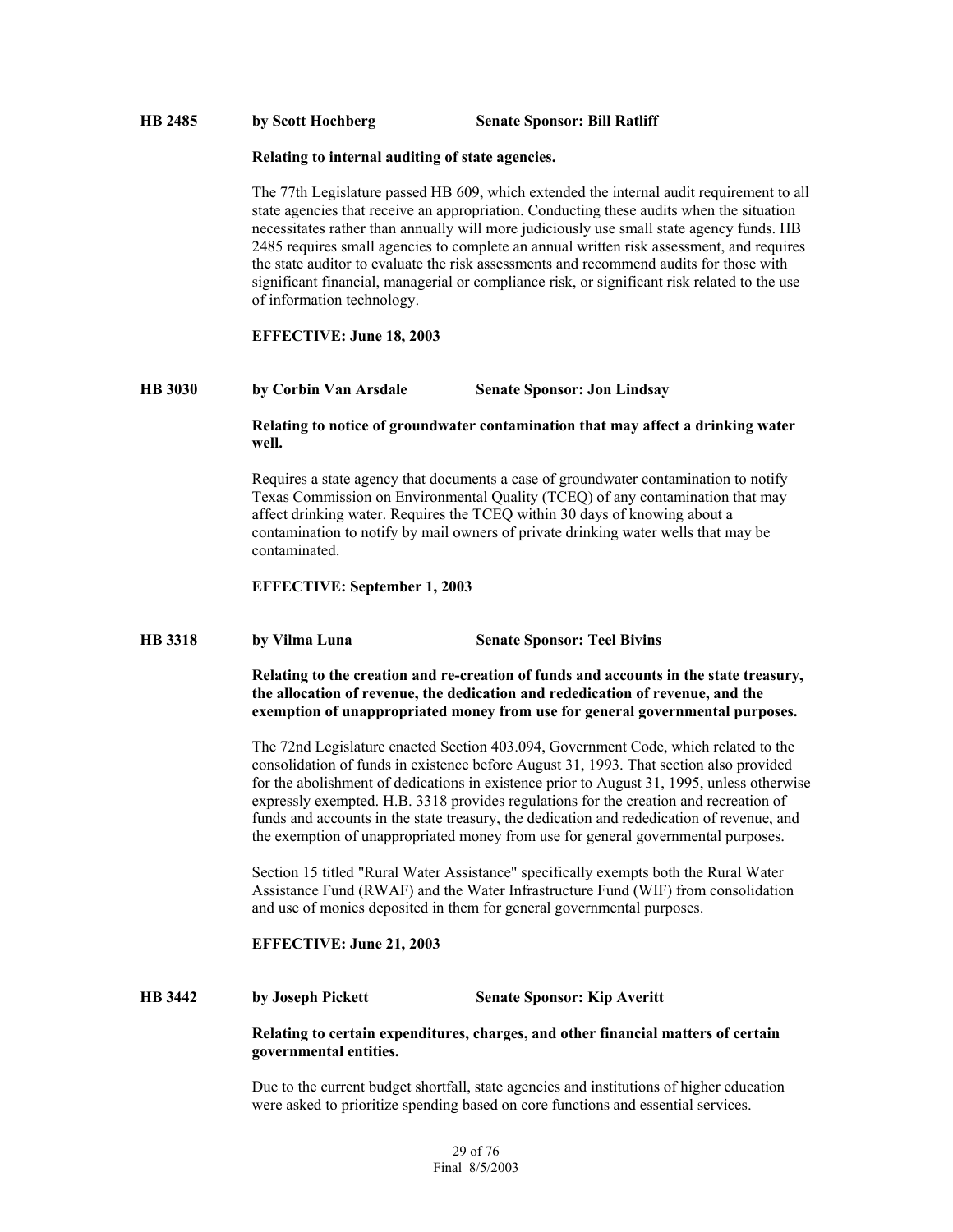Legislators looked to these priorities in preparation of the budget; however, certain statutory changes are also needed to conform with appropriations levels in the 2004-05 General Appropriations Act. HB 3442 authorizes these statutory changes for the natural resources agencies listed under Article VI of the 2004-05 General Appropriations Act. HB 3442 also addresses the implementation of a new freshwater fishing stamp, changes in the Soil and Water Conservation Board and its brush control program, and the transfer of certain powers from the Railroad Commission of Texas to the Texas Department of Transportation. (See also **Employee Issues** and **Districts**)

**EFFECTIVE: September 1, 2003** 

#### **SB 526 by Todd Staples House Sponsor: Rob Eissler**

#### **Relating to the San Jacinto River Authority board of directors.**

Currently, the San Jacinto River Authority board of directors is the only river authority board in the state appointed by the Texas Water Development Board (TWDB). All others are appointed by the governor. S.B. 526 would promote consistency in the appointment process and recognize the importance of water resources to the state by statutorily transferring appointment power from the TWDB to the Governor.

**EFFECTIVE: September 1, 2003** 

#### **SB 653 by Jeff Wentworth House Sponsor: Todd Baxter**

**Relating to the charges that may be imposed under the public information law for providing a copy of public information.** 

The bill makes three amendments to the Open Records Act. First, the bill clarifies the permissible charge for providing public information for fewer than 50 pages of records by allowing only the cost of making a photocopy for each page or paper record. Second, the bill adds an option for a requestor receiving an itemized cost statement to challenge the statement to the Texas Building and Procurement Commission (TBPC) as excessive. Third, the bill replaces General Services with the new name of TBPC as the agency who evaluates alleged overcharges for public records within 10 business days after receiving a complaint.

**EFFECTIVE: September 1, 2003** 

#### **SB 1053 by Robert Duncan House Sponsor: Charlie Geren**

**Relating to certain water pollution and conservation programs administered by the** 

**Texas Water Development Board.** 

Consolidates three existing financial assistance programs related to agricultural water conservation into one program and establishes a linked-deposit program for agricultural and nonpoint source pollution loans.

**EFFECTIVE: September 1, 2003** 

**SB 1084 by Frank Madla House Sponsor: Chente Quintanilla**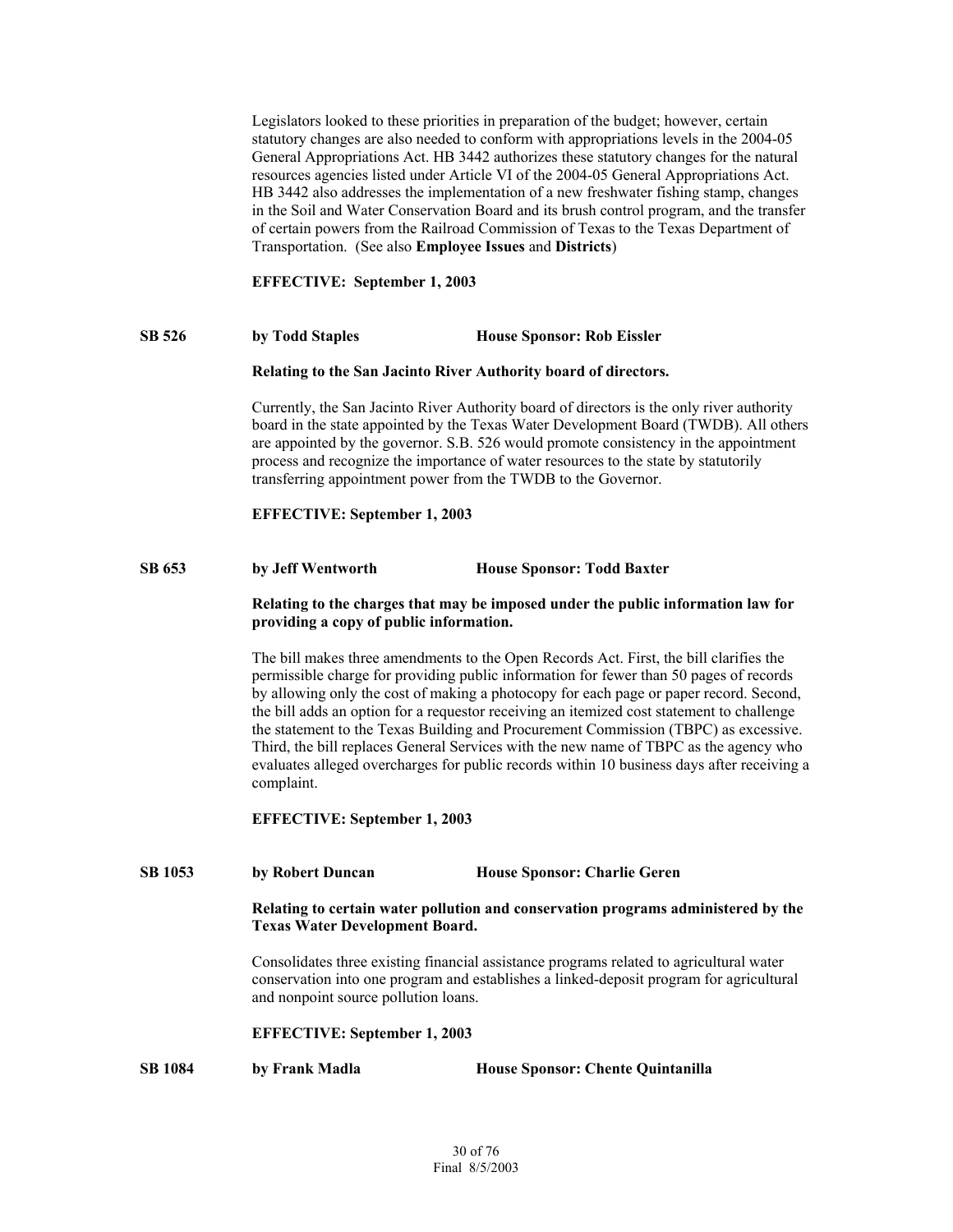#### **Relating to interest-free loans from the Texas Water Development Board for water districts in economically distressed areas.**

In 1989, the 71st Texas Legislature created the Economically Distressed Areas Program (EDAP) under the Texas Water Development Board (TWDB). These areas receive grants and/or loans from TWDB to provide water and wastewater services. EDAP counties are those counties that either have a per capita income 25 percent below the state average and unemployment 25 percent above the state average for the last three years, or are adjacent to an international border. SB 1084 would require that a loan received through the TWDB's EDAP program is interest-free for conservation and reclamation districts that are created under Section 52(b)(1) and (2), Article III or Section 59, Article XVI of the Texas Constitution.

#### **EFFECTIVE: May 16, 2003**

#### **SB 1094 by Robert Duncan House Sponsor: Robert Puente**

**Relating to the creation of a task force to evaluate matters regarding water conservation.** 

Establishes the Water Conservation Implementation Task Force in order to review, evaluate and recommend optimum levels of water use efficiency and conservation for all of Texas. Task Force members will be selected by the TWDB and TWDB will serve as the presiding officer.

By November 1, 2004, the Task Force must produce a Best Management Practices Guide for use by the regional water planning groups and water utility providers and a final report to the legislature. The Task Force is abolished on January 1, 2005.

#### **EFFECTIVE: May 20, 2003**

#### **SB 1362 by Todd Staples House Sponsor: Byron Cook**

**Relating to the development of a regional water supply reservoir project at the Lake Eastex reservoir site and the acquisition of the site and other property.** 

Currently, Lake Eastex is included in the 2002 State Water Plan. This bill sets forth the legislative determination that the Lake Eastex project in Cherokee and Smith counties is renamed Lake Columbia as a memorial to the seven astronauts who died in the Columbia space shuttle disaster. The bill also includes the following provisions: (1) that the legislature designates the site known as the Lake Columbia site on Mud Creek, a tributary of the Angelina River, in Cherokee and Smith counties, Texas, as a site of unique value for the construction of a dam and reservoir on Mud Creek, to impound up to 195,500 acre-feet of water held by the Angelina Neches River Authority (authority); (2) that using the state participation account of the Texas Water Development Fund II to encourage optimal regional development of the Lake Columbia project, the Texas Water Development Board (TWDB) is authorized to execute an agreement with the authority to acquire the entire or any undivided interest in the Lake Columbia site and other land needed for the project; (3) requires the authority to hold title in trust for TWDB; (4)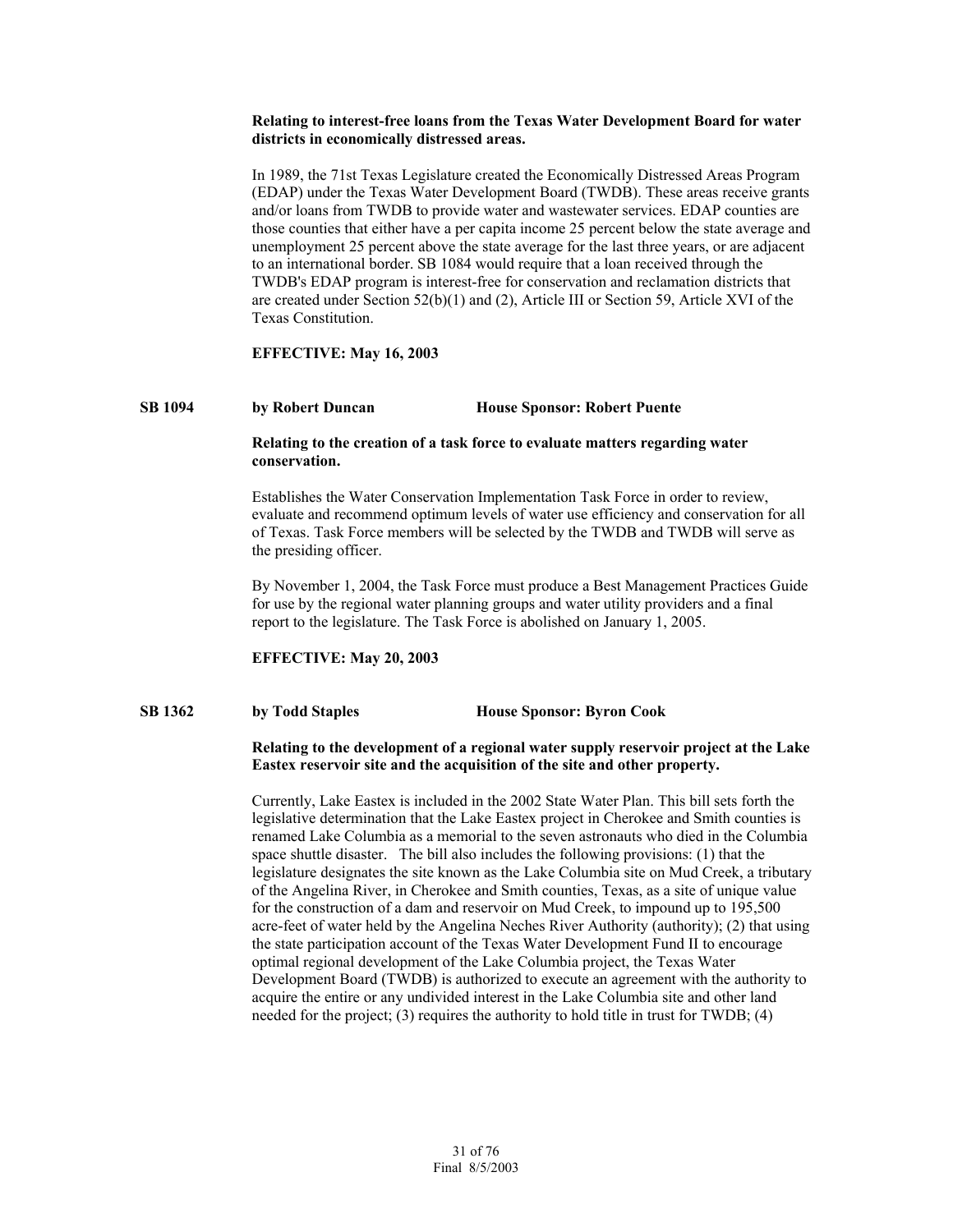authorizes TWDB, using the state participation account of the Texas Water Development Fund II, to issue bonds to acquire up to 50 percent of any undivided interest in the Lake Columbia project, including the entire or any undivided interest in the site.

#### **EFFECTIVE: June 20, 2003**

#### **SB 1664 by Kip Averitt House Sponsor: Wayne Christian**

**Relating to private activity bonds.** 

Allows TWDB to apply for up to \$150 million of the state's private activity cap. Up to \$100 million must be for a "water development issue" which is added as a definition in the bill and includes large scale water supply projects.

**EFFECTIVE: September 1, 2003** 

**SCR 6** by Kip Averitt **House Sponsor: Chuck Hopson** 

**Memorializing Congress to amend the Internal Revenue Code of 1986 to provide that the volume cap for private activity bonds not apply to bonds for water and wastewater facilities.**

The Internal Revenue Code permits the issuance of "private activity bonds" for quasigovernmental purposes, including housing, utilities, education, etc. Federal law places a state-by-state cap on the total of these private activity bonds, as authorized under the 1986 Tax Reform Act. This cap hinders the ability of Texas to meet its rapidly growing water infrastructure needs and private activity bonds afford a cost-effective, nonrecourse means of financing the development of adequate wastewater and drinking water facilities for the future and minimize the risk to the ratepayer. Other sources of municipal infrastructure financing, such as general obligation bonds, revenue bonds, and loans under the federal Environmental Protection Agency's state revolving loan fund program, are insufficient to allow Texas to comply with new federal environmental and public health mandates. The cap on the volume of private activity bonds forces water and wastewater projects to compete with other projects in Texas without regard to the urgent priority of protecting public health and the environment. Removing the financing cap would give public officials the maximum number of tools for meeting the growing public demand for water services while ensuring compliance with federal environmental and public health laws. Senate Concurrent Resolution 6 would urge Congress to remove the cap for private activity bonds issued for water and wastewater facilities that require compliance with federal and local environmental and health laws.

#### **SIGNED BY THE GOVERNOR: May 14, 2003**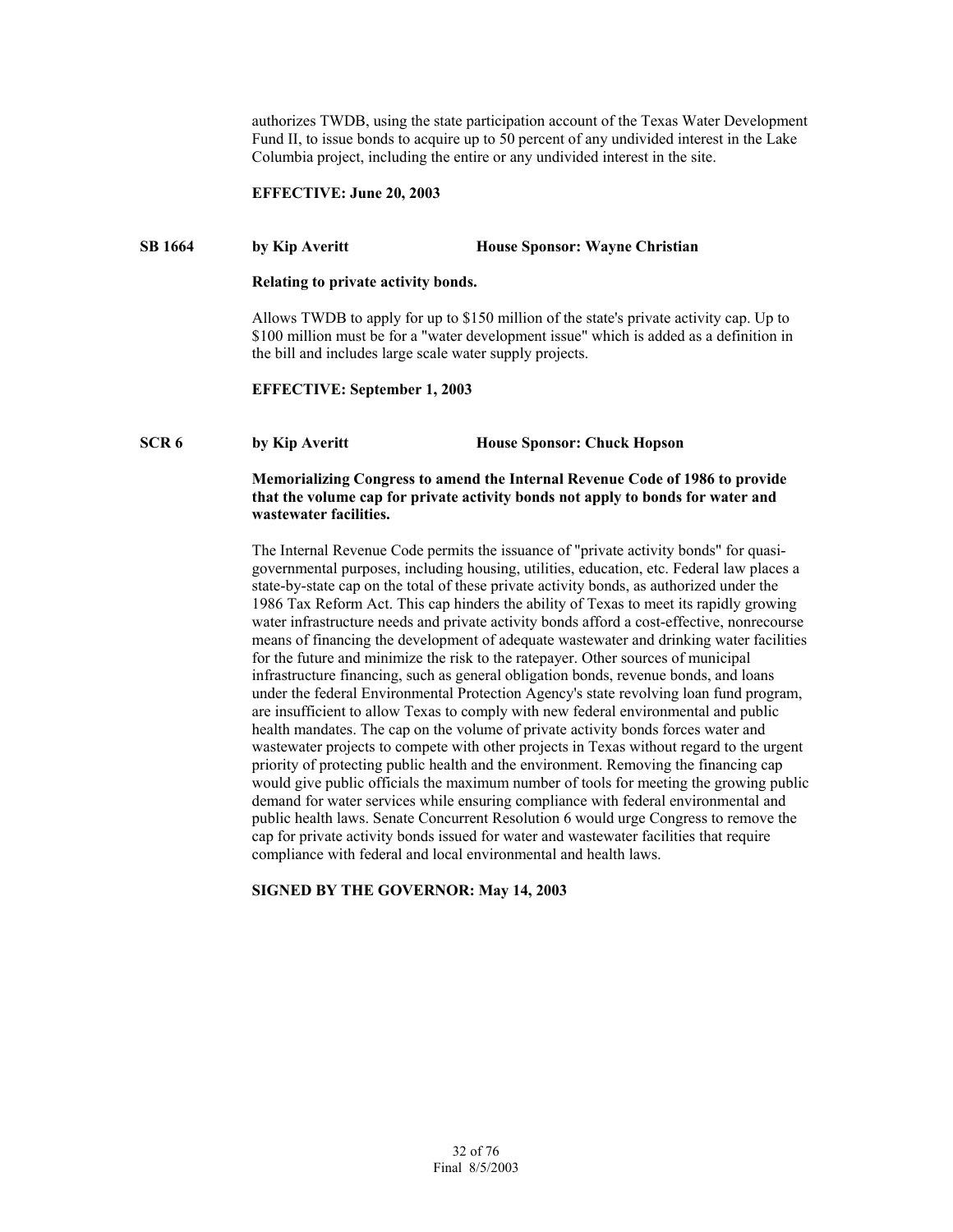## **General Government**

## **HB 9 by Kino Flores Senate Sponsor: Florence Shapiro Relating to homeland security.**  Creates the Critical Infrastructure Protection Council (council), made up of 13 state agencies, to serve as the operational advisory group for homeland security at the state level and as the center of coordinated and efficient flow of information, response, and recovery throughout the Governor's office and the various state agencies. Also creates the Texas Infrastructure Protection Communications Center to serve as the primary point of planning, coordination and integration of government communications capabilities to ensure effective response in the event of a homeland security emergency. **EFFECTIVE: June 22, 2003 HB 43 by Warren Chisum Senate Sponsor: Kenneth Armbrister Relating to the funding of and the making of grants by the Texas Council on Environmental Technology.**  Requires a person on the council to disclose the fact of employment by or ownership of an applying entity and prohibits that person from voting or participating in the awarding of a grant for that entity. This bill also adds certain actions the council is required to take to assist in developing solutions for certain problems and authorizes the council to collect a fee from a grant recipient under certain conditions. **EFFECTIVE: May 14, 2003 HB 145 by Burt Solomons Senate Sponsor: Troy Fraser Relating to workers' compensation dispute resolution.**  Under current law, a claimant may sue an insurance carrier to enforce compliance with a final order or decision rendered by the Texas Workers' Compensation Commission (TWCC). Current law also provides for an administrative penalty for failure to comply with an order from TWCC. These provisions may not be effective due to delays and litigation costs the claimant incurs and the lack of enforcement by the court system. Despite being authorized to issue interlocutory orders by the 76th Legislature, TWCC's authority may have been limited due to the language of the law. H.B. 145 clarifies TWCC's authority to enforce its orders. **EFFECTIVE: September 1, 2003 HB 543 by Jesse Jones Senate Sponsor: Jon Lindsay**

**Relating to certain restrictions on the delivery or installation of a new or used manufactured home in a flood-prone area.** 

Prohibits, unless in compliance with applicable laws, a manufactured home retailer, broker, or salesperson from delivering or installing a manufactured home in a Federal Emergency Management Agency designated flood hazard area. This bill also requires a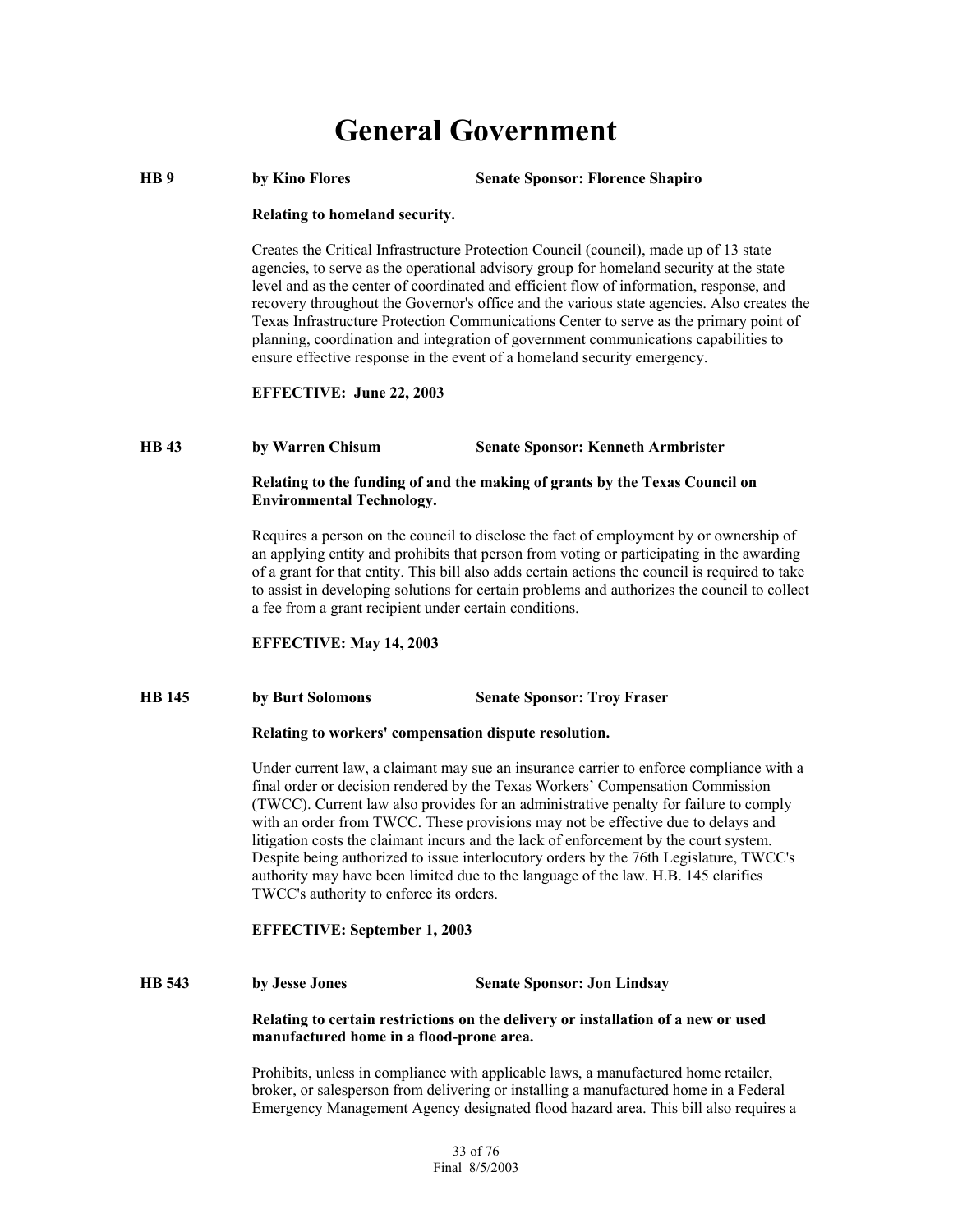consumer, prior to closing on the acquisition, to provide evidence that the manufactured home will not be located in a flood hazard area in a manner that violates applicable laws.

#### **EFFECTIVE: June 20, 2003**

#### **HB 599 by Warren Chisum Senate Sponsor: Mike Jackson**

#### **Relating to the continuation and functions of the State Bar of Texas and to conflicts of interest with respect to certain persons engaged in the practice of law.**

The State Bar of Texas operates as both a regulatory agency and a professional association. It is a quasi-governmental agency of the judicial branch with jurisdiction over more than 70,000 attorneys who are required to be members of the bar. The state bar is subject to the Sunset Act and will be abolished in 2003 unless continued in existence by the legislature. H.B. 599 continues the state bar for the standard 12-year period but requires increased accountability through strategic planning and performance-based budgeting. Additionally, the Bill provides that the supreme court shall set an additional civil legal services fee in an amount that is not less than \$65 to be paid annually by each active member of the state bar. The Supreme Court shall review the amount of the fee at least biennially and may, subject to the requirements of this subsection, modify the amount. The Supreme Court may not increase the amount of the fee to an amount that exceeds 120 percent of the lowest fee imposed under this subsection during the preceding year.

#### **EFFECTIVE: September 1, 2003**

### **HB 845 by Charlie Howard Senate Sponsor: John Carona**

#### **Relating to preferences in state purchasing.**

The state is required to give purchasing preference to a Texas-based company if the price and quality of its products are equal to an out-of-state bidder. This bill extends the preference to services.

**EFFECTIVE: September 1, 2003** 

#### **HB 917 by Craig Eiland Senate Sponsor: Kyle Janek**

#### **Relating to the authority of counties and municipalities to incur debt to participate in erosion response projects undertaken by the General Land Office.**

The 76th Texas Legislature gave the General Land Office (GLO) authority to undertake coastal erosion studies and projects. These studies and projects are undertaken with qualified project partners, which are currently required to pay at least 15 percent of the shared project cost. "Qualified project partners" is defined in the Natural Resources Code to include local governmental agencies. H.B. 917 allows counties and municipalities to incur debt to participate as qualified project partners in GLOs coastal erosion response program.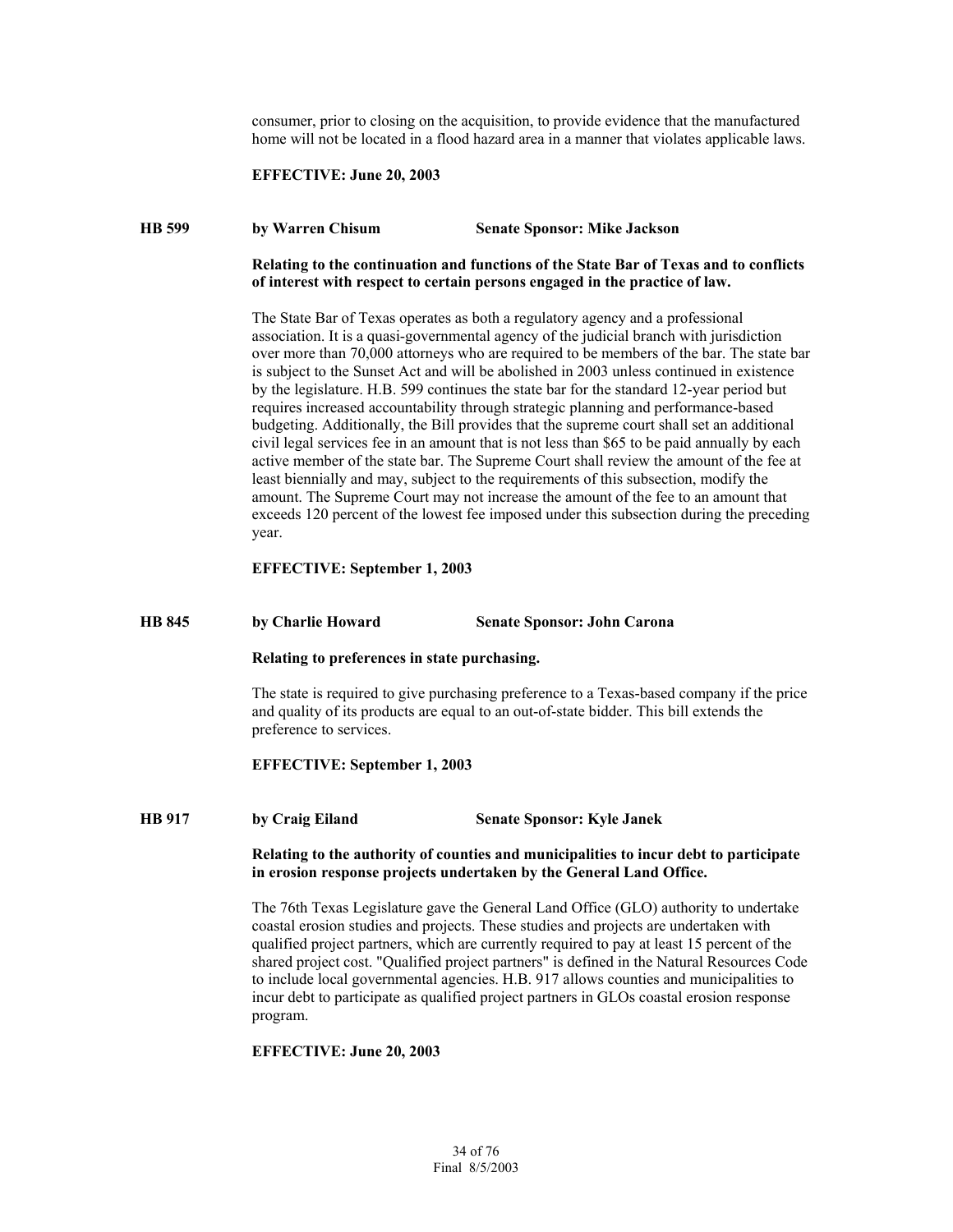#### **HB 942 by Warren Chisum Senate Sponsor: Juan Hinojosa**

#### **Relating to certain bond requirements for persons engaged in certain activities under the jurisdiction of the Railroad Commission of Texas other than the ownership or operation of wells.**

In an effort to reduce the number of orphan oil and gas wells (inactive wells that will likely have to be plugged by the state) the 77th Legislature enacted a series of changes, establishing that any company that conducts operations within the Texas Railroad Commission's jurisdiction would have to post a bond, letter of credit, or cash deposit as part of the annual registration with the commission. If a company fails to provide the requisite financial assurance it cannot conduct operations. The purpose of those changes was to provide the state with a source of funds to clean up pollution or plug abandoned wells if the responsible operator was unable or unwilling to do so. H.B. 942 establishes financial security requirements for certain persons engaged in activities regulated by the Texas Railroad Commission other than the ownership or operation of wells.

**EFFECTIVE: September 1, 2003** 

#### **HB 1075 by Brian McCall Senate Sponsor: Rodney Ellis**

#### **Relating to criminal history record information for state agency information technology personnel.**

Allows State Agencies to acquire criminal history record information on Information Technology (IT) personnel from Texas Department of Public Safety or any other law enforcement entity and establishes rules for their acquisition and use.

#### **EFFECTIVE: September 1, 2003**

#### **HB 1138 by Corbin Van Arsdale Senate Sponsor: Jon Lindsay**

#### **Relating to nonprofit water supply and sewer service corporations in certain counties.**

Current law prohibits nonprofit water supply and sewer service corporations in counties with a population of more than 3.3 million from having the ability to: own, hold, lease, or acquire water wells, springs, or other sources of water supply; build, operate, and maintain pipelines to transport water or wastewater; build and operate plants and equipment necessary to distribute water or to treat and dispose of wastewater; and sell water or provide wastewater services to a political subdivision, a private corporation, or an individual. Under current population estimates by the U.S. Census, Harris County is the only county in Texas excluded under this section. Due to this provision, Harris County residents with contaminated water are afforded fewer options than residents of other Texas counties to form nonprofit water supply and sewer service corporations to address these concerns. H.B. 1138 removes the population limitation, allowing any county to form non-profit water supply and sewer service corporations.

#### **EFFECTIVE: May 15, 2003**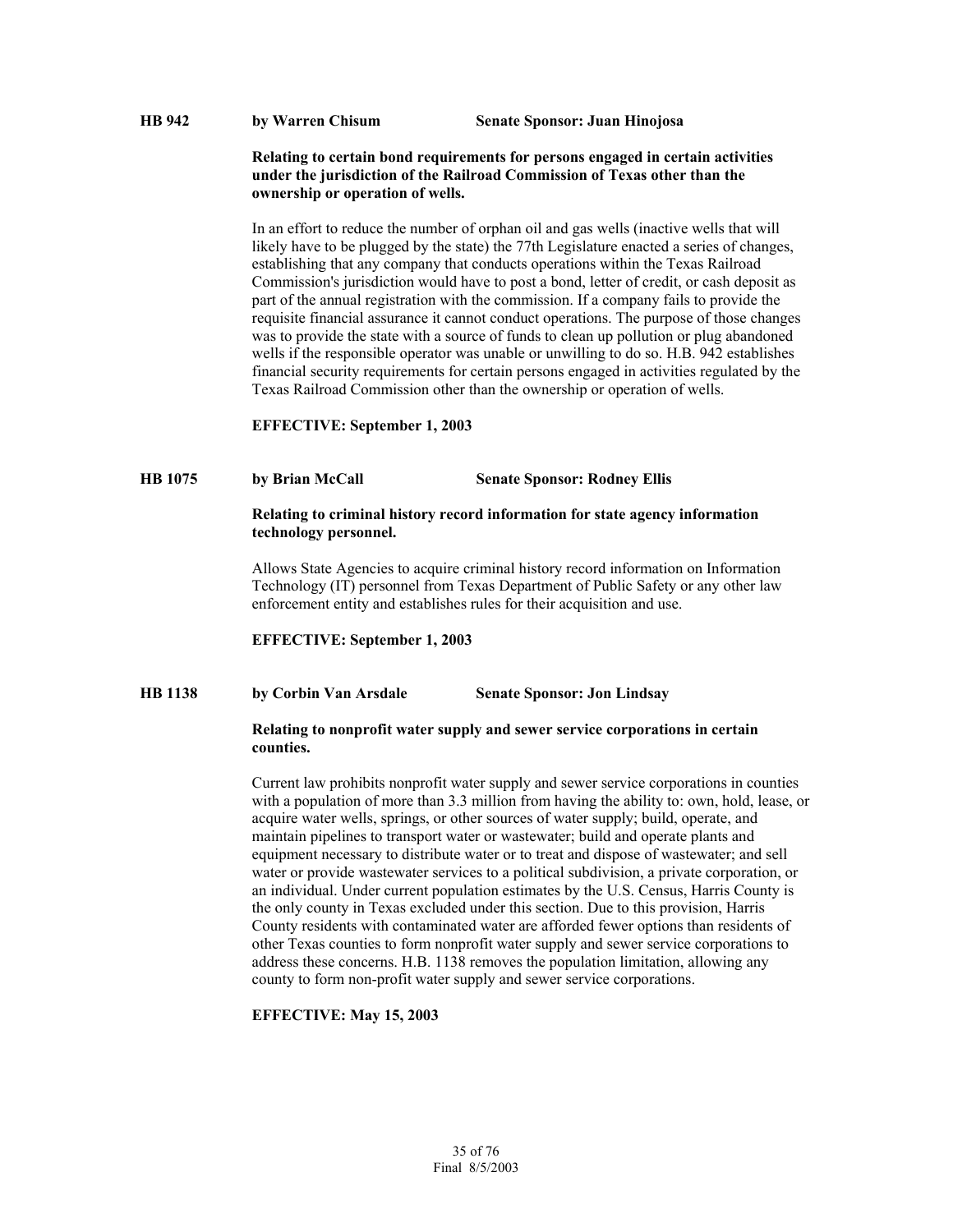**HB 1150 by Robert Puente Senate Sponsor: Jeff Wentworth** 

#### **Relating to the financing of certain local water, conservation, and open-space projects in accordance with the law governing sports and community venue projects.**

San Antonio voters passed Proposition 3 in May of 2000, authorizing a sales tax to fund a parks venue project. The purpose of the project was to locate and purchase undeveloped land in the recharge and contributing zones of the Edwards Aquifer and to leave it undeveloped as a means of protecting the aquifer from increased pollution. A restriction contained in the Local Government Code limits such venue projects to within the municipality or county. H.B. 1150 adds to the definition of "venue" a watershed protection and preservation project, a conservation easement, a recharge, recharge area, or recharge feature protection project, and an open-space preservation project as being authorized under statute governing sports and community venue projects.

#### **EFFECTIVE: June 2, 2003**

#### **HB 1197 by Mike Krusee Senate Sponsor: Jeff Wentworth**

#### **Relating to authorization for a development agreement between a municipality and an owner of land in the municipality's extraterritorial jurisdiction.**

Creates a new Section 212.171 of the Local Government Code. The new section authorizes cities to enter written agreements with an "owner of land" located in a city's extraterritorial jurisdiction to 1) guarantee the land remains as extraterritorial jurisdiction; 2) allow the landowner to develop a plan to be approved by the city; 3) authorize the city to enforce "certain municipal land use and development regulations" the same as in the city; 4) "authorize enforcement by the municipality of land use and development regulations other than those that apply within the municipality's boundaries, as may be agreed to by the landowner and the municipality"; 5) provide for certain infrastructure (streets, drainage, water/sewer/other utilities; 6) authorize environmental regulation enforcement; 7) provide an annexation schedule; 8) specify land uses (zone); and 9) include other terms the parties deem appropriate. The agreement must be in writing, be approved by the city council, and be recorded in the county records. It may be for 15 years, and may be renewed in 15 year increments not to exceed 45 years. It binds the city and the landowner, and their assigns, but "is not binding, and does not create an encumbrance to title as to, any end-buyer of a fully developed and improved lot". To the extent a city requires a permit under Chapter 245, then the agreement satisfies the requirement. Land located within the extraterritorial jurisdiction of a municipality with a population of 1.9 million or more is not subject to the provisions of this bill.

#### **EFFECTIVE: June 20, 2003**

**HB 1204 by Todd Baxter Senate Sponsor: Jeff Wentworth** 

**Relating to the authority of municipalities and counties to regulate subdivisions and certain development in a municipality's extraterritorial jurisdiction and in the unincorporated area of a county.** 

The 77th Texas Legislature passed legislation, which enabled subdivisions in the extraterritorial jurisdiction (ETJ) of a municipality to not be subject to both municipal and county development regulations by consolidating development regulations. HB 1204 clarifies who approves subdivision plats in the ETJ. Since less populous counties are not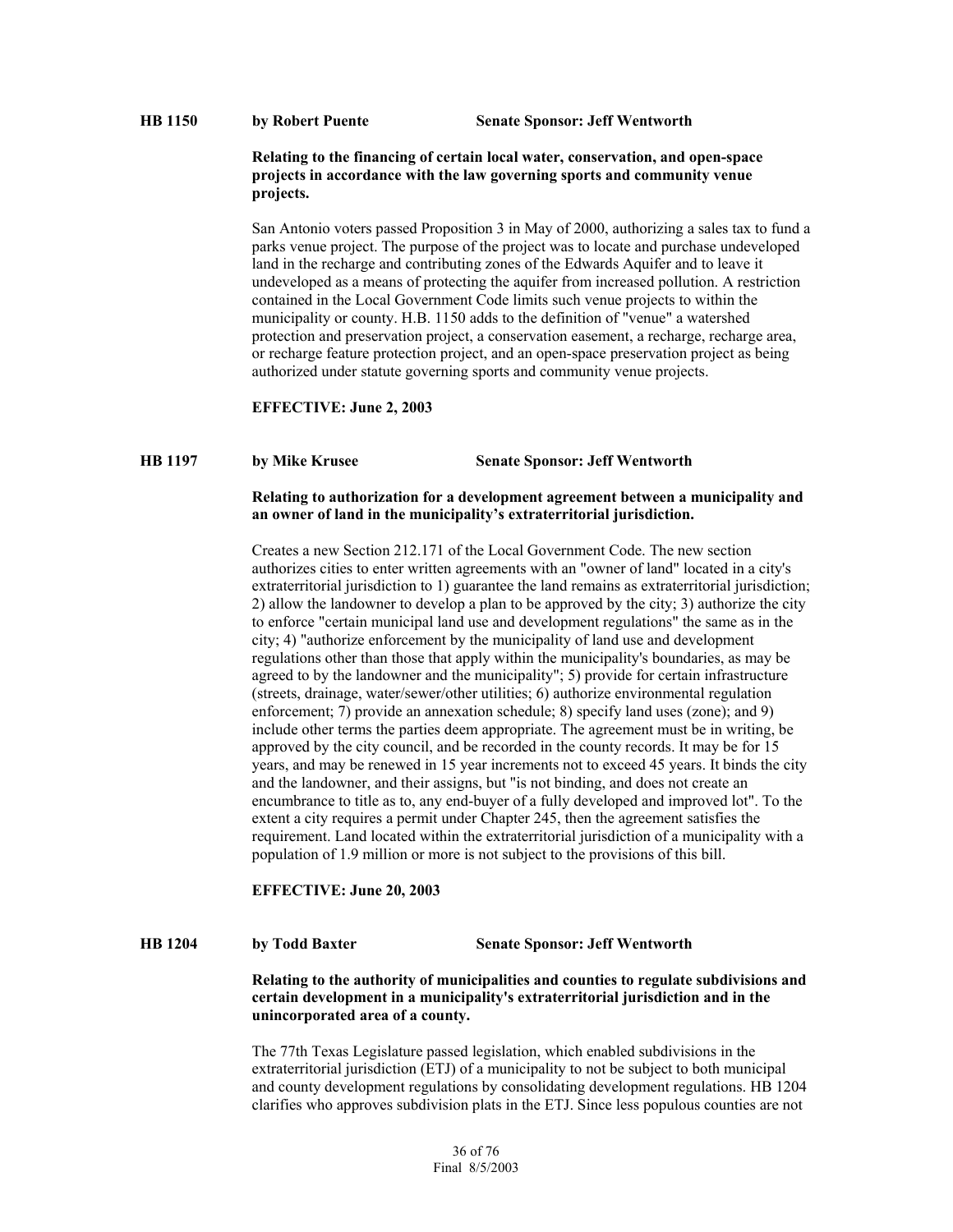experiencing the same level of development as are urban counties, problems with dual regulation are not as apparent. In those counties, dual regulation of subdivisions would be allowed. In populous counties, however, regulation of subdivisions in the ETJ would become the exclusive responsibility of the county.

**EFFECTIVE: June 20, 2003** 

#### **HB 1231 by Charlie Geren Senate Sponsor: Eddie Lucio**

#### **Relating to management of the Gulf Intracoastal Waterway.**

Recognizes the economic benefit of the Gulf Intracoastal Waterway (GIWW) to the state. The bill amends Chapter 51 of the Transportation Code, specifically limiting state ability to condemn private upland for dredge disposal along certain reaches of the Laguna Madre. The bill allows condemnation only in accordance with the current U.S. Army Corps of Engineers draft Laguna Madre GIWW Dredged Material Disposal Plan (or the final Plan if substantive changes are approved by the legislature). References to limitations on land acquisition of land subject to a habitat conservation plan are removed.

#### **EFFECTIVE: September 1, 2003**

#### **HB 1282 by Brian McCall Senate Sponsor: Robert Duncan**

#### **Relating to commercial electronic mail; providing penalties.**

Unsolicited commercial electronic mail is a growing concern among Internet users. Recent studies indicate an increase in electronic mail traffic and a corresponding increase in unsolicited commercial electronic mail. This bill provides a legal option for industry and consumers to challenge entities that send unsolicited commercial electronic mail.

#### **EFFECTIVE: September 1, 2003**

#### **HB 1297 by Ray Allen Senate Sponsor: Kenneth Armbrister**

#### **Relating to limits on indemnification of state employees and officials.**

Current law establishes state liability for indemnification of officers and employees acting in the course and scope of employment. Limits on indemnification for personal injuries and violations of rights are set at "\$100,000 to a single person and \$300,000 for a single occurrence". However, "occurrence" is not defined. H.B. 1297 clarifies the meaning of occurrence, and clarifies provisions relating to state liability for indemnification of state employees and officials.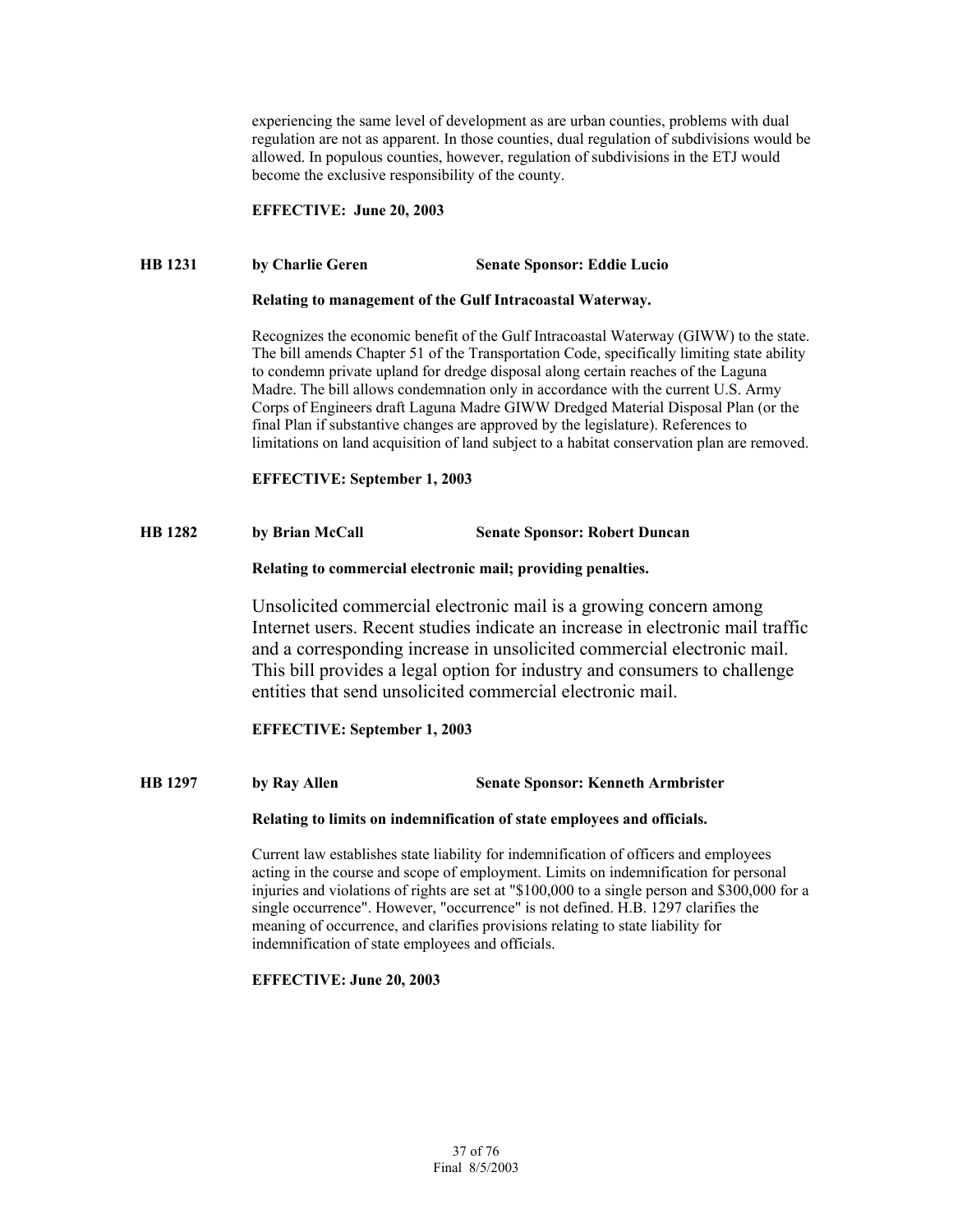#### **HB 1309 by Jim Pitts Senate Sponsor: Robert Duncan**

#### **Relating to the applicability of the Texas Non-Profit Corporation Act to nonprofit water supply or sewer service corporations.**

Amends Section B, Article 2.01, Texas Non-Profit Corporation Act (Article 13962.01), to delete nonprofit water and sewer service corporations from the list of corporations to which this Act shall not apply.

**EFFECTIVE: June 20, 2003** 

#### **HB 1576 by Pete Gallego Senate Sponsor: Eliot Shapleigh**

**Relating to the telecommunications planning and oversight council.** 

H.B. 1576 makes corrective and clarifying changes relating to the telecommunications planning and oversight council. The bill creates a place on the council for a representative of the Health and Human Services Commission; it staggers members' terms so they no longer end all at once; and it extends the deadline for the council's annual financial report to allow time to accurately complete the report.

**EFFECTIVE: June 20, 2003** 

#### **HB 1606 by Steven Wolens Senate Sponsor: Rodney Ellis**

**Relating to ethics of public servants, including the functions and duties of the Texas Ethics Commission; the regulation of political contributions, political advertising, lobbying, and conduct of public servants; and the reporting of political contributions and personal financial information; providing civil and criminal penalties.** 

The Texas Ethics Commission (TEC) is subject to review and shall be abolished in 2003 under the Texas Sunset Act, unless continued in existence by the legislature. This bill extends TEC from 2003 to 2015 and amends three existing laws related to ethics in three general areas: the functions and duties of TEC; the regulation of political contributions, political advertising, lobbying, and the conduct of public servants; and the reporting of political contributions and personal financial information. This bill also incorporates recommendations of the Sunset Advisory Commission.

**EFFECTIVE: September 1, 2003** 

#### **HB 1934 by Jaime Capelo Senate Sponsor: Frank Madla**

#### **Relating to security and payment for, and the use of the proceeds of, certain public securities.**

Under current Texas law, an issuer of public securities can use bond proceeds to finance interest during construction only if the facility being constructed generates revenue, such as an airport or a water system improvement. This has been interpreted to mean that only public securities that are secured by the revenues of a facility may finance interest during acquisition or construction and up to one year after acquisition or construction. Current law is silent as to how an issuer may use a premium it receives in connection with the sale of public securities above par, or face, amount. Generally, a premium has been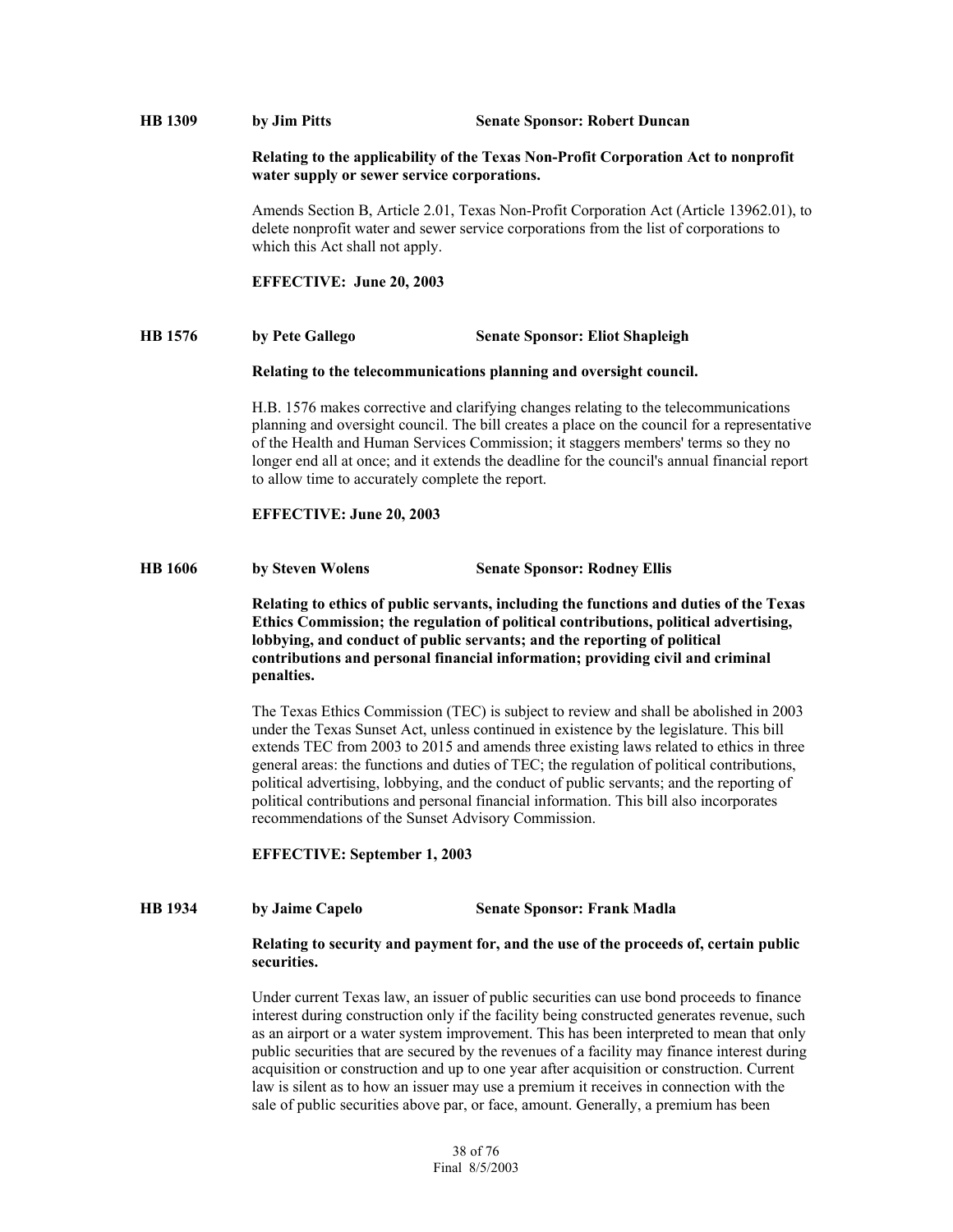available to fund project costs, an escrow account established to refund public securities, or a debt service fund for the securities. In recent years, those bidding on public securities in a competitive sale have preferred bonds which, with a premium, produce a low yield. Current law generally permits a combination of taxes and revenues to be pledged to secure public securities. However, Chapter 1431 (Anticipation Notes), Government Code permits only taxes or revenues, but not both, to be pledged to secure the short-term obligations issued under that chapter. H.B. 1934 permits an issuer to finance interest during construction with the proceeds of public securities issued to finance the acquisition, construction, or improvement of public facilities in all instances. The bill places in statute the permitted uses of a premium, and the bill permits an issuer of obligations under Chapter 1431, Government Code to pledge a combination of taxes and revenues to secure the obligations.

#### **EFFECTIVE: June 18, 2003**

#### **HB 2004 by Ken Marchant Senate Sponsor: Leticia Van de Putte**

#### **Relating to allowing a commissioners court to deliberate in a closed meeting regarding business and financial considerations of a contract being negotiated.**

The Open Meetings Act provides that meetings of governmental bodies must be open to the public, except for expressly authorized executive sessions. These express authorizations include, for example, deliberations on real property and contracts for prospective gifts or donations; and consultation with a governmental body attorney to seek advice on pending or contemplated litigation or settlement offers. Currently, executive sessions are not expressly authorized to deliberate business and financial considerations relating to a contract being negotiated. Conducting such deliberations in an open meeting can undermine the negotiating posture of a governmental entity, thereby resulting in a greater expenditure of public funds than may be necessary. H.B. 2004 authorizes the commissioners courts of a county to conduct a closed meeting to deliberate business and financial considerations relating to a contract being negotiated.

#### **EFFECTIVE: June 21, 2003**

#### **HB 2032 by Scott Hochberg Senate Sponsor: Jeff Wentworth**

#### **Relating to the confidentiality of e-mail addresses under the public information law and legislative use of certain confidential information; creating an offense.**

Clarifies policies regarding the release of e-mail addresses by governmental entities. It maintains that an electronic mail address of a member of the public that is provided for the purpose of communicating with the governmental body is confidential. This bill sets forth circumstances under which an e-mail address can be released.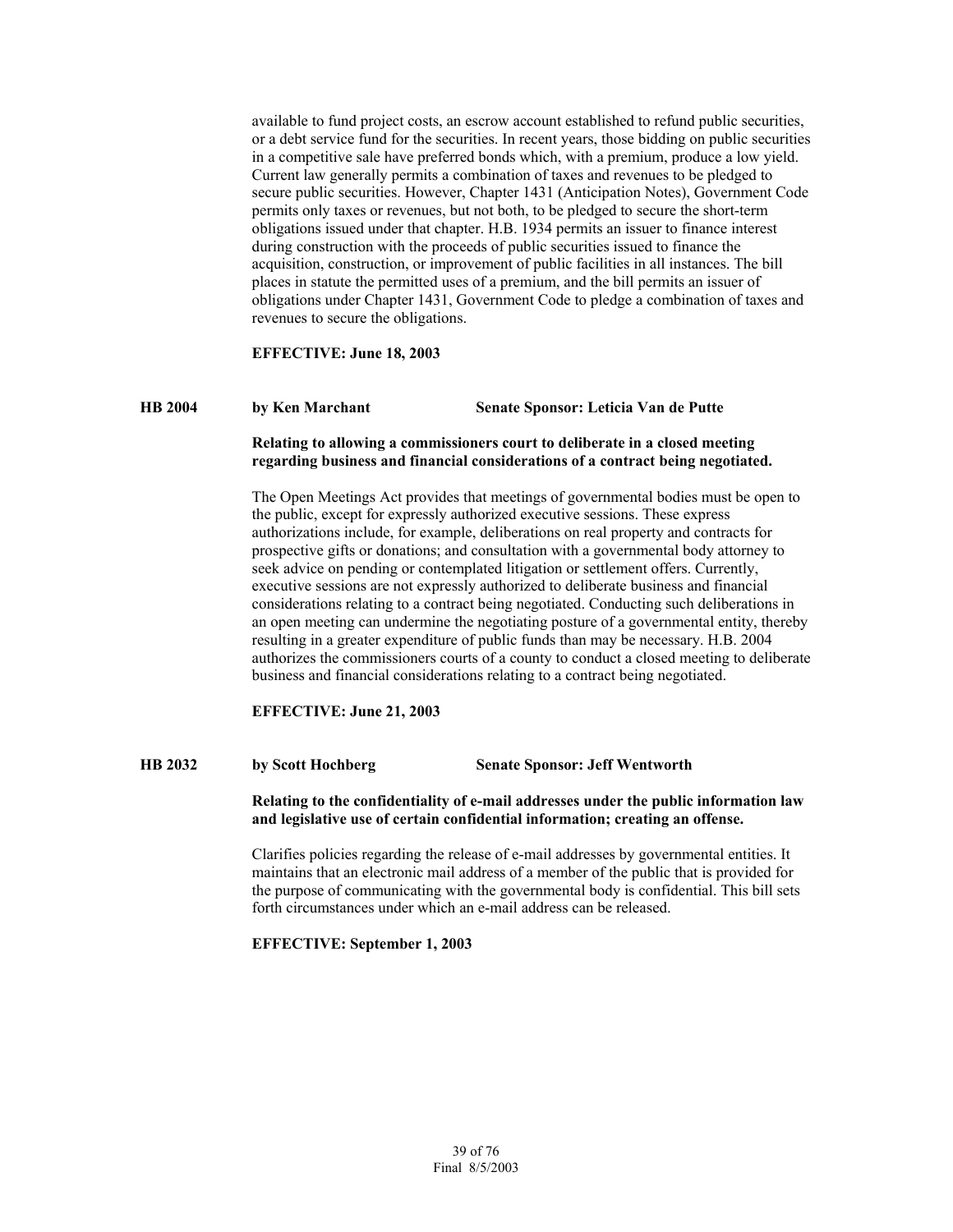#### **HB 2033 by Jose Menendez Senate Sponsor: Troy Fraser**

#### **Relating to historically underutilized businesses that perform investment brokerage services for a state agency.**

This bill amends Chapter 2161 (Historically Underutilized Business) of the Government Code to include in the definition of a "contract": "...an arrangement under which a state agency receives professional or investment brokerage services." The bill states that this amendment is for the purpose of aiding in the measurement and attainment of a state agency's goals.

#### **EFFECTIVE: September 1, 2003**

#### **HB 2133 by Scott Campbell Senate Sponsor: Craig Estes**

#### **Relating to agriculture and the powers and duties of the Department of Agriculture.**

Amends the Agriculture Code to address statutory issues of concern to the Texas Department of Agriculture (TDA). The issues include fees charged by TDA regulatory programs, insurance provisions governing public grain warehouses, establishment of voluntary certification program for producers transitioning to organic production practices and maintenance of phytosanitary certificates.

#### **EFFECTIVE: September 1, 2003**

#### **HB 2376 by Gary Elkins Senate Sponsor: Kip Averitt**

#### **Relating to the correction or removal from the statutes of obsolete references regarding the surety bonds of state officers and employees.**

Removes requirements for, and references to, surety bonds for several state officials and employees. A person appointed to be a notary public does not have to execute a \$10,000 surety bonds if that person's services as a notary public are performed primarily as a state officer or employee.

#### **EFFECTIVE: September 1, 2003**

#### **HB 2388 by Robert Cook Senate Sponsor: Kenneth Armbrister**

#### **Relating to late fees for late payment of a submetered or allocated residential water bill.**

Allows a property owner to charge a resident a late fee of up to 5 percent if the resident does not pay a submetered or allocated water bill by the due date.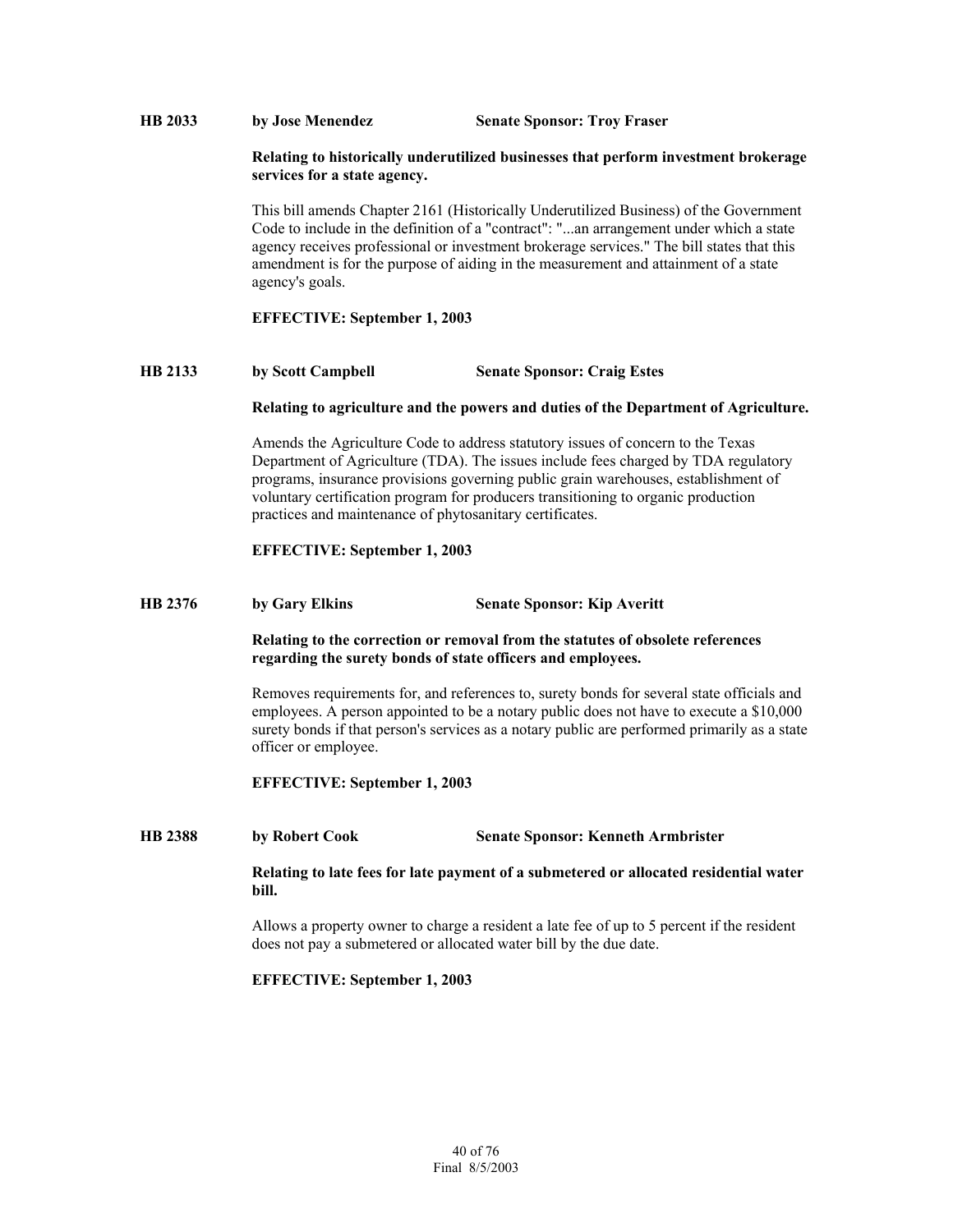#### **HB 2424 by Brian McCall Senate Sponsor: Kenneth Armbrister**

#### **Relating to technical changes to taxes and fees administered by the comptroller; providing penalties.**

As the principal administrator of tax collection and revenue management, the Comptroller's office relies on its rulemaking authority to facilitate the performance of its duties. Over time, the agency relies on some policies with such frequency that it becomes necessary to codify those policies. The agency's pivotal role in the administration of state funds requires the Comptroller to remain actively involved in the enforcement of every code of the law. Close interaction with every aspect of the law provides the Comptroller's office with an appreciable advantage in modifying or correcting many portions of state law. The bill codifies policies, facilitates enforcement, and makes technical corrections to state law, thus maximizing the agency's resources.

#### **EFFECTIVE: October 1, 2003**

#### **HB 2819 by Joe Driver Senate Sponsor: Bob Deuell**

#### **Relating to the confidentiality of certain home address information held by a tax appraisal district.**

Under Section 25.02, Tax Code, tax appraisal district records must include the name and address of the property owner. In the case of the victim of a serious crime of family violence, disclosure of the home addresses of such individuals is potentially dangerous to the individual, the individual's family, and the individual's property. H.B. 2819 provides that information in appraisal records that identifies the home address of certain victims of family violence is confidential and is available only for the official use of the appraisal district, this state, the comptroller of public accounts, and taxing units and political subdivisions of this state.

#### **EFFECTIVE: June 20, 2003**

#### **HB 2947 by Carter Casteel Senate Sponsor: Kenneth Armbrister**

#### **Relating to state agency decentralization of services.**

Current law requires state agencies to coordinate their planning and program development with regional planning commissions. H.B. 2947 extends this requirement to include an agency's plans for decentralization of services and programs, and outlines the procedures for implementing the requirement.

#### **EFFECTIVE: September 1, 2003**

#### **HB 3024 by Carter Casteel Senate Sponsor: Kenneth Armbrister**

#### **Relating to increasing governmental efficiency through the reduction of duplicative reporting and auditing requirements.**

This bill requires state agencies that require reports from local governments to review their reporting requirements every second year of each biennium in an effort to simplify reporting and eliminate duplication, and report the results of the review to the state auditor. Agencies may not require reports not required by law, rule, or performance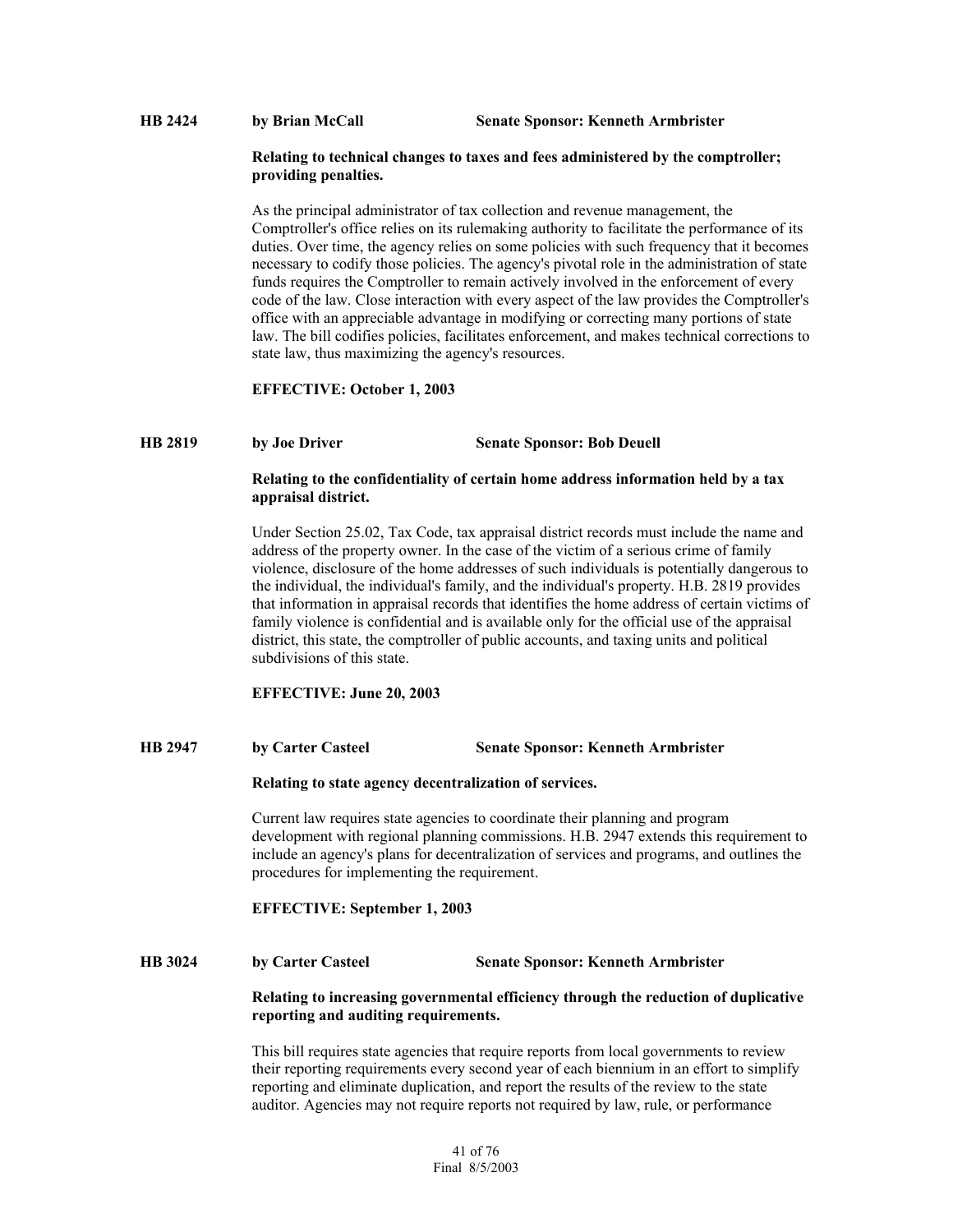measure, must inform local governments of any additional audit requirements, and must provide for payment of such additional requirements in the contract or grant award.

#### **EFFECTIVE: June 20, 2003**

#### **HB 3042 by Robby Cook Senate Sponsor: Rodney Ellis**

**Relating to the administration and functions of the Texas Building and Procurement Commission and related matters.** 

Provides that in most cases the allocation of office space for state agencies should be an average of 135 square feet per agency employee for each agency site. Does provide for Texas Building and Procurement Commission to make exceptions.

**EFFECTIVE: June 18, 2003** 

#### **HB 3074 by Dan Flynn Senate Sponsor: Todd Staples**

**Relating to required activities and limits on the amounts of state financial assistance for which regional planning commissions may be eligible.** 

The Local Government Code authorizes a regional planning commission to be eligible to receive financial assistance from the governor's office if it meets requirements set forth in Section 391.012. That section also sets forth a funding formula for allocating available financial assistance. It does not make an appropriation. H.B. 3074 updates language that specifies how a regional planning commission may use state financial assistance. This bill also provides the governor's office more flexibility in the allocation of financial assistance to regional planning commissions, limited by the levels of funding made available by the legislature. It does not make an appropriation.

#### **EFFECTIVE: June 20, 2003**

#### **HB 3383 by David Swinford Senate Sponsor: Craig Estes**

#### **Relating to agricultural development districts.**

Requires an agricultural development district to file information regarding district boundary, assessments, functions, etc. with the county clerk in the county in which the district is located and with the Texas Department of Agriculture.

**EFFECTIVE: September 1, 2003** 

#### **HB 3507 by Ken Marchant Senate Sponsor: Chris Harris**

**Relating to nonsubstantive additions to and corrections in enacted codes, to the nonsubstantive codification or disposition of various laws omitted from enacted codes, and to conforming codifications enacted by the 77th Legislature to other Acts of that legislature.** 

Makes nonsubstantive additions to and corrections in enacted codes. This bill also makes nonsubstantive codifications or depositions of various laws omitted form enacted codes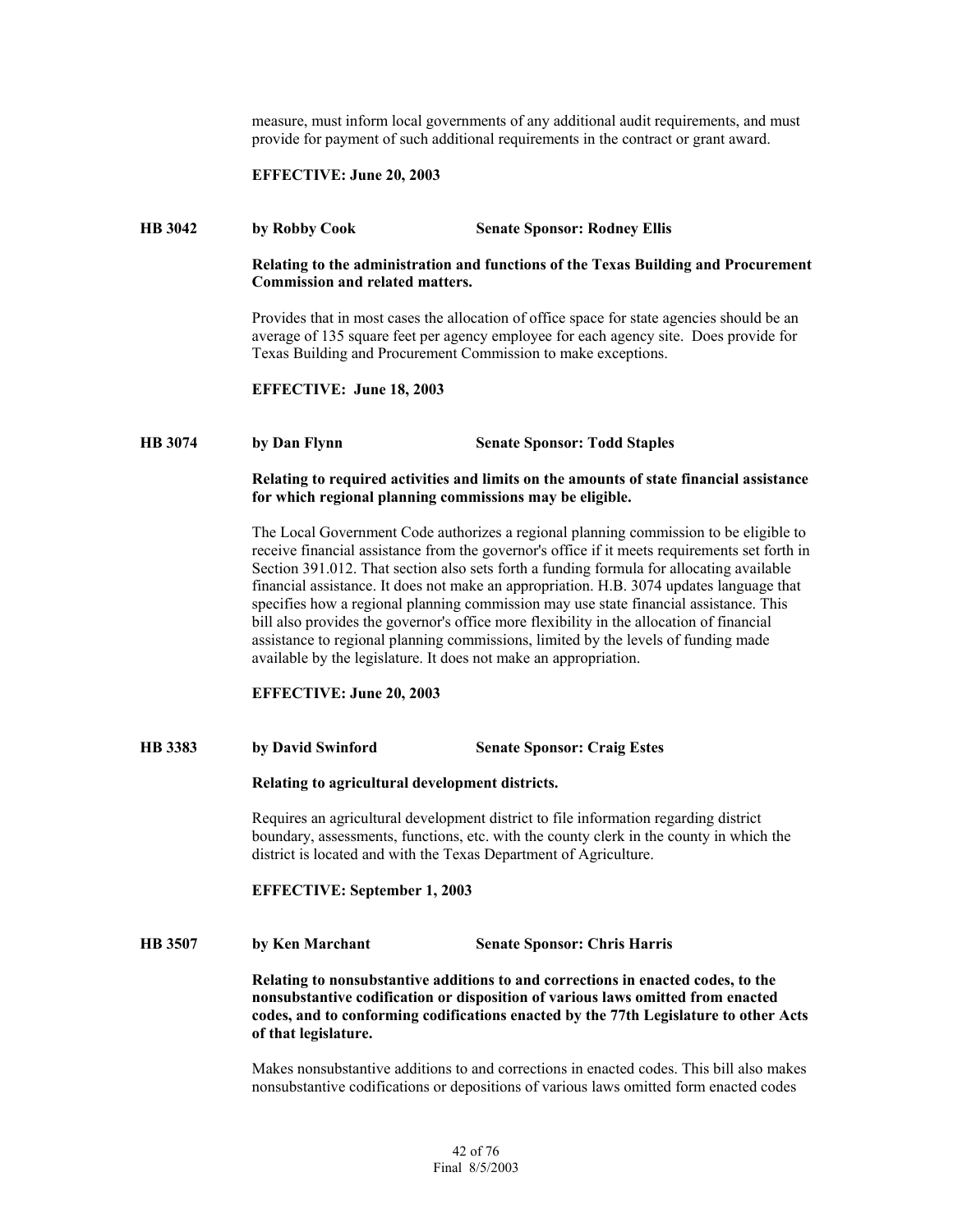and makes conforming codifications enacted by the 77th Texas Legislature to other Acts of that legislature.

#### **EFFECTIVE: September 1, 2003**

#### **HB 3591 by Jim Pitts Senate Sponsor: Kip Averitt**

**Relating to authorizing the strip annexation of certain property by certain municipalities.** 

Creates an exception to the prohibition against strip annexation in regards to territory associated with the superconducting super collider high-energy research facility.

**EFFECTIVE: June 20, 2003** 

#### **HCR 204** by Norma Chavez **Senate Sponsor: Eddie Lucio**

**Urging Congress to reinstate funding for the EPA Border Fund to \$75 million for fiscal year 2004.** 

Resolution urging the Congress of the United States to reinstate funding for the Environmental Protection Agency (EPA) Border Fund to \$75 million for fiscal year 2004 and to appropriate sufficient funds in subsequent years to address environmental infrastructure needs in the border region.

#### **SIGNED BY GOVERNOR: June 20, 2003**

#### **SB 19** by Bill Ratliff **House Sponsor: David Farabee House Sponsor: David Farabee**

#### **Relating to audit and other related functions of the State Auditor and of certain other state entities.**

This bill changes Sections 16.142, 20.020, 36.153, 36.302, 49.195 and 152.203 of the Water Code. These changes include 1) making the State Auditor Office (SAO) review of the TWDB's fees under 16.142 an optional review determined by SAO risk assessments, 2) making the SAO's annual audit of Texas Water Resources Finance Authority (TWRFA) an optional audit based on SAO risk assessments, 3) annual-audit exemptions for groundwater conservation districts that are dormant or have limited financial and operational activity, 4) making optional the SAO's initial review of groundwater conservation districts under Chapter 321 of the Government Code, and changing subsequent reviews to 7 years thereafter instead of 5 years thereafter, and 5) the requirement that the legislative audit committee approve the SAO assisting the Texas Commission on Environmental Quality in establishing standards and procedures for district audit reviews. The general impact of these changes is to reduce the SAO's audit obligations and workload under the Texas Water Code.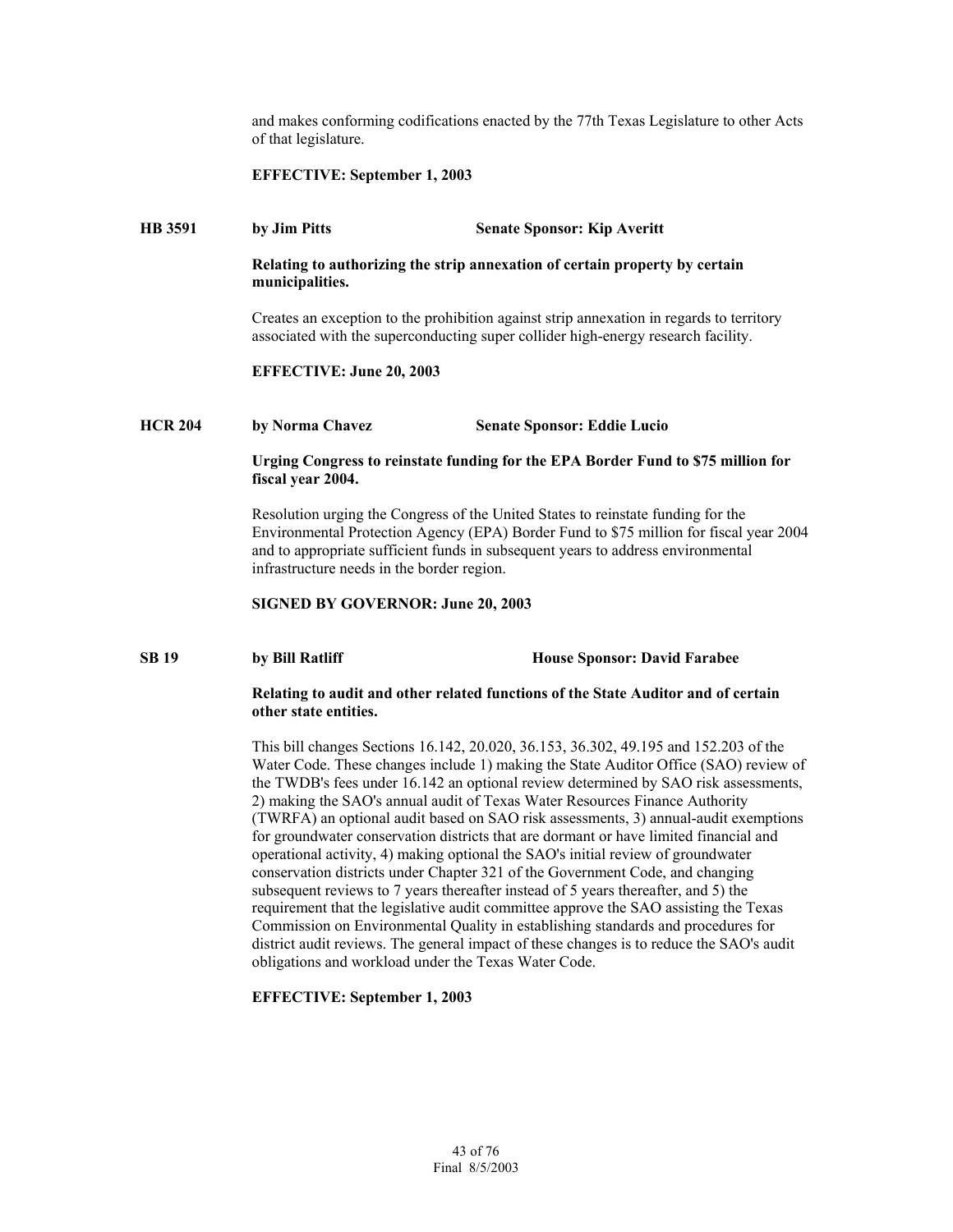#### **SB 84 by Jeff Wentworth House Sponsor: Todd Baxter**

#### **Relating to the prompt production of public information under the public information law.**

The Public Information Act requires a governmental body to promptly produce public information for inspection and/or duplication. However, "promptly" is not defined for purposes of the Act. In a recent Open Records Decision, the Attorney General concluded that Section 552.221 of the Government Code requires the release of information as "soon as possible under the circumstances, meaning within a reasonable time, without delay." The purpose of SB 84 is to define "promptly" in Section 552.221 of the Government Code as having the meaning given by the Attorney General in Open Records Decision 664.

#### **EFFECTIVE: June 20, 2003**

#### **SB 185 by Kyle Janek House Sponsor: Wayne Smith**

**Relating to standing water as a nuisance.** 

Extends the definition of public health nuisance to include possible breeding areas for certain disease carrying mosquitos.

**EFFECTIVE: May 28, 2003** 

#### **SB 261 by Eliot Shapleigh House Sponsor: Jim Dunnam**

#### **Relating to the continuation and functions of the Texas Council on Purchasing from People with Disabilities.**

Requires the council and the Texas Building and Procurement Commission to promote the State Use Program and agency compliance with program requirements, and enhance State Use Program accountability through increased oversight of the central nonprofit agency and community rehabilitation programs.

**EFFECTIVE: September 1, 2003** 

#### **SB 349 by Kenneth Armbrister House Sponsor: Jim Pitts**

**Relating to the intellectual property rights of the Department of Information Resources and certain other state agency intellectual property matters.** 

Under current Texas law, the Department of Information Resources (department) does not have the explicit authority to acquire or hold intellectual property rights through patents, copyrights, trademarks, and other intellectual property rights. As a result, the department is unable to copyright and trademark parts of its intellectual property and derive revenue from it. SB 349 amends the Government Code to give the department that explicit authority and to require any revenue acquired from intellectual property to be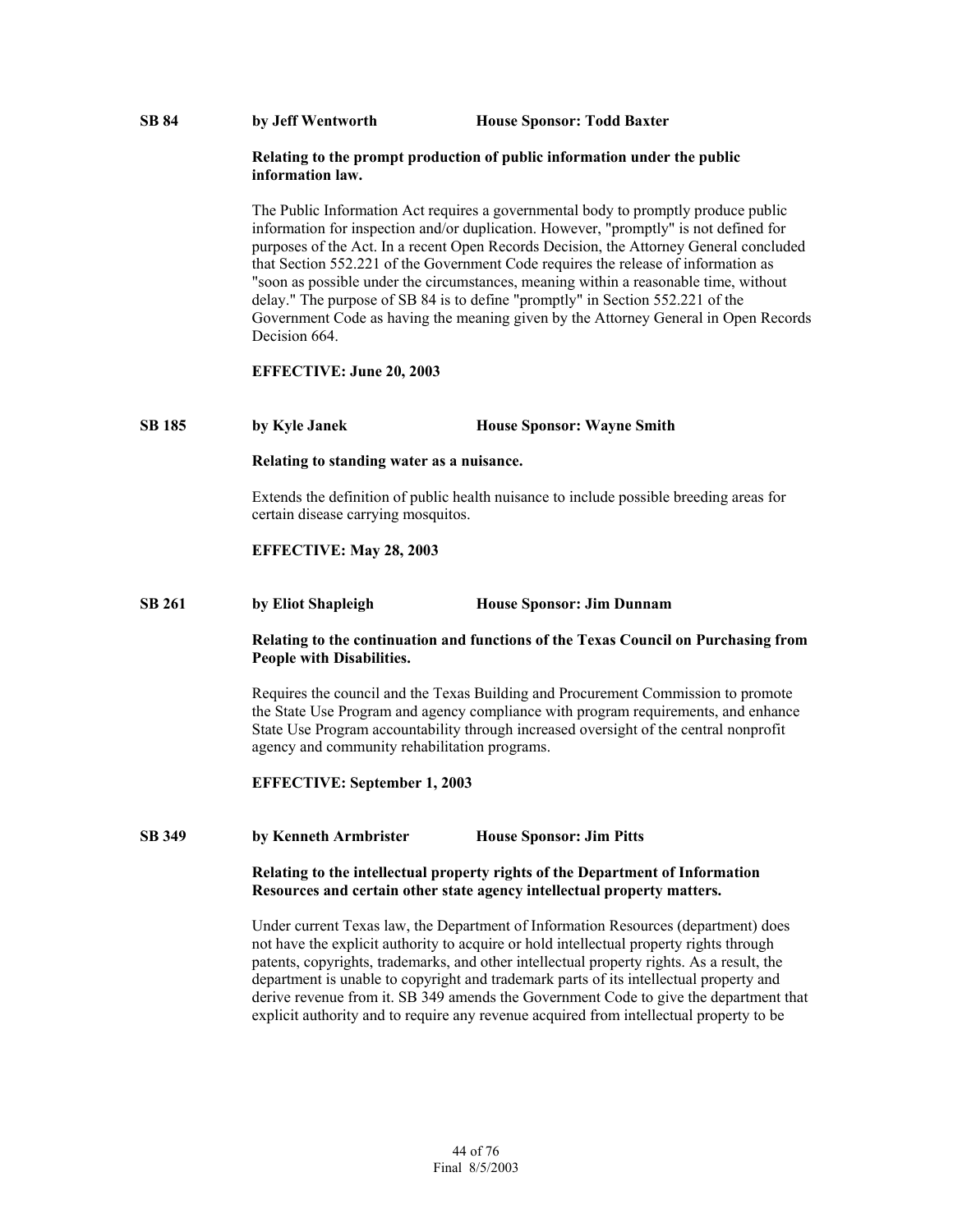paid to the general revenue fund. In addition, the bill repeals Section 2054.124, which requires each state agency to perform a biennial audit of software licenses for software installed in the agency's computers.

#### **EFFECTIVE: September 1, 2003**

#### **SB 394 by Eliot Shapleigh House Sponsor: Scott Hochberg**

#### **Relating to the Records Management Interagency Coordinating Council.**

Expands the membership of the Records Management Interagency Coordinating Council (RMICC) to include one faculty member of a public senior college or university and two individuals who serve as information resource managers for state agencies in the executive branch of government. Adding a faculty member and two individual experts in electronic record keeping will give RMICC access to research opportunities in the academic setting and provide knowledgeable guidance on proper electronic records management.

#### **EFFECTIVE: September 1, 2003**

#### **SB 599 by Royce West House Sponsor: Frank Corte, Jr.**

#### **Relating to investigation and testing, technical assistance, and certain other matters related to indoor air quality in state buildings.**

Requires Texas Building and Procurement Commission (TBPC) to refer all indoor air quality testing matters, except for asbestos, to Texas Department of Health (TDH). The bill requires TDH to contract with an entity that specializes in research and technical assistance related to indoor air quality, but does not receive appropriations from the state, to identify potential threats to the indoor air quality of state buildings and produce a report of findings and a recommended plan of action for addressing indoor air quality issues in state buildings. Also requires the State Office of Risk Management to conduct an annual seminar on indoor air quality.

#### **EFFECTIVE: September 1, 2003**

#### **SB 619 by Kenneth Armbrister House Sponsor: Buddy West**

#### **Relating to oil spill prevention and response.**

Amends several provisions of the Natural Resources Code, beginning at Section 40.002, relating to oil spill prevention and response. The Bill's provisions apply to the Texas Commission on Environmental Quality and General Land Office. The bill also removes a provision at 40.002(c)(3) providing for the development of a state coastal discharge contingency plan.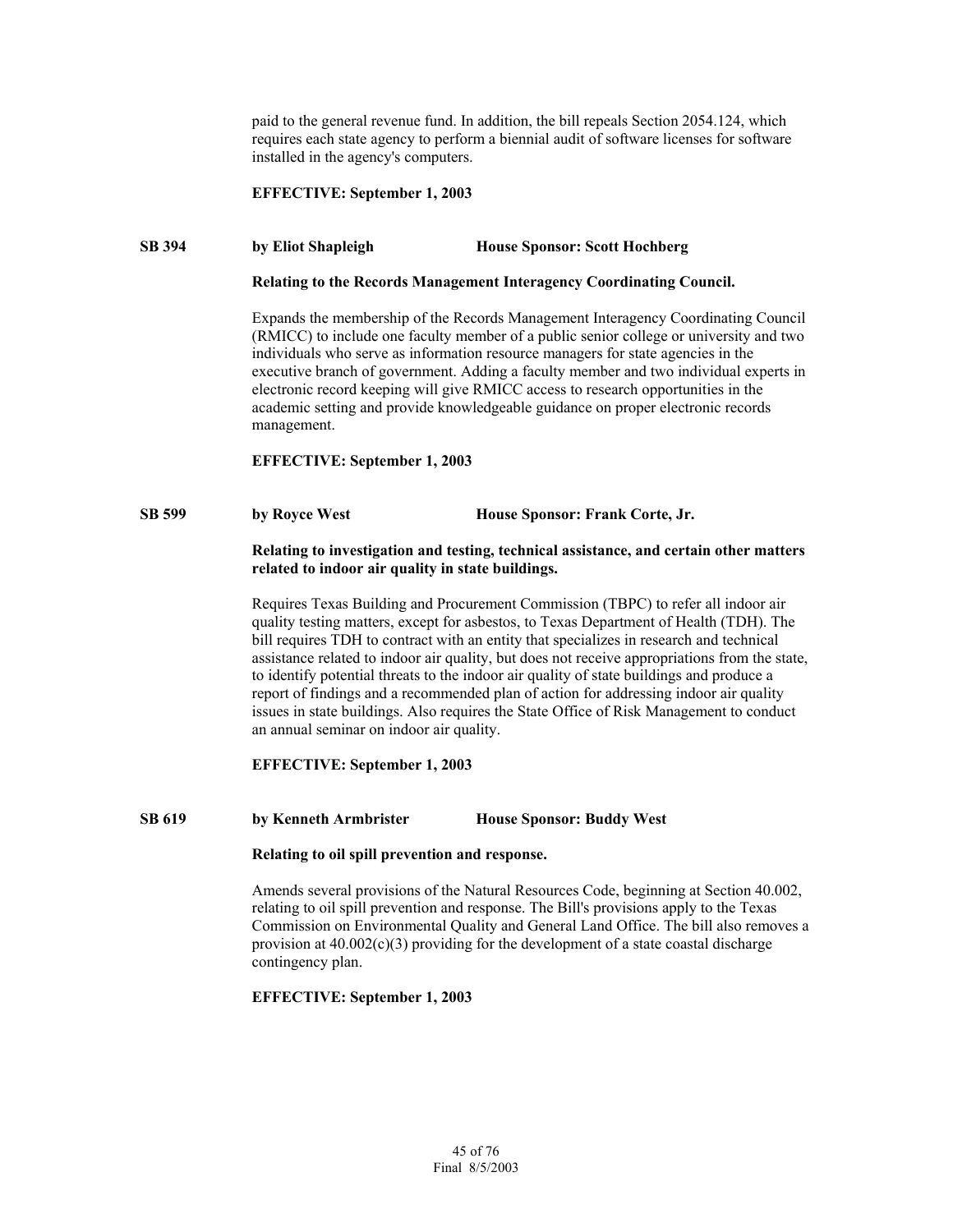#### SB 641 by Royce West **House Sponsor: Sylvester Turner**

#### **Relating to presumptions for state land records.**

Creates a presumption that documents, including maps and surveys, of record in the archives of the General Land Office (GLO) accurately depict boundaries of patents, grants, sales, and titles emanating from the state. This presumption gives more legal weight to the historical documents in the GLO.

#### **EFFECTIVE: September 1, 2003**

**SB 652 by Eliot Shapleigh House Sponsor: Frank Corte, Jr.** 

#### **Relating to economic development, strategic planning, and other issues regarding military facilities, and the merger of certain state agencies with military responsibilities; granting authority to issue bonds.**

Texas' 18 major military installations are important economic contributors to the state, producing a combined economic impact on Texas of over \$49 billion and employing some 22,000 Texans. The presence of these military bases is important not only economically but also for the increased level of security protection they offer as well as their vital historical and cultural significance. The United States Department of Defense (DOD) has announced plans to facilitate the transition and transformation of bases largely through dollar savings associated with the 2005 Base Realignment and Closure (BRAC) process which could close and realign as much as 25 percent of DOD bases. Assists local defense communities in identifying and resourcing cooperative economic development initiatives that enhance the real military value of their installations, providing important cost saving options to reduce overall base operating costs, and by institutionalizing the process of investing in Texas' military bases. It also encourages state agencies and local governments to prioritize issues regarding military bases. The bill abolishes the Texas Strategic Military Planning Commission and the Office of Defense Affairs, and moves their duties, and assigns additional duties, into a new commission to be named the Texas Military Preparedness Commission.

The bill also authorizes the Texas Public Finance Authority to issue general obligation bonds for the purpose of financing a loan program aimed at increasing the military value of defense communities. This provision of the bill is contingent upon the approval by Texas voters of Senate Joint Resolution 55.

**EFFECTIVE: May 28, 2003** 

#### **SB 653 by Jeff Wentworth House Sponsor: Todd Baxter**

#### **Relating to the charges that may be imposed under the public information law for providing a copy of public information.**

Clarifies certain provisions in the Public Information Act relating to the charges that may be imposed by governmental bodies for providing copies of information and relating to procedures for resolving complaints of overcharging.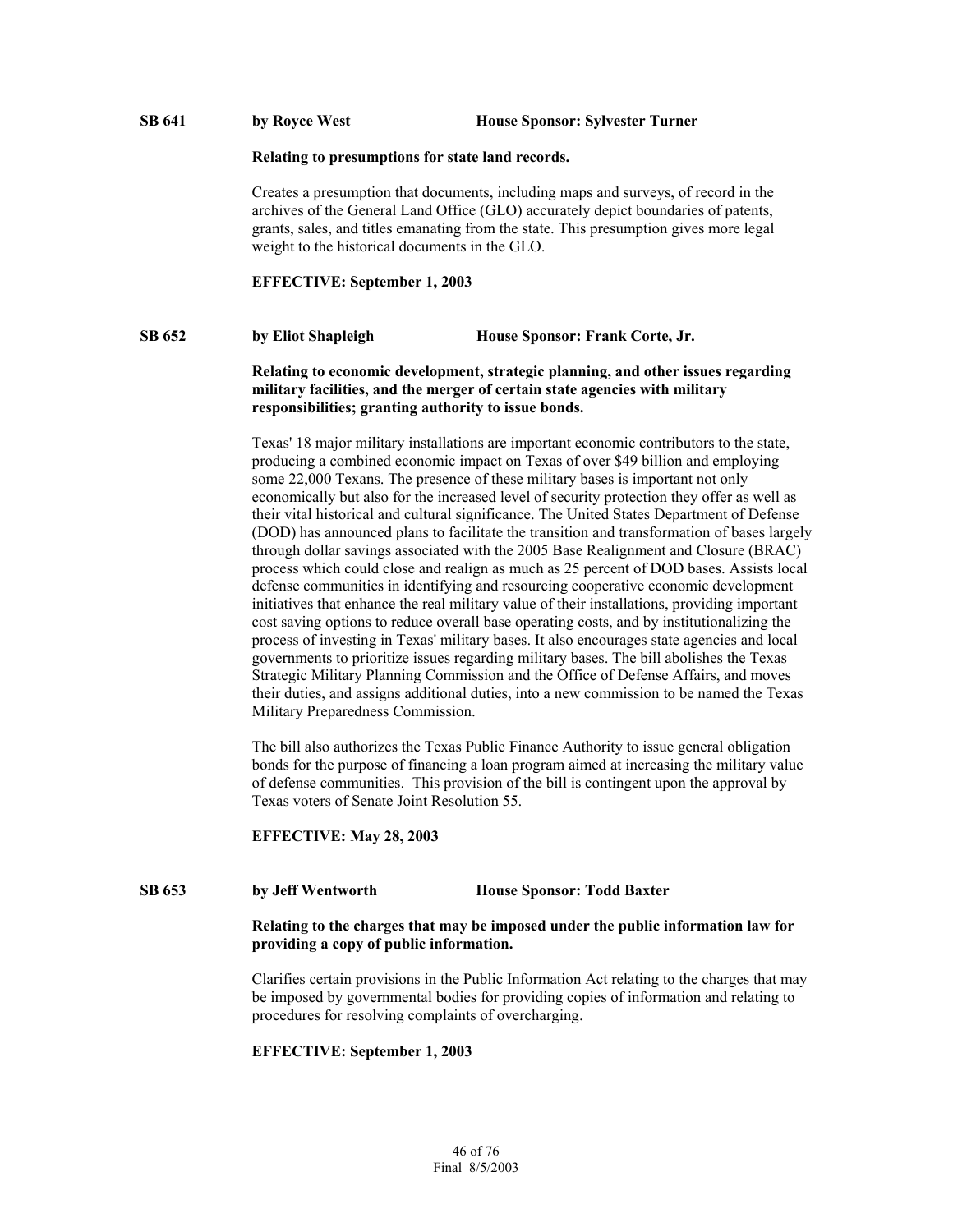#### SB 710 by Mike Jackson **House Sponsor: Craig Eiland**

#### **Relating to the share of the cost of a coastal erosion study or project required to be paid by a qualified project partner under an agreement with the commissioner of the General Land Office.**

Amends the Natural Resources Code to increase the percentage that project partners must pay to participate in shared coastal erosion projects with the Commissioner of the General Land Office (GLO) from 15 percent of the shared project costs to not less than 25 percent of a beach nourishment project, or not less than 40 percent for any other type of coastal erosion study or project, including marsh restoration and bay shoreline protection projects. In addition, the bill allows the Commissioner to undertake one (1) large-scale beach nourishment project annually without a qualified partner as long as the project costs do not exceed one-third of the total funds appropriated to GLO for coastal erosion planning and response.

#### **EFFECTIVE: September 1, 2003**

#### **SB 735 by Jon Lindsay House Sponsor: Dan Flynn**

#### **Relating to local government officials serving on state boards.**

Permits county and city officials to be appointed to serve on boards and commissions, while prohibiting them from receiving compensation for serving in that capacity. The bill allows such officials to be compensated for expenses incurred in the course of their duties.

**EFFECTIVE: June 20, 2003** 

### SB 775 by Kip Averitt **House Sponsor: Jim Keffer**

#### **Relating to the use of TexasOnline by state agencies.**

TexasOnline is a Web-based portal supported through a public-private partnership that provides services online to state and local governments and citizens. Agency initiatives to market these services could improve citizen access to government services while increasing state revenues. This bill requires state agencies with TexasOnline services to assist the TexasOnline Authority with marketing.

#### **EFFECTIVE: May 16, 2003**

#### **SB 912** by Bill Ratliff **House Sponsor: Elliott Naishtat**

#### **Relating to surplus and salvage computer equipment.**

Computers for Learning (CFL) is a Department of Human Services (DHS) program that develops community partnerships with businesses and state agencies for donations and transfers of surplus and damaged computer equipment. CFL then reconditions the computer equipment and places it in the homes of low-income students. Since its inception two years ago, CFL has helped 460 low-income students begin to bridge the digital divide by providing them with free home computers, internet access, computer training, and technical support. Some state agencies have been hesitant to transfer surplus or damaged computer equipment to CFL because they are unsure whether existing state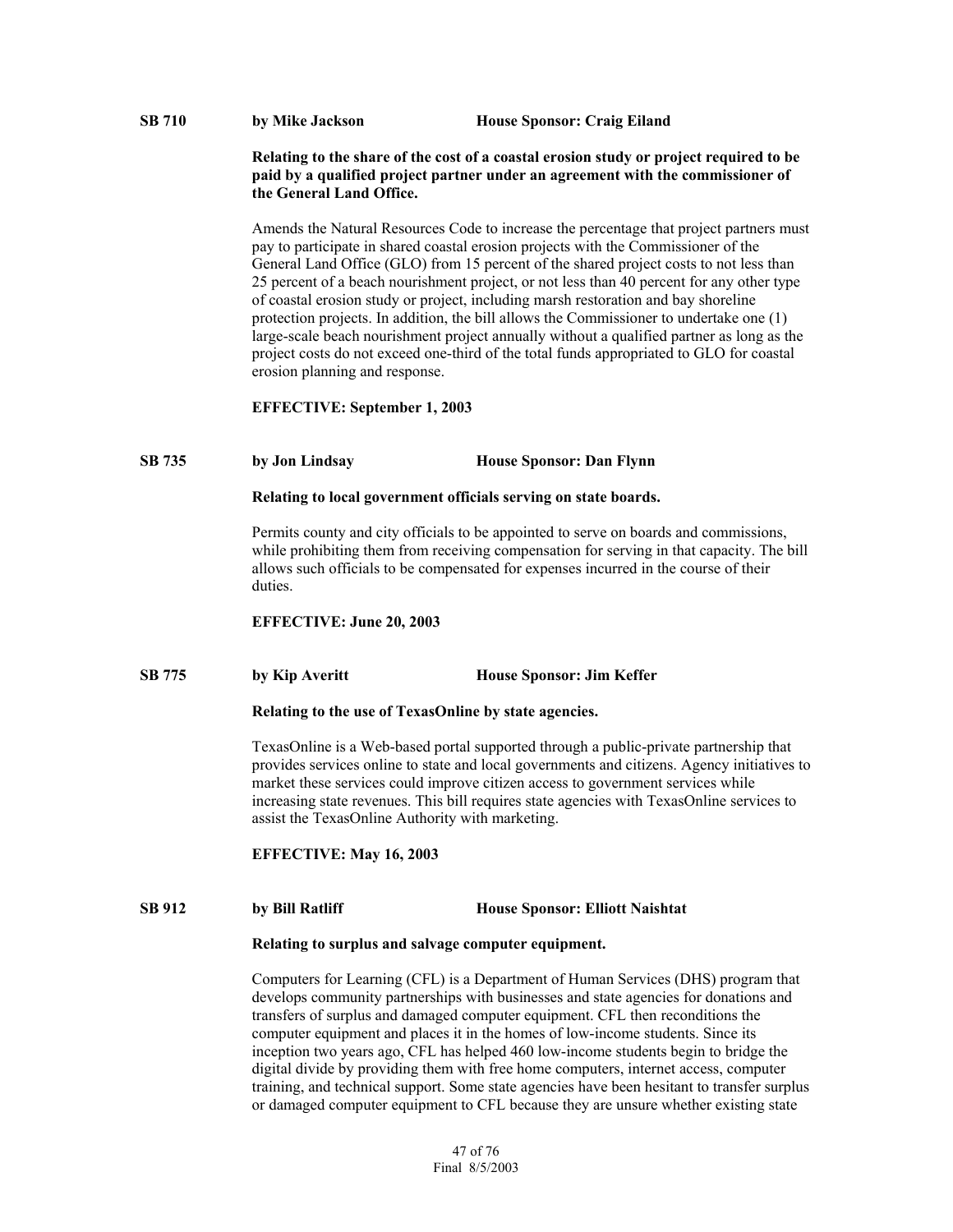law authorizes them to do so. The purpose of SB 912 is to make organizations like CFL eligible to receive surplus or damaged computer equipment and property from state agencies and institutions.

#### **EFFECTIVE: June 20, 2003**

#### **SB 934 by Mike Jackson House Sponsor: Wayne Smith**

#### **Relating to the use of certain environmental laboratory data and analysis by the Texas Commission on Environmental Quality.**

Clarifies that a company that hosts another company on the same site can provide laboratory services that will be accepted by Texas Commission on Environmental Quality (TCEQ); provides that a company can use results from its own laboratories out-of-state if TCEQ has reason to believe the laboratory is controlled as well as laboratories are controlled in Texas; and allows TCEQ to accept laboratory results from inhouse or onsite laboratories that are subject to inspection when the work is being done for a state agency, a charitable organization, or a public-private partnership.

#### **EFFECTIVE: September 1, 2003**

#### **SB 996 by Tommy Williams House Sponsor: Phil King**

#### **Relating to collateral eligible to be pledged with the comptroller to secure state deposits.**

Amends Sections 404.0221(b) and (d) of the Government Code to add letters of credit issued by an agency or instrumentality of the United States government to the types of collateral eligible to be pledged with the comptroller to secure state deposits.

#### **EFFECTIVE: September 1, 2003**

#### **SB 1000 by Royce West House Sponsor: Toby Goodman**

**Relating to a statistical or demographic analysis conducted by the Texas Legislative Council for a state agency and to information collected by the council in the course of performing the analysis.** 

Prevents agencies from using appropriated money to hire a consultant or other nongovernmental entity to perform a demographic or statistical analysis on data collected by or for the agency to conduct a study required under state law without first asking if the Legislative Council could perform or assist in performing the analysis. In addition, any confidential data acquired by the Legislative Council in conducting an analysis would not lose its confidential nature.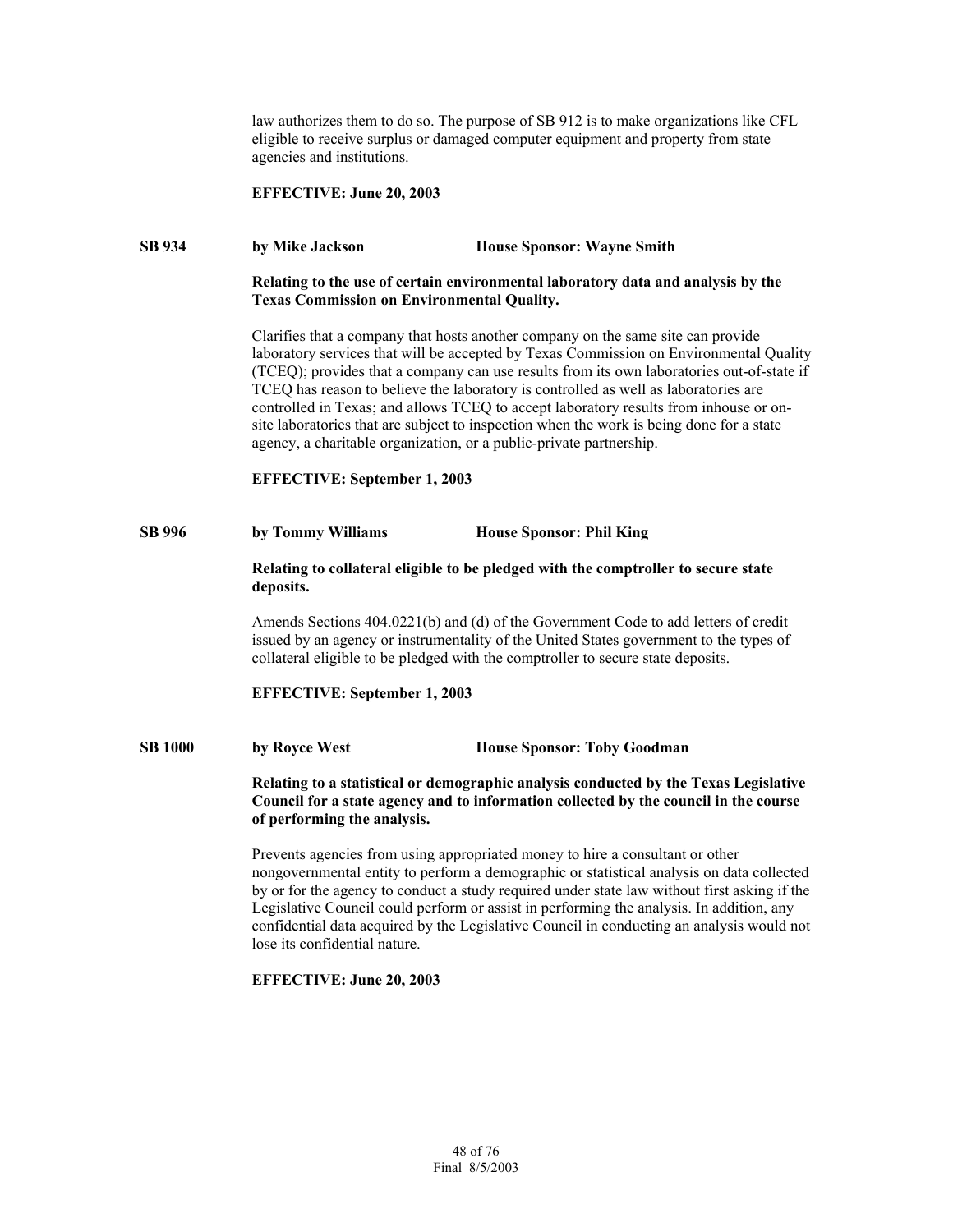#### **SB 1091 by Florence Shapiro House Sponsor: Larry Taylor**

**Relating to the composition of the Recycling Market Development Board and the termination of certain duties of the General Land Office relating to the board and the recycling awareness campaign.** 

Removes General Land Office and the Texas Department of Commerce from the Recycling Market Development Board (RMDB), provides an alternative chairman, and amends the Solid Waste Disposal Act by updating the names of various affected state agencies.

#### **EFFECTIVE: September 1, 2003**

#### **SB 1151 by Eliot Shapleigh House Sponsor: Burt Solomons**

#### **Relating to the publication of state agency Internet addresses in telephone directories.**

Amends Section 55.203 of the Utilities Code to require certain private, for-profit publishers of residential telephone directories to include in their directory a listing for the TexasOnline Internet address and a statement that Internet sites of state agencies may be accessed through TexasOnline.

#### **EFFECTIVE: September 1, 2003**

#### **SB 1152 by Elliot Shapleigh House Sponsor: Burt Solomon**

#### **Relating to the provision of Internet services, including the use of TexasOnline and the establishment of an education Internet portal.**

Redefines the provisions of Electronic Pay. Requires state agencies to provide a link to TexasOnline via their agency websites. It allows agencies to validate an individual's identity, allows for certain cost recovery and instructs the Secretary of State to study the feasibility of on-line notary services.

#### **EFFECTIVE: June 20, 2003**

#### **SB 1265 by Kenneth Armbrister House Sponsor: Jaime Capelo**

#### **Relating to initiating the prosecution of environmental crimes.**

Until 1997, the predecessor agency to the Texas Commission on Environmental Quality (TCEQ) and the Office of the Attorney General (OAG) were required to be involved in a decision to criminally prosecute violations of the Texas Clean Air Act. Currently, no such process is required under any state environmental crime provisions. This bill requires a peace officer to notify TCEQ in writing of an alleged violation of the Texas Clean Air Act. TCEQ is then required to evaluate the report, determine if an environmental violation exists, and determine an adequate remedy. This bill only applies to cases in which the potential defendant holds a permit by TCEQ or is employed by a person holding such a permit.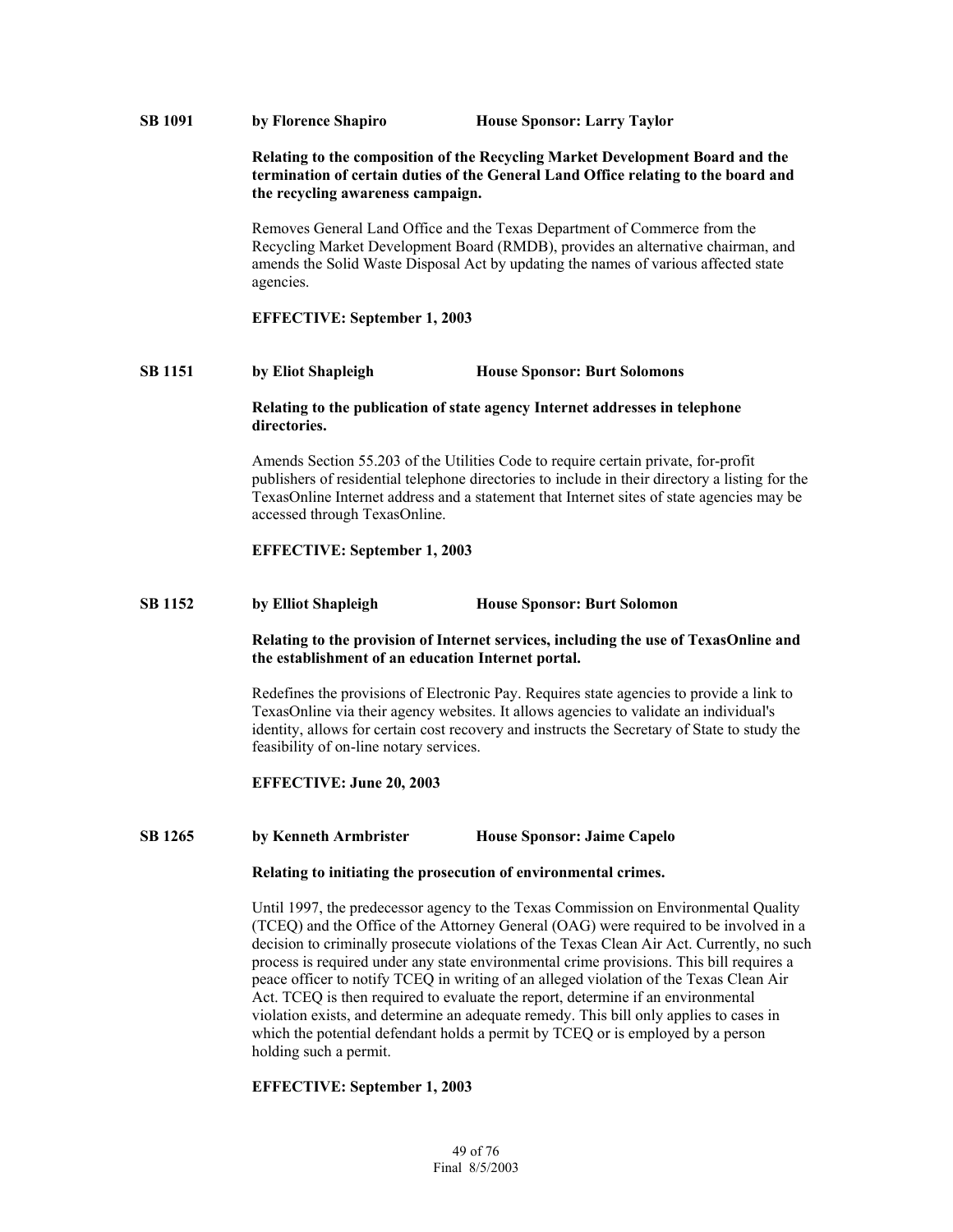#### SB 1828 by Kip Averitt **House Sponsor: David Swinford**

#### **Relating to the composition and duties of the State Soil and Water Conservation Board.**

Amends statutes governing the Soil and Water Conservation Board (SWCB). Contains provisions relating to the SWCB coordinating with TWDB on a statewide brush control plan.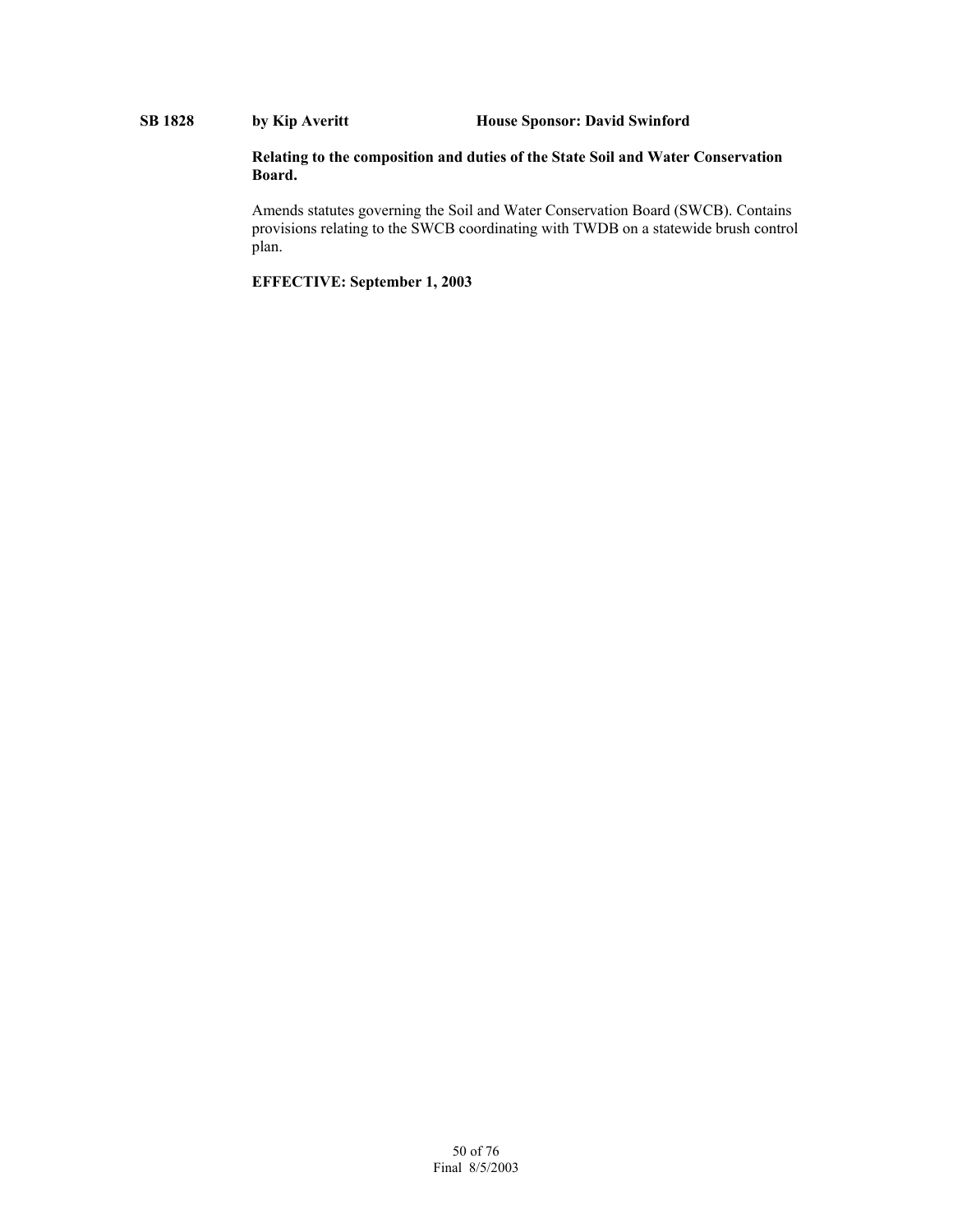# **Conservation Bills**

#### **HB 645 by Robert Puente Senate Sponsor: Kenneth Armbrister**

**Relating to prohibiting the creation or enforcement of certain restrictive covenants that undermine water conservation.** 

Prohibits a property owners' association from including or enforcing a provision in a dedicatory instrument that prohibits or restricts a property owner from:

- implementing measures promoting solid-waste composting of vegetation, including grass clippings, leaves, or brush, or leaving grass clippings uncollected on grass;
- installing rain barrels or a rainwater harvesting system; or
- implementing efficient irrigation systems, including underground drip or other drip systems.

This bill does not apply to all property owner's associations and provisions are prospective and apply only to new dedicatory instruments recorded after the effective date.

#### **EFFECTIVE: September 1, 2003**

#### **HB 1152 by Robert Puente Senate Sponsor: Craig Estes**

**Relating to the authority of certain nonprofit water supply corporations and sewer service corporations to establish and enforce customer water conservation measures.** 

Amends the Texas Water Code to provide nonprofit water supply corporations with statutory authority to enforce reasonable customer water conservation practices and prohibits wasteful or excessive water use by allowing the assessment of reasonable penalties. Applies to nonprofit water supply corporations in counties with populations of less than 3.3 million.

**EFFECTIVE: June 20, 2003** 

#### **HB 2660 by Robert Puente Senate Sponsor: Eddie Lucio**

**Relating to the establishment of minimum levels of water conservation in water conservation plans.** 

By September 1, 2004, requires Texas Commission on Environmental Quality (TCEQ) and TWDB to jointly develop model water conservation programs for different types of water suppliers that suggest best management practices.

Beginning May 1, 2005, all water conservation plans required to be submitted to TCEQ with an application for a new or amended water rights permit or to be submitted to TWDB with an application for financial assistance must include specific, quantified 5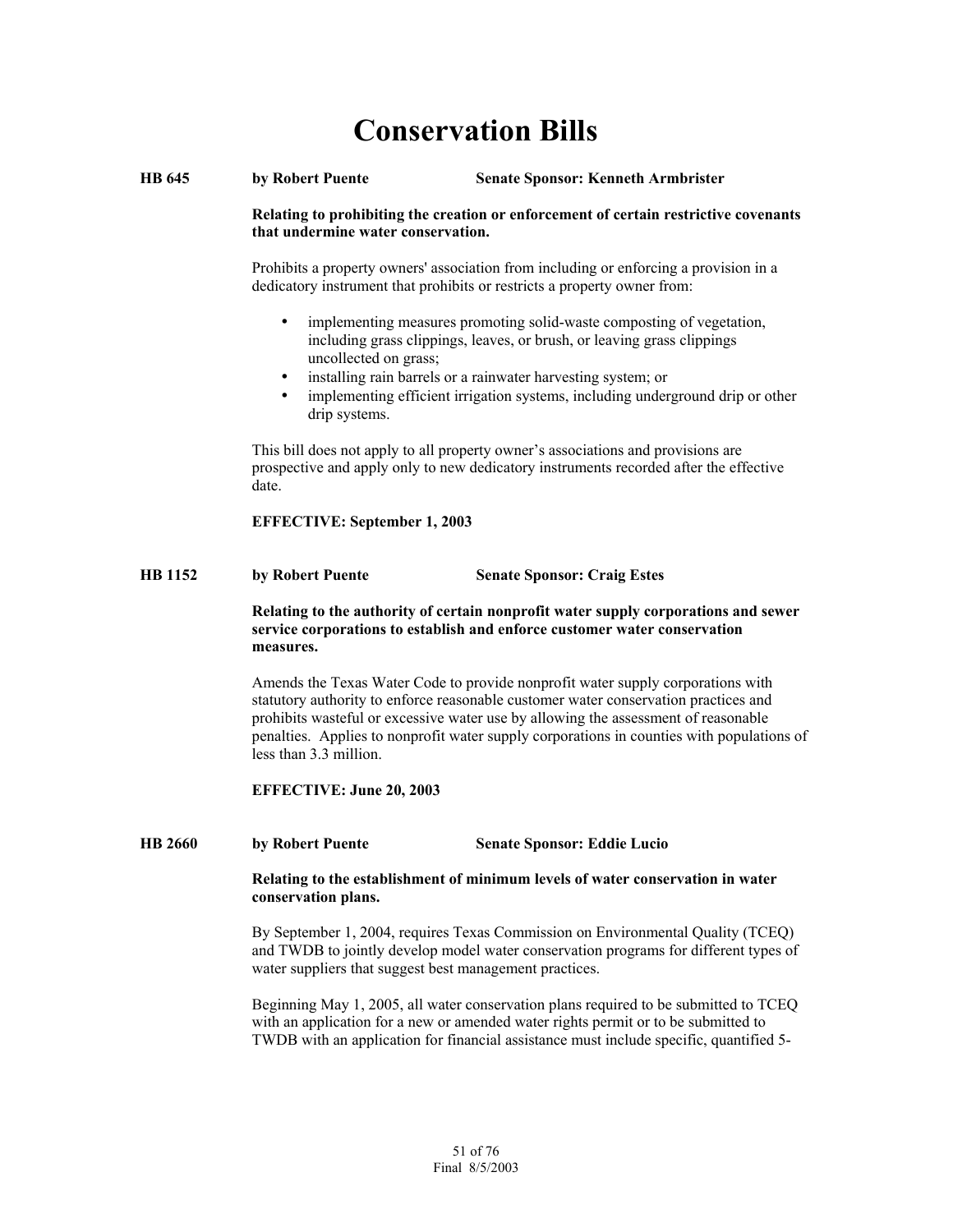year and 10-year targets for water savings. Requires the entity preparing the plan to establish the targets. Requires the targets to include goals for water loss programs and goals for municipal use in gallons per capita per day.

#### **EFFECTIVE: June 20, 2003**

#### **HB 2661 by Robert Puente Senate Sponsor: Kenneth Armbrister**

#### **Relating to the use of graywater.**

Requires the Texas Commission on Environmental Quality (TCEQ), by rule, to adopt and implement minimum standards for the use of graywater for certain purposes. Requires the standards adopted by TCEQ to assure that the use of graywater is not a nuisance and does not damage the quality of surface water and groundwater in the State. Allows the unpermitted use of less than 400 gallons of graywater each day for certain private uses provided the system complies with certain design parameters.

**EFFECTIVE: September 1, 2003** 

#### **HB 2663 by Robert Puente Senate Sponsor: Eddie Lucio**

#### **Relating to the establishment of quantifiable goals for drought contingency plans.**

By May 1, 2005, drought contingency plans required by Texas Commission on Environmental Quality (TCEQ) rule must include specific, quantified targets for water use reductions to be achieved during periods of water shortages and drought. Requires entity preparing the plan to establish the targets.

Requires TCEQ and TWDB, by joint rule, to identify quantified target goals for drought contingency plans that wholesale and retail public water suppliers, irrigation districts, and other entities may use as guidelines in preparing drought contingency plans. Provides that goals established under this subsection are not enforceable requirements.

Requires TCEQ and TWDB to jointly develop model drought contingency programs for different types of water suppliers that suggest best management practices for accomplishing the highest practicable levels of water use reductions achievable during periods of water shortages and drought for each specific type of water supplier.

#### **EFFECTIVE: June 20, 2003**

#### **HB 3338 by Robert Puente Senate Sponsor: Kenneth Armbrister**

#### **Relating to the performance of a water audit by a retail public utility providing potable water.**

Requires water utilities to perform water audits in order to increase water conservation in Texas. Every five years, a retail public utility providing potable water shall perform and file with the TWDB a water audit computing the utility's most recent annual system water loss.

Requires the TWDB to develop appropriate methodologies and submission dates for a water audit required for the following categories of retail public utilities:

• retail public utilities serving populations of 100,000 or more;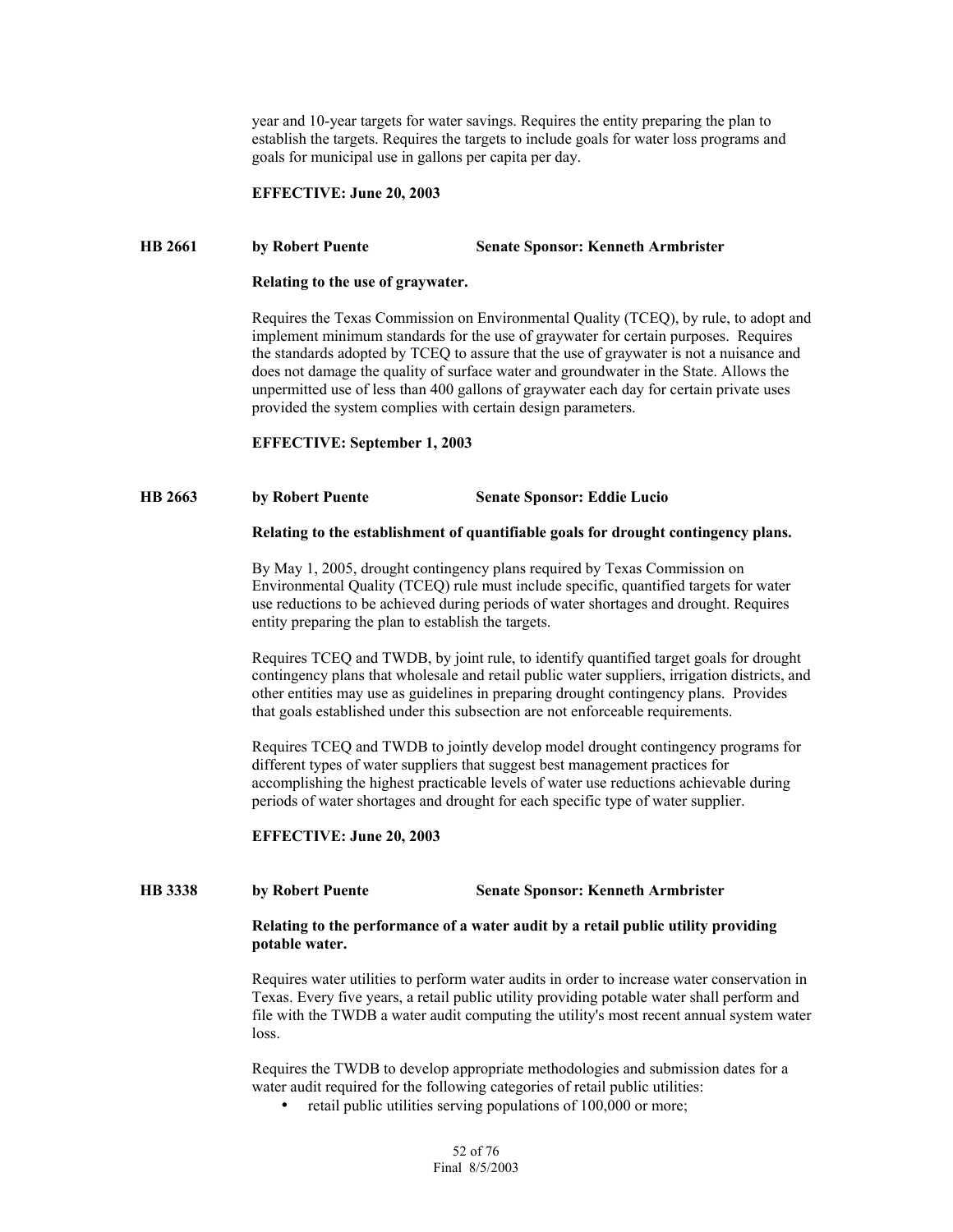- retail public utilities serving populations of 50,000 or more but less than 100,000;
- retail public utilities serving populations of more than 3,300 but less than 50,000; and
- retail public utilities serving populations of 3,300 or less.
- Requires the TWDB to ensure that each methodology:
	- is financially feasible for the category of retail public utility for which it is developed; and
	- considers differences in population density, source of water supply, the mean income of the service population, and other factors determined by the TWDB.

Requires that the methodologies consider various components of system water loss, including loss from distribution lines, inaccuracies in meters or accounting practices, and theft.

Requires the TWDB to compile the information included in the water audits according to category of retail public utility and according to regional water planning area. Requires the regional planning group for a regional planning area to use the information to identify appropriate water management strategies in the development of a regional water plan.

Provides that TWDB may provide financial assistance to political subdivisions for water supply projects only if the required water audit has been completed and filed.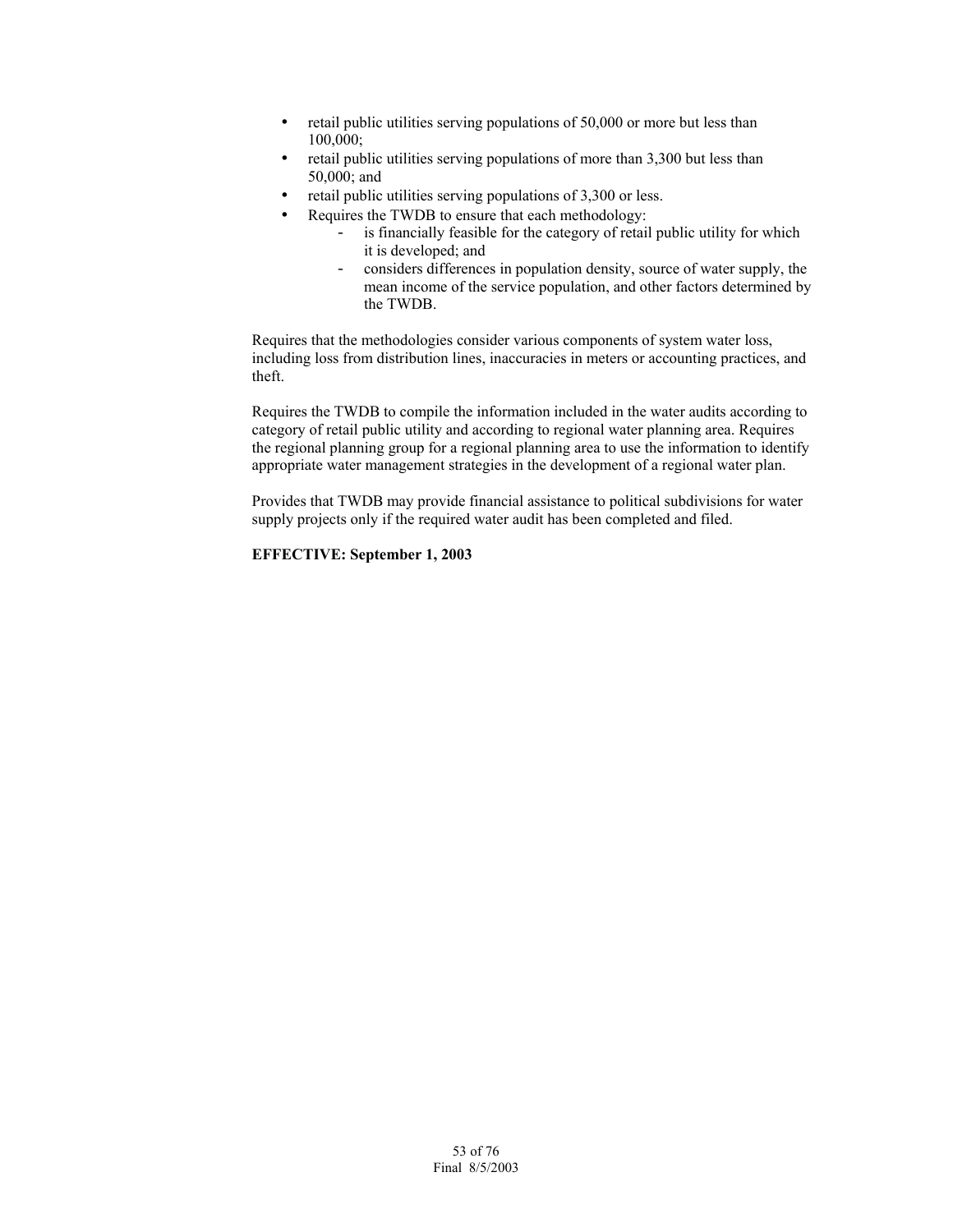54 of 76 Final 8/5/2003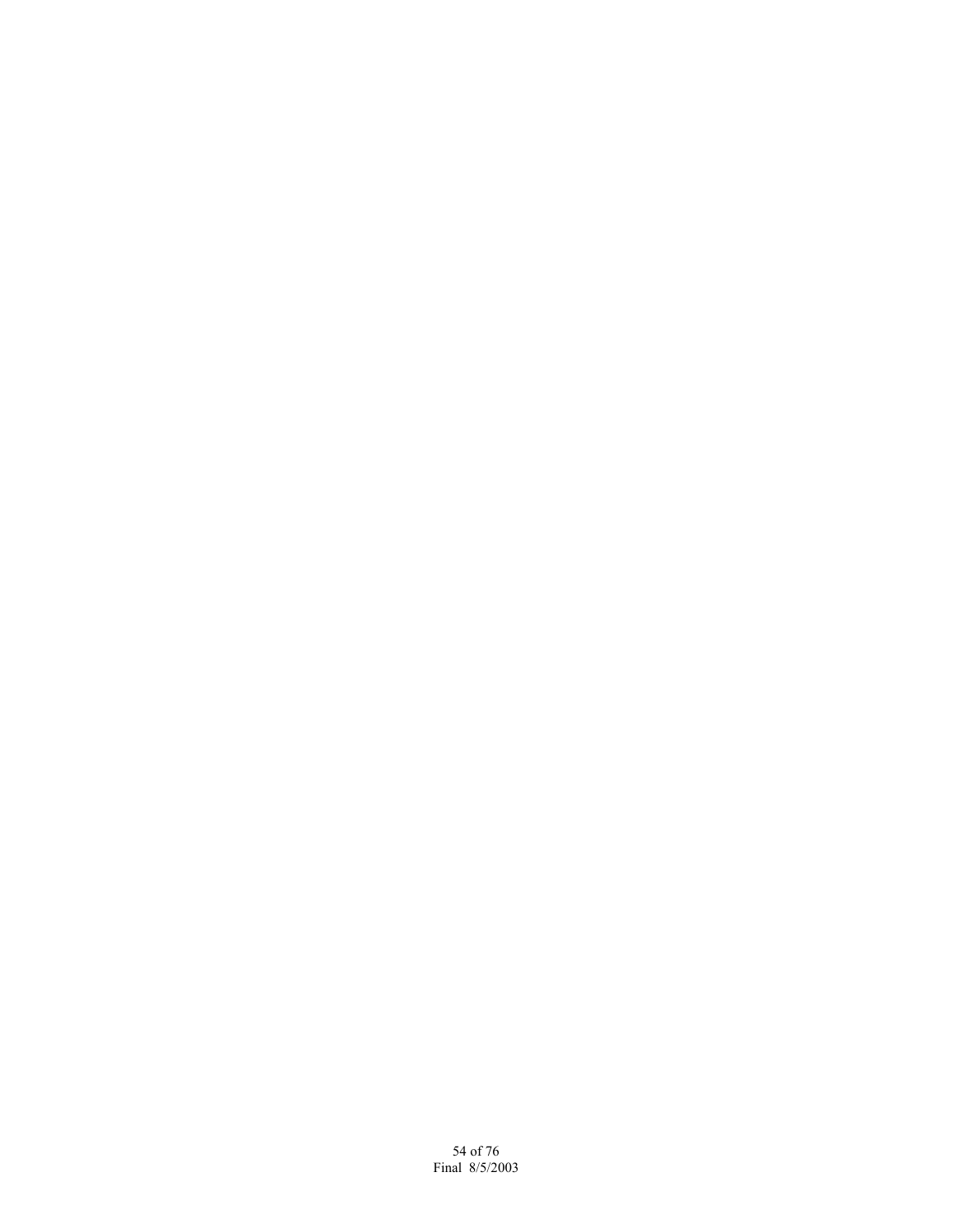# **Districts**

| HB 535         | by Robert Cook                                                                                                                                                                                                                                                                                                                                                                                                                                                                       | <b>Senate Sponsor: Kenneth Amrbrister</b>                                                    |  |
|----------------|--------------------------------------------------------------------------------------------------------------------------------------------------------------------------------------------------------------------------------------------------------------------------------------------------------------------------------------------------------------------------------------------------------------------------------------------------------------------------------------|----------------------------------------------------------------------------------------------|--|
|                | Relating to a name change for and a change in the terms of the board of directors of<br>the Colorado Valley Groundwater Conservation District.                                                                                                                                                                                                                                                                                                                                       |                                                                                              |  |
|                | Codifies the name of the district and provides for the election of permanent directors to<br>be held on the first Tuesday after the first Monday in November.                                                                                                                                                                                                                                                                                                                        |                                                                                              |  |
|                | <b>EFFECTIVE: September 1, 2003</b>                                                                                                                                                                                                                                                                                                                                                                                                                                                  |                                                                                              |  |
| <b>HB</b> 1014 | by Robert Cook                                                                                                                                                                                                                                                                                                                                                                                                                                                                       | <b>Senate Sponsor: Kenneth Armbrister</b>                                                    |  |
|                | Relating to the purposes for which a special utility district may be created.                                                                                                                                                                                                                                                                                                                                                                                                        |                                                                                              |  |
|                | Authorizes districts to be created for certain purposes and requires the contents of the<br>resolution to specify each purpose for which the district is being established.                                                                                                                                                                                                                                                                                                          |                                                                                              |  |
|                | <b>EFFECTIVE: June 20, 2003</b>                                                                                                                                                                                                                                                                                                                                                                                                                                                      |                                                                                              |  |
| <b>HB</b> 1065 | by Robert Cook                                                                                                                                                                                                                                                                                                                                                                                                                                                                       | <b>Senate Sponsor: Kip Averitt</b>                                                           |  |
|                | Relating to the eligibility requirements to serve as a director of a groundwater<br>conservation district.                                                                                                                                                                                                                                                                                                                                                                           |                                                                                              |  |
|                | Specifies that in a district with a population of less than 50,000 the common law doctrine<br>of incompatibility does not qualify:<br>a member of the governing body or officer of another political subdivision other<br>than a municipality or county from serving as a director of the district, or<br>a director of the district from serving as a member of the governing body or<br>$\bullet$<br>officer of another political subdivision other than a municipality or county. |                                                                                              |  |
|                | <b>EFFECTIVE: May 19, 2003</b>                                                                                                                                                                                                                                                                                                                                                                                                                                                       |                                                                                              |  |
| <b>HB</b> 1078 | by Warren Chisum                                                                                                                                                                                                                                                                                                                                                                                                                                                                     | <b>Senate Sponsor: Craig Estes</b>                                                           |  |
|                | Relating to the election of directors of a soil and water conservation district.                                                                                                                                                                                                                                                                                                                                                                                                     |                                                                                              |  |
|                | July 15 of each year.                                                                                                                                                                                                                                                                                                                                                                                                                                                                | Requires directors to meet to set the date, time and place for the annual election before    |  |
|                | <b>EFFECTIVE: June 20, 2003</b>                                                                                                                                                                                                                                                                                                                                                                                                                                                      |                                                                                              |  |
| <b>HB</b> 1534 | by Robert Cook                                                                                                                                                                                                                                                                                                                                                                                                                                                                       | <b>Senate Sponsor: Kenneth Armbrister</b>                                                    |  |
|                | Relating to certain powers of groundwater conservation districts.                                                                                                                                                                                                                                                                                                                                                                                                                    |                                                                                              |  |
|                | distribution of water.                                                                                                                                                                                                                                                                                                                                                                                                                                                               | Removes a district's power to provide facilities for the purchase, sale, transportation, and |  |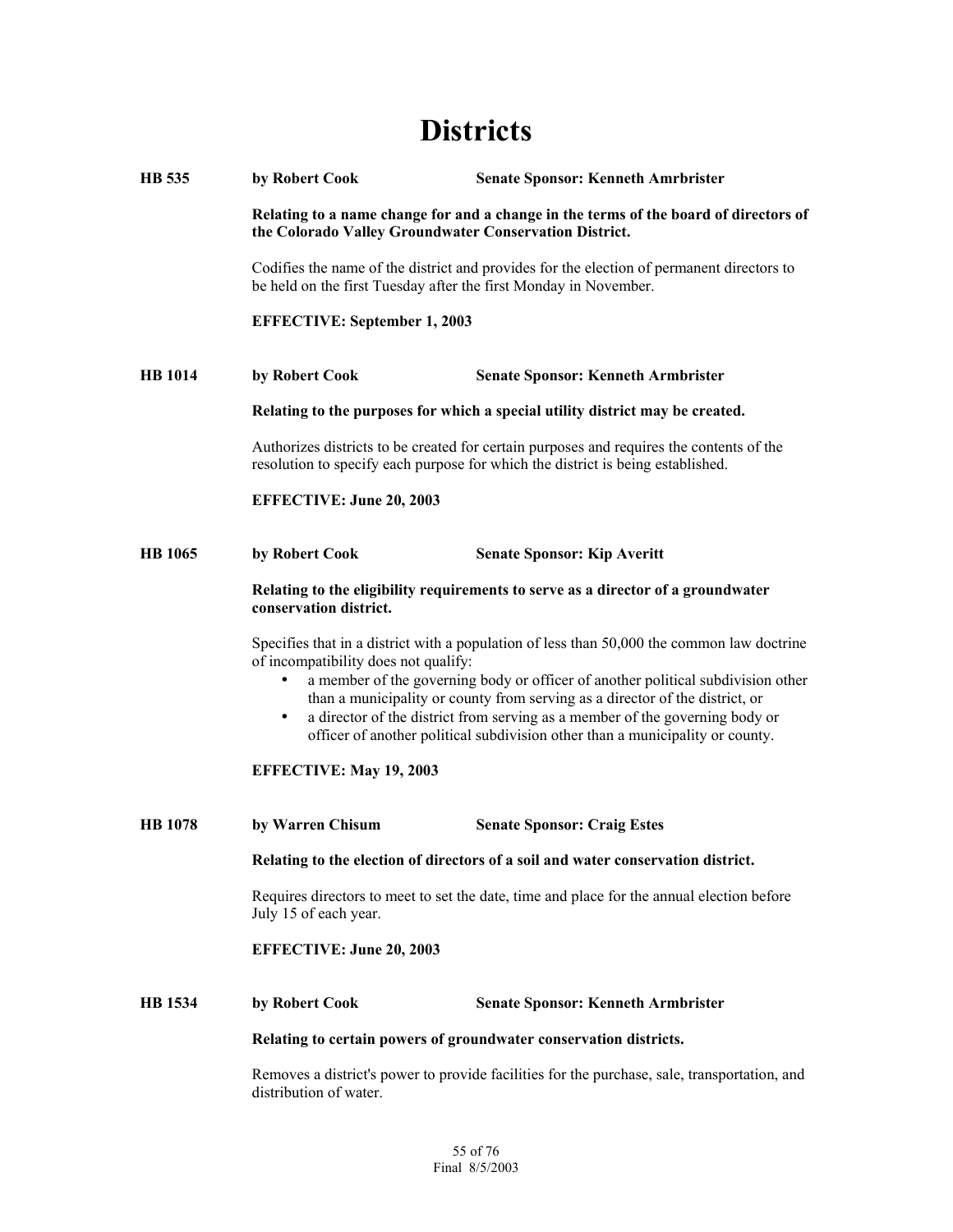Expressly prohibits a district from using eminent domain powers to condemn land for the purpose of production, sale, or distribution of groundwater or surface water.

Establishes a district's powers to provide necessary facilities for water conservation purposes and to exercise the power of eminent domain to condemn land within the districts' boundaries for conservation purposes, including recharge and reuse.

#### **EFFECTIVE: September 1, 2003**

#### **HB 1541 by Bill Callegari Senate Sponsor: Jon Lindsay**

#### **Relating to the general powers and authority of water districts.**

Provides general clean-up provisions to water district statutes.

**EFFECTIVE: June 18, 2003** 

#### **HB 1832 by Linda Harper-Brown Senate Sponsor: Florence Shapiro**

#### **Relating to certain powers of the City of Irving with regard to and validating certain acts of the Dallas County Utility and Reclamation District.**

Eliminates the ability of the city to remove and replace the Dallas County Utility and Reclamation District (DCURD) directors at any time without cause; eliminates the requirement that the city approve the DCURD's annual operation and maintenance budget; and eliminates the ability of the city to abolish DCURD unilaterally.

#### **EFFECTIVE: June 20, 2003**

#### **HB 2074 by Harvey Hilderbran Senate Sponsor: Frank Madla**

**Relating to the election of directors and validation of acts of the governing board of the Real-Edwards Conservation and Reclamation District.** 

Moves the election date for the directors of the district to the first Tuesday after the first Monday in November.

#### **EFFECTIVE: June 20, 2003**

#### **HB 2348 by Carter Casteel Senate Sponsor: Jeff Wentworth**

#### **Relating to the dissolution of the Southeast Trinity Groundwater Conservation District.**

Dissolves the Southeast Trinity Groundwater Conservation District.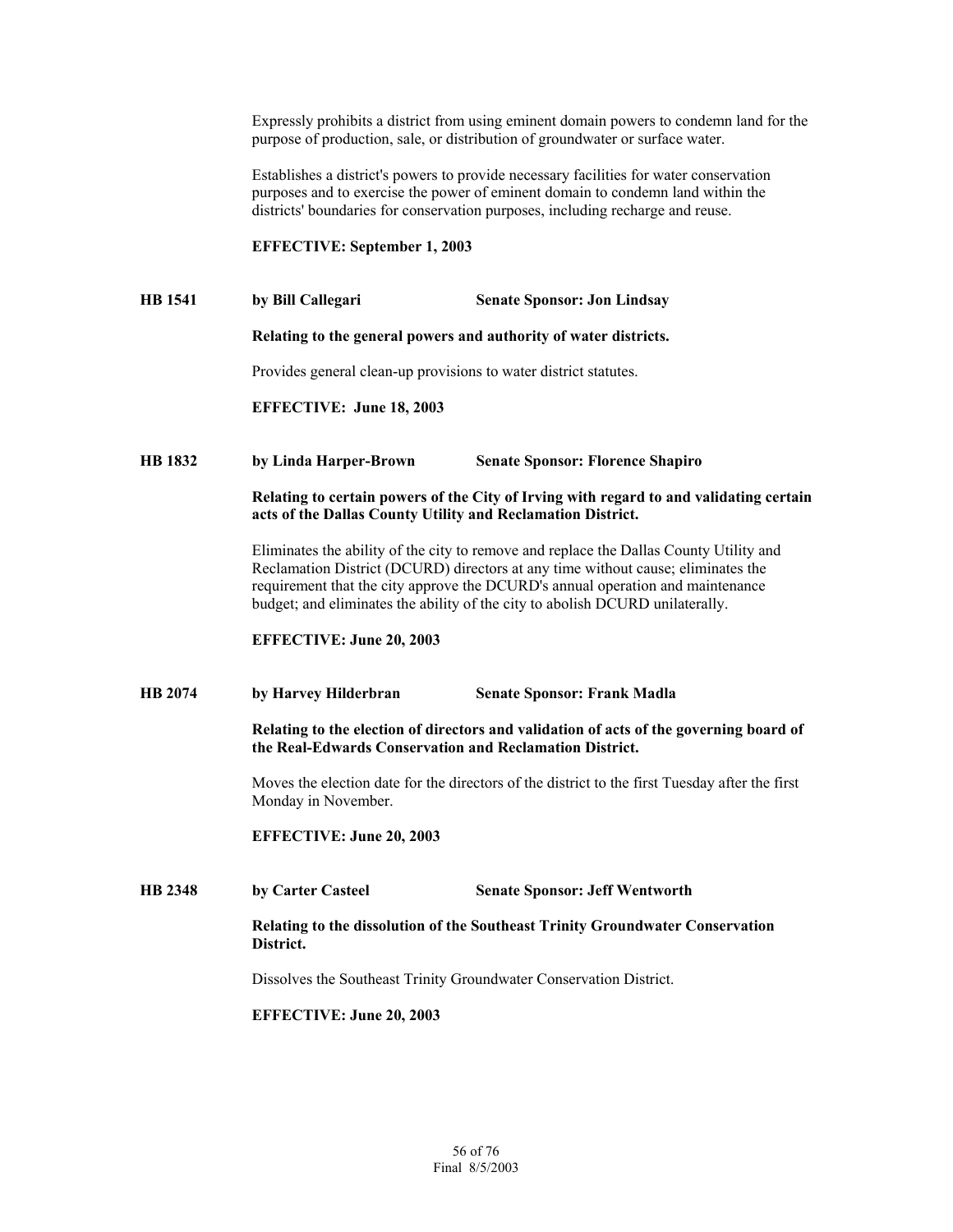#### **HB 2533 by Betty Brown Senate Sponsor: Todd Staples**

**Relating to the creation of Lake View Management and Development District in Henderson County; providing authority to impose a tax and issue bonds; granting the power of eminent domain.** 

Creates a Municipal Development District (MDD) near Cedar Creek Lake in Henderson County. The Lake View Management and Development District would have powers granted to MDDs, including the authority to impose taxes, issue bonds, and the power of eminent domain.

#### **EFFECTIVE: February 15, 2004**

#### **HB 3229** by Patrick Rose Senate Sponsor: Troy Fraser

**Relating to electing directors of the Blanco-Pedernales Groundwater Conservation District.** 

Allows the Blanco-Pedernales Groundwater Conservation District the option of using either the precinct method or the county commissioner precinct method in electing directors.

#### **EFFECTIVE: June 20 2003**

#### **HB 3442 by Joseph Pickett Senate Sponsor: Kip Averitt**

**Relating to certain expenditures, charges, and other financial matters of certain governmental entities.** 

Changes the boundaries of the Hudspeth County Underground Water Conservation District No. 1. (See also TWDB and Employee Issues)

**EFFECTIVE: June 10, 2003** 

#### **HB 3508 by Ken Marchant Senate Sponsor: Chris Harris**

**Relating to the adoption of a nonsubstantive revision of local laws concerning special districts, including conforming amendments.** 

Recodifies local laws concerning special districts, including conforming changes, without substantive changes.

**EFFECTIVE: April 1, 2005** 

### **HB 3559** by Dan Gattis Senate Sponsor: Steve Ogden

**Relating to the creation, administration, powers, duties, operation, and financing of the Williamson County Municipal Utility District No. 13.** 

Provides regulations regarding the creation, administration, powers, duties, operation, and financing of the district. Creates the Williamson County Municipal Utility District (MUD) No. 13, which encompasses an area of land outside of the corporate limits and the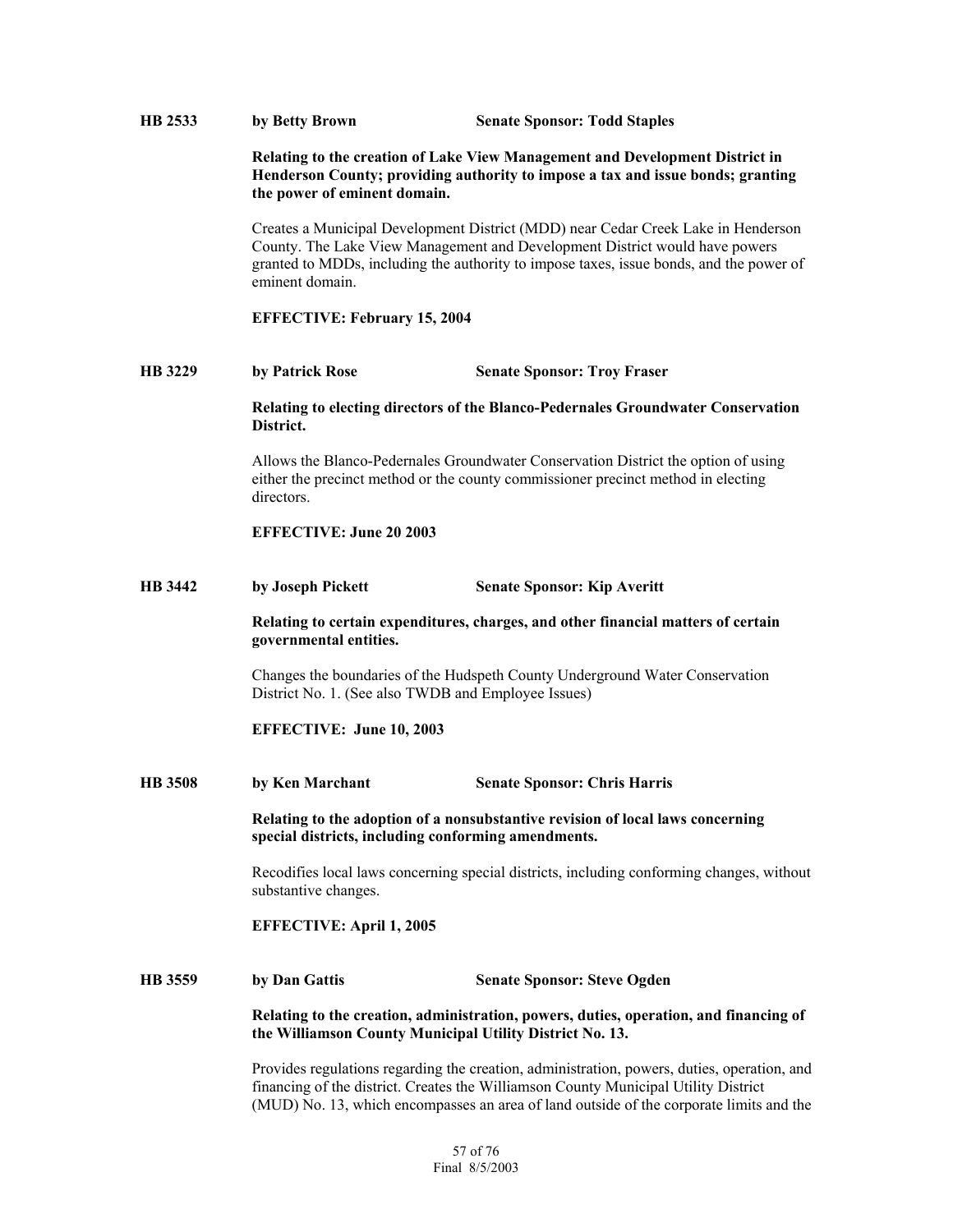extraterritorial, jurisdiction of any city. The MUD is subject to confirmation prior to September 1, 2005.

#### **EFFECTIVE: September 1, 2003**

#### **HB 3560 by Dan Gattis Senate Sponsor: Steve Ogden**

**Relating to the creation, administration, powers, duties, operation, and financing of the Williamson County Municipal Utility District No. 12.** 

Provides for the creation, administration, powers, duties, operation, and financing of the Williamson County Municipal Utility District No. 12. The MUD is subject to confirmation prior to September 1, 2005.

**EFFECTIVE: September 1, 2003** 

#### **HB 3563 by Glen Hegar, Jr. Senate Sponsor: Kenneth Armbrister**

**Relating to the creation of the Waller County Road Improvement District No. 1; providing authority to impose a tax and issue bonds.** 

Creates the Waller County Road Improvement District No. 1 (district) as a political subdivision of the State of Texas to finance, construct, acquire, and develop certain road, street, and bridge improvements and other conservation and reclamation projects in the district.

**EFFECTIVE: June 20, 2003** 

### **HB 3565 by Terry Keel Senate Sponsor: Gonzalo Barrientos**

**Relating to the creation, administration, powers, duties, operation, and financing of the Lazy Nine Municipal Utility District.** 

Creates the Lazy Nine Municipal Utility District, which will encompass an area of land outside of the corporate limits and the extraterritorial jurisdiction of any city. The land to be located within the district will be developed into single family residential and commercial developments; and therefore, water, sewer, and drainage services need to be secured. Provides regulations regarding the creation, administration, powers, duties, operation, and financing of the district. The district must be confirmed prior to September 1, 2005.

#### **EFFECTIVE: September 1, 2003**

#### **HB 3567 by Robert Cook Senate Sponsor: Kenneth Armbrister**

#### **Relating to the number and method of electing directors of the Coastal Bend Groundwater Conservation District.**

Allows the district to add one or more directors if the district annexes territory. Provides that the district must adopt an appropriate and equitable method for:

- electing directors;
- drawing voting district boundaries; and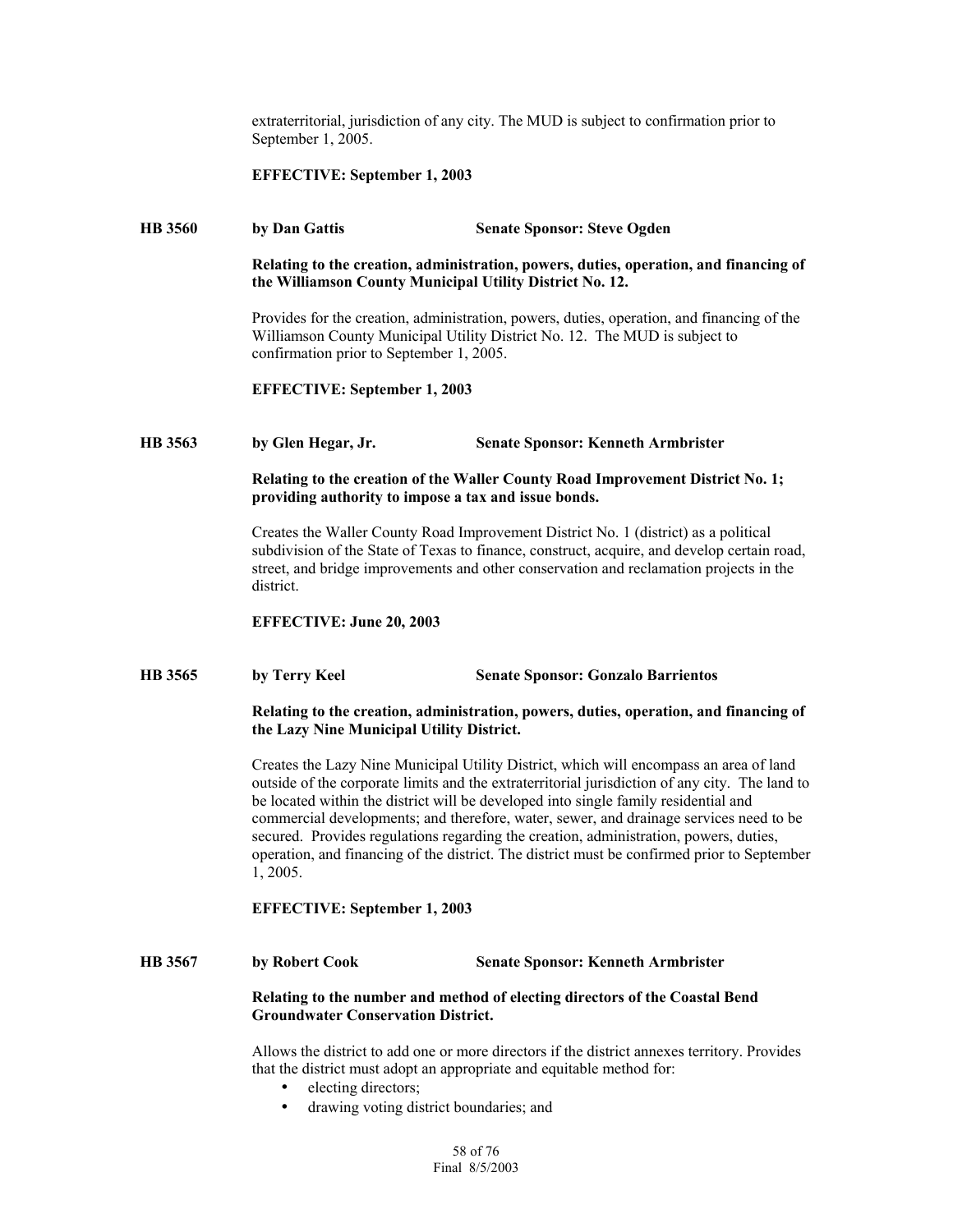• maintaining staggered terms.

| <b>HB</b> 3583 | by Toby Goodman                                                                                                                                                                                                                                                                                         | <b>Senate Sponsor: Chris Harris</b>                                  |  |  |
|----------------|---------------------------------------------------------------------------------------------------------------------------------------------------------------------------------------------------------------------------------------------------------------------------------------------------------|----------------------------------------------------------------------|--|--|
|                | Relating to the creation of the Great Southwest Improvement District; providing<br>authority to impose a tax and issue bonds.                                                                                                                                                                           |                                                                      |  |  |
|                |                                                                                                                                                                                                                                                                                                         | Creates the Great Southwest Improvement District, in Tarrant County. |  |  |
|                | <b>EFFECTIVE: June 20, 2003</b>                                                                                                                                                                                                                                                                         |                                                                      |  |  |
| HB 3594        | by Dan Gattis                                                                                                                                                                                                                                                                                           | <b>Senate Sponsor: Steve Ogden</b>                                   |  |  |
|                | Relating to the creation, administration, powers, duties, operation, and financing of<br>the Williamson County Municipal Utility District No. 14.                                                                                                                                                       |                                                                      |  |  |
|                | Provides for the creation, administration, powers, duties, operation, and financing of the<br>Williamson County Municipal Utility District No. 14. The district is subject to<br>confirmation prior to September 1, 2005.                                                                               |                                                                      |  |  |
|                | <b>EFFECTIVE: September 1, 2003</b>                                                                                                                                                                                                                                                                     |                                                                      |  |  |
| <b>HB</b> 3602 | by Dennis Bonnen                                                                                                                                                                                                                                                                                        | <b>Senate Sponsor: Mike Jackson</b>                                  |  |  |
|                | Relating to the creation, administration, powers, duties, operation, and financing of<br>the Brazoria County Groundwater Conservation District.                                                                                                                                                         |                                                                      |  |  |
|                | Creates the Brazoria County Groundwater Conservation District, subject to approval at a<br>confirmation election prior to December 31, 2006, to manage Brazoria County's<br>groundwater resources.                                                                                                      |                                                                      |  |  |
|                | <b>EFFECTIVE: September 1, 2003</b>                                                                                                                                                                                                                                                                     |                                                                      |  |  |
| HB 3612        | by Robert Cook                                                                                                                                                                                                                                                                                          | <b>Senate Sponsor: Kenneth Armbrister</b>                            |  |  |
|                | Relating to the creation, administration, powers, duties, operation, and financing of<br>the Garfield Municipal Utility District No. 1.                                                                                                                                                                 |                                                                      |  |  |
|                | Creates a conservation and reclamation district to be known as the Garfield Municipal<br>Utility District No. 1, which is located within Bastrop County and is subject to both<br>approval of the City of Bastrop and a confirmation election within four years from the<br>effective date of this Act. |                                                                      |  |  |
|                | <b>EFFECTIVE: June 20, 2003</b>                                                                                                                                                                                                                                                                         |                                                                      |  |  |
| HB 3622        | by Betty Brown                                                                                                                                                                                                                                                                                          | <b>Senate Sponsor: Bob Deuell</b>                                    |  |  |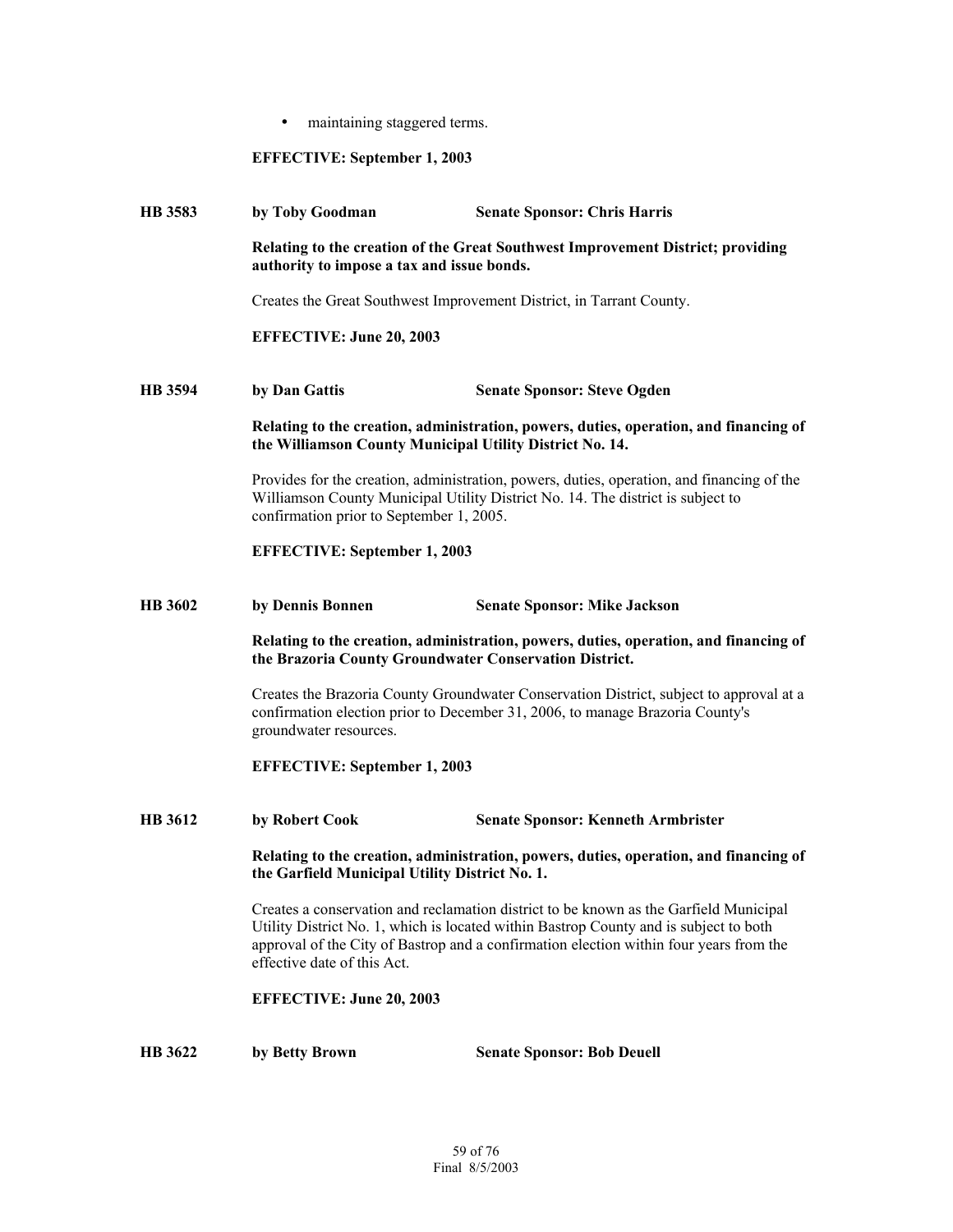**Relating to the creation, administration, powers, duties, operation, and financing of the Kingsborough Municipal Utility District Nos. 1, 2, 3, 4, and 5 of Kaufman County.** 

Provides for the creation, administration, powers, duties, operation, and financing of the Kingsborough Municipal Utility Districts. The districts are subject to confirmation prior to September 1, 2005.

**EFFECTIVE: The date on or after September 1, 2003, on which a settlement agreement between the City of Crandall and the developer of the districts is executed.** 

#### **HB 3635** by Bryan Hughes Senate Sponsor: Bill Ratliff

**Relating to the creation, administration, powers, duties, operation, and financing of the Upshur Groundwater Conservation District.** 

Provides for the creation, administration, powers, duties, operation, and financing of the Upshur County Groundwater Conservation District. The district is subject to confirmation prior to September 1, 2005.

**EFFECTIVE: September 1, 2003** 

#### **HB 3636 by Robert Cook Senate Sponsor: Kenneth Armbrister**

**Relating to the creation, administration, powers, duties, operation, and financing of the Colony Municipal Utility District No. 1.** 

Provides for the creation, administration, powers, duties, operation, and financing of the Colony Municipal Utility District No. 1, in Bastrop County. The district is subject to approval by the City of Bastrop and confirmation prior to September 1, 2005.

**EFFECTIVE: September 1, 2003** 

#### **SB 5** by Kip Averitt **House Sponsor: Arlene Wohlgemuth**

**Relating to the creation, administration, powers, duties, functions, operations, and financing of the Johnson County Special Utility District; authorizing the imposition of taxes and the issuance of bonds.** 

Creates a conservation and reclamation district known as the Johnson County Special Utility District, located in Johnson, Hill, Ellis, and Tarrant counties. The district must be confirmed at a confirmation election within 2 years from the effective date of this Act.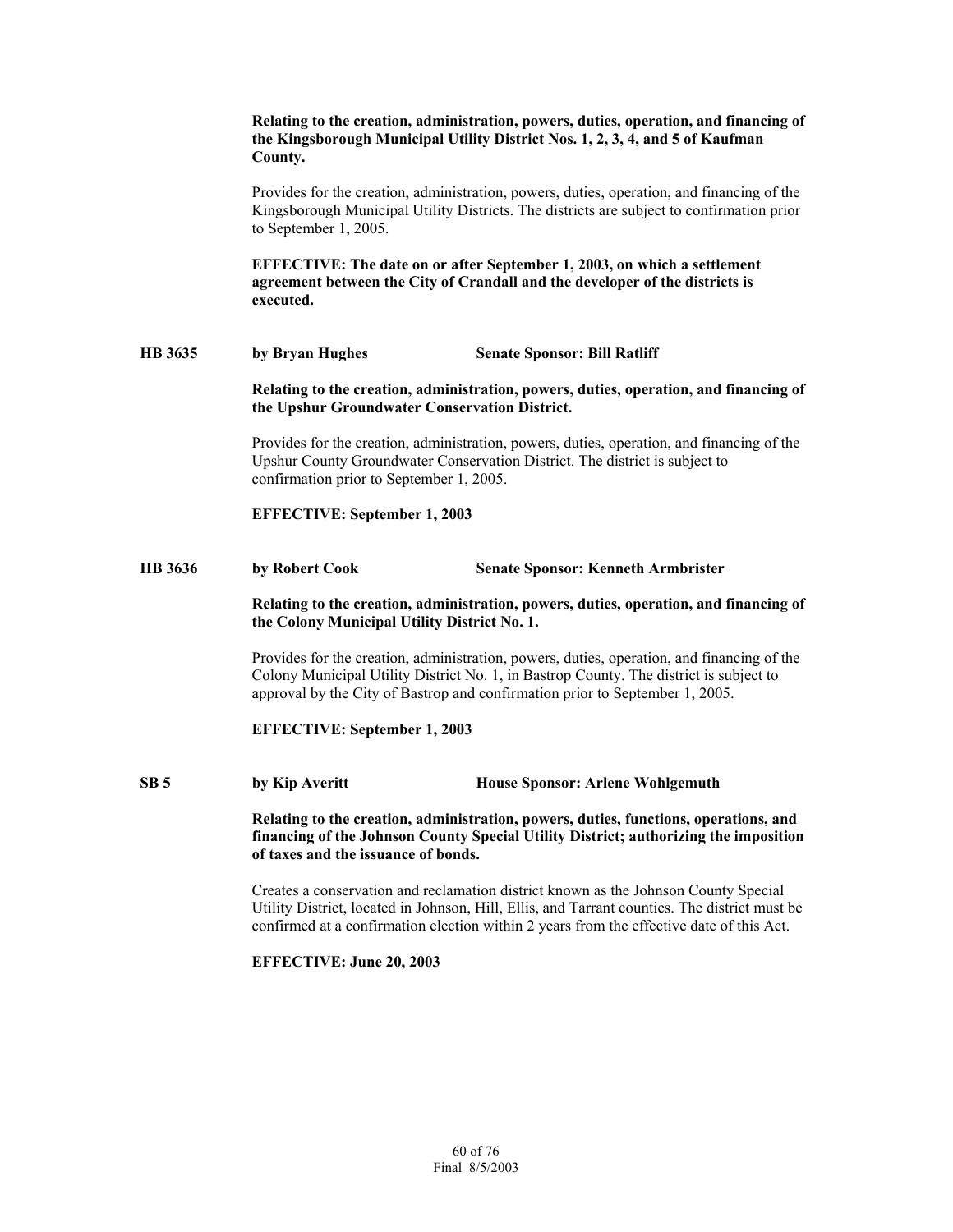| <b>SB 25</b>  | by Eddie Lucio                                                                                                                                                                                                                                                                                        | <b>House Sponsor: Juan Escobar</b>                                                                                                                                                                                                                                                                                      |  |  |
|---------------|-------------------------------------------------------------------------------------------------------------------------------------------------------------------------------------------------------------------------------------------------------------------------------------------------------|-------------------------------------------------------------------------------------------------------------------------------------------------------------------------------------------------------------------------------------------------------------------------------------------------------------------------|--|--|
|               | Kenedy County.                                                                                                                                                                                                                                                                                        | Relating to the creation, administration, powers, duties, operation, and financing of<br>the Kenedy County Groundwater Conservation District.<br>Creates the Kenedy Groundwater Conservation District, subject to approval at a<br>confirmation election prior to September 1, 2005, to manage groundwater resources in |  |  |
|               | <b>EFFECTIVE: September 1, 2003</b>                                                                                                                                                                                                                                                                   |                                                                                                                                                                                                                                                                                                                         |  |  |
| SB 347        | by Gonzalo Barrientos                                                                                                                                                                                                                                                                                 | <b>House Sponsor: Patrick Rose</b>                                                                                                                                                                                                                                                                                      |  |  |
|               | Relating to single-member districts for the board of the Barton Springs-Edwards<br><b>Aquifer Conservation District.</b>                                                                                                                                                                              |                                                                                                                                                                                                                                                                                                                         |  |  |
|               | Requires redistricting of the five single-member districts as soon as practicable after the<br>publication of each federal decennial census as the board considers appropriate to reflect<br>population changes. This is in keeping with the redistricting requirements of other<br>political bodies. |                                                                                                                                                                                                                                                                                                                         |  |  |
|               | <b>EFFECTIVE: September 1, 2003</b>                                                                                                                                                                                                                                                                   |                                                                                                                                                                                                                                                                                                                         |  |  |
| <b>SB 371</b> | by Jon Lindsay                                                                                                                                                                                                                                                                                        | House Sponsor: Bill Callegari                                                                                                                                                                                                                                                                                           |  |  |
|               | Relating to extending the period for confirmation of the Harris County Municipal<br>Utility District No. 387.                                                                                                                                                                                         |                                                                                                                                                                                                                                                                                                                         |  |  |
|               | Extends the date for expiration of the legislation and the conducting of a confirmation<br>election until September 1, 2006.                                                                                                                                                                          |                                                                                                                                                                                                                                                                                                                         |  |  |
|               | <b>EFFECTIVE: June 20, 2003</b>                                                                                                                                                                                                                                                                       |                                                                                                                                                                                                                                                                                                                         |  |  |
| <b>SB 372</b> | by Jon Lindsay                                                                                                                                                                                                                                                                                        | House Sponsor: Bill Callegari                                                                                                                                                                                                                                                                                           |  |  |
|               | Relating to extending the period for confirmation of the Harris County Municipal<br>Utility District No. 388.                                                                                                                                                                                         |                                                                                                                                                                                                                                                                                                                         |  |  |
|               | Extends the date for expiration of the legislation and the conduct of a confirmation<br>election until September 1, 2006.                                                                                                                                                                             |                                                                                                                                                                                                                                                                                                                         |  |  |
|               | <b>EFFECTIVE: June 20, 2003</b>                                                                                                                                                                                                                                                                       |                                                                                                                                                                                                                                                                                                                         |  |  |
|               |                                                                                                                                                                                                                                                                                                       |                                                                                                                                                                                                                                                                                                                         |  |  |
|               |                                                                                                                                                                                                                                                                                                       |                                                                                                                                                                                                                                                                                                                         |  |  |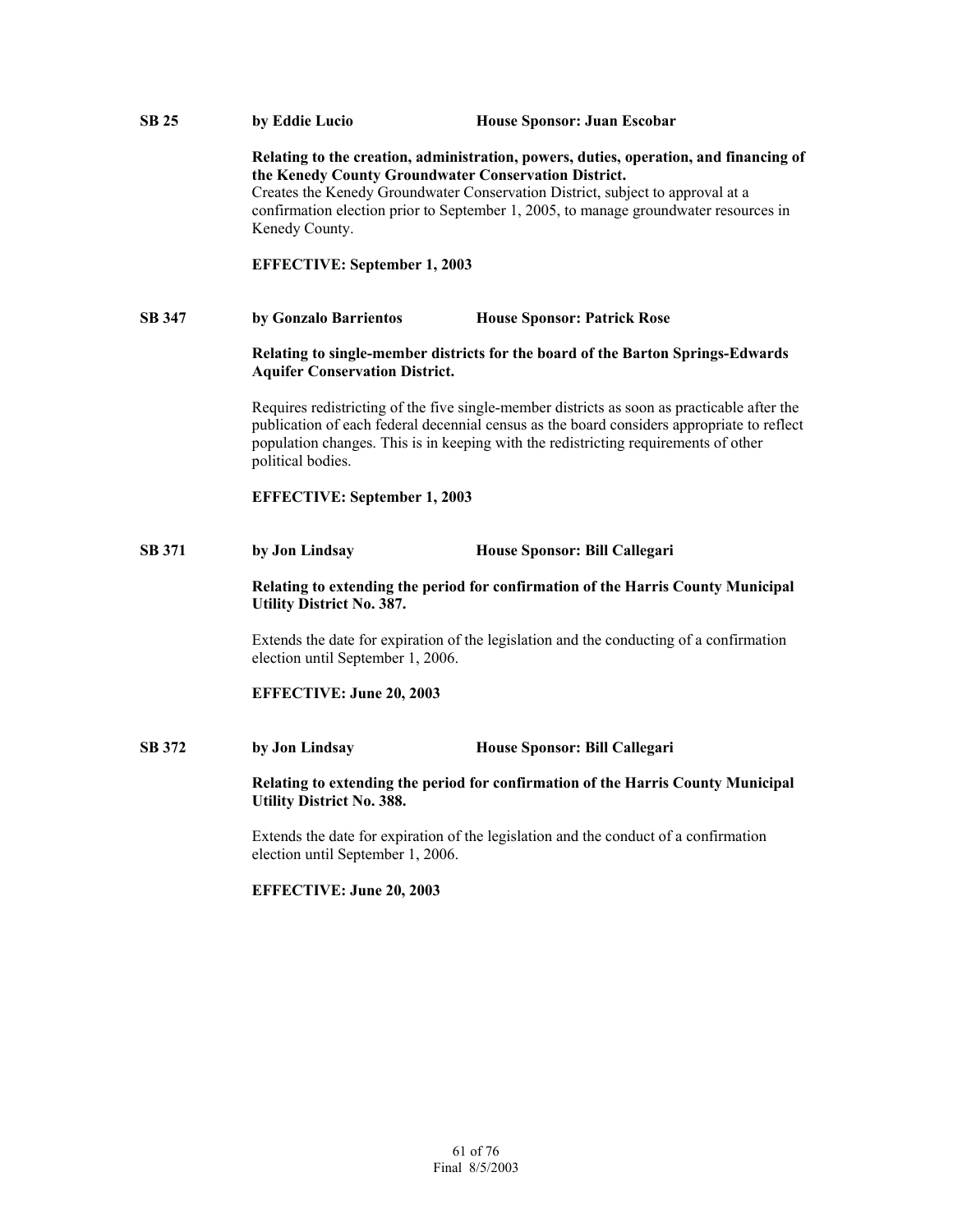#### **SB 392 by Tommy Williams House Sponsor: Dan Gattis**

#### **Relating to certain procedures for the adoption of an ad valorem tax rate by certain conservation and reclamation districts.**

Requires water districts to comply with the Texas Tax Code requirements of calculating and publishing tax rates, holding public hearings for tax increases, and holding rollback elections for tax increases exceeding a rollback rate.

#### **EFFECTIVE: September 1, 2003**

#### **SB 542 by Jon Lindsay House Sponsor: Charlie Howard**

#### **Relating to exclusion of land from certain water districts for failure to provide facilities and services.**

Authorizes a property owner in a water or reclamation district which is larger than 5,000 acres and which the property has been taxed for facility bonds more than 28 years to petition the district for exclusion of the property from the district's property tax roll if the district does not provide services and the district has no outstanding bonded indebtedness supported by taxes as provided for in Water Code, Sections 49.3076 and 49.3077. Also authorizes a property owner in a water or reclamation district whose land has been included in and taxed by the district for more than 20 years, provided that no bonds are outstanding, to petition the district for exclusion.

#### **EFFECTIVE: June 20, 2003**

#### **SB 721 by Eddie Lucio House Sponsor: Jim Solis**

**Relating to the creation, administration, powers, duties, operation, financing, and annexation authority of the Cameron-Hidalgo-Willacy Regional Water Authority; authorizing the issuance of bonds; providing the power of eminent domain.** 

Creates a regional water authority (authority) to encourage water conservation, acquisition and provision of a potable water supply for the future, reduction of reliance on a future uncertain supply of surface water through groundwater, and acquisition of the necessary supplies of groundwater. This bill also authorizes the authority to issue bonds and grants the authority the power of eminent domain.

#### **EFFECTIVE: June 20, 2003**

#### **SB 822 by Troy Fraser House Sponsor: Sid Miller**

**Relating to the validation of the creation and certain actions and proceedings of the Middle Trinity Groundwater Conservation District and to related conforming changes to the district's enabling act.** 

Validates the creation of the district and makes conforming changes to the enabling legislation. The district is now composed of Erath and Comanche counties only.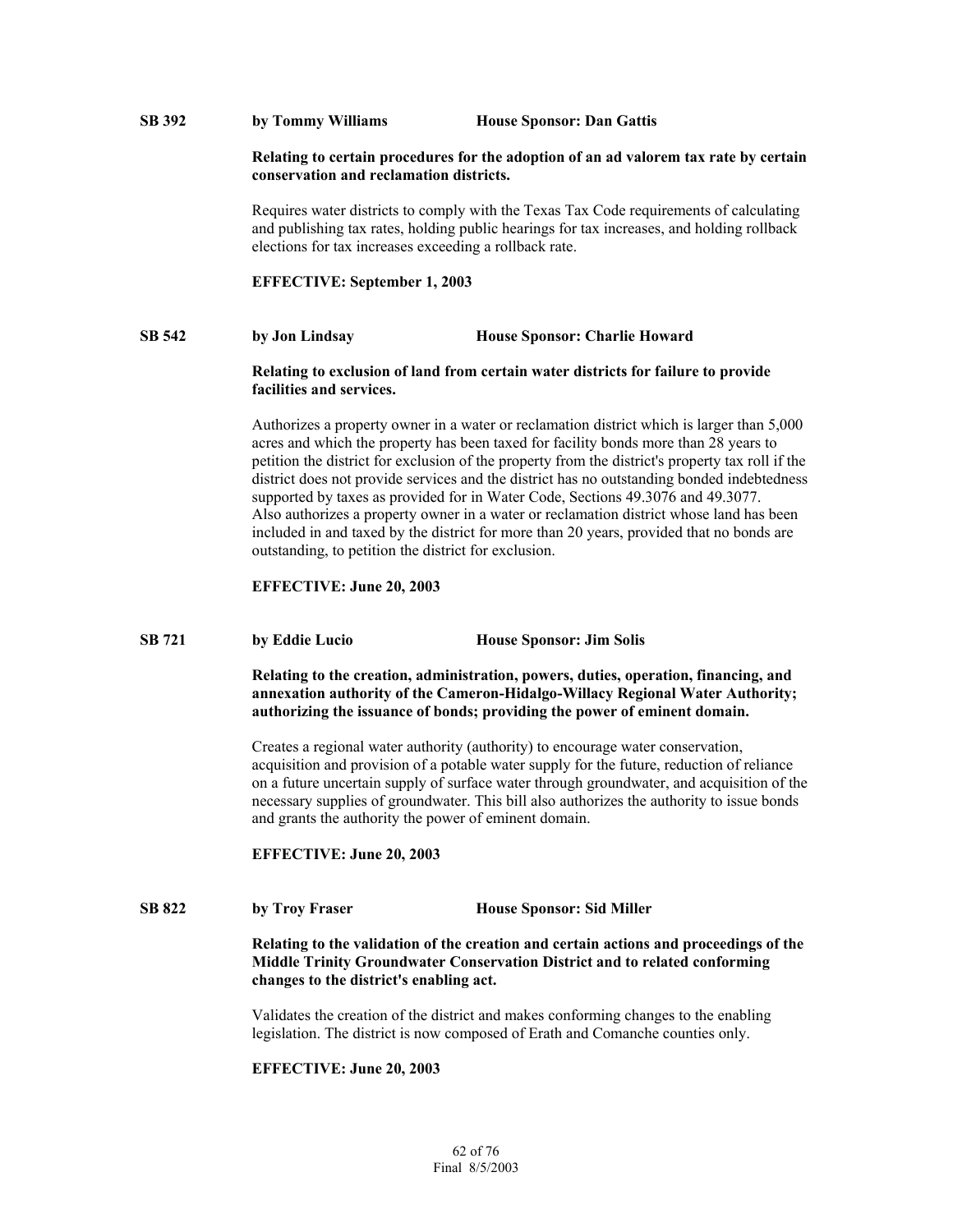## SB 898 by Kip Averitt **House Sponsor: Jim Keffer Relating to the applicability of provisions concerning bond approval by the Texas Commission on Environmental Quality to certain water districts.**  Provides that certain municipal utility districts are not required to provide escrow funds to the Texas Commission on Environmental Quality (TCEQ) to secure bond financing for certain projects. **EFFECTIVE: June 20, 2003 SB 899 by Kip Averitt House Sponsor: Robert Cook Relating to the fees of office and reimbursement of directors of groundwater conservation districts.**  Clarifies that the amount set forth for groundwater conservation district directors' per diem in Chapter 36 of the Texas Water Code only applies to districts whose directors are entitled to receive a fee of office. **EFFECTIVE: June 20, 2003 SB 1035 by Jon Linday House Sponsor: Bill Callegari Relating to the general powers and authority of the West Harris County Regional Water Authority.**  Amends the authority's enabling statute to facilitate its operation. Excludes certain territory from the Authority. **EFFECTIVE: June 20, 2003 SB 1276 by Kenneth Armbrister House Sponsor: Geanie Morrison Relating to the Lavaca-Navidad River Authority, formerly known as the Jackson County Flood Control District.**  Renames the Jackson County Flood Control District as the Lavaca-Navidad River Authority and sets forth certain functions of the conservation and reclamation district including the authority to own, construct, operate and maintain various facilities and produce groundwater within the Lavaca River basin. Provides authority to acquire, construct, develop, operate and maintain desalination facilities. **EFFECTIVE: September 1, 2003 SB 1494 by Frank Madla House Sponsor: Robert Puente Relating to the powers of Bexar Metropolitan Water District.**  Removes the power of the district to regulate underground waters within the district's boundaries. This bill also removes the requirement that the Bexar County Tax Assessor Collector must provide tax assessor services for the district. Adds provisions authorizing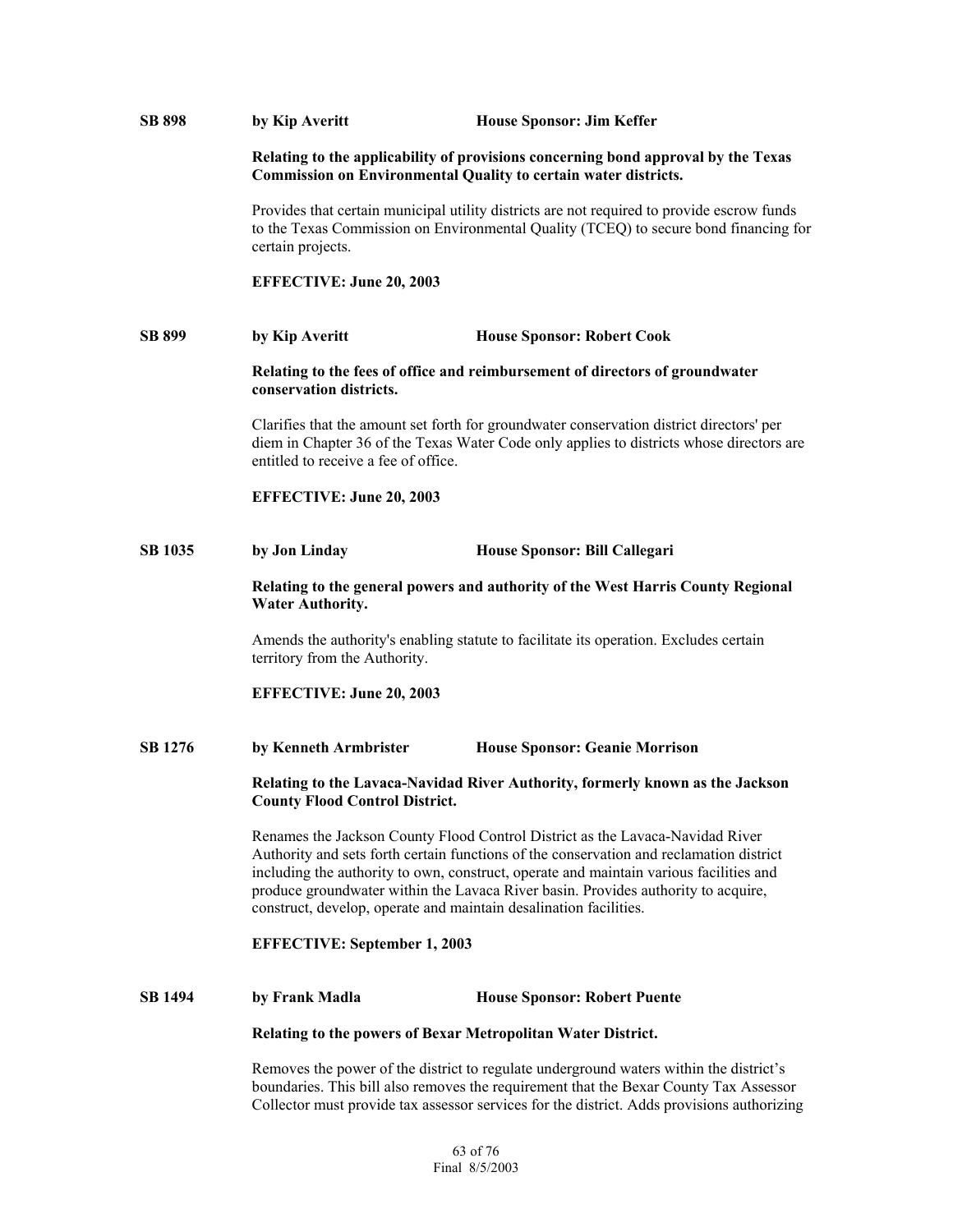the district to enter into planning agreements with the TWDB and to cooperate with and support local fire departments and economic development activities.

#### **EFFECTIVE: June 18, 2003**

#### **SB 1570 by Frank Madla House Sponsor: Robert Puente**

**Relating to the administration, powers, duties, and operation of the Trinity Glen Rose Groundwater Conservation District.** 

Clarifies the conditions for exemption from regulation by the district by defining when and under what conditions a well is considered timely completed.

**EFFECTIVE: September 1, 2003** 

#### SB 1639 by Todd Staples **House Sponsor: Ruben Hope**

**Relating to regulating the waters of the state, including the spacing and production of groundwater and the control of instream flows.** 

Clarifies that groundwater conservation districts may adopt different well spacing or production limits for distinct aquifers or for different geographic areas within their boundaries. Establishes the Study Commission on Water for Environmental Flows. Prohibits Texas Commission on Environmental Quality from issuing a new permit for instream flows dedicated to environmental needs or bay and estuary inflows.

**EFFECTIVE: June 20, 2003** 

#### SB 1725 by Jon Lindsay **House Sponsor: Peggy Hamric**

**Relating to the North Harris County Regional Water Authority.** 

Cleanup measure to ensure that the authority is able to effectively serve its Municipal Utility District (MUD) members as well as 400,000 residents.

**EFFECTIVE: June 18, 2003** 

#### SB 1883 by Kyle Janek **House Sponsor: Charlie Howard**

**Relating to the assumption of road utility district authority by Fort Bend County Levee Improvement District No. 15, including the authority to impose taxes and issue bonds.** 

Grants the Fort Bend County Levee Improvement District No. 15 road utility district authority, including authority to impose taxes and issue bonds.

**EFFECTIVE: May 28, 2003** 

**SB 1888 by Todd Staples House Sponsor: Wayne Christian**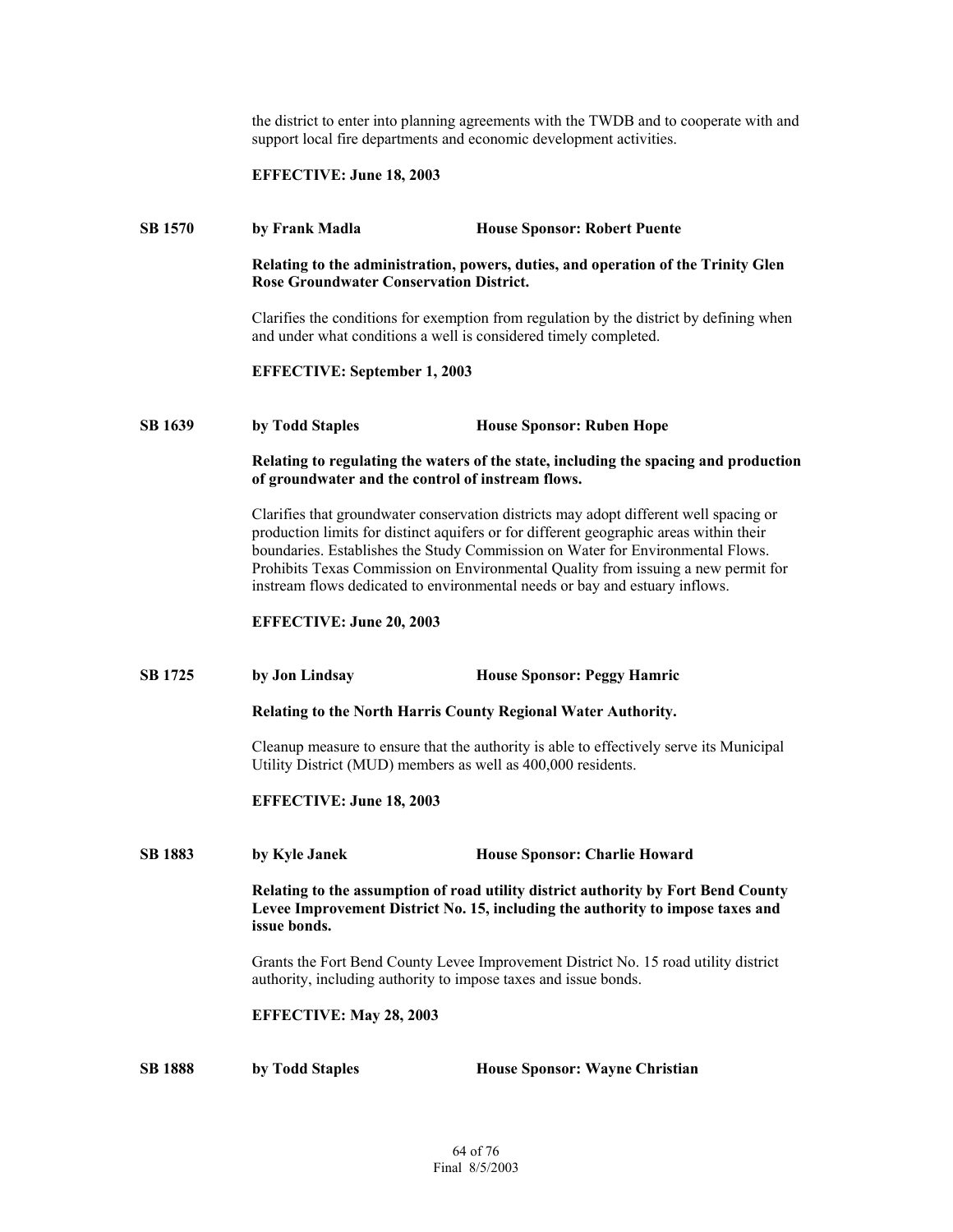#### **Relating to the creation, administration, powers, duties, operation, and financing of the Southeast Texas Groundwater Conservation District.**

Authorizes the creation of the Southeast Texas Groundwater Conservation District, subject to approval at a confirmation election within two years of the effective date of this Act, to manage groundwater resources in Jasper and Newton counties.

#### **EFFECTIVE: June 18, 2003**

#### SB 1899 by Todd Staples **House Sponsor: Wayne Christian**

#### **Relating to permit requirements for groundwater transfers out of Pineywoods Groundwater Conservation District.**

Provides that a retail public utility is not required to obtain a permit to transfer groundwater out of the district if the water is used by the retail public utility to provide retail water utility service in a service area located in a county adjacent to the district.

#### **EFFECTIVE: June 20, 2003**

#### **SB 1902 by Eddie Lucio House Sponsor: Kino Flores**

**Relating to the creation, administration, powers, duties, operation, and financing of the Rio Grande Regional Water Authority and to the powers and duties of the Rio Grande watermaster and the delivery of water down the banks and bed of the Rio Grande; authorizing the issuance of bonds.** 

Creates the Rio Grande Regional Water Authority (RGRWA) as a conservation and reclamation district within Cameron, Hidalgo, Starr, Willacy, Webb (except the City of Laredo) and Zapata counties. Establishes provisions regarding the regulation of the subdivision or development of land in those areas. Gives a person, who has a permit issued by the Texas Commission on Environmental Quality (TCEQ), the authorization to use the Rio Grande banks and bed for the transport of privately owned water from the owner to a purchaser of the water. The watermaster for the Rio Grande is given authorization to store privately owned water in transit for future release. The contract to purchase the water must specify that the contract is for the purchase and delivery of a specified amount of water, less the carriage losses incurred in transit. In addition to existing authority of watermasters, the bill makes clear that the Rio Grande watermaster has certain roles in cases of imminent threat to public health and safety or the environment. The bill requires TCEQ to make rules in this area to define the scope of those duties.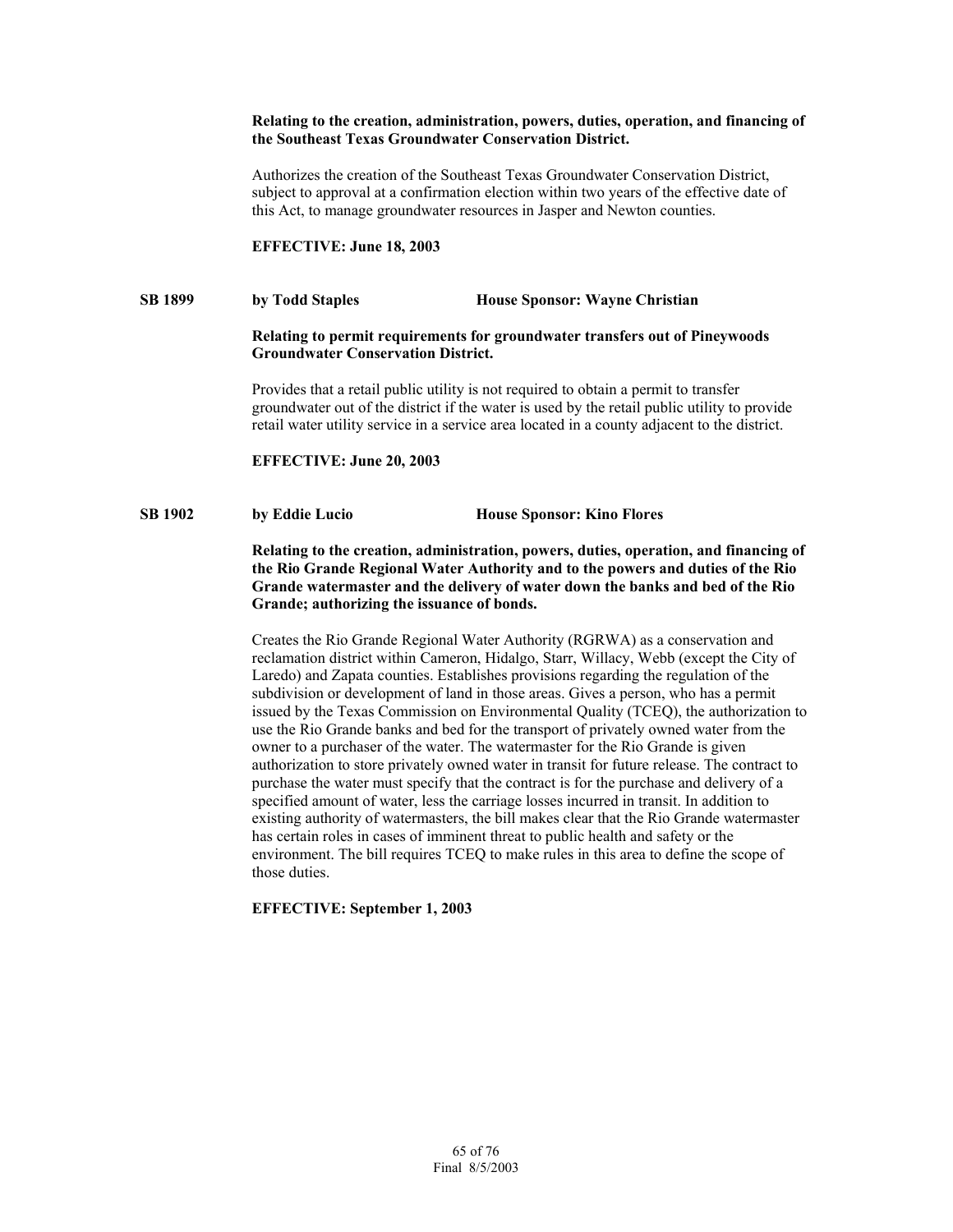#### SB 1912 by Mike Jackson **House Sponsor: Craig Eiland**

#### **Relating to the creation of the Harborside Management District; providing authority to impose taxes and issue bonds.**

Creates the Harborside Management District in Galveston County as a political subdivision of Texas to administer and provide funding for community improvement projects and services in certain commercial areas of Harborside.

**EFFECTIVE:** June 20, 2003

#### **SB 1925** by Craig Estes **House Sponsor: Rick Hardcastle**

#### **Relating to the powers, financing, and fees of office for the Rolling Plains Groundwater Conservation District.**

Provides for adjustments to be made to the powers, financing, and fees of office for the directors of the Rolling Plains Groundwater Conservation District. Also establishes fees for agricultural water use and other uses.

**EFFECTIVE: June 20, 2003** 

#### **SB 1928 by Todd Staples House Sponsor: Betty Brown**

**Relating to the boundaries of the Athens Municipal Water Authority.** 

Validates the expansion of the Athens Municipal Water Authority's District to include all areas previously annexed by the City of Athens so that the Athens Water District serves all areas included in the City of Athens.

**EFFECTIVE: September 1, 2003** 

#### **SB 1930** by Todd Staples **House Sponsor: Ruben Hope**

**Relating to the board of directors and the powers of the Lone Star Groundwater Conservation District; validating certain actions and proceedings of the district.** 

Clarifies the fees of office for directors of the district and validates certain actions taken by the district. In addition, it sets forth clarifying powers for the district such as authorizing the district to institute a claims process to carry out its existing authority under Chapter 36, Water Code, to identify and protect existing and historic users. The historic use period must not be less than 5 years or more than 21 years in length. Would also authorize the district to adopt production and spacing regulations for different hydrogeologic areas of the district and establish management zones to further the purposes of the district.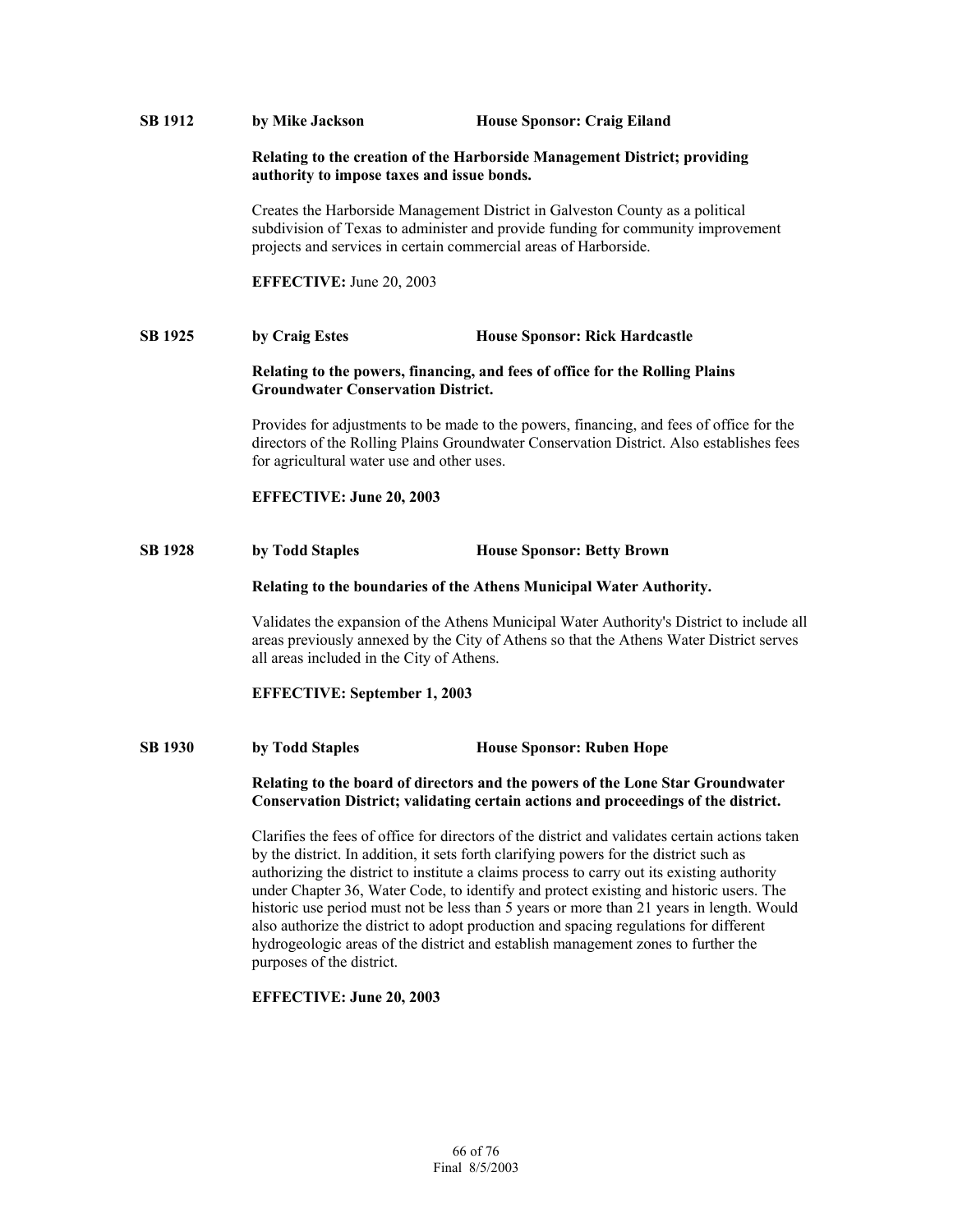#### **SB 1933 by Todd Staples House Sponsor: Jim McReynolds**

#### **Relating to the exclusion of property from Waterwood Municipal Utility District No. 1.**

Allows the Waterwood Municipal Utility District Board to exclude land from the district after a signed petition from the owners of a majority of the acreage being excluded indicates a desire for exclusion. The board would then call a hearing to consider exclusion of the land. This bill does not affect pledged security for any outstanding debt of the district, such security remains until the final payment of the debt. The board members of the Waterwood Municipal Utility District will have complete jurisdiction over the exclusion of land from the district and the petition to exclude land must be filed with the board before August 31, 2005.

#### **EFFECTIVE: June 20, 2003**

#### **SB 1935 by Troy Fraser House Sponsor: Robert Cook**

**Relating to the law governing the Brazos River Authority and the law governing the Lower Colorado River Authority.** 

Codifies the session laws regarding the Lower Colorado River Authority and the Brazos River Authority into a new title in the Water Code, with a new chapter for each river authority. The codification eliminates provisions no longer operative in the original enabling statutes and updates existing language in the statutes.

#### **EFFECTIVE: September 1, 2003**

#### **SB 1936 by Rodney Ellis House Sponsor: Garnet Coleman**

**Relating to the creation of the Buffalo Bayou Management District; providing the authority to impose taxes and issue bonds.** 

Creates the Buffalo Bayou Management District as a political subdivision of the State of Texas to administer and provide funding for community improvement projects and services in certain commercial areas. The District will be a municipal management district similar to those operating pursuant to Chapters 375 and 376, Local Government Code.

**EFFECTIVE: June 20, 2003** 

#### SB 1941 by Kip Averitt **House Sponsor: Delwin Jones**

#### **Relating to the creation, administration, powers, duties, operation, and financing of the Lake Alan Henry Water District.**

Creates the Lake Alan Henry Water District as a conservation and reclamation district to promote, develop, encourage and maintain public welfare in the area included in the district. The boundaries of the district include portions of Garza County and Kent County. The legislation gives the district the powers and duties relating to conservation and reclamation districts created under Sections 52 and 52a, Article III of the Texas Constitution, and Section 59, Article XVI of the Texas Constitution, including Chapter 49 of the Water Code, Chapter 51 of the Water Code, and Chapter 54 of the Water Code. The district has the power of eminent domain for the purpose of acquiring land and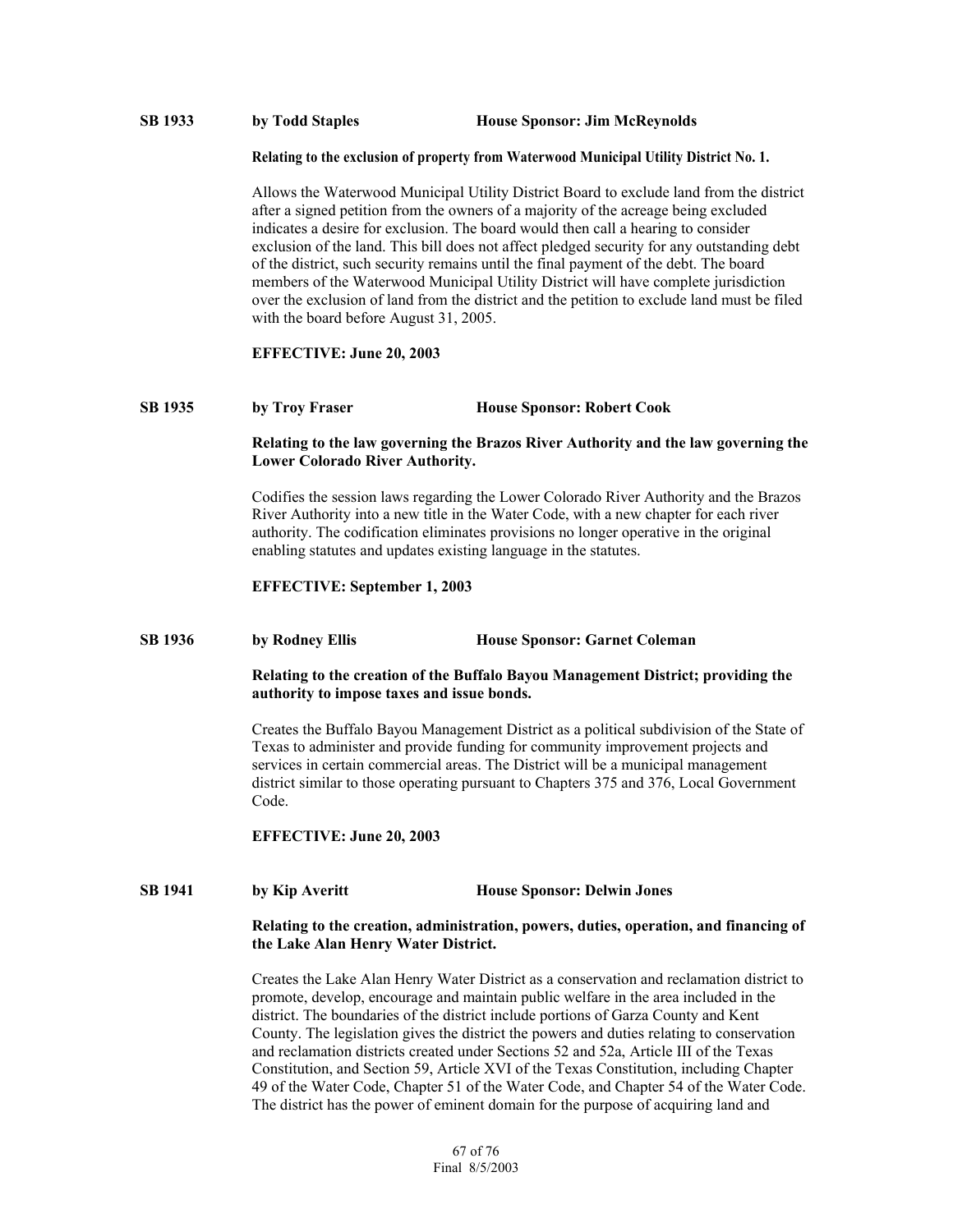property in order to develop its improvements projects. The city of Lubbock (city) is authorized to exercise police powers on the lake and any property and easements around the lake owned by the city, and to assess reasonable fees for recreational use of the lake. The legislation authorizes the city to sell water from the lake to the district or any other governmental entity after the city finds that the water supply of the lake is not needed by the city for at least 20 years and that the execution of a water sales contract will assist in fulfilling the city's financial obligations.

Under the legislation, the district may levy and collect taxes for operation and maintenance purposes upon voter approval. The district may also levy a tax for bonds and other obligations payable from ad valorem taxes, and the district is tasked with annual assessment and collection of such ad valorem taxes. Bonds and other obligations secured and payable from ad valorem taxes may be assessed only after voter approval.

The legislation also grants Garza and Kent Counties zoning authority within three (3) miles of the high-water mark of Lake Alan Henry.

**EFFECTIVE: June 21, 2003** 

#### SB 1955 by Bill Ratliff **House Sponsor: Barry Telford**

#### **Relating to the Red River Redevelopment Authority; providing the power of eminent domain and the power to issue bonds.**

Allows the Red River Redevelopment Authority to issue revenue bonds to enhance and upgrade the current water and wastewater systems at Red River Commerce Park. These new improvements will enhance the Authority's ability to attract new industry to recover the local jobs lost due to base realignment of the Red River Army Depot.

#### **EFFECTIVE: June 18, 2003**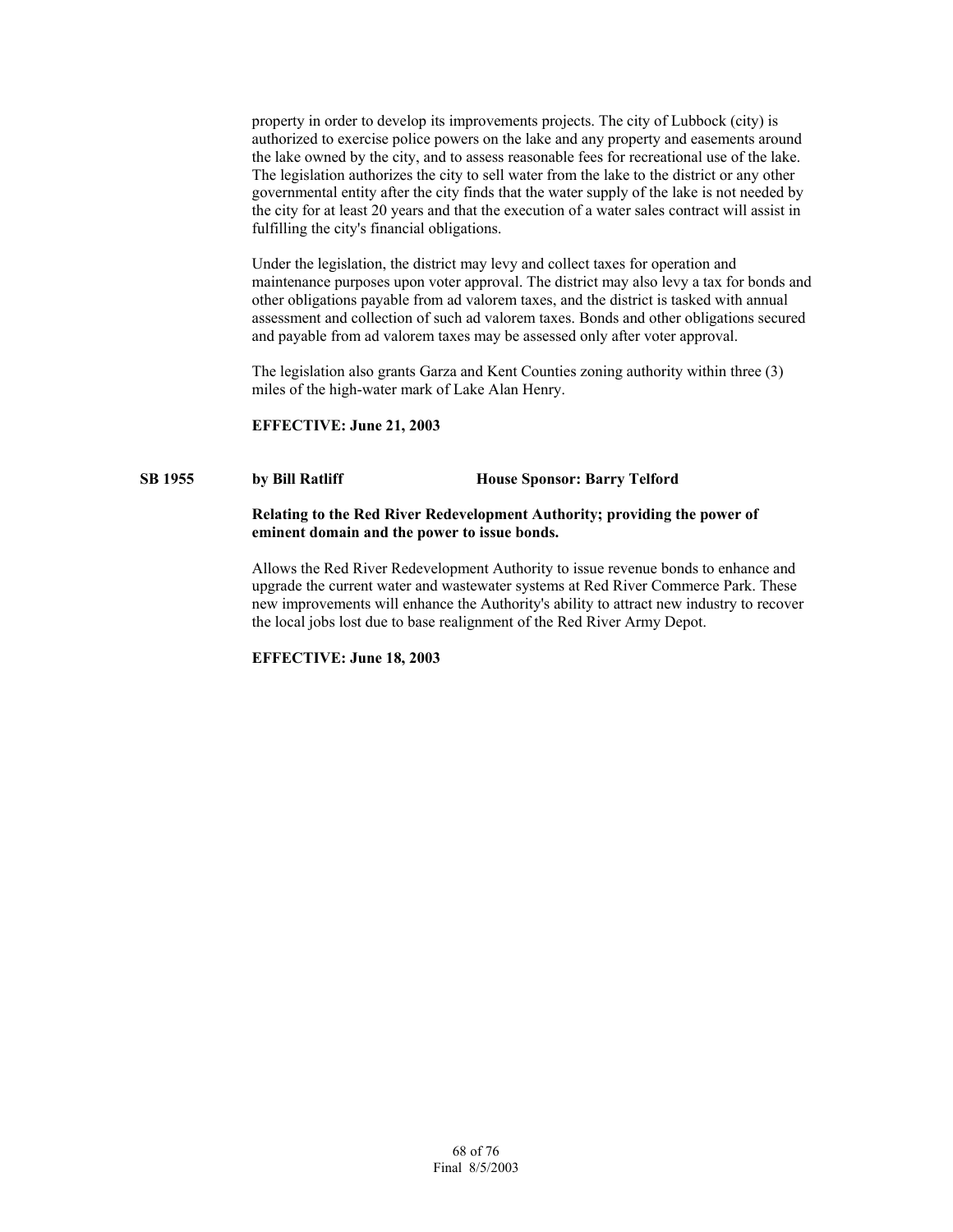# **Employee Issues**

| <b>HB 89</b>   | by Ruth Jones McClendon                                                                                                                                                                                                                                                                                                                                                                                                                                                                                                                                                                                                                                                                                                                                                                                                                                                                                                                                                                                            | <b>Senate Sponsor: Gonzalo Barrientos</b>                                                                                                                                                                                                                                                                                                                                                                                                                                                                                                                        |
|----------------|--------------------------------------------------------------------------------------------------------------------------------------------------------------------------------------------------------------------------------------------------------------------------------------------------------------------------------------------------------------------------------------------------------------------------------------------------------------------------------------------------------------------------------------------------------------------------------------------------------------------------------------------------------------------------------------------------------------------------------------------------------------------------------------------------------------------------------------------------------------------------------------------------------------------------------------------------------------------------------------------------------------------|------------------------------------------------------------------------------------------------------------------------------------------------------------------------------------------------------------------------------------------------------------------------------------------------------------------------------------------------------------------------------------------------------------------------------------------------------------------------------------------------------------------------------------------------------------------|
|                | Relating to a leave of absence for certain state employees who are donating an<br>organ, bone marrow, or blood.<br>Entitles a state employee to a leave of absence without a deduction in salary for the time<br>necessary to serve as a bone marrow or organ donor. Prohibits the leave of absence from<br>exceeding a certain number of days. Requires a state agency to allow each agency<br>employee sufficient time off, without a deduction in salary or accrued leave, to donate<br>blood. Prohibits an employee from receiving time off under this section unless the<br>employee obtains approval from the employee's supervisor before taking time off.<br>Requires an employee, on returning to work after taking time off under this section, to<br>provide the employee's supervisor with proof the employee donated blood during the<br>time off. Authorizes an employee to receive time off under this section not more than<br>four times in a fiscal year.<br><b>EFFECTIVE: September 1, 2003</b> |                                                                                                                                                                                                                                                                                                                                                                                                                                                                                                                                                                  |
|                |                                                                                                                                                                                                                                                                                                                                                                                                                                                                                                                                                                                                                                                                                                                                                                                                                                                                                                                                                                                                                    |                                                                                                                                                                                                                                                                                                                                                                                                                                                                                                                                                                  |
|                |                                                                                                                                                                                                                                                                                                                                                                                                                                                                                                                                                                                                                                                                                                                                                                                                                                                                                                                                                                                                                    |                                                                                                                                                                                                                                                                                                                                                                                                                                                                                                                                                                  |
| <b>HB</b> 1075 | by Brian McCall                                                                                                                                                                                                                                                                                                                                                                                                                                                                                                                                                                                                                                                                                                                                                                                                                                                                                                                                                                                                    | <b>Senate Sponsor: Rodney Ellis</b>                                                                                                                                                                                                                                                                                                                                                                                                                                                                                                                              |
|                | Relating to criminal history record information for state agency information<br>technology personnel.                                                                                                                                                                                                                                                                                                                                                                                                                                                                                                                                                                                                                                                                                                                                                                                                                                                                                                              |                                                                                                                                                                                                                                                                                                                                                                                                                                                                                                                                                                  |
|                | Authorizes criminal background checks on employees, applicants for employment,<br>contractors and other personnel in the information technology departments within state<br>government.                                                                                                                                                                                                                                                                                                                                                                                                                                                                                                                                                                                                                                                                                                                                                                                                                            |                                                                                                                                                                                                                                                                                                                                                                                                                                                                                                                                                                  |
|                | <b>EFFECTIVE: September 1, 2003</b>                                                                                                                                                                                                                                                                                                                                                                                                                                                                                                                                                                                                                                                                                                                                                                                                                                                                                                                                                                                |                                                                                                                                                                                                                                                                                                                                                                                                                                                                                                                                                                  |
| <b>HB</b> 1297 | by Ray Allen                                                                                                                                                                                                                                                                                                                                                                                                                                                                                                                                                                                                                                                                                                                                                                                                                                                                                                                                                                                                       | <b>Senate Sponsor: Kenneth Armbrister</b>                                                                                                                                                                                                                                                                                                                                                                                                                                                                                                                        |
|                | Relating to limits on indemnification of state employees and officials.                                                                                                                                                                                                                                                                                                                                                                                                                                                                                                                                                                                                                                                                                                                                                                                                                                                                                                                                            |                                                                                                                                                                                                                                                                                                                                                                                                                                                                                                                                                                  |
|                | indemnification of state employees and officials.                                                                                                                                                                                                                                                                                                                                                                                                                                                                                                                                                                                                                                                                                                                                                                                                                                                                                                                                                                  | Clarifies the meaning of occurrence, and clarifies provisions relating to state liability for                                                                                                                                                                                                                                                                                                                                                                                                                                                                    |
|                | <b>EFFECTIVE: June 20, 2003</b>                                                                                                                                                                                                                                                                                                                                                                                                                                                                                                                                                                                                                                                                                                                                                                                                                                                                                                                                                                                    |                                                                                                                                                                                                                                                                                                                                                                                                                                                                                                                                                                  |
| HB 2425        | by Brian McCall                                                                                                                                                                                                                                                                                                                                                                                                                                                                                                                                                                                                                                                                                                                                                                                                                                                                                                                                                                                                    | <b>Senate Sponsor: Robert Duncan</b>                                                                                                                                                                                                                                                                                                                                                                                                                                                                                                                             |
|                | Relating to state and certain local fiscal matters; making appropriations.                                                                                                                                                                                                                                                                                                                                                                                                                                                                                                                                                                                                                                                                                                                                                                                                                                                                                                                                         |                                                                                                                                                                                                                                                                                                                                                                                                                                                                                                                                                                  |
|                |                                                                                                                                                                                                                                                                                                                                                                                                                                                                                                                                                                                                                                                                                                                                                                                                                                                                                                                                                                                                                    | Allows an employee of a state agency to authorize a salary deduction for payment to a<br>certain organization of a membership fee. Amends provisions regarding an authorized<br>payroll deduction for membership in an eligible state employee organization. Provides<br>clarifying language that states: An individual must be a state employee on the workday<br>before and after a state or national holiday in order to be paid for that holiday, unless the<br>holiday falls on the employee's first or last workday of the month. Clarifies merit increase |

payment language. It would require each state agency to establish a procedure for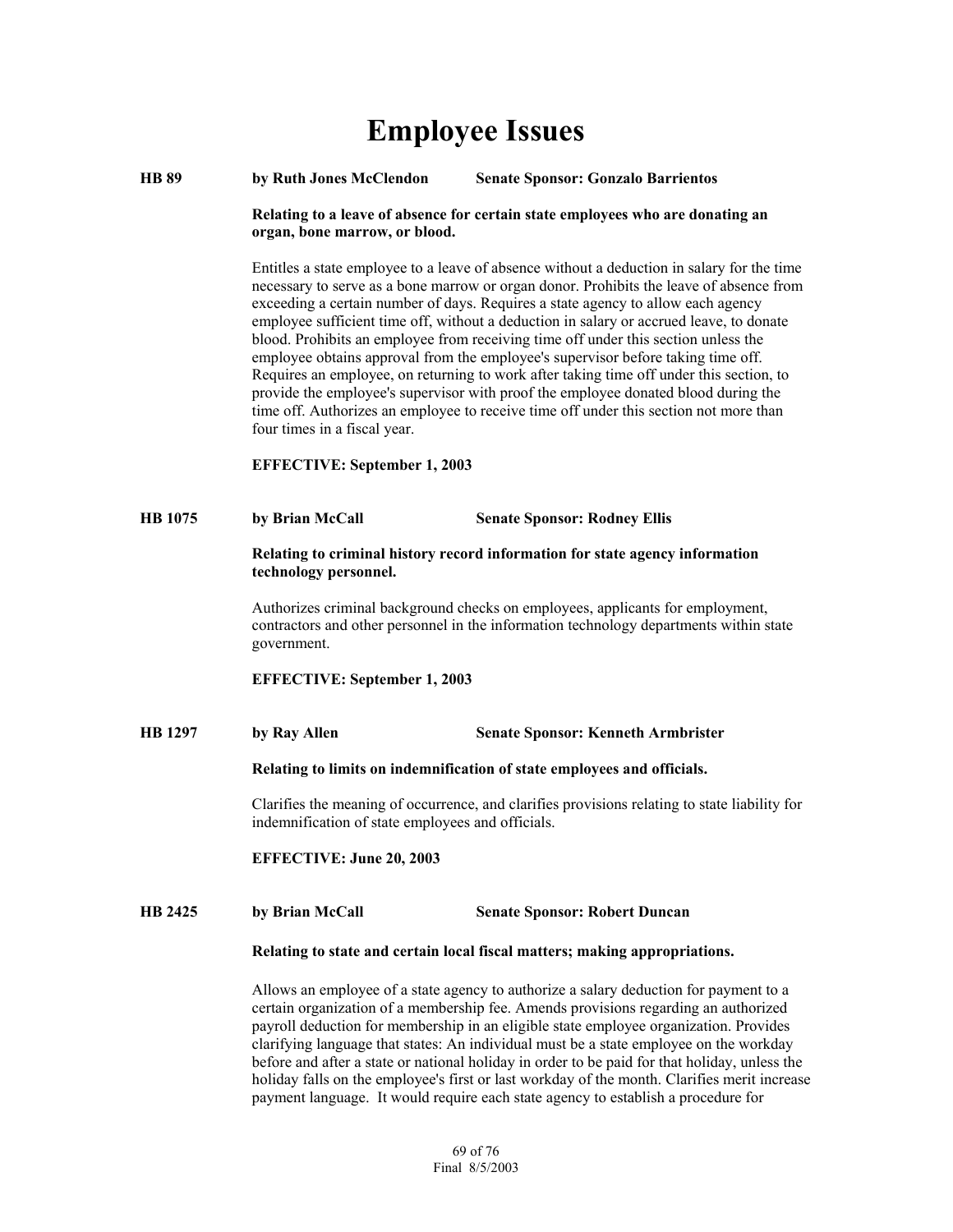determining eligibility of an employee for a merit raise or a one-time payment and requirements for substantiating eligibility. Increases annual leave accrual by an additional hour per month based on length of service and provides for increased carryover. Makes salary provisions for a state employee transferring within an agency between classified positions. Provides that a state employee's annual salary rate immediately after a transfer may not exceed: (1) the rate for the salary step that is one step higher than the salary step at which the employee was paid immediately before the transfer, if the classified position to which the employee transfers is allocated to a salary group that is divided into steps; or (2) 103.4 percent of the employee's annual salary rate immediately before the transfer, if the classified position to which the employee transfers is allocated to a salary group that is not divided into steps.

# **EFFECTIVE: According to its terms.**

# **HB 2933 by Kino Flores Senate Sponsor: Gonzalo Barrientos**

**Relating to the abolition of the Commission on Human Rights and the transfer of its functions to the Texas Workforce Commission.** 

Eliminates the Commission on Human Rights and transfers the duties to the Texas Workforce Commission.

**EFFECTIVE: According to its terms.** 

### **HB 3208 by Talmadge Heflin Senate Sponsor: Kip Averitt**

**Relating to the temporary provision of lump-sum payments to certain retiring members of the Employees Retirement System of Texas.** 

Provides for a one-time lump sum payment to an individual who retires between August 31, 2003, and August 31, 2005, in the first month the person is eligible for retirement.

**EFFECTIVE: June 20, 2003** 

# **HB 3442 by Joseph Pickett Senate Sponsor: Kip Averitt**

# **Relating to certain expenditures, charges, and other financial matters of certain governmental entities.**

Requires the State Council on Competitive Government to review the human resources functions of agencies with less that 500 employees for possible consolidation or out sourcing. It also establishes staff to management ratios for all agencies with more than 100 employees. (See also **TWDB** and **Districts**)

**EFFECTIVE: June 10, 2003**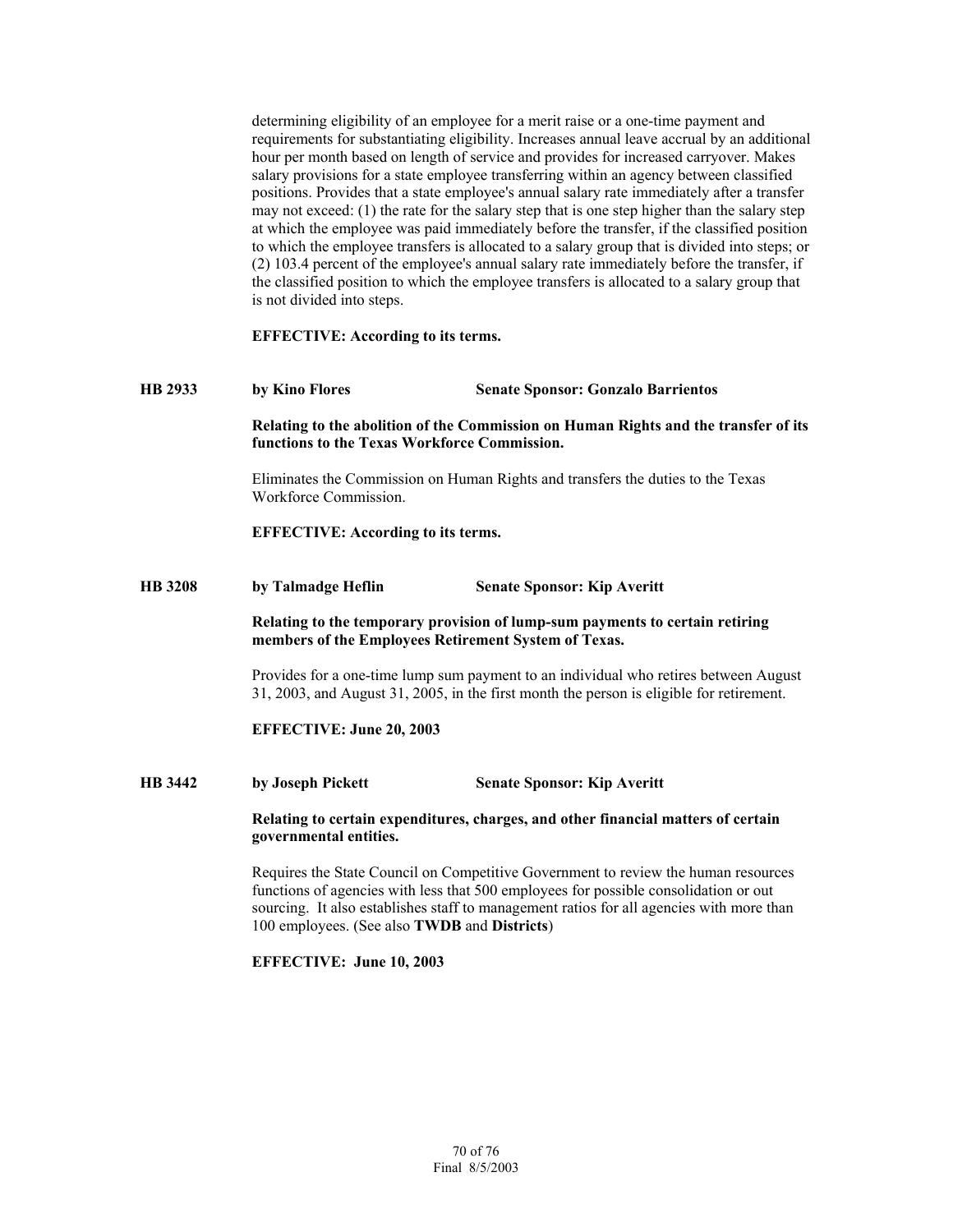# **SB 89 by Jeff Wentworth House Sponsor: John Davis**

### **Relating to compensatory time for persons governing state agencies.**

Prohibits a member of the governing body of a state agency or a single state officer who governs a state agency from accruing compensatory time. This bill does not apply to an employee who acts as the administrative head of a state agency, including an executive director.

**EFFECTIVE: September 1, 2003** 

# **SB 1370 by Robert Duncan House Sponsor: Dianne White Delisi**

**Relating to certain group benefit plans provided to certain governmental officers, employees, and retirees and their dependents.** 

Provides for a 90-day waiting period for new employees to receive benefits. Defines fulltime employee as working 40 hours or more during a work week. Changes the definition of part-time employee to mean an employee who works less than 40 hours per week. Provides for a 90-day waiting period for retirement plan participation and changes age requirement to 65.

### **EFFECTIVE: September 1, 2003**

# **SB 1603 by Rodney Ellis House Sponsor: Carter Casteel**

**Relating to charitable contributions by state employees to the General Land Office's Adopt-A-Map/Adopt-A-Document Program.** 

Adds the Adopt-A-Map/Adopt-A-Document Program to the State Employee's Charitable Campaign Program (SECC).

**EFFECTIVE: May 14, 2003** 

#### **SB 1800 by Leticia Van de Putte House Sponsor: Frank Corte, Jr.**

**Relating to state employee military leave.** 

Establishes that state employees who are members of the state military forces or the reserve component of the armed forces are entitled to paid leave and certain benefit protections when they are called to active duty.

**EFFECTIVE: September 1, 2003**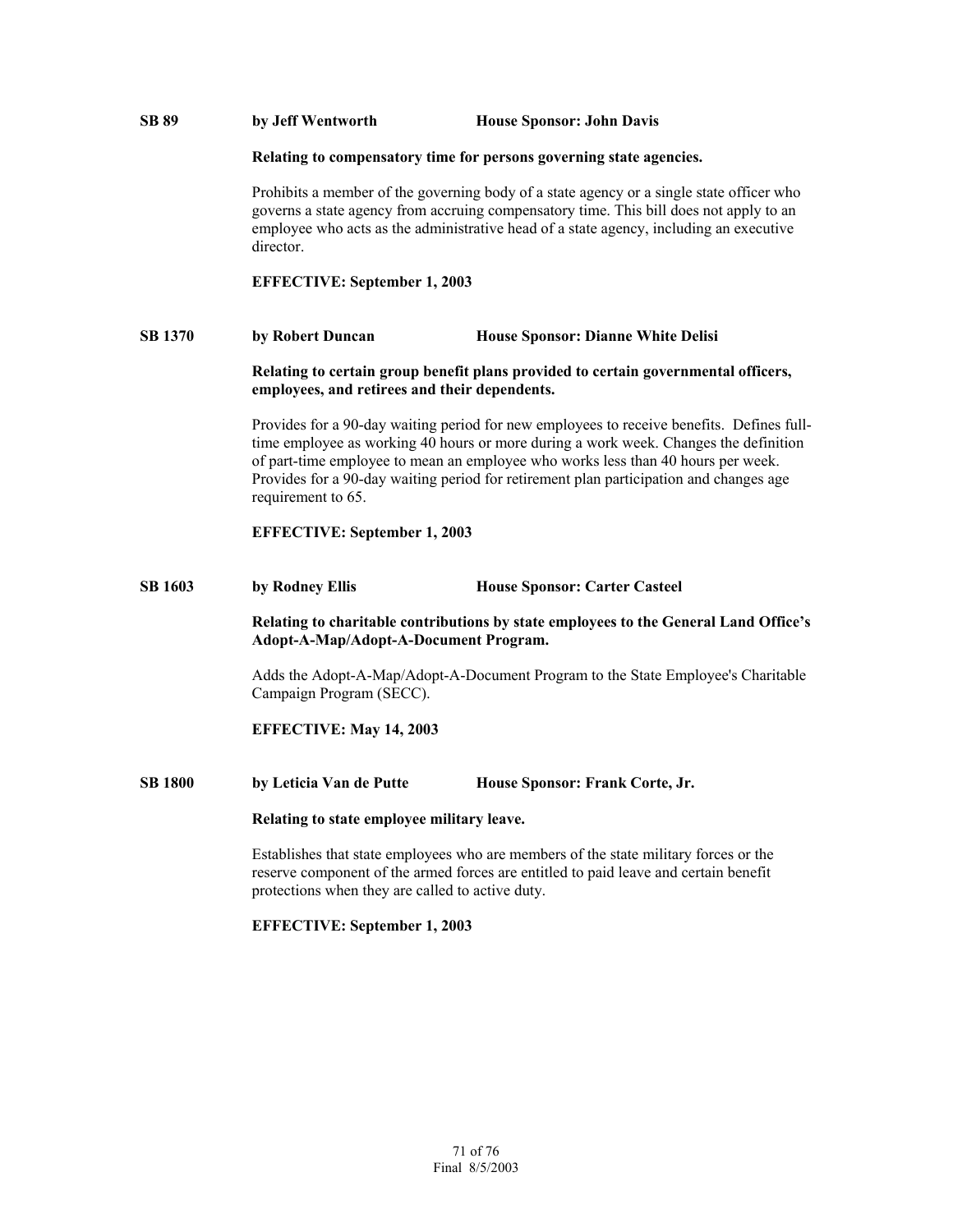72 of 76 Final 8/5/2003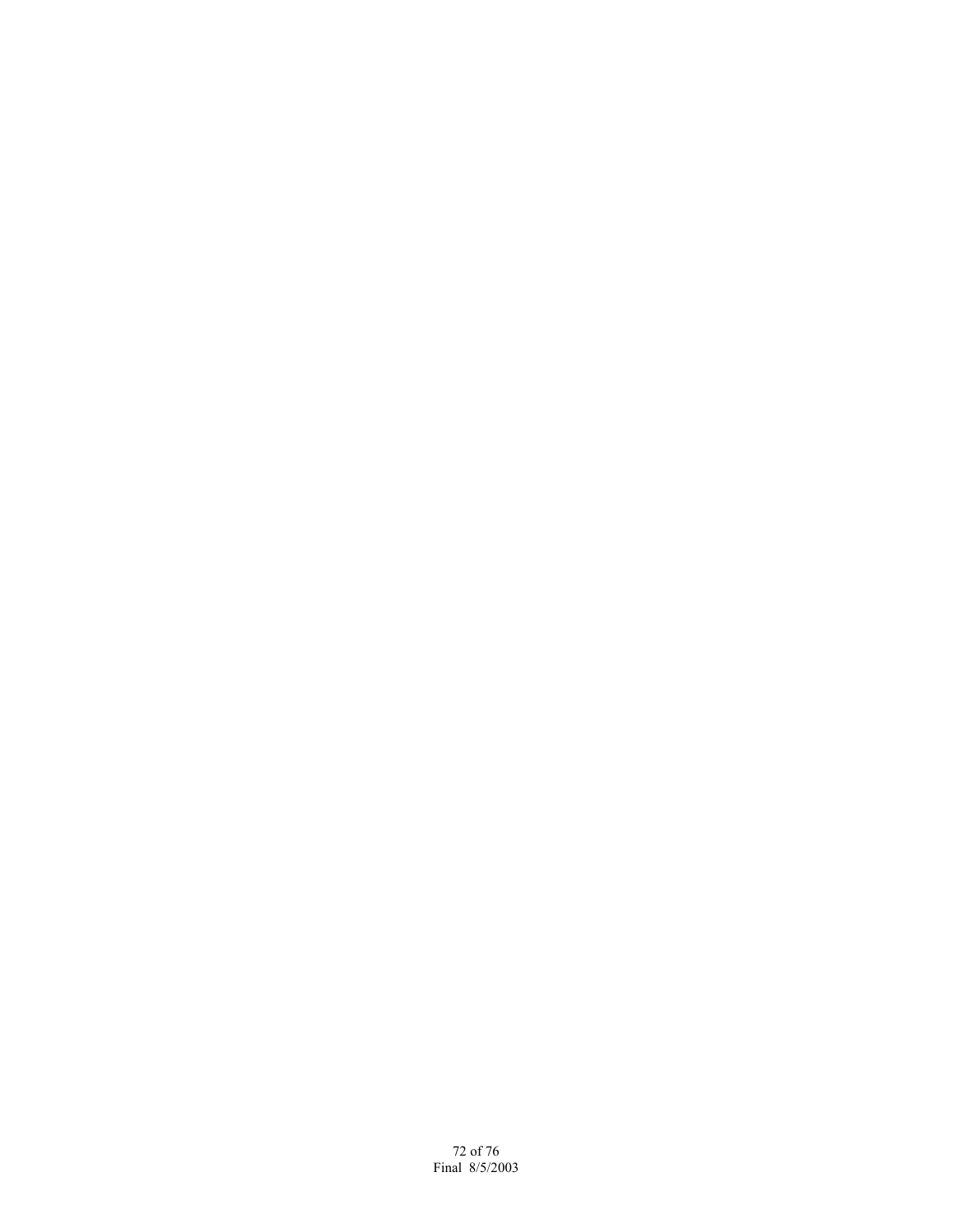# **Water**

**HB 803 by Charlie Geren Senate Sponsor: Robert Duncan** 

**Relating to the authority of political subdivisions to exercise the power of eminent domain to acquire rights to water and the assessment of damages in condemnation proceedings initiated for that purpose.** 

Currently, when property is condemned by eminent domain, the landowner is compensated for the fair market value of the land. However, when land is condemned specifically for its groundwater resources, the law does not allow the fair market value of that groundwater to be considered in the compensation paid to the landowner. In a condemnation proceeding, special commissioners appointed by the court assess actual damages to a property owner based on the fair market value of the property. Current interpretation of the law rejects the right of a property owner to submit evidence or to be compensated for the local market value of the groundwater rights in addition to the local market value of the real property.

H.B. 803 authorizes the special commissioners or court in a condemnation proceeding to consider and award actual damages to a property owner for the local market value of a real property's groundwater rights in certain condemnation proceedings; requires a condemnation petition filed by a political subdivision of this state for the purpose of acquiring rights to groundwater or surface water to state that the facts to be proven are that the political subdivision has performed certain acts; and requires a court to deny the right to condemn unless the political subdivision proves to the court that the political subdivision has met certain requirements. H.B. 803 requires a condemnation petition filed by a political subdivision to prove that the subdivision has taken certain actions, including making a good faith effort to obtain practicable alternative water supplies; acquiring water rights by voluntary purchases or lease; and showing the need for the water rights.

# **EFFECTIVE: September 1, 2003**

# **HB 1979 by Robert Puente Senate Sponsor: Kenneth Armbrister**

# **Relating to preventing the discharge of untreated wastewater into waters of the state.**

In 2002, there were 6,173 sanitary sewer overflows in the State of Texas, discharging 190 million gallons of wastewater. The Environmental Protection Agency (EPA) estimates that 42 percent of sanitary sewer overflows are a result of grease blocking pipes. The proper use of grease traps by food service facilities and restaurants can eliminate many of these overflows. This bill addresses sanitary sewer overflow problems by directing the Texas Commission on Environmental Quality to adopt criteria establishing model standards to prevent the discharge of untreated wastewater from sanitary sewers.

**EFFECTIVE: September 1, 2003**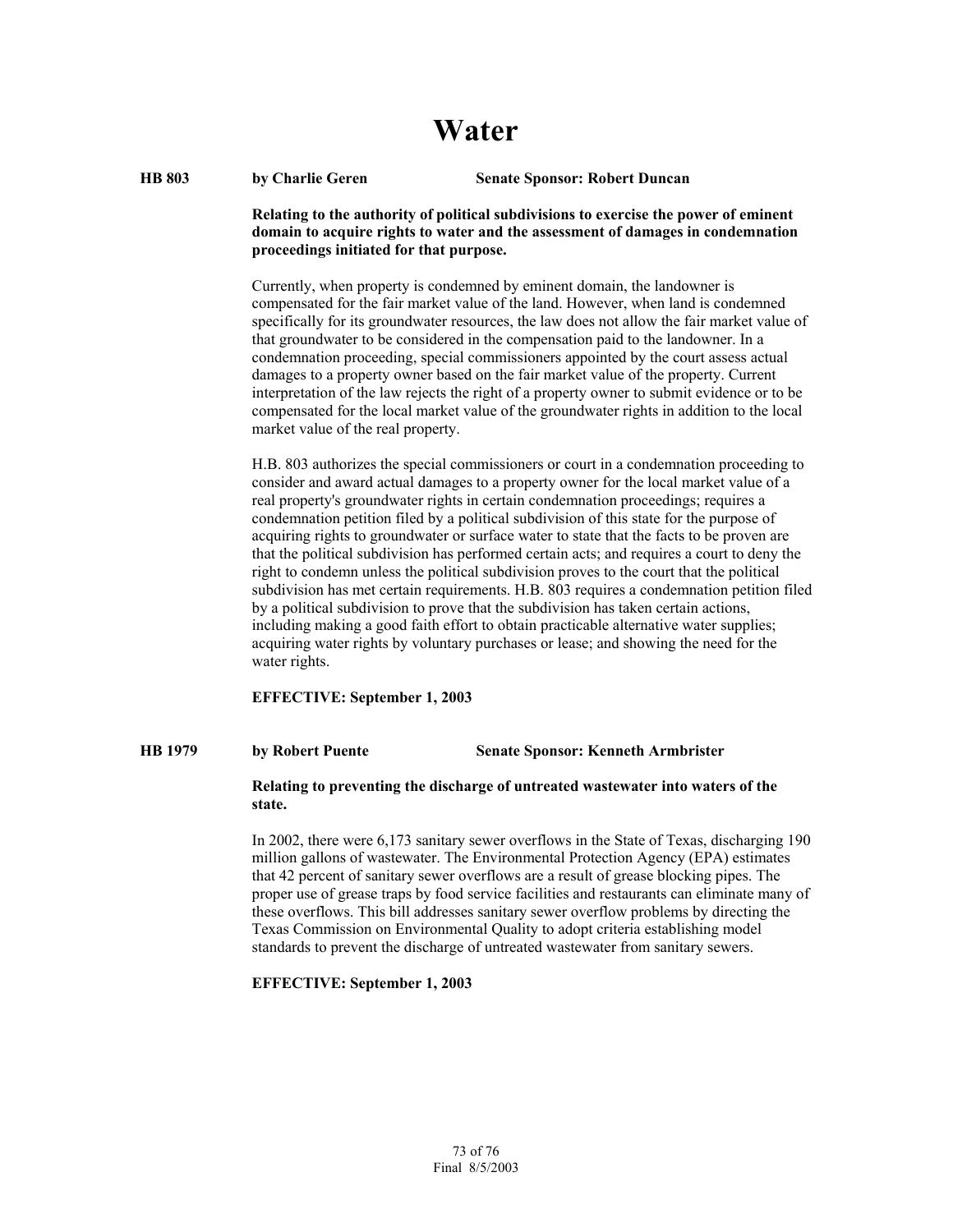# **HB 2031 by Robert Puente Senate Sponsor: Frank Madla**

# **Relating to the regulation of stormwater management by certain counties.**

In 1999, the 76th Texas Legislature approved legislation allowing Harris County to take action to comply with the requirements imposed by the federal government relating to storm water. H.B. 2031 expands the number of Texas counties authorized to take action to comply with storm water permitting program requirements under the National Discharge Elimination System, including the collection of a fee for this purpose, by including counties with a population of more than 1.3 million for which the primary source of drinking water is an underground aquifer.

#### **EFFECTIVE: June 2, 2003**

# **HB 2250 by Kino Flores Senate Sponsor: Eddie Lucio**

# **Relating to the powers and duties of the Rio Grande watermaster and the delivery of water down the banks and bed of the Rio Grande.**

The Rio Grande watermaster is responsible for allocating, monitoring and controlling the use of surface water in the Rio Grande Basin from Fort Quitman to the mouth of the Rio Grande. Surface water in the Rio Grande below Amistad accumulates in Amistad and Falcon reservoirs and is released on demand. Amistad and Falcon reservoirs are considered one system with water frequently released from the upstream dam (Amistad) to replenish Falcon reservoir and meet the demands in the Lower Rio Grande Valley. The watermaster is the authorized agent allowed to request releases of United States water held in storage at Amistad/Falcon. In addition to the existing authority of watermasters, H.B. 2250 makes clear that the Rio Grande watermaster has certain roles in cases of imminent threat to public health and safety or the environment. H.B. 2250 requires the Texas Commission on Environmental Quality (TCEQ) to make rules to define the scope of those duties. The bill also clarifies that the Rio Grande watermaster has the authority, in accordance with rules prescribed by TCEQ, to transport new water from an upriver seller to a down river buyer and to divert the water to the buyer (subject to a water loss formula). A bed and banks permit would be required for the transportation of the water. The TCEQ is required to adopt rules necessary to implement H.B. 2250 and to expedite bed and banks permits.

#### **EFFECTIVE: September 1, 2003**

### **HB 2529 by Jerry Madden Senate Sponsor: Craig Estes**

**Relating to enforcement actions against a small water supply, sewer, wastewater treatment, or solid waste disposal service being integrated into a regional service.** 

Adds a new Section 7.0026 to the Water Code which provides a grace period for enforcement actions against small water supply, sewer, wastewater treatment, or solid waste disposal services being integrated into a regional service. If such an entity currently being operated by or for a municipality or county is being integrated into a regional facility, Texas Commission on Environmental Quality (TCEQ) may not initiate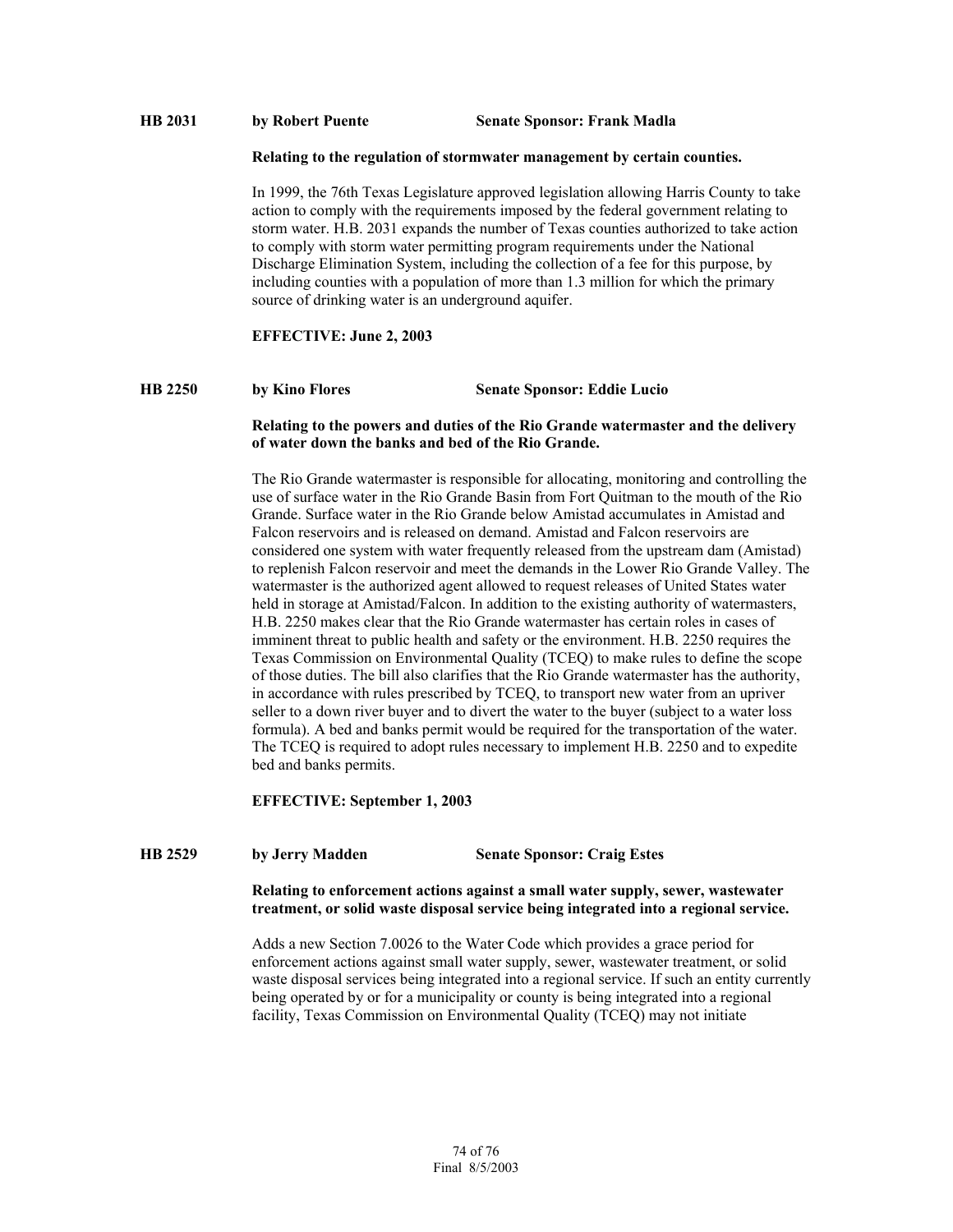enforcement against the entity unless: 1) 36 months have elapsed since the regional facility took control of the integrated entity and assumed responsibility for bringing it into compliance; and 2) the regional facility has failed to bring the integrated entity into compliance within that time.

**EFFECTIVE: June 20, 2003** 

# **HB 2567 by Charlie Geren Senate Sponsor: Kenneth Armbrister**

# **Relating to the disposal of brine from desalination operations.**

Under current law, the Texas Commission on Environmental Quality (TCEQ) has jurisdiction over discharge into underground injection wells in the state. H.B. 2567 authorizes the TCEQ to issue a permit for the disposal of brine from desalination operations in a Class I injection well.

**EFFECTIVE: September 1, 2003** 

# **HB 3152 by Dennis Bonnen Senate Sponosr: Mike Jackson**

# **Relating to the potability of and requirements for removing contaminants from groundwater.**

Many commercial and industrial properties in municipal areas across Texas are underlain with unusable groundwater that has become contaminated by historical on-site or off-site sources. Current law requires the landowner or the facility owner/operator responsible for the condition to define the extent of the contamination and to develop an approach to correct the problem through response actions. However, it does not allow ordinances or other institutional controls, such as restrictive covenants, to eliminate groundwater response action objectives in locations where the groundwater will no longer be used as a drinking water source; specifically, ordinances restricting the installation and use of wells are not currently allowed as a response action. This bill would authorize a person or municipality and the Executive Director of the Texas Commission on Environmental Quality (TCEQ) to apply for and make Municipal Setting Designations (MSD) in municipalities over 20,000 population that restrict the use of groundwater so that response actions to contaminated groundwater are limited or eliminated. The TCEQ would certify or deny proposed MSDs. The bill also would provide authority to municipal authorities to regulate the pumping, extraction, and use of groundwater for drinking purposes.

# **EFFECTIVE: September 1, 2003**

#### **SB 155 by Judith Zaffirini House Sponsor: Elizabeth Ames Jones**

# **Relating to the protection of public freshwater areas; providing a penalty.**

Currently, the number of recreational motor vehicles entering Texas rivers has reached a critical mass. According to the Texas Parks and Wildlife Department, the frequently traveled areas of Texas rivers have shown signs of erosion and decreased fish and